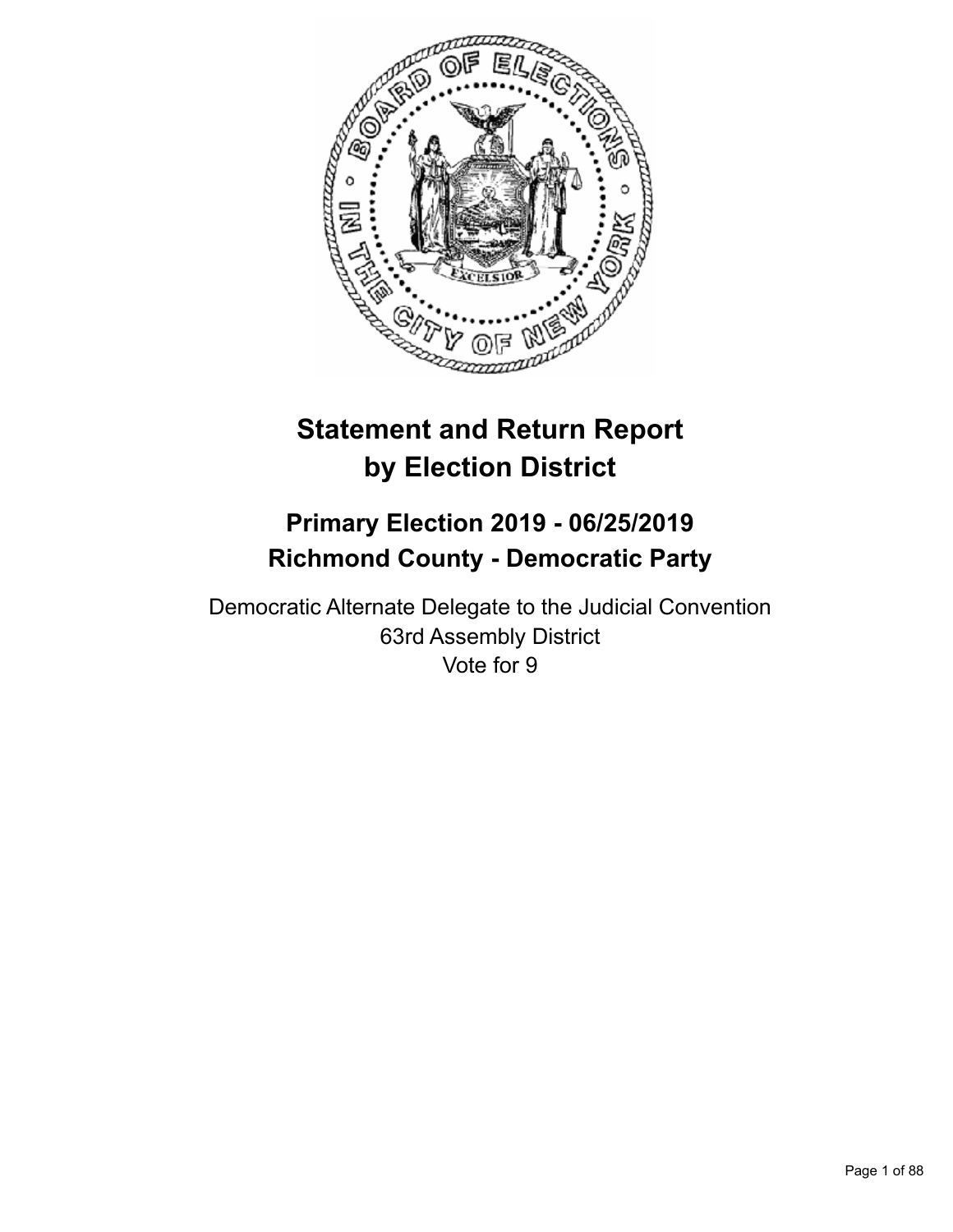

| <b>PUBLIC COUNTER</b>                                    | 7              |
|----------------------------------------------------------|----------------|
| MANUALLY COUNTED EMERGENCY                               | 0              |
| ABSENTEE / MILITARY                                      | 0              |
| <b>AFFIDAVIT</b>                                         | 0              |
| <b>Total Ballots</b>                                     | $\overline{7}$ |
| Less - Inapplicable Federal/Special Presidential Ballots | $\mathbf 0$    |
| <b>Total Applicable Ballots</b>                          | 7              |
| LUZ B. ORTEGA                                            | 4              |
| ELIZABETH J. MCTIGUE                                     | 4              |
| JAMES J. ROMANO                                          | 3              |
| <b>FRANK CORREA</b>                                      | $\overline{2}$ |
| <b>VERNA D. CAMPBELL</b>                                 | 1              |
| PHYLLIS SOBEL                                            | $\overline{c}$ |
| <b>JESSICA SPANTON</b>                                   | 4              |
| <b>BELINDA A. DIXON</b>                                  | $\overline{2}$ |
| <b>BIJU J. KOSHY</b>                                     | 3              |
| MICHELLE A. AKYEMPONG                                    | 3              |
| JOHN N. SOLLAZZO                                         | 4              |
| <b>TERESAA. CIRELLI</b>                                  | 4              |
| <b>IRIT SUSSMAN-MIROCZNIK</b>                            | 4              |
| <b>ROY MOSKOWITZ</b>                                     | $\overline{4}$ |
| ALLYN J. CRAWFORD                                        | $\overline{2}$ |
| <b>Total Votes</b>                                       | 46             |
| Unrecorded                                               | 17             |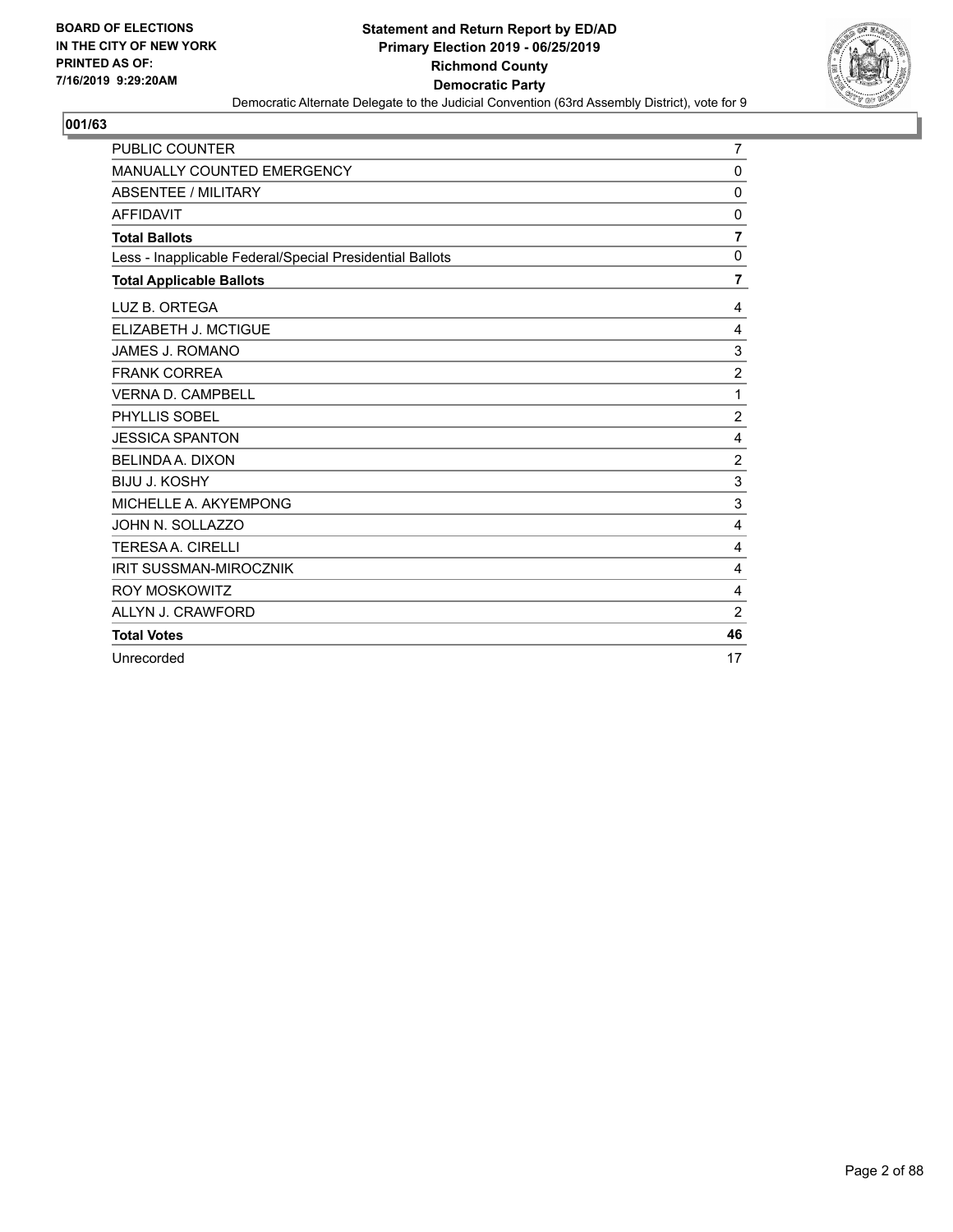

| PUBLIC COUNTER                                           | 5              |
|----------------------------------------------------------|----------------|
| <b>MANUALLY COUNTED EMERGENCY</b>                        | 0              |
| ABSENTEE / MILITARY                                      | 3              |
| <b>AFFIDAVIT</b>                                         | 0              |
| <b>Total Ballots</b>                                     | 8              |
| Less - Inapplicable Federal/Special Presidential Ballots | $\Omega$       |
| <b>Total Applicable Ballots</b>                          | 8              |
| LUZ B. ORTEGA                                            | 3              |
| ELIZABETH J. MCTIGUE                                     | $\overline{c}$ |
| JAMES J. ROMANO                                          | $\overline{2}$ |
| <b>FRANK CORREA</b>                                      | 1              |
| <b>VERNA D. CAMPBELL</b>                                 | 3              |
| PHYLLIS SOBEL                                            | $\mathbf{3}$   |
| <b>JESSICA SPANTON</b>                                   | $\mathbf{3}$   |
| <b>BELINDA A. DIXON</b>                                  | 3              |
| <b>BIJU J. KOSHY</b>                                     | 3              |
| MICHELLE A. AKYEMPONG                                    | 3              |
| JOHN N. SOLLAZZO                                         | 3              |
| <b>TERESAA. CIRELLI</b>                                  | 5              |
| <b>IRIT SUSSMAN-MIROCZNIK</b>                            | $\mathbf 0$    |
| <b>ROY MOSKOWITZ</b>                                     | 1              |
| ALLYN J. CRAWFORD                                        | $\Omega$       |
| <b>Total Votes</b>                                       | 35             |
| Unrecorded                                               | 37             |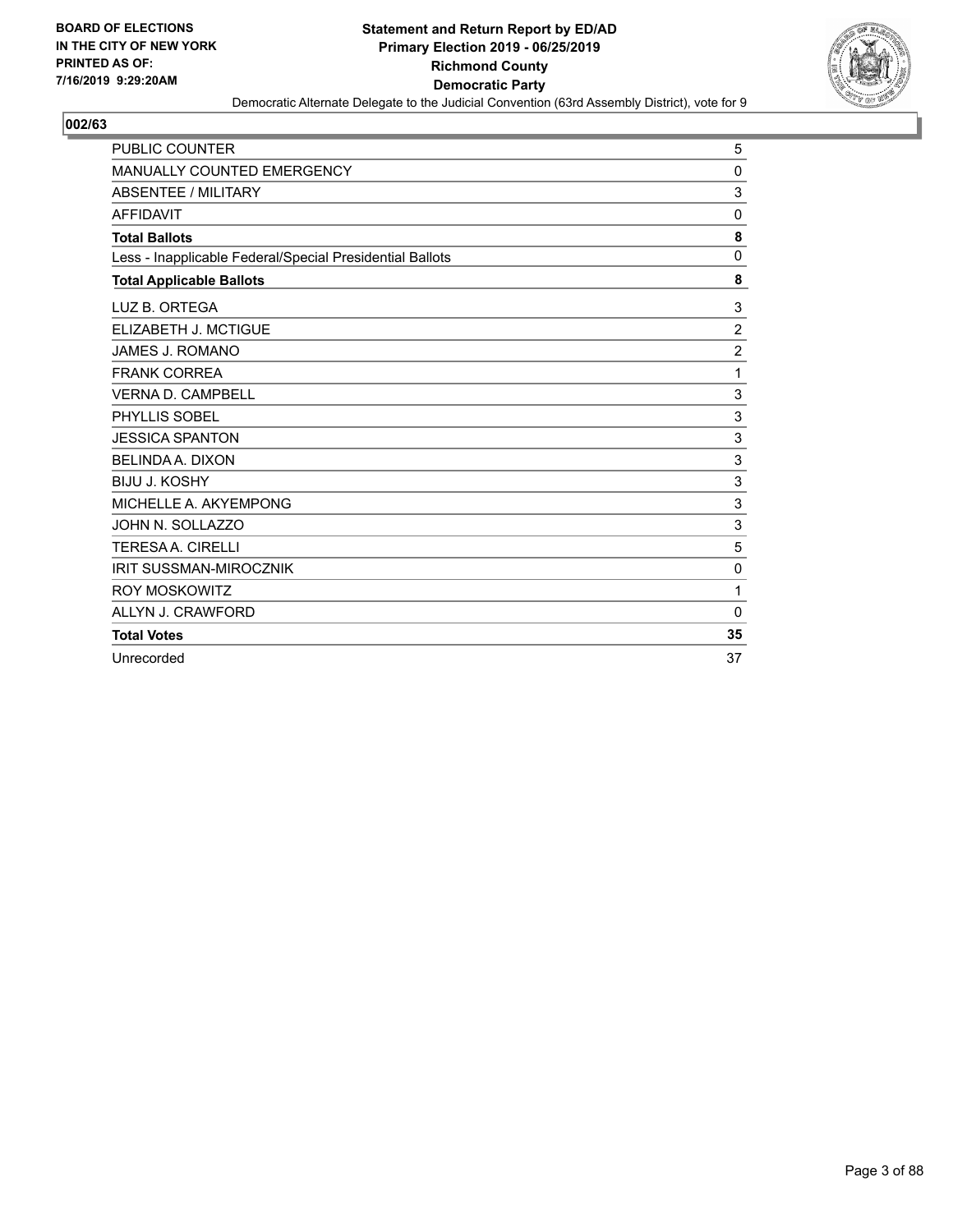

| PUBLIC COUNTER                                           | 8                |
|----------------------------------------------------------|------------------|
| <b>MANUALLY COUNTED EMERGENCY</b>                        | $\Omega$         |
| ABSENTEE / MILITARY                                      | 0                |
| <b>AFFIDAVIT</b>                                         | 0                |
| <b>Total Ballots</b>                                     | 8                |
| Less - Inapplicable Federal/Special Presidential Ballots | $\mathbf 0$      |
| <b>Total Applicable Ballots</b>                          | 8                |
| LUZ B. ORTEGA                                            | $\boldsymbol{2}$ |
| ELIZABETH J. MCTIGUE                                     | 3                |
| JAMES J. ROMANO                                          | 1                |
| <b>FRANK CORREA</b>                                      | 1                |
| <b>VERNA D. CAMPBELL</b>                                 | $\overline{2}$   |
| PHYLLIS SOBEL                                            | 1                |
| <b>JESSICA SPANTON</b>                                   | 4                |
| <b>BELINDA A. DIXON</b>                                  | $\overline{c}$   |
| <b>BIJU J. KOSHY</b>                                     | 1                |
| MICHELLE A. AKYEMPONG                                    | $\sqrt{2}$       |
| JOHN N. SOLLAZZO                                         | $\overline{c}$   |
| <b>TERESAA. CIRELLI</b>                                  | 3                |
| <b>IRIT SUSSMAN-MIROCZNIK</b>                            | $\overline{2}$   |
| <b>ROY MOSKOWITZ</b>                                     | $\mathbf 0$      |
| ALLYN J. CRAWFORD                                        | $\overline{2}$   |
| <b>Total Votes</b>                                       | 28               |
| Unrecorded                                               | 44               |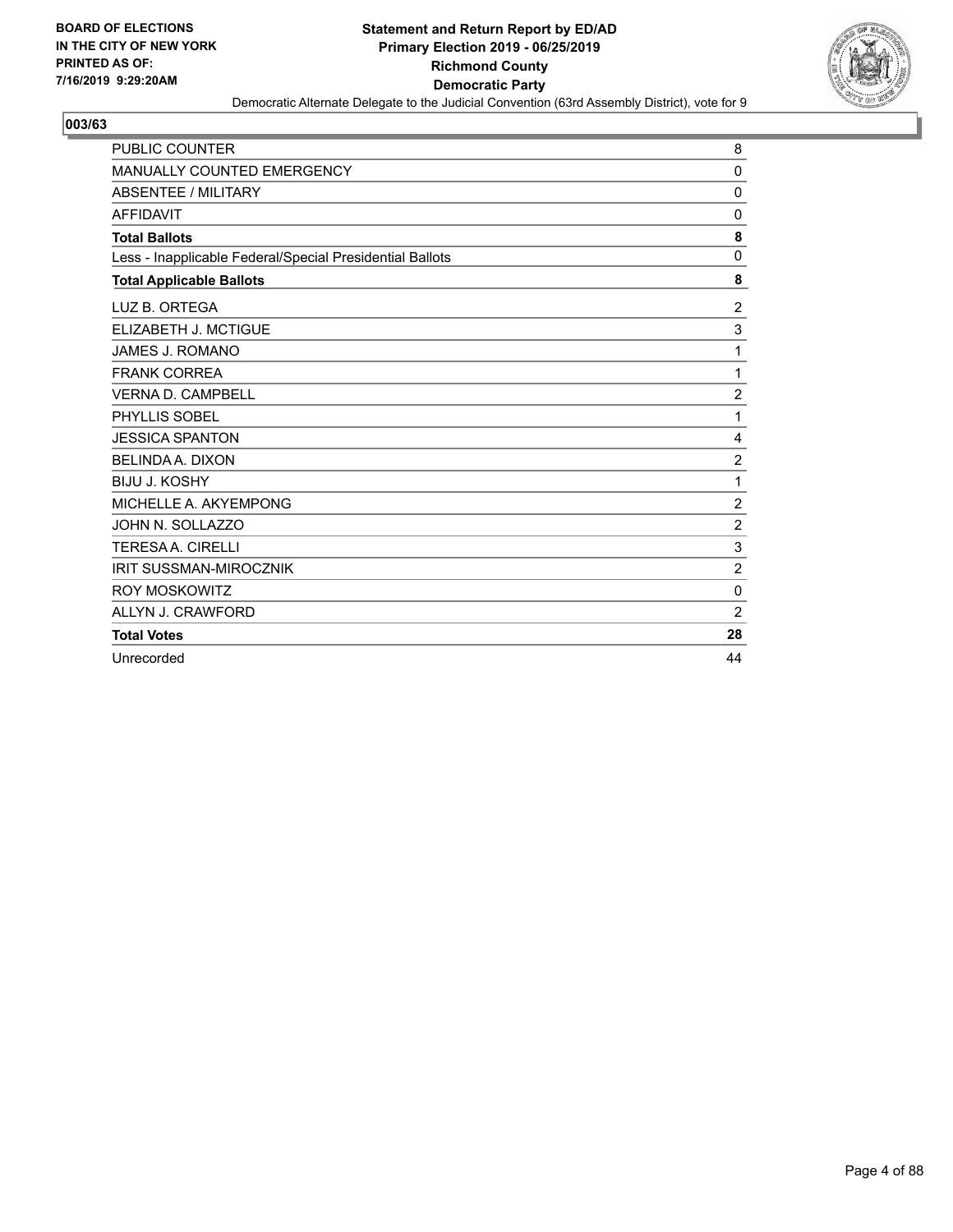

| <b>PUBLIC COUNTER</b>                                    | 1              |
|----------------------------------------------------------|----------------|
| MANUALLY COUNTED EMERGENCY                               | 0              |
| ABSENTEE / MILITARY                                      | 3              |
| <b>AFFIDAVIT</b>                                         | 0              |
| <b>Total Ballots</b>                                     | 4              |
| Less - Inapplicable Federal/Special Presidential Ballots | $\mathbf 0$    |
| <b>Total Applicable Ballots</b>                          | 4              |
| LUZ B. ORTEGA                                            | 1              |
| ELIZABETH J. MCTIGUE                                     | $\mathbf 0$    |
| <b>JAMES J. ROMANO</b>                                   | $\mathbf 0$    |
| <b>FRANK CORREA</b>                                      | 1              |
| <b>VERNA D. CAMPBELL</b>                                 | 0              |
| PHYLLIS SOBEL                                            | 0              |
| <b>JESSICA SPANTON</b>                                   | $\overline{c}$ |
| <b>BELINDA A. DIXON</b>                                  | $\overline{c}$ |
| <b>BIJU J. KOSHY</b>                                     | $\overline{c}$ |
| MICHELLE A. AKYEMPONG                                    | $\sqrt{2}$     |
| JOHN N. SOLLAZZO                                         | $\overline{c}$ |
| <b>TERESAA. CIRELLI</b>                                  | $\overline{c}$ |
| <b>IRIT SUSSMAN-MIROCZNIK</b>                            | $\overline{2}$ |
| <b>ROY MOSKOWITZ</b>                                     | $\overline{2}$ |
| ALLYN J. CRAWFORD                                        | $\overline{2}$ |
| <b>Total Votes</b>                                       | 20             |
| Unrecorded                                               | 16             |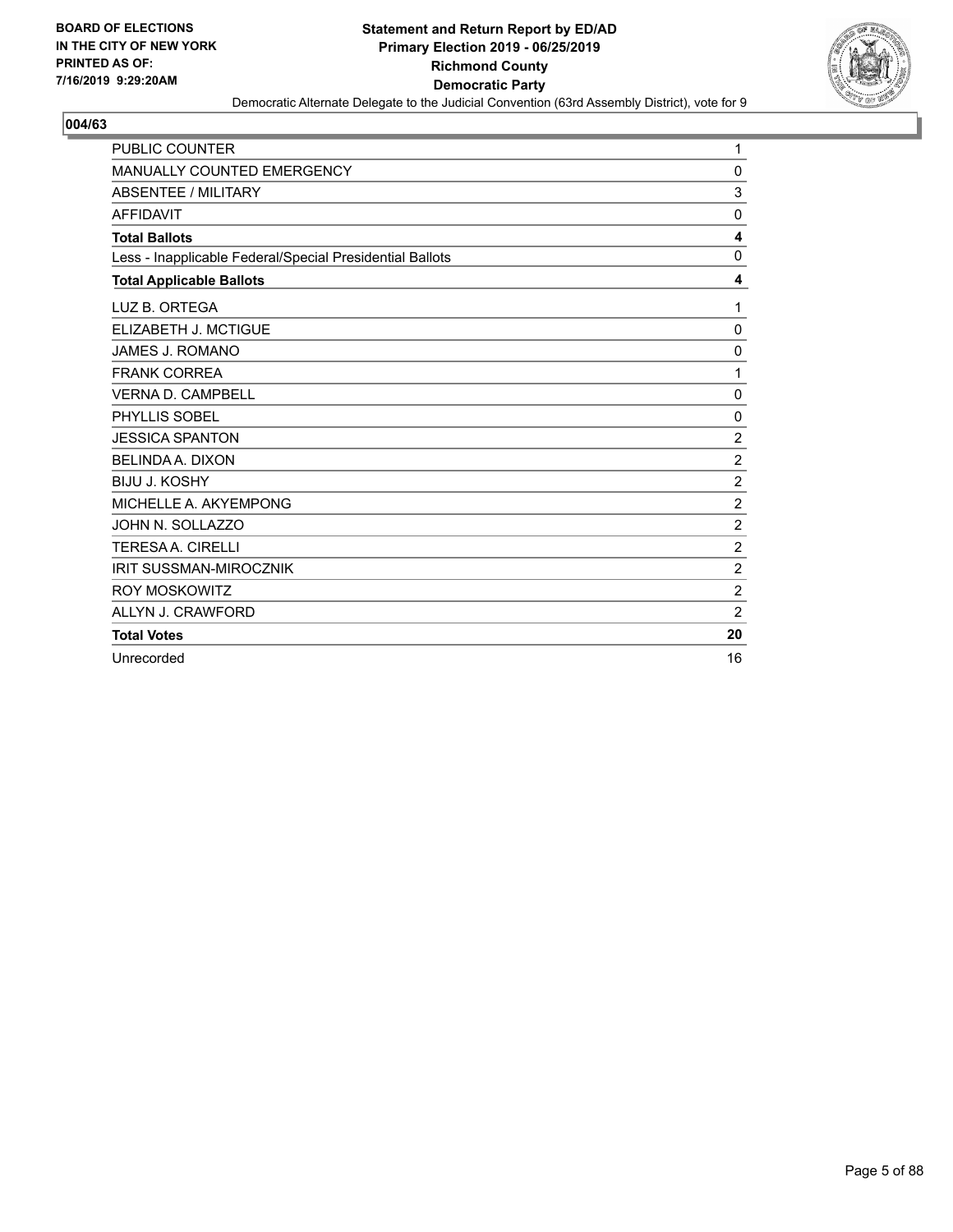

| <b>PUBLIC COUNTER</b>                                    | 1              |
|----------------------------------------------------------|----------------|
| MANUALLY COUNTED EMERGENCY                               | 0              |
| ABSENTEE / MILITARY                                      | $\overline{c}$ |
| <b>AFFIDAVIT</b>                                         | 0              |
| <b>Total Ballots</b>                                     | 3              |
| Less - Inapplicable Federal/Special Presidential Ballots | $\Omega$       |
| <b>Total Applicable Ballots</b>                          | 3              |
| LUZ B. ORTEGA                                            | 1              |
| ELIZABETH J. MCTIGUE                                     | 1              |
| <b>JAMES J. ROMANO</b>                                   | 1              |
| <b>FRANK CORREA</b>                                      | $\overline{c}$ |
| <b>VERNA D. CAMPBELL</b>                                 | 1              |
| PHYLLIS SOBEL                                            | 1              |
| <b>JESSICA SPANTON</b>                                   | 1              |
| <b>BELINDA A. DIXON</b>                                  | $\overline{c}$ |
| <b>BIJU J. KOSHY</b>                                     | 1              |
| MICHELLE A. AKYEMPONG                                    | 1              |
| JOHN N. SOLLAZZO                                         | 0              |
| <b>TERESA A. CIRELLI</b>                                 | 1              |
| <b>IRIT SUSSMAN-MIROCZNIK</b>                            | $\overline{2}$ |
| <b>ROY MOSKOWITZ</b>                                     | 1              |
| ALLYN J. CRAWFORD                                        | $\overline{2}$ |
| <b>Total Votes</b>                                       | 18             |
| Unrecorded                                               | 9              |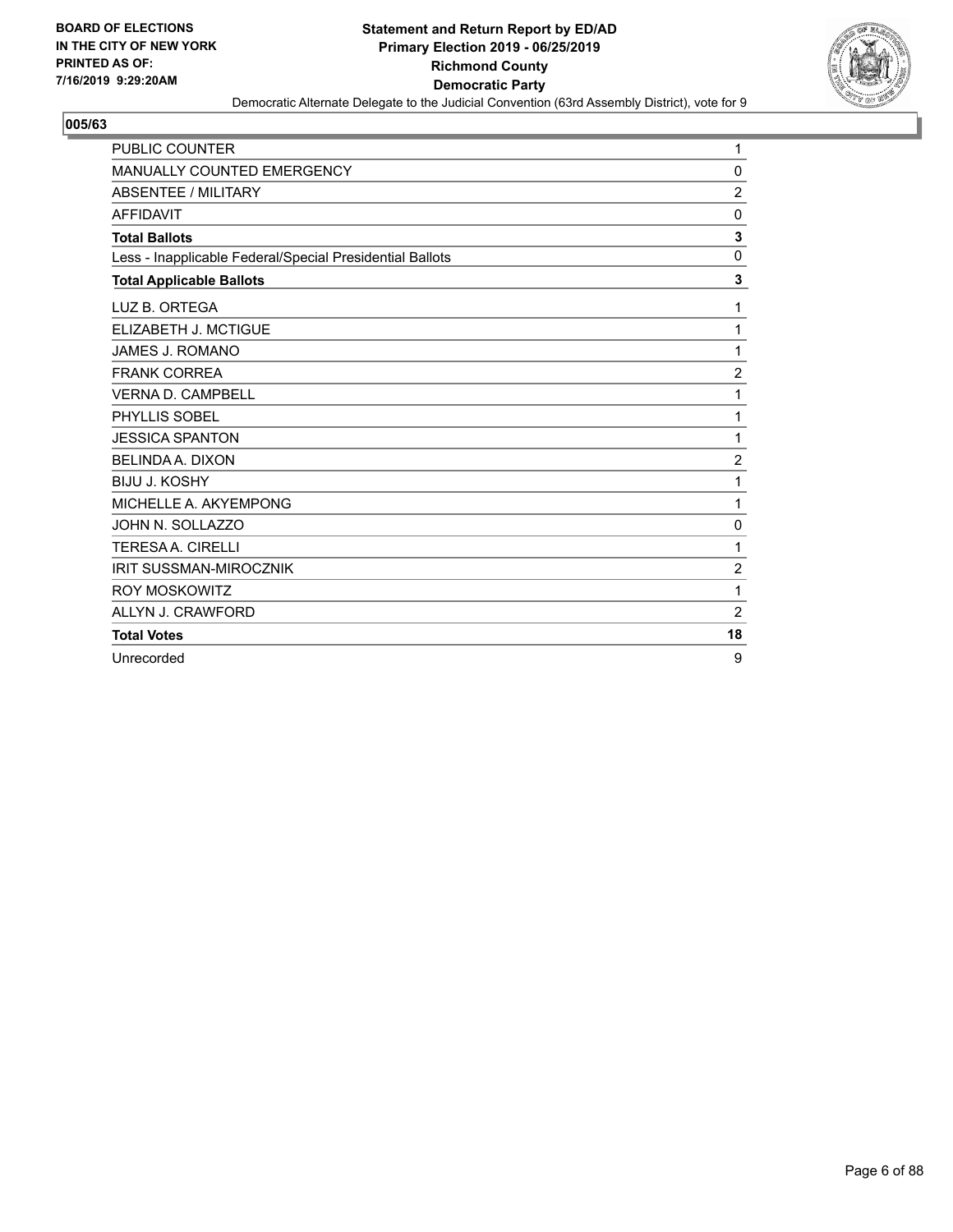

| <b>PUBLIC COUNTER</b>                                    | 4              |
|----------------------------------------------------------|----------------|
| <b>MANUALLY COUNTED EMERGENCY</b>                        | 0              |
| ABSENTEE / MILITARY                                      | 1              |
| <b>AFFIDAVIT</b>                                         | 0              |
| <b>Total Ballots</b>                                     | 5              |
| Less - Inapplicable Federal/Special Presidential Ballots | $\mathbf 0$    |
| <b>Total Applicable Ballots</b>                          | 5              |
| LUZ B. ORTEGA                                            | 0              |
| ELIZABETH J. MCTIGUE                                     | 1              |
| JAMES J. ROMANO                                          | 1              |
| <b>FRANK CORREA</b>                                      | 0              |
| <b>VERNA D. CAMPBELL</b>                                 | 1              |
| PHYLLIS SOBEL                                            | $\overline{c}$ |
| <b>JESSICA SPANTON</b>                                   | $\mathbf{3}$   |
| <b>BELINDA A. DIXON</b>                                  | $\overline{2}$ |
| <b>BIJU J. KOSHY</b>                                     | 4              |
| MICHELLE A. AKYEMPONG                                    | 3              |
| JOHN N. SOLLAZZO                                         | $\overline{c}$ |
| <b>TERESAA. CIRELLI</b>                                  | 3              |
| <b>IRIT SUSSMAN-MIROCZNIK</b>                            | 1              |
| <b>ROY MOSKOWITZ</b>                                     | $\mathbf{3}$   |
| ALLYN J. CRAWFORD                                        | 3              |
| <b>Total Votes</b>                                       | 29             |
| Unrecorded                                               | 16             |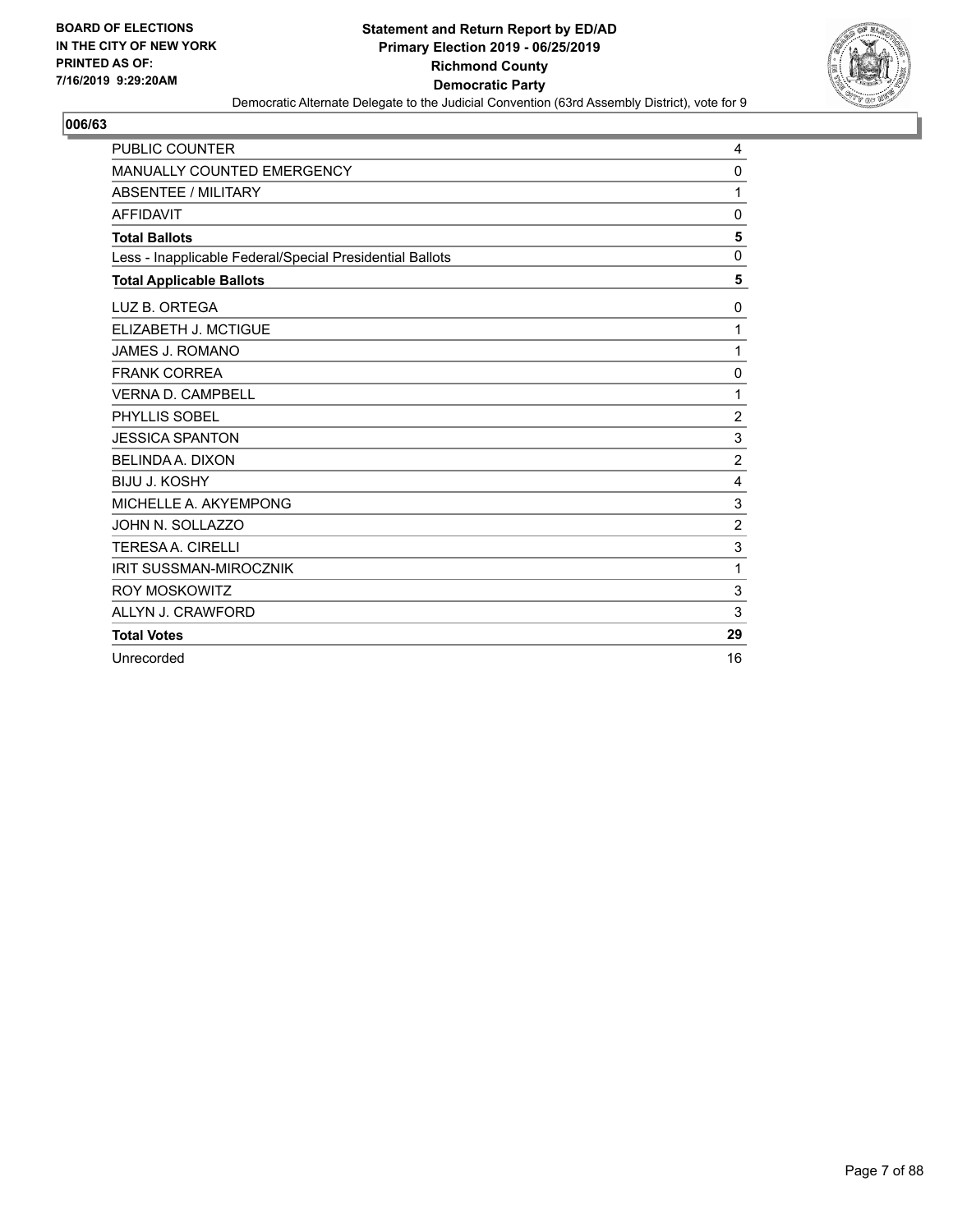

| <b>PUBLIC COUNTER</b>                                    | 11             |
|----------------------------------------------------------|----------------|
| MANUALLY COUNTED EMERGENCY                               | $\Omega$       |
| ABSENTEE / MILITARY                                      | $\mathbf 0$    |
| <b>AFFIDAVIT</b>                                         | 0              |
| <b>Total Ballots</b>                                     | 11             |
| Less - Inapplicable Federal/Special Presidential Ballots | $\Omega$       |
| <b>Total Applicable Ballots</b>                          | 11             |
| LUZ B. ORTEGA                                            | 5              |
| ELIZABETH J. MCTIGUE                                     | 5              |
| <b>JAMES J. ROMANO</b>                                   | 3              |
| <b>FRANK CORREA</b>                                      | $\overline{2}$ |
| <b>VERNA D. CAMPBELL</b>                                 | 5              |
| PHYLLIS SOBEL                                            | 5              |
| <b>JESSICA SPANTON</b>                                   | 1              |
| <b>BELINDA A. DIXON</b>                                  | 4              |
| <b>BIJU J. KOSHY</b>                                     | 1              |
| MICHELLE A. AKYEMPONG                                    | $\overline{2}$ |
| JOHN N. SOLLAZZO                                         | 4              |
| <b>TERESA A. CIRELLI</b>                                 | 5              |
| <b>IRIT SUSSMAN-MIROCZNIK</b>                            | 1              |
| <b>ROY MOSKOWITZ</b>                                     | $\overline{4}$ |
| ALLYN J. CRAWFORD                                        | 5              |
| <b>Total Votes</b>                                       | 52             |
| Unrecorded                                               | 47             |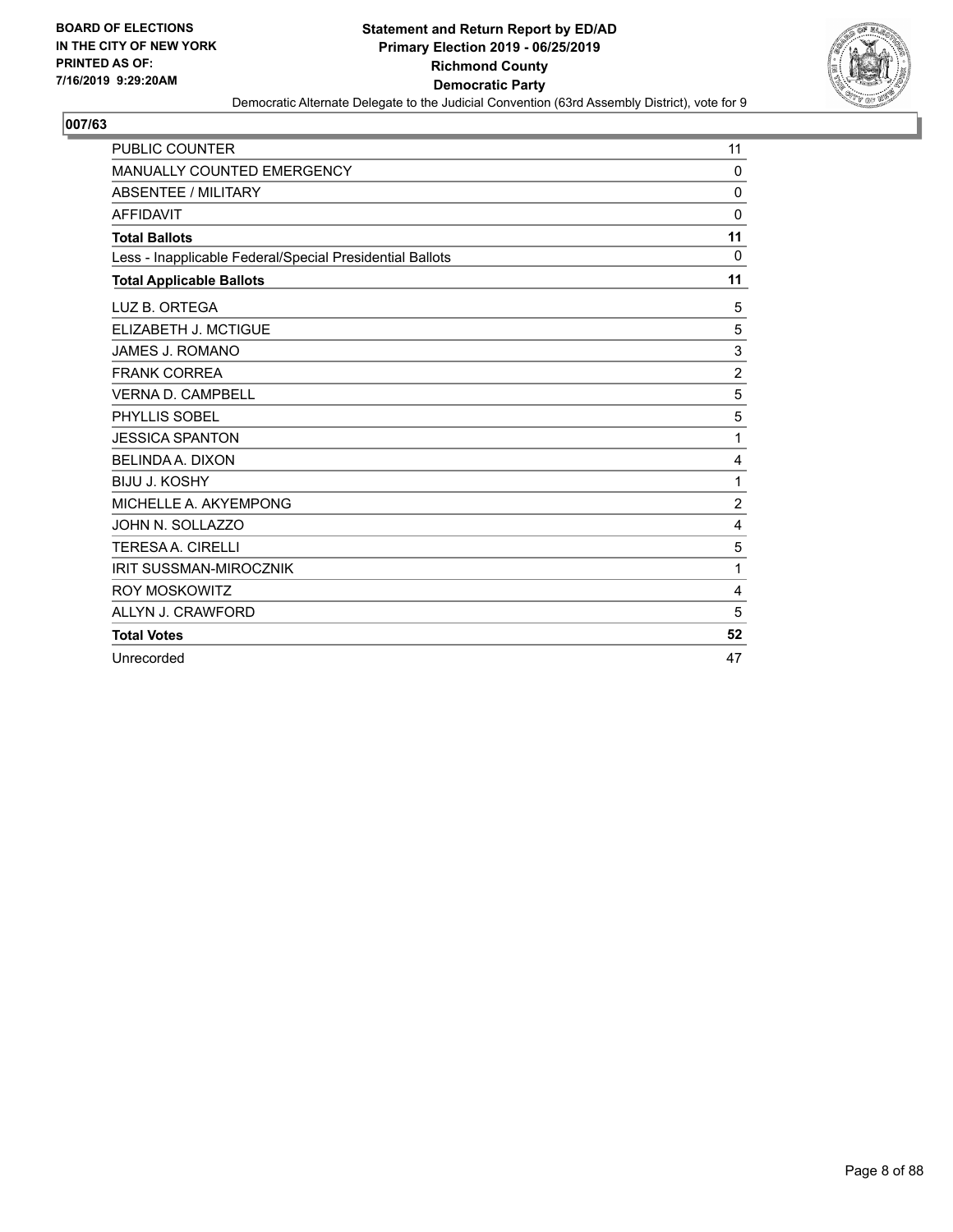

| <b>PUBLIC COUNTER</b>                                    | 1            |
|----------------------------------------------------------|--------------|
| MANUALLY COUNTED EMERGENCY                               | $\mathbf 0$  |
| <b>ABSENTEE / MILITARY</b>                               | 0            |
| <b>AFFIDAVIT</b>                                         | $\mathbf{0}$ |
| <b>Total Ballots</b>                                     | 1            |
| Less - Inapplicable Federal/Special Presidential Ballots | 0            |
| <b>Total Applicable Ballots</b>                          | 1            |
| LUZ B. ORTEGA                                            | 1            |
| ELIZABETH J. MCTIGUE                                     | 1            |
| JAMES J. ROMANO                                          | $\mathbf{0}$ |
| <b>FRANK CORREA</b>                                      | 0            |
| <b>VERNA D. CAMPBELL</b>                                 | 1            |
| PHYLLIS SOBEL                                            | 1            |
| <b>JESSICA SPANTON</b>                                   | 1            |
| <b>BELINDA A. DIXON</b>                                  | 1            |
| <b>BIJU J. KOSHY</b>                                     | 0            |
| MICHELLE A. AKYEMPONG                                    | 1            |
| JOHN N. SOLLAZZO                                         | 0            |
| <b>TERESAA, CIRELLI</b>                                  | 1            |
| <b>IRIT SUSSMAN-MIROCZNIK</b>                            | $\mathbf 0$  |
| <b>ROY MOSKOWITZ</b>                                     | 0            |
| ALLYN J. CRAWFORD                                        | 1            |
| <b>Total Votes</b>                                       | 9            |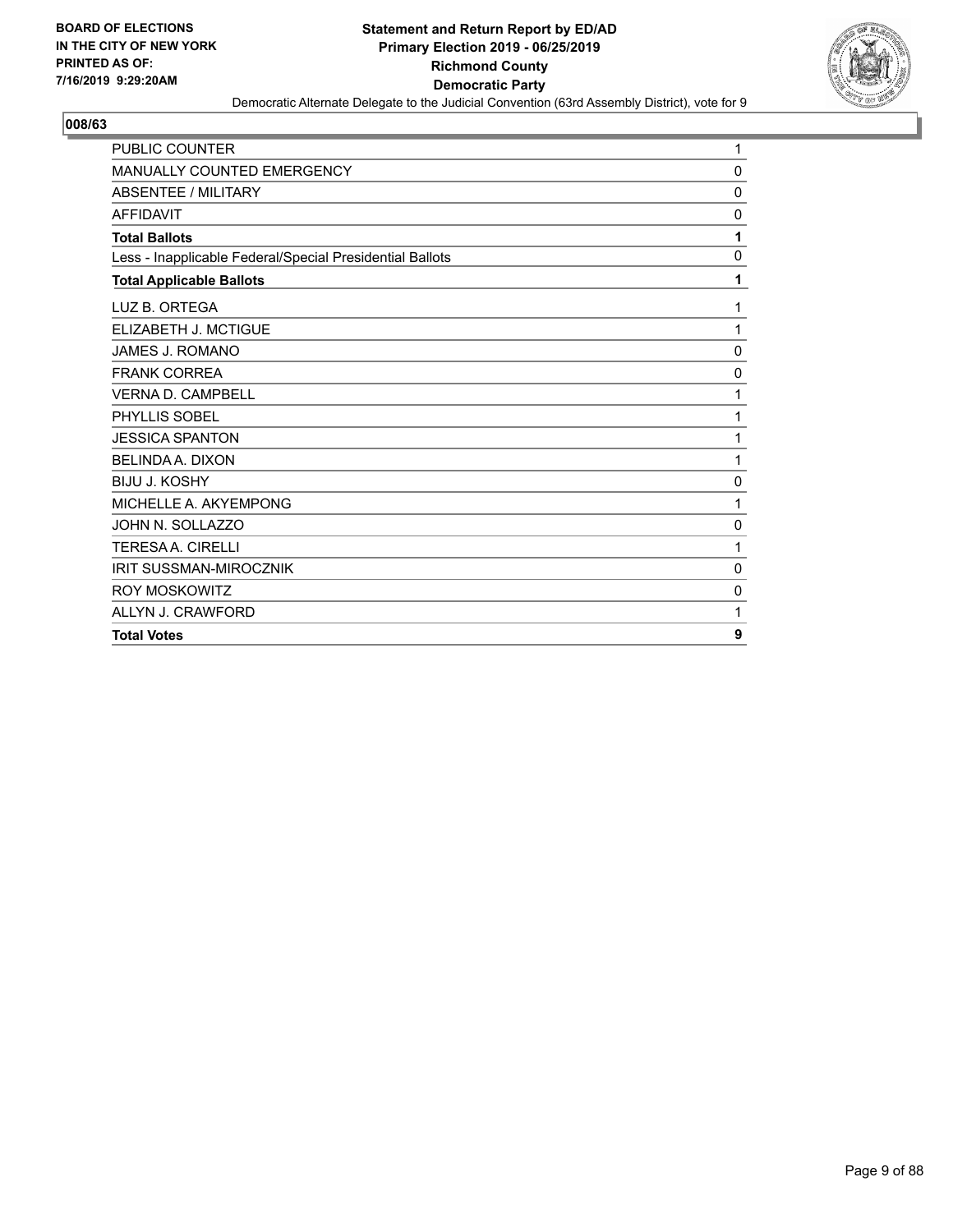

| <b>PUBLIC COUNTER</b>                                    | 0            |
|----------------------------------------------------------|--------------|
| MANUALLY COUNTED EMERGENCY                               | 0            |
| <b>ABSENTEE / MILITARY</b>                               | 1            |
| <b>AFFIDAVIT</b>                                         | 0            |
| <b>Total Ballots</b>                                     | 1            |
| Less - Inapplicable Federal/Special Presidential Ballots | $\mathbf 0$  |
| <b>Total Applicable Ballots</b>                          | 1            |
| LUZ B. ORTEGA                                            | 0            |
| ELIZABETH J. MCTIGUE                                     | $\mathbf 0$  |
| JAMES J. ROMANO                                          | 0            |
| <b>FRANK CORREA</b>                                      | 0            |
| <b>VERNA D. CAMPBELL</b>                                 | 0            |
| PHYLLIS SOBEL                                            | 0            |
| <b>JESSICA SPANTON</b>                                   | 0            |
| <b>BELINDA A. DIXON</b>                                  | $\mathbf 0$  |
| <b>BIJU J. KOSHY</b>                                     | 0            |
| MICHELLE A. AKYEMPONG                                    | $\mathbf 0$  |
| JOHN N. SOLLAZZO                                         | $\mathbf{0}$ |
| <b>TERESAA. CIRELLI</b>                                  | $\mathbf 0$  |
| <b>IRIT SUSSMAN-MIROCZNIK</b>                            | $\mathbf 0$  |
| <b>ROY MOSKOWITZ</b>                                     | $\mathbf 0$  |
| ALLYN J. CRAWFORD                                        | $\mathbf 0$  |
| <b>Total Votes</b>                                       | 0            |
| Unrecorded                                               | 9            |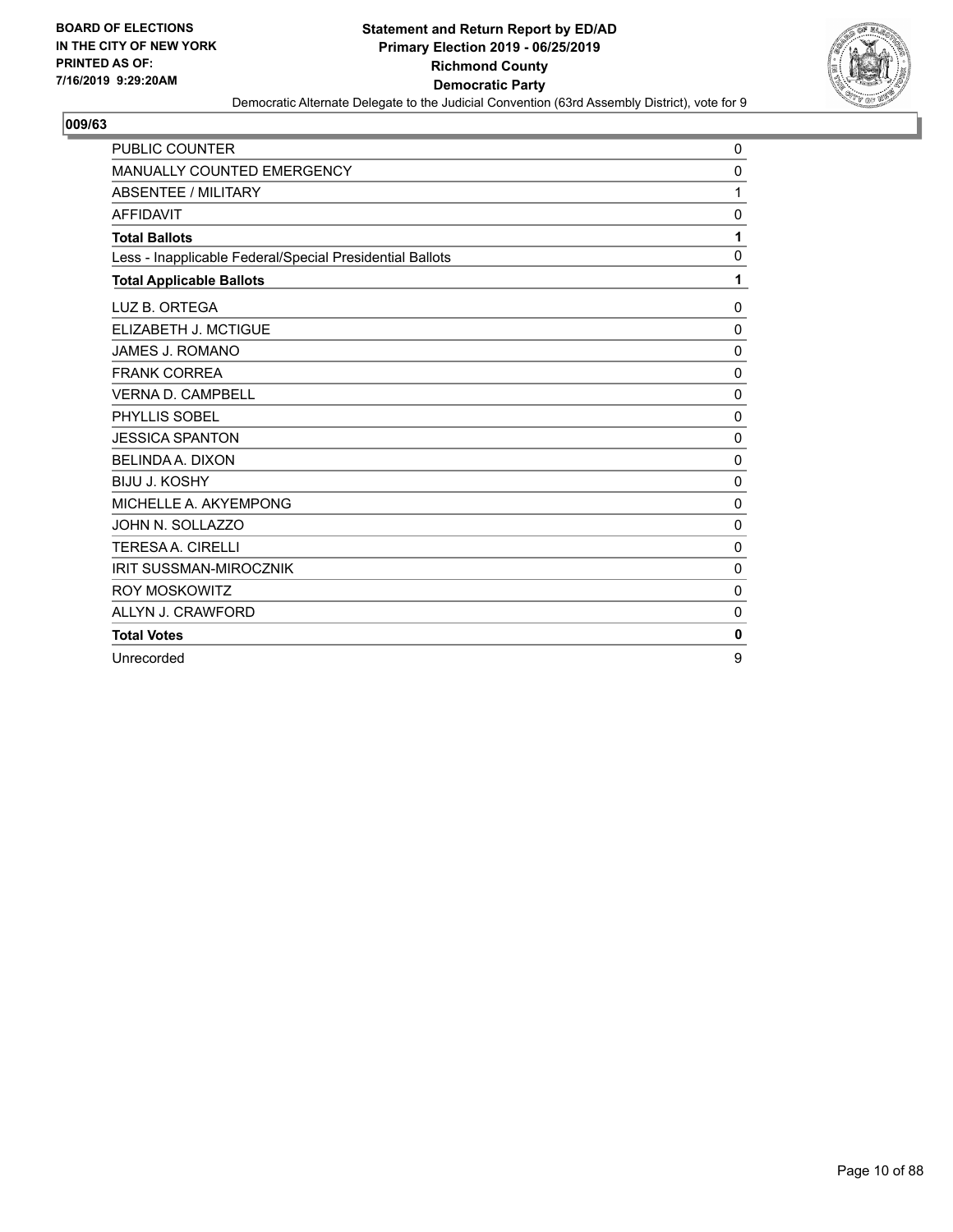

| <b>PUBLIC COUNTER</b>                                    | 10             |
|----------------------------------------------------------|----------------|
| MANUALLY COUNTED EMERGENCY                               | 0              |
| ABSENTEE / MILITARY                                      | 3              |
| <b>AFFIDAVIT</b>                                         | $\mathbf 0$    |
| <b>Total Ballots</b>                                     | 13             |
| Less - Inapplicable Federal/Special Presidential Ballots | 0              |
| <b>Total Applicable Ballots</b>                          | 13             |
| LUZ B. ORTEGA                                            | 3              |
| ELIZABETH J. MCTIGUE                                     | 3              |
| JAMES J. ROMANO                                          | $\overline{c}$ |
| <b>FRANK CORREA</b>                                      | 3              |
| <b>VERNA D. CAMPBELL</b>                                 | 4              |
| PHYLLIS SOBEL                                            | $\overline{c}$ |
| <b>JESSICA SPANTON</b>                                   | 5              |
| <b>BELINDA A. DIXON</b>                                  | 3              |
| <b>BIJU J. KOSHY</b>                                     | 1              |
| MICHELLE A. AKYEMPONG                                    | 4              |
| JOHN N. SOLLAZZO                                         | 4              |
| <b>TERESAA. CIRELLI</b>                                  | 5              |
| <b>IRIT SUSSMAN-MIROCZNIK</b>                            | 1              |
| <b>ROY MOSKOWITZ</b>                                     | 1              |
| ALLYN J. CRAWFORD                                        | 4              |
| <b>Total Votes</b>                                       | 45             |
| Unrecorded                                               | 72             |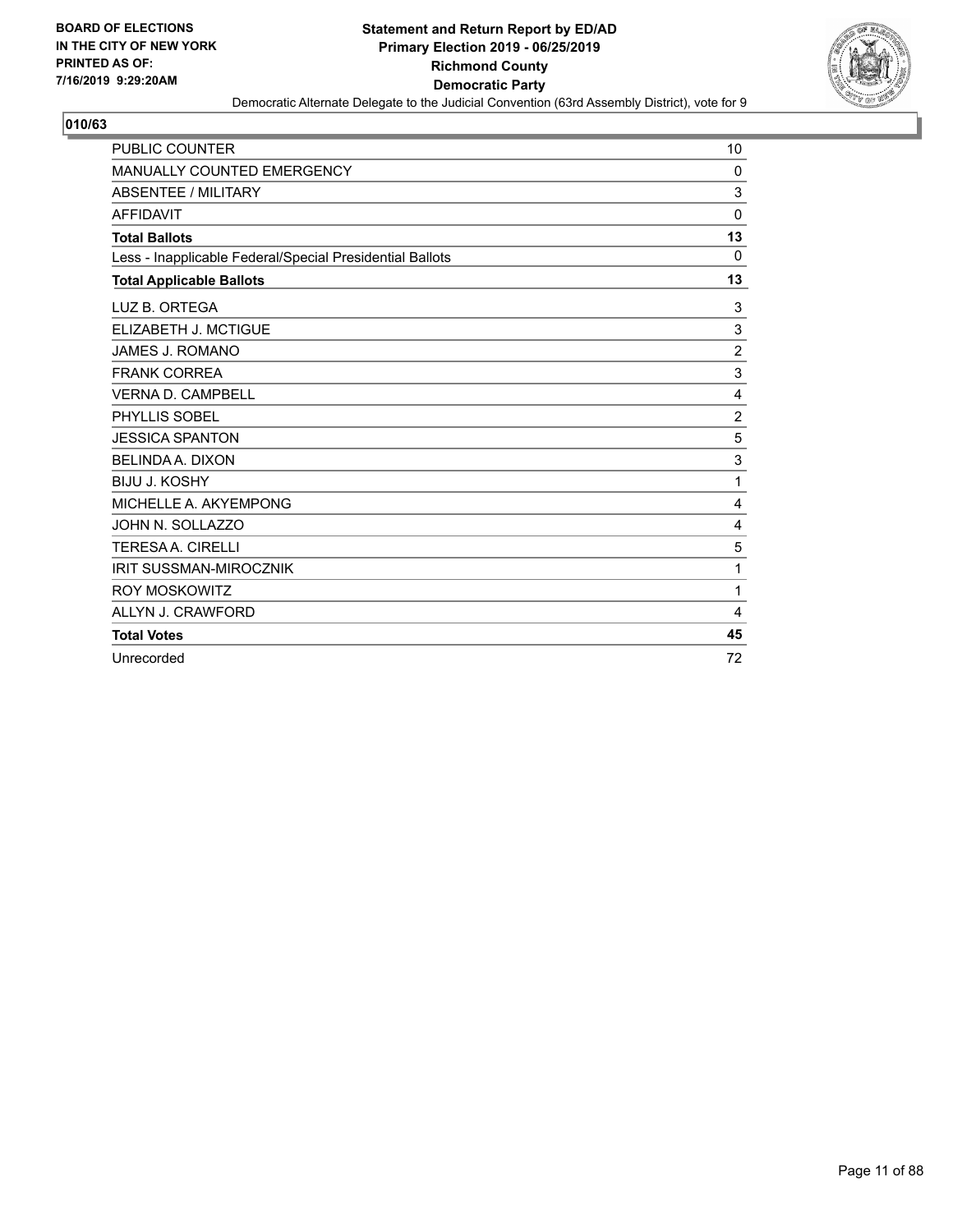

| <b>PUBLIC COUNTER</b>                                    | 5              |
|----------------------------------------------------------|----------------|
| <b>MANUALLY COUNTED EMERGENCY</b>                        | $\mathbf 0$    |
| <b>ABSENTEE / MILITARY</b>                               | $\mathbf 0$    |
| <b>AFFIDAVIT</b>                                         | 0              |
| <b>Total Ballots</b>                                     | 5              |
| Less - Inapplicable Federal/Special Presidential Ballots | $\mathbf 0$    |
| <b>Total Applicable Ballots</b>                          | 5              |
| LUZ B. ORTEGA                                            | $\mathbf 0$    |
| ELIZABETH J. MCTIGUE                                     | $\mathbf 0$    |
| JAMES J. ROMANO                                          | $\mathbf 0$    |
| <b>FRANK CORREA</b>                                      | 0              |
| <b>VERNA D. CAMPBELL</b>                                 | $\mathbf 0$    |
| PHYLLIS SOBEL                                            | $\overline{c}$ |
| <b>JESSICA SPANTON</b>                                   | $\mathbf 0$    |
| <b>BELINDA A. DIXON</b>                                  | 0              |
| <b>BIJU J. KOSHY</b>                                     | 0              |
| MICHELLE A. AKYEMPONG                                    | 0              |
| JOHN N. SOLLAZZO                                         | 1              |
| <b>TERESAA, CIRELLI</b>                                  | $\mathbf 0$    |
| <b>IRIT SUSSMAN-MIROCZNIK</b>                            | $\overline{c}$ |
| <b>ROY MOSKOWITZ</b>                                     | $\overline{c}$ |
| ALLYN J. CRAWFORD                                        | $\mathbf 0$    |
| <b>Total Votes</b>                                       | $\overline{7}$ |
| Unrecorded                                               | 38             |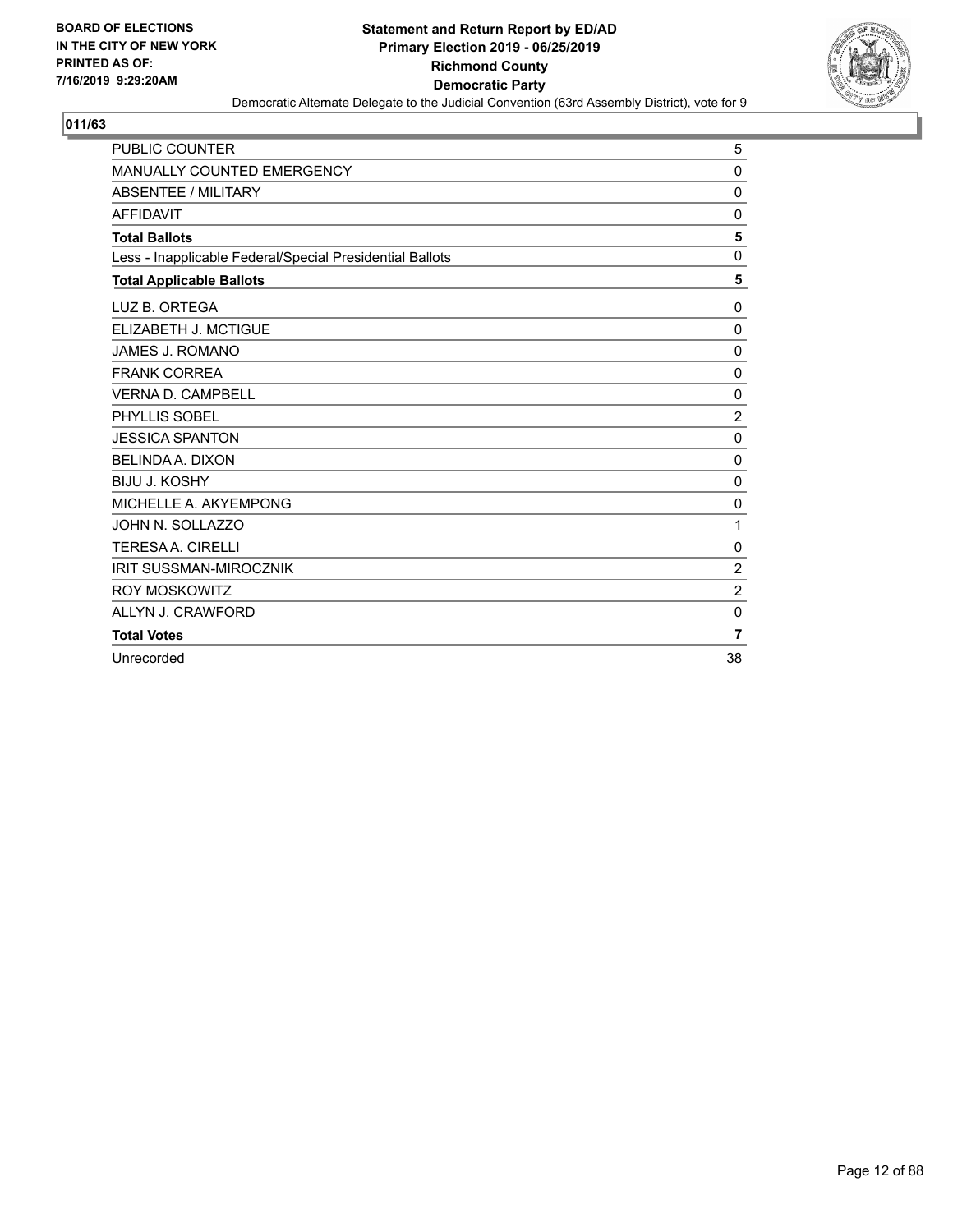

| <b>PUBLIC COUNTER</b>                                    | 5              |
|----------------------------------------------------------|----------------|
| MANUALLY COUNTED EMERGENCY                               | 0              |
| ABSENTEE / MILITARY                                      | 3              |
| <b>AFFIDAVIT</b>                                         | 0              |
| <b>Total Ballots</b>                                     | 8              |
| Less - Inapplicable Federal/Special Presidential Ballots | $\Omega$       |
| <b>Total Applicable Ballots</b>                          | 8              |
| LUZ B. ORTEGA                                            | 2              |
| ELIZABETH J. MCTIGUE                                     | 3              |
| <b>JAMES J. ROMANO</b>                                   | 3              |
| <b>FRANK CORREA</b>                                      | 1              |
| <b>VERNA D. CAMPBELL</b>                                 | $\overline{2}$ |
| PHYLLIS SOBEL                                            | $\mathbf 0$    |
| <b>JESSICA SPANTON</b>                                   | $\overline{2}$ |
| <b>BELINDA A. DIXON</b>                                  | 1              |
| <b>BIJU J. KOSHY</b>                                     | 1              |
| MICHELLE A. AKYEMPONG                                    | $\overline{2}$ |
| JOHN N. SOLLAZZO                                         | 1              |
| <b>TERESAA, CIRELLI</b>                                  | $\mathbf{3}$   |
| <b>IRIT SUSSMAN-MIROCZNIK</b>                            | $\mathbf 0$    |
| <b>ROY MOSKOWITZ</b>                                     | $\overline{2}$ |
| ALLYN J. CRAWFORD                                        | $\overline{2}$ |
| <b>Total Votes</b>                                       | 25             |
| Unrecorded                                               | 47             |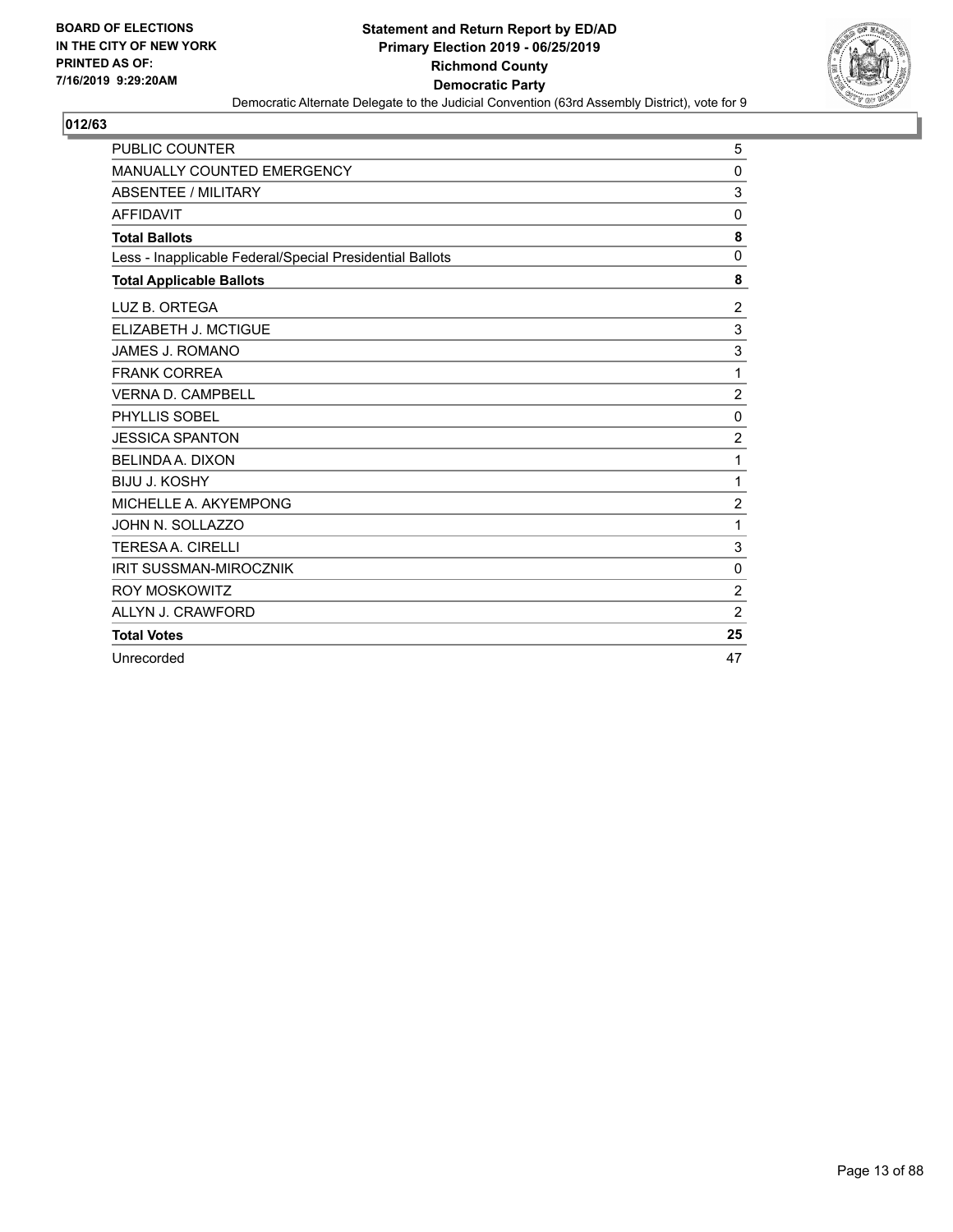

| <b>PUBLIC COUNTER</b>                                    | 9              |
|----------------------------------------------------------|----------------|
| MANUALLY COUNTED EMERGENCY                               | 0              |
| <b>ABSENTEE / MILITARY</b>                               | 1              |
| <b>AFFIDAVIT</b>                                         | $\mathbf{0}$   |
| <b>Total Ballots</b>                                     | 10             |
| Less - Inapplicable Federal/Special Presidential Ballots | $\Omega$       |
| <b>Total Applicable Ballots</b>                          | 10             |
| LUZ B. ORTEGA                                            | 3              |
| ELIZABETH J. MCTIGUE                                     | $\mathbf{1}$   |
| <b>JAMES J. ROMANO</b>                                   | 4              |
| <b>FRANK CORREA</b>                                      | 3              |
| <b>VERNA D. CAMPBELL</b>                                 | $\overline{2}$ |
| PHYLLIS SOBEL                                            | $\overline{c}$ |
| <b>JESSICA SPANTON</b>                                   | 1              |
| <b>BELINDA A. DIXON</b>                                  | 4              |
| <b>BIJU J. KOSHY</b>                                     | 1              |
| MICHELLE A. AKYEMPONG                                    | 3              |
| JOHN N. SOLLAZZO                                         | 5              |
| <b>TERESAA, CIRELLI</b>                                  | 3              |
| <b>IRIT SUSSMAN-MIROCZNIK</b>                            | $\overline{2}$ |
| <b>ROY MOSKOWITZ</b>                                     | 6              |
| ALLYN J. CRAWFORD                                        | 3              |
| DAHA EL-SHEIKH (WRITE-IN)                                | 1              |
| HESHAM EL-MELIGY (WRITE-IN)                              | 1              |
| ROSANN PANTALENA (WRITE-IN)                              | 1              |
| <b>Total Votes</b>                                       | 46             |
| Unrecorded                                               | 44             |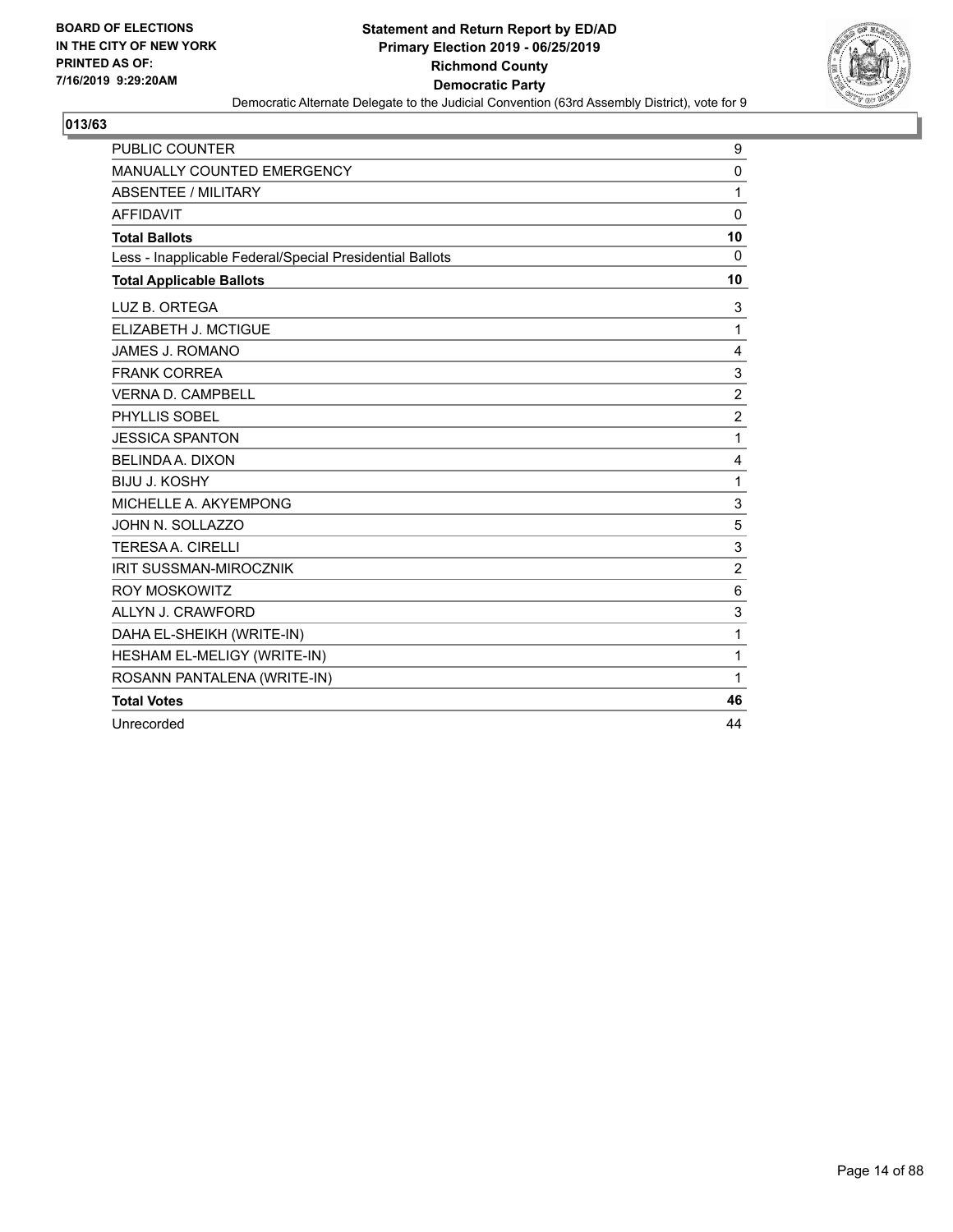

| <b>PUBLIC COUNTER</b>                                    | $\overline{2}$ |
|----------------------------------------------------------|----------------|
| <b>MANUALLY COUNTED EMERGENCY</b>                        | 0              |
| ABSENTEE / MILITARY                                      | $\overline{c}$ |
| <b>AFFIDAVIT</b>                                         | 0              |
| <b>Total Ballots</b>                                     | 4              |
| Less - Inapplicable Federal/Special Presidential Ballots | $\mathbf 0$    |
| <b>Total Applicable Ballots</b>                          | 4              |
| LUZ B. ORTEGA                                            | 0              |
| ELIZABETH J. MCTIGUE                                     | $\mathbf 0$    |
| JAMES J. ROMANO                                          | 1              |
| <b>FRANK CORREA</b>                                      | 1              |
| <b>VERNA D. CAMPBELL</b>                                 | 1              |
| PHYLLIS SOBEL                                            | 0              |
| <b>JESSICA SPANTON</b>                                   | 0              |
| <b>BELINDA A. DIXON</b>                                  | 1              |
| <b>BIJU J. KOSHY</b>                                     | 1              |
| MICHELLE A. AKYEMPONG                                    | $\mathbf 0$    |
| JOHN N. SOLLAZZO                                         | 1              |
| <b>TERESAA. CIRELLI</b>                                  | 1              |
| <b>IRIT SUSSMAN-MIROCZNIK</b>                            | 0              |
| <b>ROY MOSKOWITZ</b>                                     | 1              |
| ALLYN J. CRAWFORD                                        | 1              |
| <b>Total Votes</b>                                       | 9              |
| Unrecorded                                               | 27             |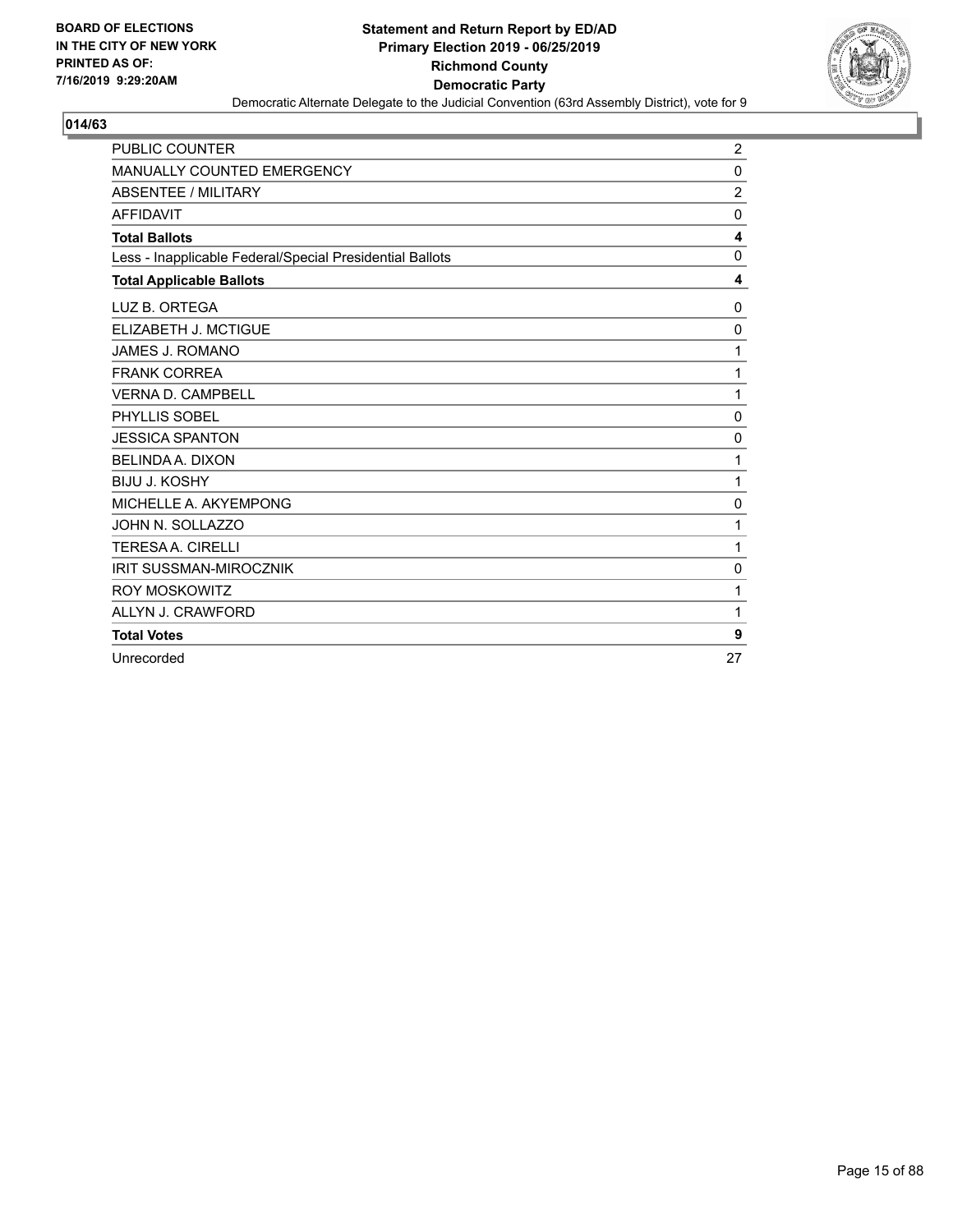

| <b>PUBLIC COUNTER</b>                                    | 4               |
|----------------------------------------------------------|-----------------|
| MANUALLY COUNTED EMERGENCY                               | 0               |
| ABSENTEE / MILITARY                                      | $\overline{2}$  |
| <b>AFFIDAVIT</b>                                         | 0               |
| <b>Total Ballots</b>                                     | 6               |
| Less - Inapplicable Federal/Special Presidential Ballots | 0               |
| <b>Total Applicable Ballots</b>                          | 6               |
| LUZ B. ORTEGA                                            | 1               |
| ELIZABETH J. MCTIGUE                                     | 5               |
| <b>JAMES J. ROMANO</b>                                   | 4               |
| <b>FRANK CORREA</b>                                      | 4               |
| <b>VERNA D. CAMPBELL</b>                                 | 3               |
| PHYLLIS SOBEL                                            | 5               |
| <b>JESSICA SPANTON</b>                                   | 1               |
| <b>BELINDA A. DIXON</b>                                  | 3               |
| <b>BIJU J. KOSHY</b>                                     | 0               |
| MICHELLE A. AKYEMPONG                                    | 1               |
| JOHN N. SOLLAZZO                                         | 4               |
| <b>TERESAA, CIRELLI</b>                                  | 4               |
| <b>IRIT SUSSMAN-MIROCZNIK</b>                            | 3               |
| <b>ROY MOSKOWITZ</b>                                     | $6\phantom{1}6$ |
| ALLYN J. CRAWFORD                                        | 3               |
| <b>Total Votes</b>                                       | 47              |
| Unrecorded                                               | 7               |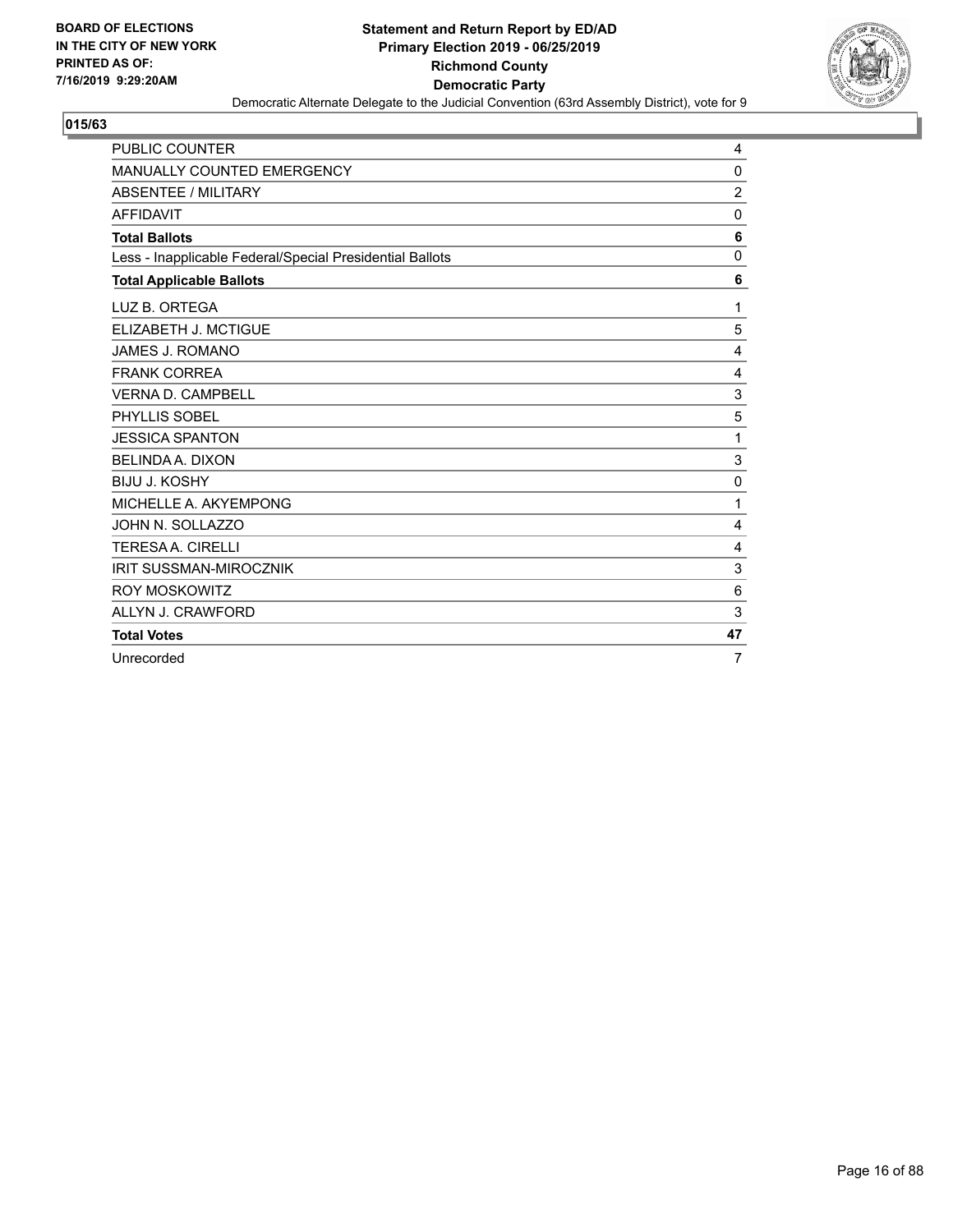

| <b>PUBLIC COUNTER</b>                                    | 6              |
|----------------------------------------------------------|----------------|
| MANUALLY COUNTED EMERGENCY                               | $\Omega$       |
| ABSENTEE / MILITARY                                      | 3              |
| <b>AFFIDAVIT</b>                                         | $\Omega$       |
| <b>Total Ballots</b>                                     | 9              |
| Less - Inapplicable Federal/Special Presidential Ballots | $\Omega$       |
| <b>Total Applicable Ballots</b>                          | 9              |
| LUZ B. ORTEGA                                            | 3              |
| ELIZABETH J. MCTIGUE                                     | 3              |
| <b>JAMES J. ROMANO</b>                                   | 4              |
| <b>FRANK CORREA</b>                                      | $\overline{2}$ |
| <b>VERNA D. CAMPBELL</b>                                 | 4              |
| PHYLLIS SOBEL                                            | 5              |
| <b>JESSICA SPANTON</b>                                   | 1              |
| <b>BELINDA A. DIXON</b>                                  | 4              |
| <b>BIJU J. KOSHY</b>                                     | 3              |
| MICHELLE A. AKYEMPONG                                    | $\overline{2}$ |
| JOHN N. SOLLAZZO                                         | 3              |
| <b>TERESAA, CIRELLI</b>                                  | 1              |
| <b>IRIT SUSSMAN-MIROCZNIK</b>                            | $\mathbf 0$    |
| <b>ROY MOSKOWITZ</b>                                     | 1              |
| ALLYN J. CRAWFORD                                        | 1              |
| <b>Total Votes</b>                                       | 37             |
| Unrecorded                                               | 44             |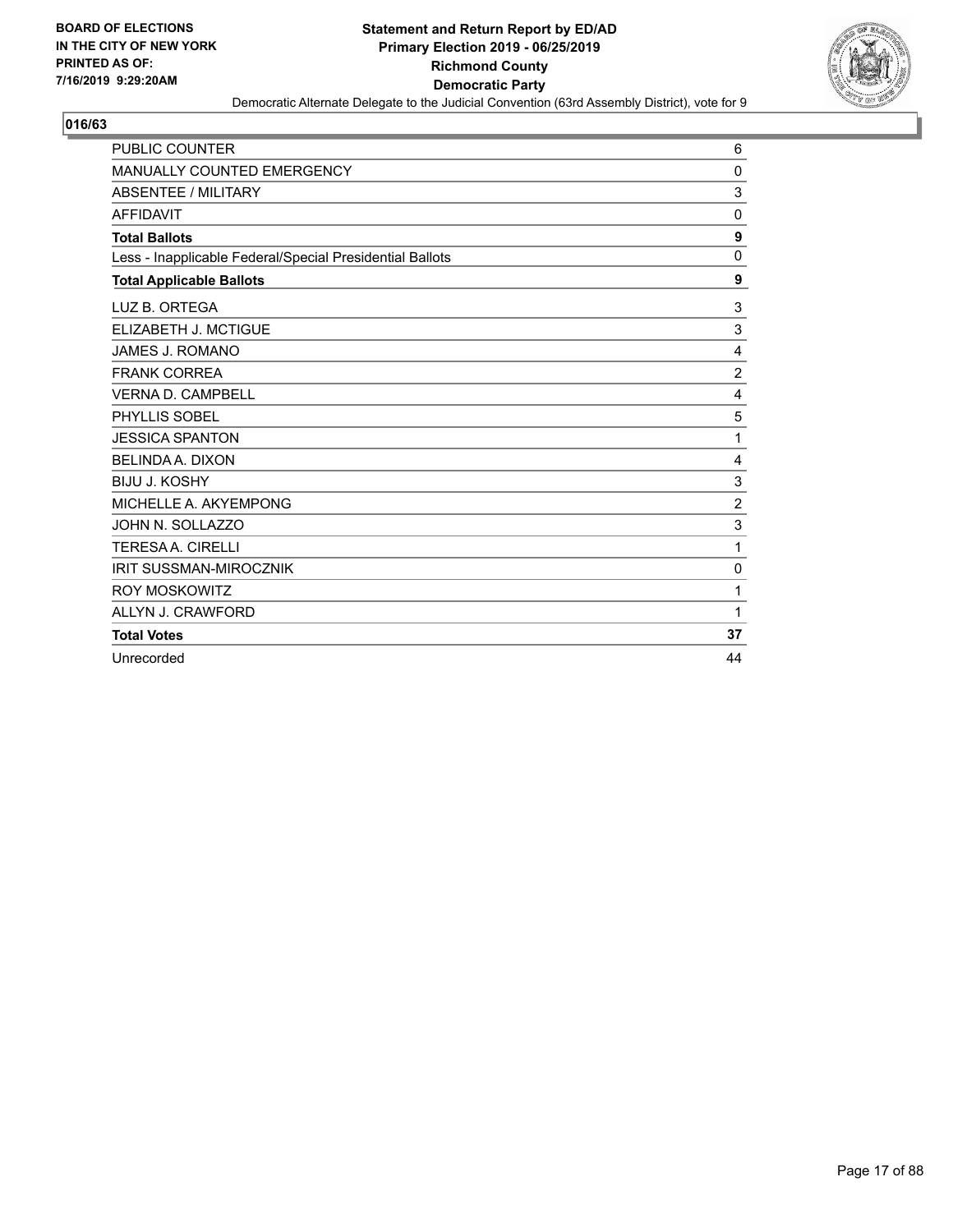

| PUBLIC COUNTER                                           | 3              |
|----------------------------------------------------------|----------------|
| <b>MANUALLY COUNTED EMERGENCY</b>                        | 0              |
| ABSENTEE / MILITARY                                      | 1              |
| <b>AFFIDAVIT</b>                                         | 0              |
| <b>Total Ballots</b>                                     | 4              |
| Less - Inapplicable Federal/Special Presidential Ballots | $\mathbf 0$    |
| <b>Total Applicable Ballots</b>                          | 4              |
| LUZ B. ORTEGA                                            | 1              |
| ELIZABETH J. MCTIGUE                                     | 1              |
| <b>JAMES J. ROMANO</b>                                   | 1              |
| <b>FRANK CORREA</b>                                      | 1              |
| <b>VERNA D. CAMPBELL</b>                                 | 1              |
| PHYLLIS SOBEL                                            | 1              |
| <b>JESSICA SPANTON</b>                                   | 1              |
| <b>BELINDA A. DIXON</b>                                  | 0              |
| <b>BIJU J. KOSHY</b>                                     | 0              |
| MICHELLE A. AKYEMPONG                                    | 0              |
| JOHN N. SOLLAZZO                                         | 1              |
| <b>TERESAA. CIRELLI</b>                                  | $\mathbf 0$    |
| <b>IRIT SUSSMAN-MIROCZNIK</b>                            | 1              |
| <b>ROY MOSKOWITZ</b>                                     | 1              |
| ALLYN J. CRAWFORD                                        | $\overline{2}$ |
| <b>Total Votes</b>                                       | 12             |
| Unrecorded                                               | 24             |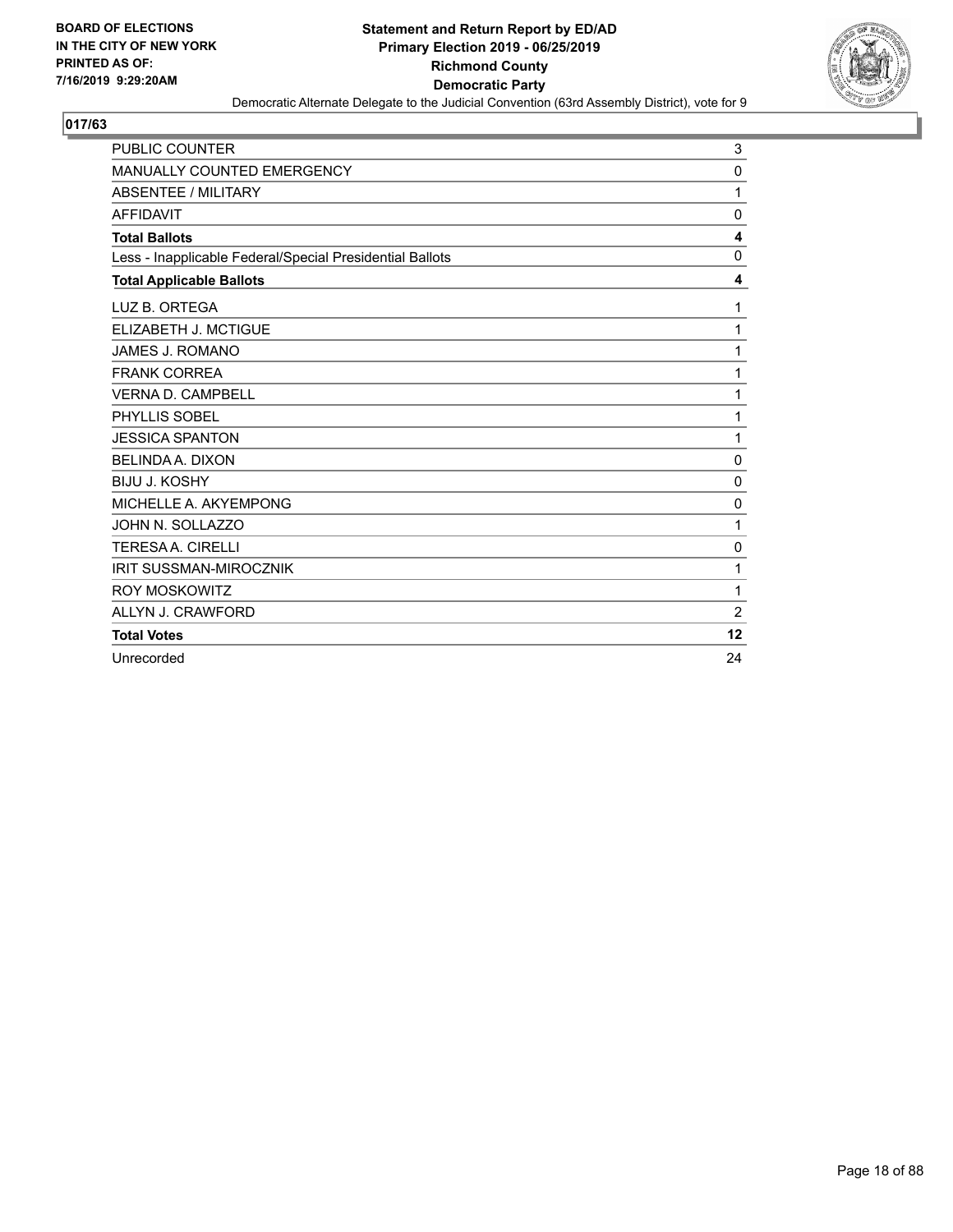

| <b>PUBLIC COUNTER</b>                                    | 6              |
|----------------------------------------------------------|----------------|
| MANUALLY COUNTED EMERGENCY                               | 0              |
| ABSENTEE / MILITARY                                      | $\overline{c}$ |
| <b>AFFIDAVIT</b>                                         | 0              |
| <b>Total Ballots</b>                                     | 8              |
| Less - Inapplicable Federal/Special Presidential Ballots | 0              |
| <b>Total Applicable Ballots</b>                          | 8              |
| LUZ B. ORTEGA                                            | 3              |
| ELIZABETH J. MCTIGUE                                     | $\overline{c}$ |
| <b>JAMES J. ROMANO</b>                                   | $\overline{2}$ |
| <b>FRANK CORREA</b>                                      | 3              |
| <b>VERNA D. CAMPBELL</b>                                 | $\overline{2}$ |
| PHYLLIS SOBEL                                            | $\overline{2}$ |
| <b>JESSICA SPANTON</b>                                   | $\mathbf{3}$   |
| <b>BELINDA A. DIXON</b>                                  | $\overline{c}$ |
| <b>BIJU J. KOSHY</b>                                     | 1              |
| MICHELLE A. AKYEMPONG                                    | 2              |
| JOHN N. SOLLAZZO                                         | 3              |
| <b>TERESAA. CIRELLI</b>                                  | 4              |
| <b>IRIT SUSSMAN-MIROCZNIK</b>                            | $\overline{2}$ |
| <b>ROY MOSKOWITZ</b>                                     | $\mathbf{3}$   |
| ALLYN J. CRAWFORD                                        | $\overline{2}$ |
| <b>Total Votes</b>                                       | 36             |
| Unrecorded                                               | 36             |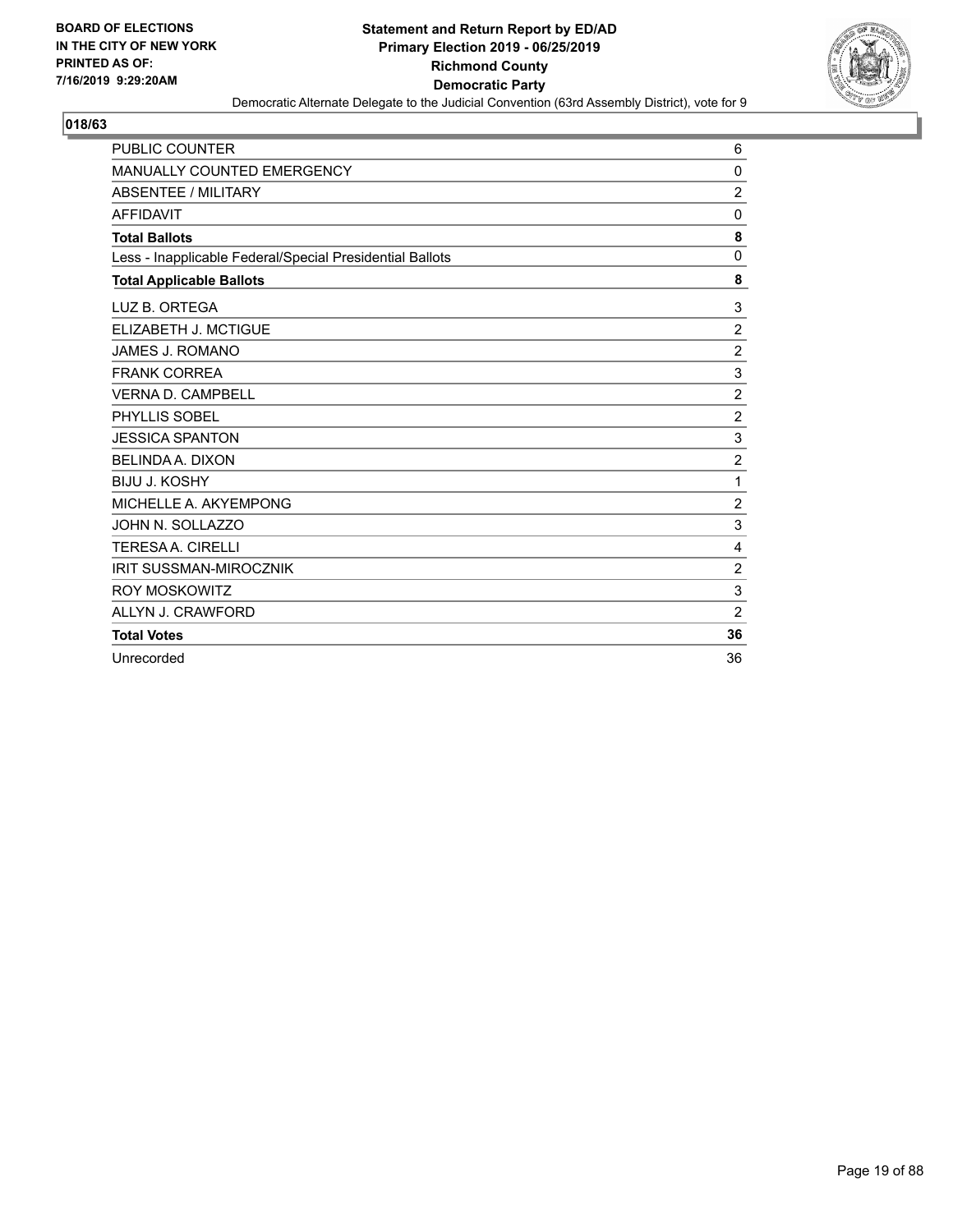

| <b>PUBLIC COUNTER</b>                                    | $\overline{7}$          |
|----------------------------------------------------------|-------------------------|
| <b>MANUALLY COUNTED EMERGENCY</b>                        | $\mathbf{0}$            |
| <b>ABSENTEE / MILITARY</b>                               | 1                       |
| <b>AFFIDAVIT</b>                                         | $\mathbf{0}$            |
| <b>Total Ballots</b>                                     | 8                       |
| Less - Inapplicable Federal/Special Presidential Ballots | $\Omega$                |
| <b>Total Applicable Ballots</b>                          | 8                       |
| LUZ B. ORTEGA                                            | 1                       |
| ELIZABETH J. MCTIGUE                                     | 4                       |
| JAMES J. ROMANO                                          | 3                       |
| <b>FRANK CORREA</b>                                      | $\overline{4}$          |
| <b>VERNA D. CAMPBELL</b>                                 | $\overline{2}$          |
| PHYLLIS SOBEL                                            | $\overline{c}$          |
| <b>JESSICA SPANTON</b>                                   | 3                       |
| <b>BELINDA A. DIXON</b>                                  | $\overline{c}$          |
| <b>BIJU J. KOSHY</b>                                     | $\mathbf 0$             |
| MICHELLE A. AKYEMPONG                                    | $\overline{c}$          |
| JOHN N. SOLLAZZO                                         | 4                       |
| <b>TERESAA. CIRELLI</b>                                  | 4                       |
| <b>IRIT SUSSMAN-MIROCZNIK</b>                            | 0                       |
| <b>ROY MOSKOWITZ</b>                                     | $\overline{\mathbf{c}}$ |
| ALLYN J. CRAWFORD                                        | 3                       |
| CLINTON DAGGAN (WRITE-IN)                                | 1                       |
| LOUIS PANARELLA (WRITE-IN)                               | 1                       |
| STEVEN GROSSMAN (WRITE-IN)                               | 1                       |
| <b>Total Votes</b>                                       | 39                      |
| Unrecorded                                               | 33                      |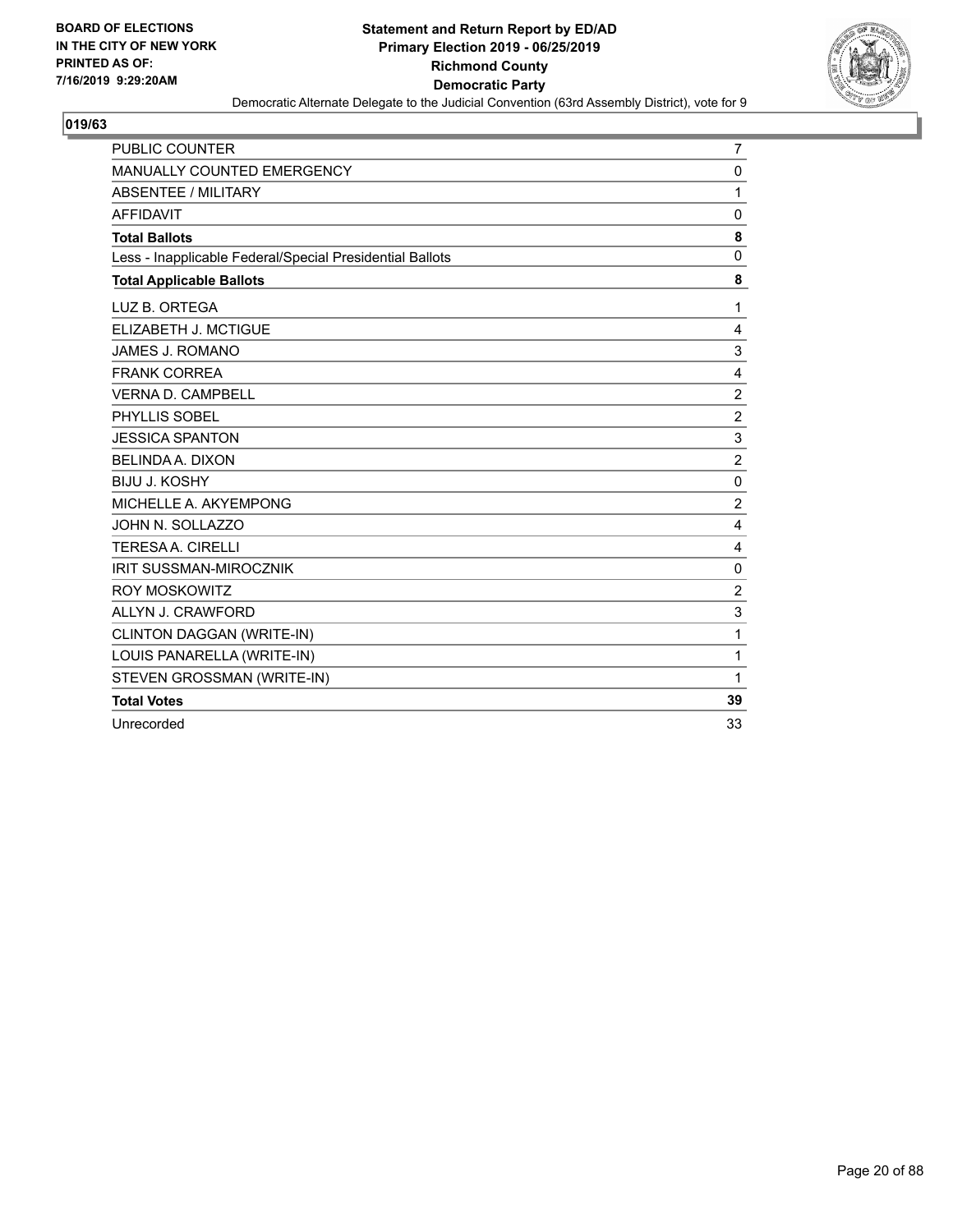

| <b>PUBLIC COUNTER</b>                                    | 5              |
|----------------------------------------------------------|----------------|
| <b>MANUALLY COUNTED EMERGENCY</b>                        | $\mathbf 0$    |
| ABSENTEE / MILITARY                                      | 14             |
| <b>AFFIDAVIT</b>                                         | 0              |
| <b>Total Ballots</b>                                     | 19             |
| Less - Inapplicable Federal/Special Presidential Ballots | 0              |
| <b>Total Applicable Ballots</b>                          | 19             |
| LUZ B. ORTEGA                                            | 1              |
| ELIZABETH J. MCTIGUE                                     | $\overline{2}$ |
| <b>JAMES J. ROMANO</b>                                   | $\overline{2}$ |
| <b>FRANK CORREA</b>                                      | $\overline{c}$ |
| <b>VERNA D. CAMPBELL</b>                                 | $\overline{2}$ |
| PHYLLIS SOBEL                                            | 4              |
| <b>JESSICA SPANTON</b>                                   | 4              |
| <b>BELINDA A. DIXON</b>                                  | 3              |
| <b>BIJU J. KOSHY</b>                                     | 1              |
| MICHELLE A. AKYEMPONG                                    | 3              |
| JOHN N. SOLLAZZO                                         | 4              |
| <b>TERESAA, CIRELLI</b>                                  | 4              |
| <b>IRIT SUSSMAN-MIROCZNIK</b>                            | $\overline{c}$ |
| <b>ROY MOSKOWITZ</b>                                     | $\overline{4}$ |
| ALLYN J. CRAWFORD                                        | 4              |
| <b>Total Votes</b>                                       | 42             |
| Unrecorded                                               | 129            |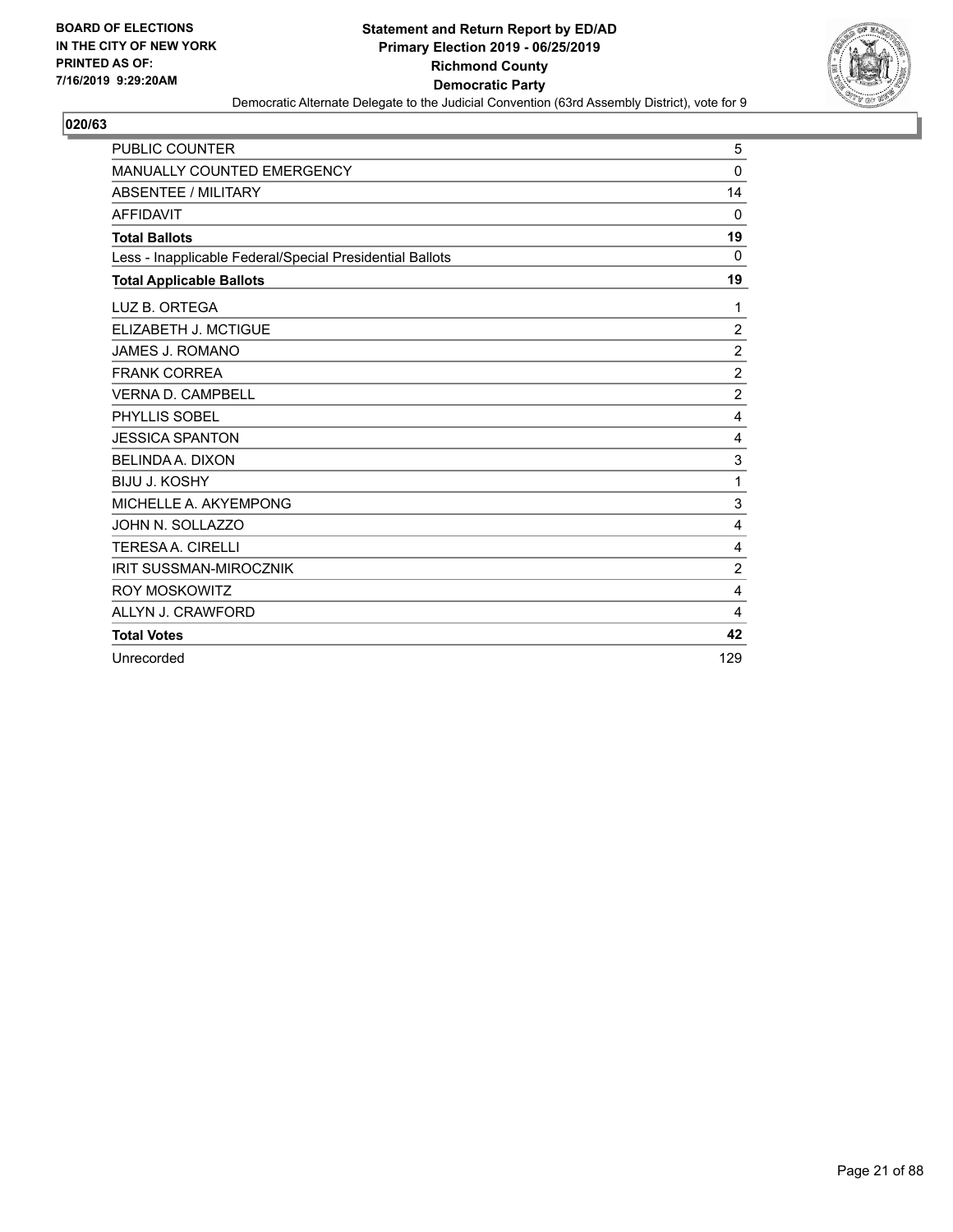

| PUBLIC COUNTER                                           | 5              |
|----------------------------------------------------------|----------------|
| <b>MANUALLY COUNTED EMERGENCY</b>                        | 0              |
| ABSENTEE / MILITARY                                      | $\overline{c}$ |
| <b>AFFIDAVIT</b>                                         | 0              |
| <b>Total Ballots</b>                                     | $\overline{7}$ |
| Less - Inapplicable Federal/Special Presidential Ballots | $\mathbf 0$    |
| <b>Total Applicable Ballots</b>                          | 7              |
| LUZ B. ORTEGA                                            | 3              |
| ELIZABETH J. MCTIGUE                                     | 3              |
| <b>JAMES J. ROMANO</b>                                   | 3              |
| <b>FRANK CORREA</b>                                      | 3              |
| <b>VERNA D. CAMPBELL</b>                                 | 3              |
| PHYLLIS SOBEL                                            | 3              |
| <b>JESSICA SPANTON</b>                                   | $\sqrt{3}$     |
| <b>BELINDA A. DIXON</b>                                  | $\mathbf{3}$   |
| <b>BIJU J. KOSHY</b>                                     | 1              |
| MICHELLE A. AKYEMPONG                                    | 1              |
| JOHN N. SOLLAZZO                                         | 3              |
| <b>TERESAA. CIRELLI</b>                                  | 3              |
| <b>IRIT SUSSMAN-MIROCZNIK</b>                            | 1              |
| <b>ROY MOSKOWITZ</b>                                     | $\mathbf{3}$   |
| ALLYN J. CRAWFORD                                        | $\overline{2}$ |
| <b>Total Votes</b>                                       | 38             |
| Unrecorded                                               | 25             |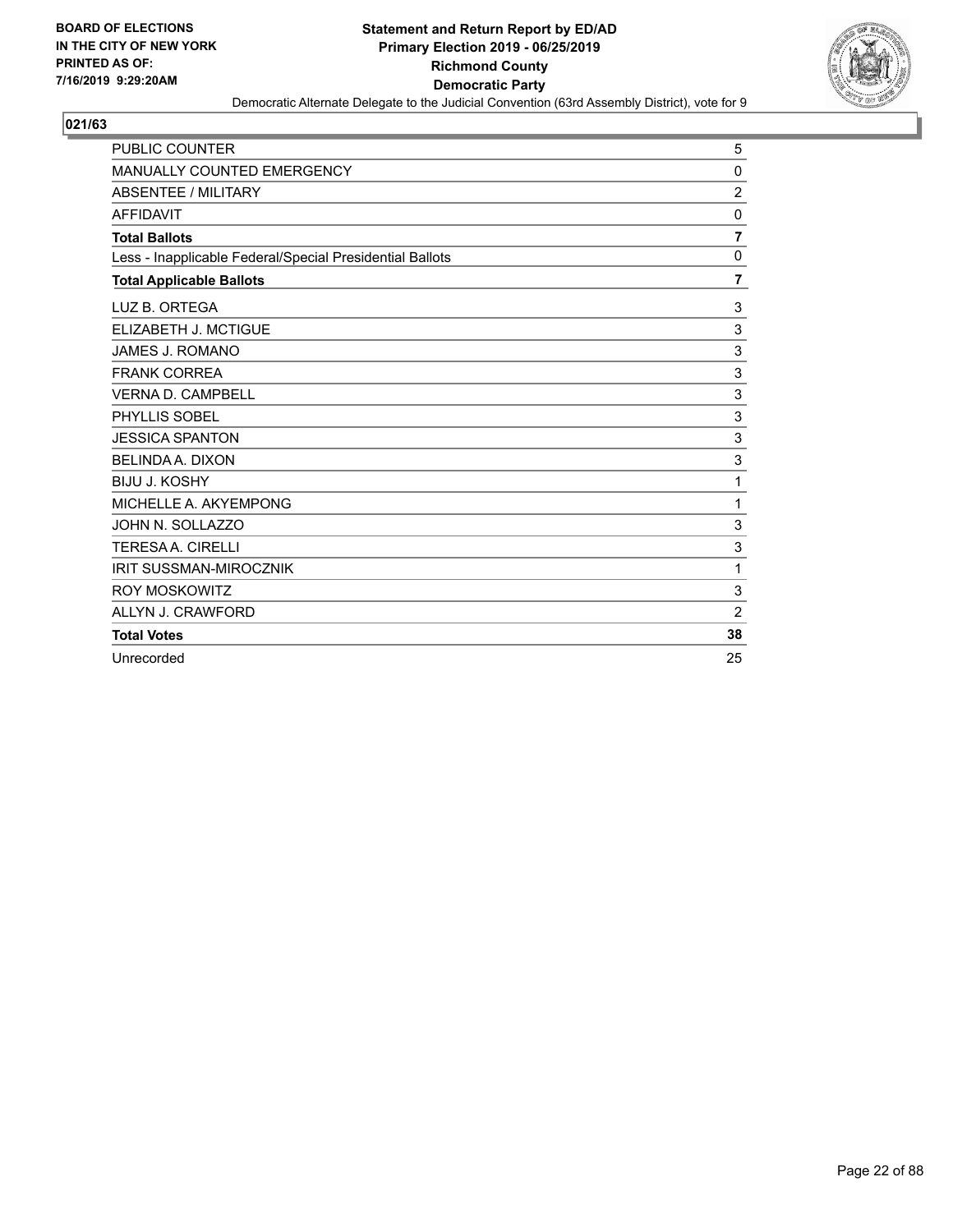

| <b>PUBLIC COUNTER</b>                                    | 3              |
|----------------------------------------------------------|----------------|
| <b>MANUALLY COUNTED EMERGENCY</b>                        | 0              |
| <b>ABSENTEE / MILITARY</b>                               | $\overline{c}$ |
| <b>AFFIDAVIT</b>                                         | 0              |
| <b>Total Ballots</b>                                     | 5              |
| Less - Inapplicable Federal/Special Presidential Ballots | $\mathbf 0$    |
| <b>Total Applicable Ballots</b>                          | 5              |
| LUZ B. ORTEGA                                            | 1              |
| ELIZABETH J. MCTIGUE                                     | 1              |
| <b>JAMES J. ROMANO</b>                                   | $\overline{c}$ |
| <b>FRANK CORREA</b>                                      | $\mathbf 0$    |
| <b>VERNA D. CAMPBELL</b>                                 | 1              |
| PHYLLIS SOBEL                                            | 3              |
| <b>JESSICA SPANTON</b>                                   | 1              |
| <b>BELINDA A. DIXON</b>                                  | 1              |
| <b>BIJU J. KOSHY</b>                                     | 1              |
| MICHELLE A. AKYEMPONG                                    | $\mathbf 0$    |
| JOHN N. SOLLAZZO                                         | 1              |
| <b>TERESAA. CIRELLI</b>                                  | 1              |
| <b>IRIT SUSSMAN-MIROCZNIK</b>                            | 3              |
| <b>ROY MOSKOWITZ</b>                                     | $\overline{2}$ |
| ALLYN J. CRAWFORD                                        | $\mathbf{0}$   |
| <b>Total Votes</b>                                       | 18             |
| Unrecorded                                               | 27             |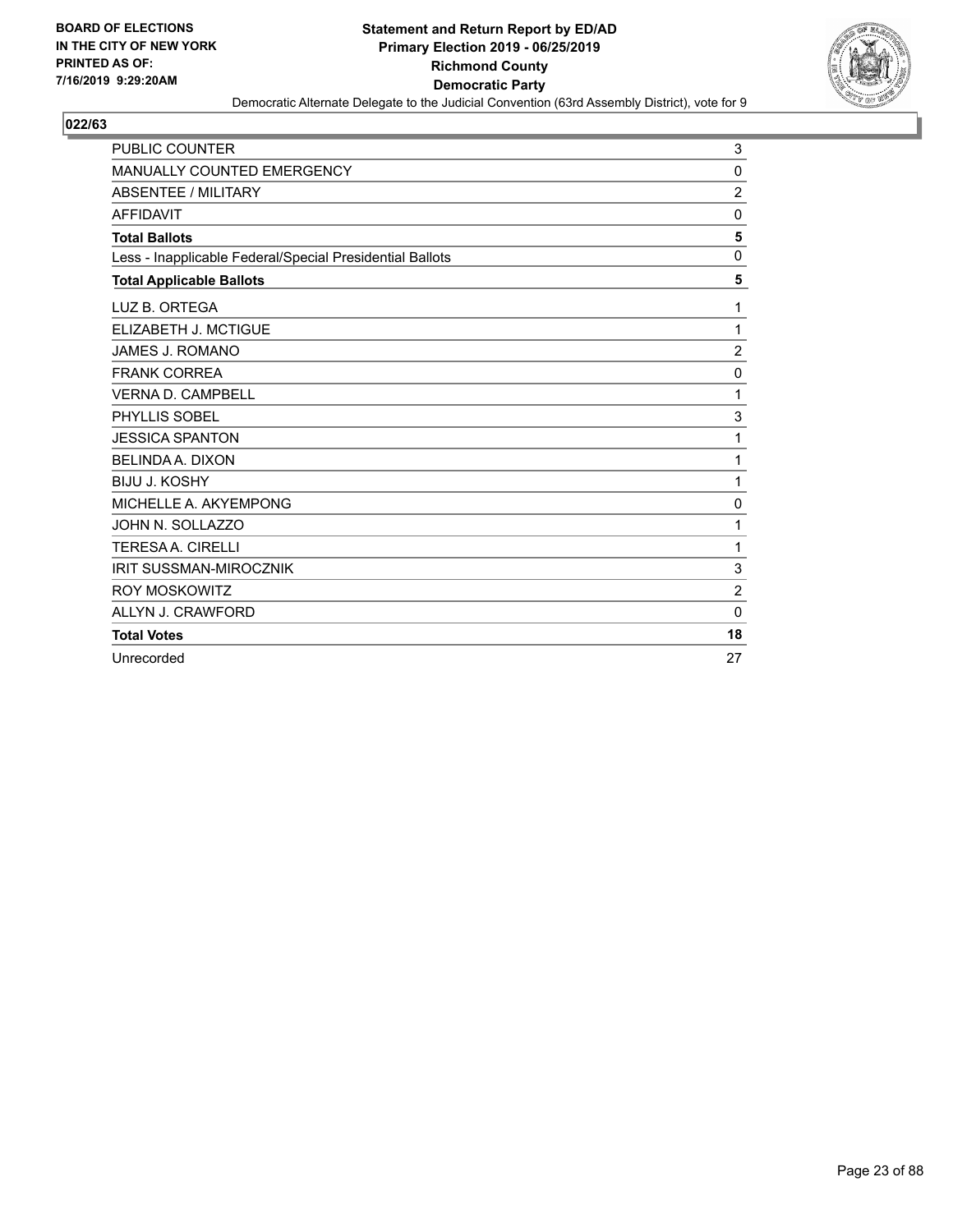

| <b>PUBLIC COUNTER</b>                                    | 4              |
|----------------------------------------------------------|----------------|
| MANUALLY COUNTED EMERGENCY                               | $\Omega$       |
| ABSENTEE / MILITARY                                      | 1              |
| <b>AFFIDAVIT</b>                                         | $\Omega$       |
| <b>Total Ballots</b>                                     | 5              |
| Less - Inapplicable Federal/Special Presidential Ballots | $\mathbf 0$    |
| <b>Total Applicable Ballots</b>                          | 5              |
| LUZ B. ORTEGA                                            | $\overline{c}$ |
| ELIZABETH J. MCTIGUE                                     | $\overline{2}$ |
| <b>JAMES J. ROMANO</b>                                   | 4              |
| <b>FRANK CORREA</b>                                      | 3              |
| <b>VERNA D. CAMPBELL</b>                                 | 3              |
| PHYLLIS SOBEL                                            | $\overline{2}$ |
| <b>JESSICA SPANTON</b>                                   | $\sqrt{3}$     |
| BELINDA A. DIXON                                         | 3              |
| <b>BIJU J. KOSHY</b>                                     | $\overline{c}$ |
| MICHELLE A. AKYEMPONG                                    | $\mathbf 0$    |
| JOHN N. SOLLAZZO                                         | $\overline{2}$ |
| <b>TERESAA, CIRELLI</b>                                  | $\overline{2}$ |
| <b>IRIT SUSSMAN-MIROCZNIK</b>                            | 1              |
| <b>ROY MOSKOWITZ</b>                                     | 1              |
| ALLYN J. CRAWFORD                                        | 1              |
| <b>Total Votes</b>                                       | 31             |
| Unrecorded                                               | 14             |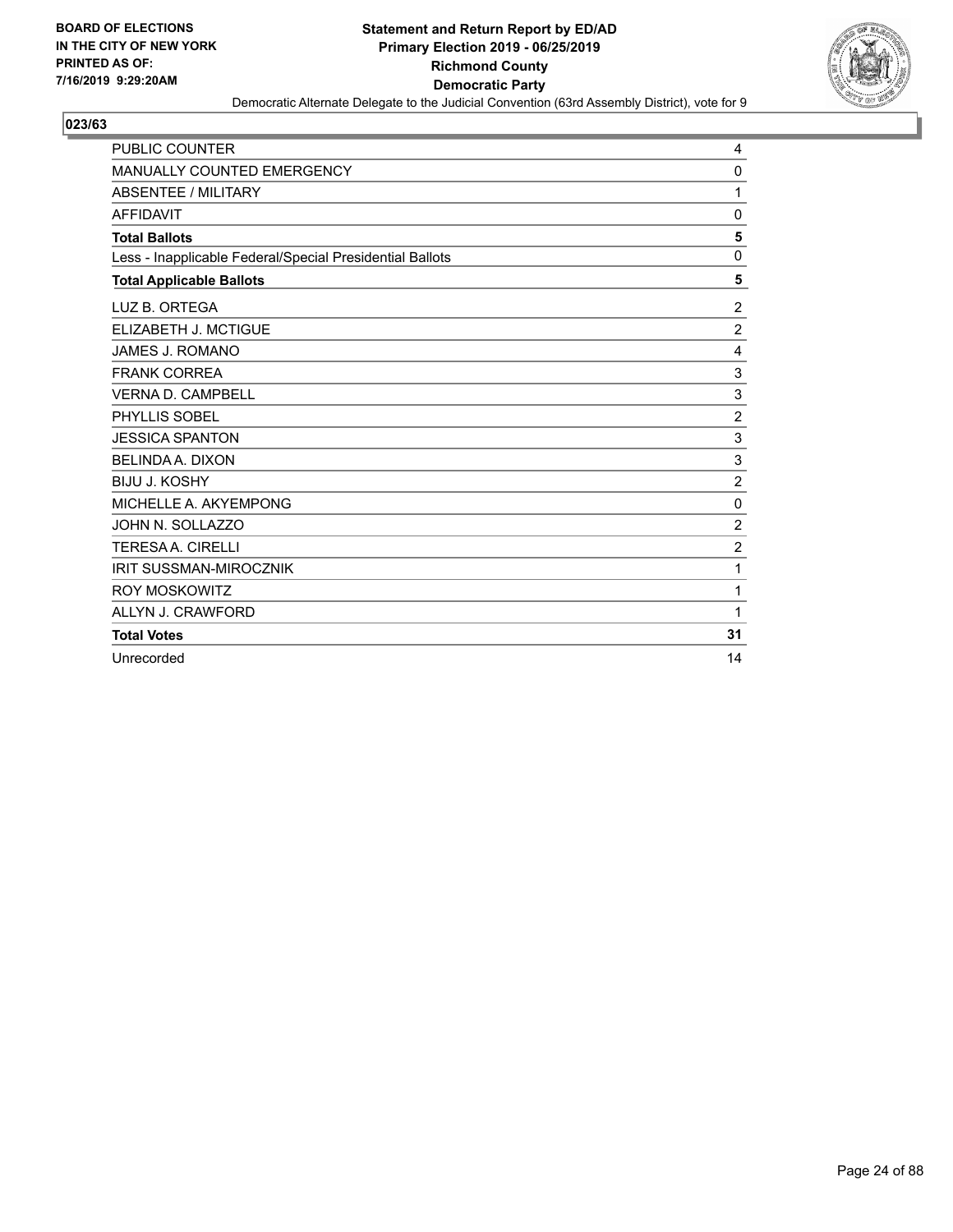

| <b>PUBLIC COUNTER</b>                                    | 20             |
|----------------------------------------------------------|----------------|
| MANUALLY COUNTED EMERGENCY                               | 0              |
| ABSENTEE / MILITARY                                      | $\overline{2}$ |
| <b>AFFIDAVIT</b>                                         | $\mathbf 0$    |
| <b>Total Ballots</b>                                     | 22             |
| Less - Inapplicable Federal/Special Presidential Ballots | $\Omega$       |
| <b>Total Applicable Ballots</b>                          | 22             |
| LUZ B. ORTEGA                                            | 1              |
| ELIZABETH J. MCTIGUE                                     | 4              |
| <b>JAMES J. ROMANO</b>                                   | 3              |
| <b>FRANK CORREA</b>                                      | $\overline{2}$ |
| <b>VERNA D. CAMPBELL</b>                                 | $\overline{2}$ |
| PHYLLIS SOBEL                                            | 3              |
| <b>JESSICA SPANTON</b>                                   | 16             |
| <b>BELINDA A. DIXON</b>                                  | 16             |
| <b>BIJU J. KOSHY</b>                                     | 16             |
| MICHELLE A. AKYEMPONG                                    | 15             |
| JOHN N. SOLLAZZO                                         | 16             |
| <b>TERESAA, CIRELLI</b>                                  | 16             |
| <b>IRIT SUSSMAN-MIROCZNIK</b>                            | 20             |
| <b>ROY MOSKOWITZ</b>                                     | 18             |
| ALLYN J. CRAWFORD                                        | 14             |
| <b>Total Votes</b>                                       | 162            |
| Unrecorded                                               | 36             |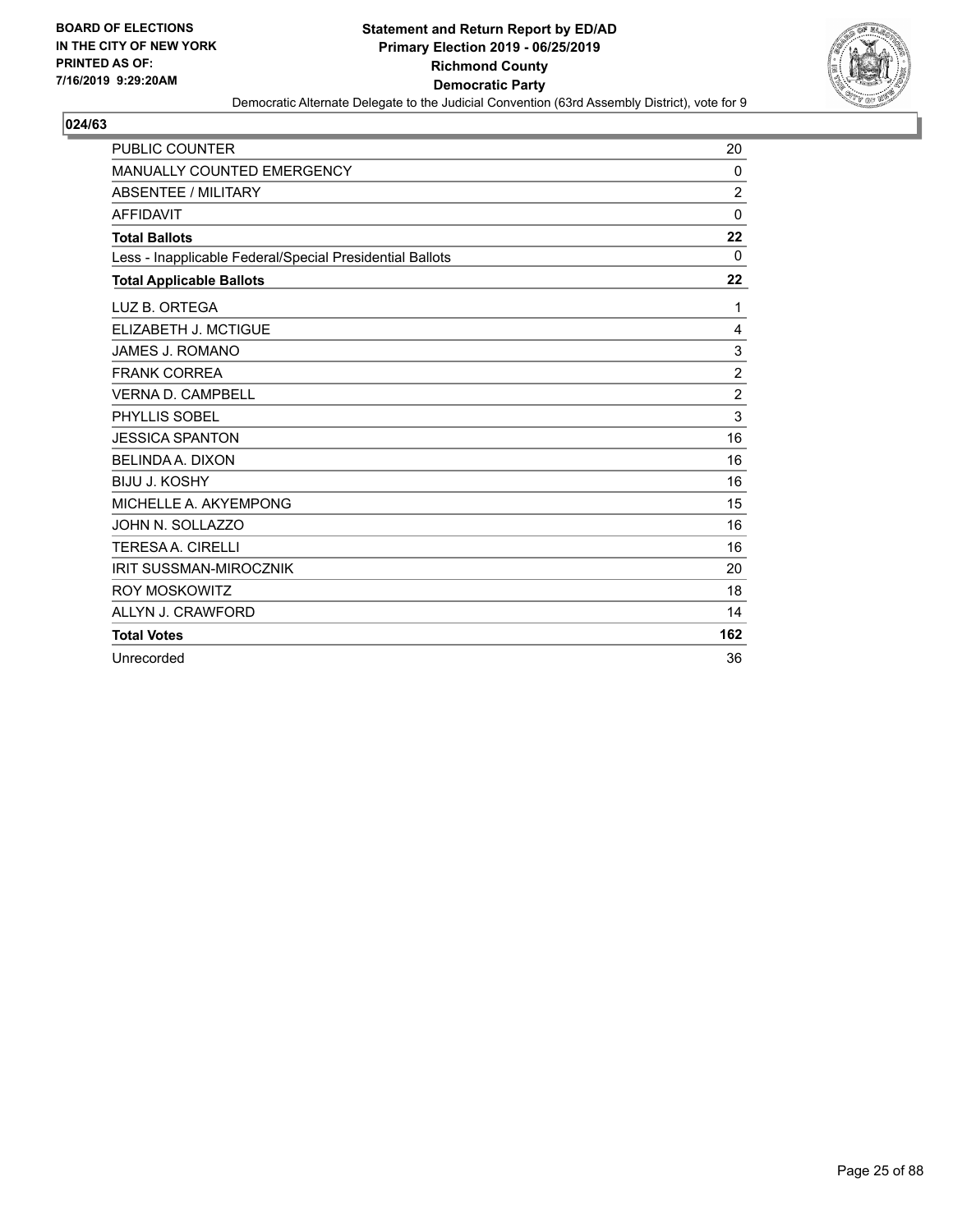

| PUBLIC COUNTER                                           | 4              |
|----------------------------------------------------------|----------------|
| <b>MANUALLY COUNTED EMERGENCY</b>                        | 0              |
| ABSENTEE / MILITARY                                      | 0              |
| <b>AFFIDAVIT</b>                                         | 0              |
| <b>Total Ballots</b>                                     | 4              |
| Less - Inapplicable Federal/Special Presidential Ballots | $\mathbf 0$    |
| <b>Total Applicable Ballots</b>                          | 4              |
| LUZ B. ORTEGA                                            | 1              |
| ELIZABETH J. MCTIGUE                                     | $\mathbf 0$    |
| <b>JAMES J. ROMANO</b>                                   | 1              |
| <b>FRANK CORREA</b>                                      | 0              |
| <b>VERNA D. CAMPBELL</b>                                 | 0              |
| PHYLLIS SOBEL                                            | 1              |
| <b>JESSICA SPANTON</b>                                   | $\overline{c}$ |
| <b>BELINDA A. DIXON</b>                                  | $\mathbf{3}$   |
| <b>BIJU J. KOSHY</b>                                     | $\overline{c}$ |
| MICHELLE A. AKYEMPONG                                    | $\sqrt{2}$     |
| JOHN N. SOLLAZZO                                         | 3              |
| <b>TERESAA. CIRELLI</b>                                  | $\overline{c}$ |
| <b>IRIT SUSSMAN-MIROCZNIK</b>                            | $\overline{2}$ |
| <b>ROY MOSKOWITZ</b>                                     | 3              |
| ALLYN J. CRAWFORD                                        | $\overline{2}$ |
| <b>Total Votes</b>                                       | 24             |
| Unrecorded                                               | 12             |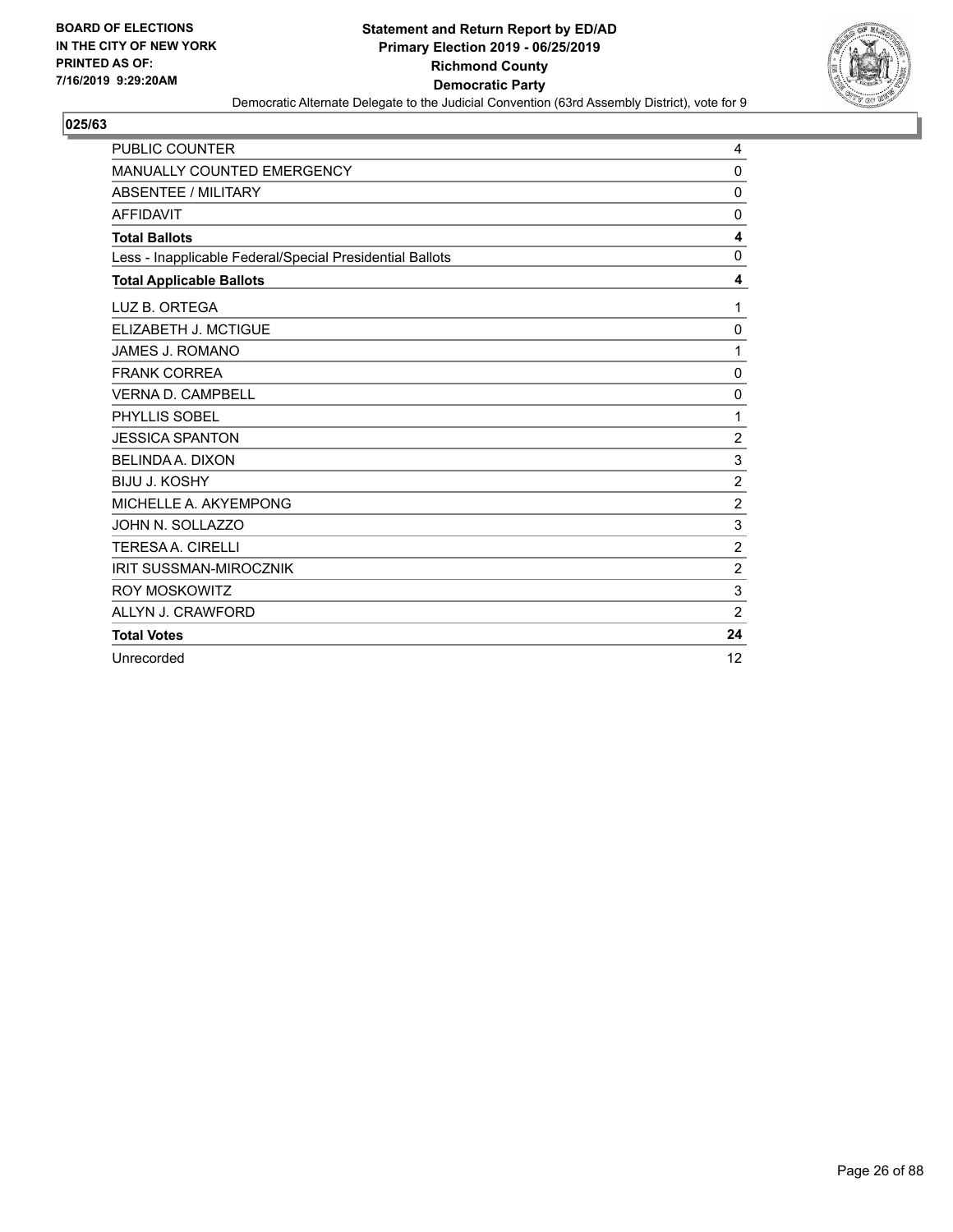

| <b>PUBLIC COUNTER</b>                                    | 4              |
|----------------------------------------------------------|----------------|
| MANUALLY COUNTED EMERGENCY                               | $\Omega$       |
| ABSENTEE / MILITARY                                      | 0              |
| <b>AFFIDAVIT</b>                                         | $\Omega$       |
| <b>Total Ballots</b>                                     | 4              |
| Less - Inapplicable Federal/Special Presidential Ballots | $\Omega$       |
| <b>Total Applicable Ballots</b>                          | 4              |
| LUZ B. ORTEGA                                            | 1              |
| ELIZABETH J. MCTIGUE                                     | 1              |
| JAMES J. ROMANO                                          | $\mathbf 0$    |
| <b>FRANK CORREA</b>                                      | 0              |
| <b>VERNA D. CAMPBELL</b>                                 | 1              |
| PHYLLIS SOBEL                                            | 1              |
| <b>JESSICA SPANTON</b>                                   | 1              |
| <b>BELINDA A. DIXON</b>                                  | 2              |
| <b>BIJU J. KOSHY</b>                                     | 2              |
| MICHELLE A. AKYEMPONG                                    | $\overline{2}$ |
| JOHN N. SOLLAZZO                                         | 0              |
| <b>TERESAA, CIRELLI</b>                                  | 1              |
| <b>IRIT SUSSMAN-MIROCZNIK</b>                            | $\overline{2}$ |
| <b>ROY MOSKOWITZ</b>                                     | $\mathbf 0$    |
| ALLYN J. CRAWFORD                                        | $\Omega$       |
| <b>Total Votes</b>                                       | 14             |
| Unrecorded                                               | 22             |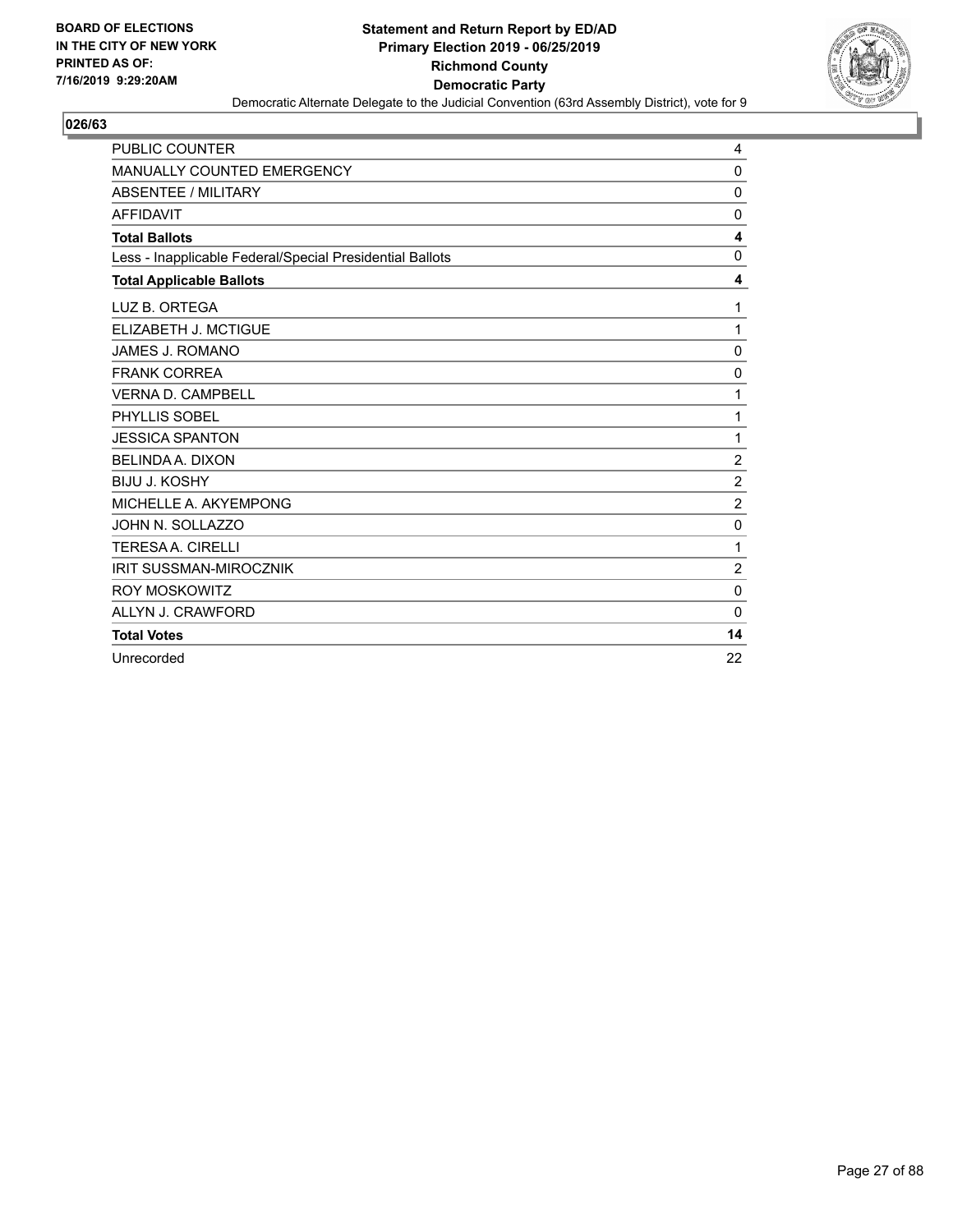

| <b>PUBLIC COUNTER</b>                                    | 5              |
|----------------------------------------------------------|----------------|
| MANUALLY COUNTED EMERGENCY                               | 0              |
| ABSENTEE / MILITARY                                      | 3              |
| <b>AFFIDAVIT</b>                                         | $\Omega$       |
| <b>Total Ballots</b>                                     | 8              |
| Less - Inapplicable Federal/Special Presidential Ballots | $\Omega$       |
| <b>Total Applicable Ballots</b>                          | 8              |
| LUZ B. ORTEGA                                            | 5              |
| ELIZABETH J. MCTIGUE                                     | 6              |
| JAMES J. ROMANO                                          | 1              |
| <b>FRANK CORREA</b>                                      | 3              |
| <b>VERNA D. CAMPBELL</b>                                 | $\overline{2}$ |
| PHYLLIS SOBEL                                            | 5              |
| <b>JESSICA SPANTON</b>                                   | 6              |
| <b>BELINDA A. DIXON</b>                                  | 4              |
| <b>BIJU J. KOSHY</b>                                     | 1              |
| MICHELLE A. AKYEMPONG                                    | $\overline{4}$ |
| JOHN N. SOLLAZZO                                         | $\overline{2}$ |
| <b>TERESAA, CIRELLI</b>                                  | $\overline{4}$ |
| <b>IRIT SUSSMAN-MIROCZNIK</b>                            | $\overline{2}$ |
| <b>ROY MOSKOWITZ</b>                                     | $\overline{2}$ |
| ALLYN J. CRAWFORD                                        | 4              |
| <b>Total Votes</b>                                       | 51             |
| Unrecorded                                               | 21             |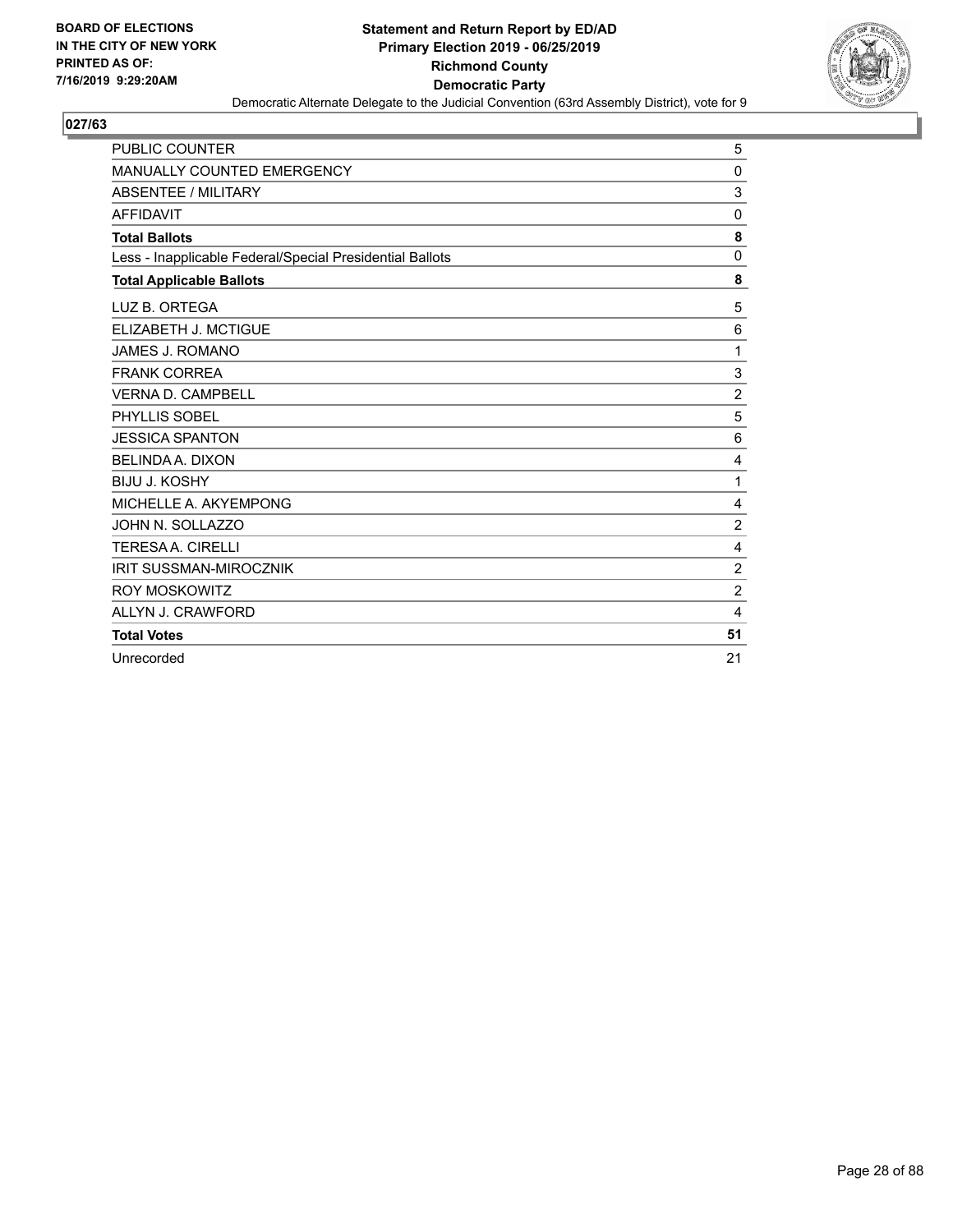

| <b>PUBLIC COUNTER</b>                                    | 0            |
|----------------------------------------------------------|--------------|
| <b>MANUALLY COUNTED EMERGENCY</b>                        | 0            |
| <b>ABSENTEE / MILITARY</b>                               | 1            |
| <b>AFFIDAVIT</b>                                         | $\mathbf{0}$ |
| <b>Total Ballots</b>                                     | 1            |
| Less - Inapplicable Federal/Special Presidential Ballots | 0            |
| <b>Total Applicable Ballots</b>                          | 1            |
| LUZ B. ORTEGA                                            | 1            |
| ELIZABETH J. MCTIGUE                                     | 0            |
| <b>JAMES J. ROMANO</b>                                   | 1            |
| <b>FRANK CORREA</b>                                      | 1            |
| <b>VERNA D. CAMPBELL</b>                                 | $\mathbf 0$  |
| PHYLLIS SOBEL                                            | 1            |
| <b>JESSICA SPANTON</b>                                   | 1            |
| <b>BELINDA A. DIXON</b>                                  | 0            |
| <b>BIJU J. KOSHY</b>                                     | 0            |
| MICHELLE A. AKYEMPONG                                    | 1            |
| JOHN N. SOLLAZZO                                         | 0            |
| <b>TERESAA, CIRELLI</b>                                  | 1            |
| <b>IRIT SUSSMAN-MIROCZNIK</b>                            | 1            |
| <b>ROY MOSKOWITZ</b>                                     | 1            |
| ALLYN J. CRAWFORD                                        | 0            |
| <b>Total Votes</b>                                       | 9            |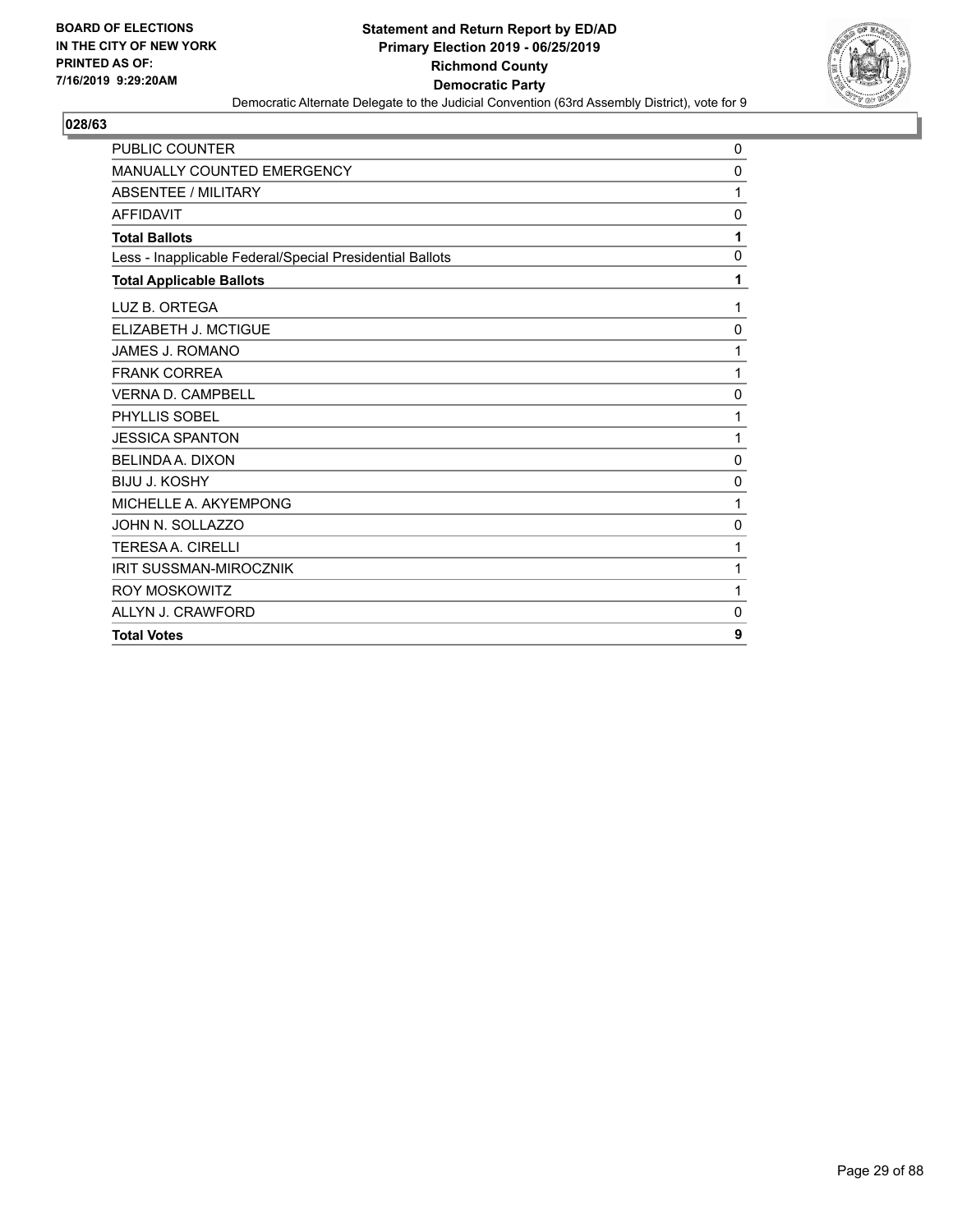

| <b>PUBLIC COUNTER</b>                                    | 8                |
|----------------------------------------------------------|------------------|
| MANUALLY COUNTED EMERGENCY                               | $\mathbf{0}$     |
| <b>ABSENTEE / MILITARY</b>                               | 1                |
| <b>AFFIDAVIT</b>                                         | 0                |
| <b>Total Ballots</b>                                     | 9                |
| Less - Inapplicable Federal/Special Presidential Ballots | $\mathbf 0$      |
| <b>Total Applicable Ballots</b>                          | 9                |
| LUZ B. ORTEGA                                            | 3                |
| ELIZABETH J. MCTIGUE                                     | 4                |
| <b>JAMES J. ROMANO</b>                                   | 4                |
| <b>FRANK CORREA</b>                                      | 3                |
| <b>VERNA D. CAMPBELL</b>                                 | 3                |
| PHYLLIS SOBEL                                            | 3                |
| <b>JESSICA SPANTON</b>                                   | 5                |
| <b>BELINDA A. DIXON</b>                                  | 3                |
| <b>BIJU J. KOSHY</b>                                     | $\boldsymbol{2}$ |
| MICHELLE A. AKYEMPONG                                    | $\overline{2}$   |
| JOHN N. SOLLAZZO                                         | 1                |
| <b>TERESAA. CIRELLI</b>                                  | 4                |
| <b>IRIT SUSSMAN-MIROCZNIK</b>                            | 1                |
| <b>ROY MOSKOWITZ</b>                                     | 3                |
| ALLYN J. CRAWFORD                                        | 1                |
| DANIEL ALMODORAR (WRITE-IN)                              | 1                |
| <b>Total Votes</b>                                       | 43               |
| Unrecorded                                               | 38               |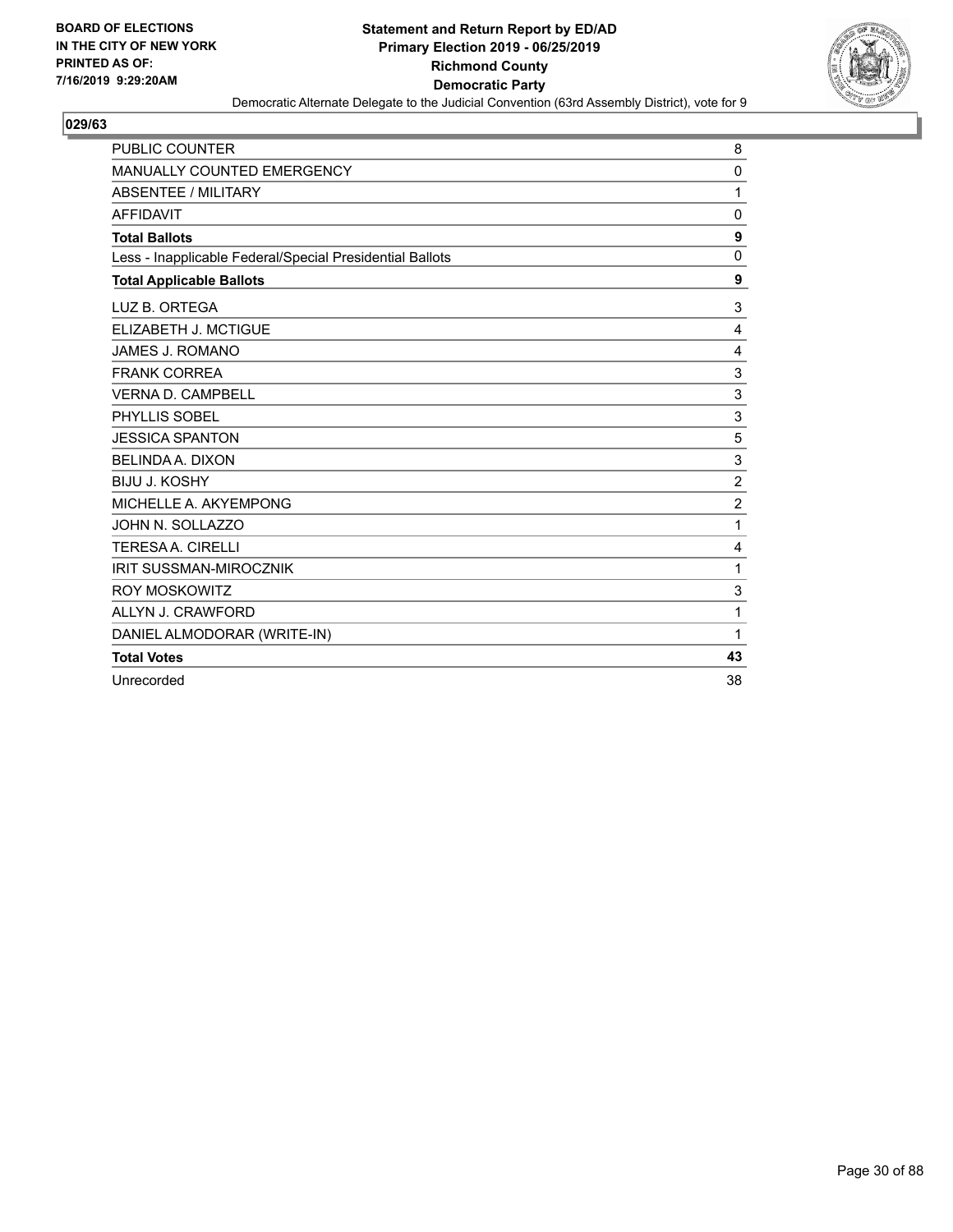

| <b>PUBLIC COUNTER</b>                                    | 1                       |
|----------------------------------------------------------|-------------------------|
| <b>MANUALLY COUNTED EMERGENCY</b>                        | 0                       |
| ABSENTEE / MILITARY                                      | 1                       |
| <b>AFFIDAVIT</b>                                         | 0                       |
| <b>Total Ballots</b>                                     | $\overline{\mathbf{2}}$ |
| Less - Inapplicable Federal/Special Presidential Ballots | $\Omega$                |
| <b>Total Applicable Ballots</b>                          | $\overline{2}$          |
| LUZ B. ORTEGA                                            | 0                       |
| ELIZABETH J. MCTIGUE                                     | 0                       |
| <b>JAMES J. ROMANO</b>                                   | 0                       |
| <b>FRANK CORREA</b>                                      | 1                       |
| <b>VERNA D. CAMPBELL</b>                                 | $\Omega$                |
| PHYLLIS SOBEL                                            | 0                       |
| <b>JESSICA SPANTON</b>                                   | 1                       |
| BELINDA A. DIXON                                         | $\mathbf 0$             |
| <b>BIJU J. KOSHY</b>                                     | 0                       |
| MICHELLE A. AKYEMPONG                                    | 0                       |
| JOHN N. SOLLAZZO                                         | 1                       |
| <b>TERESAA. CIRELLI</b>                                  | $\overline{c}$          |
| <b>IRIT SUSSMAN-MIROCZNIK</b>                            | $\mathbf 0$             |
| <b>ROY MOSKOWITZ</b>                                     | 1                       |
| ALLYN J. CRAWFORD                                        | 1                       |
| <b>Total Votes</b>                                       | 7                       |
| Unrecorded                                               | 11                      |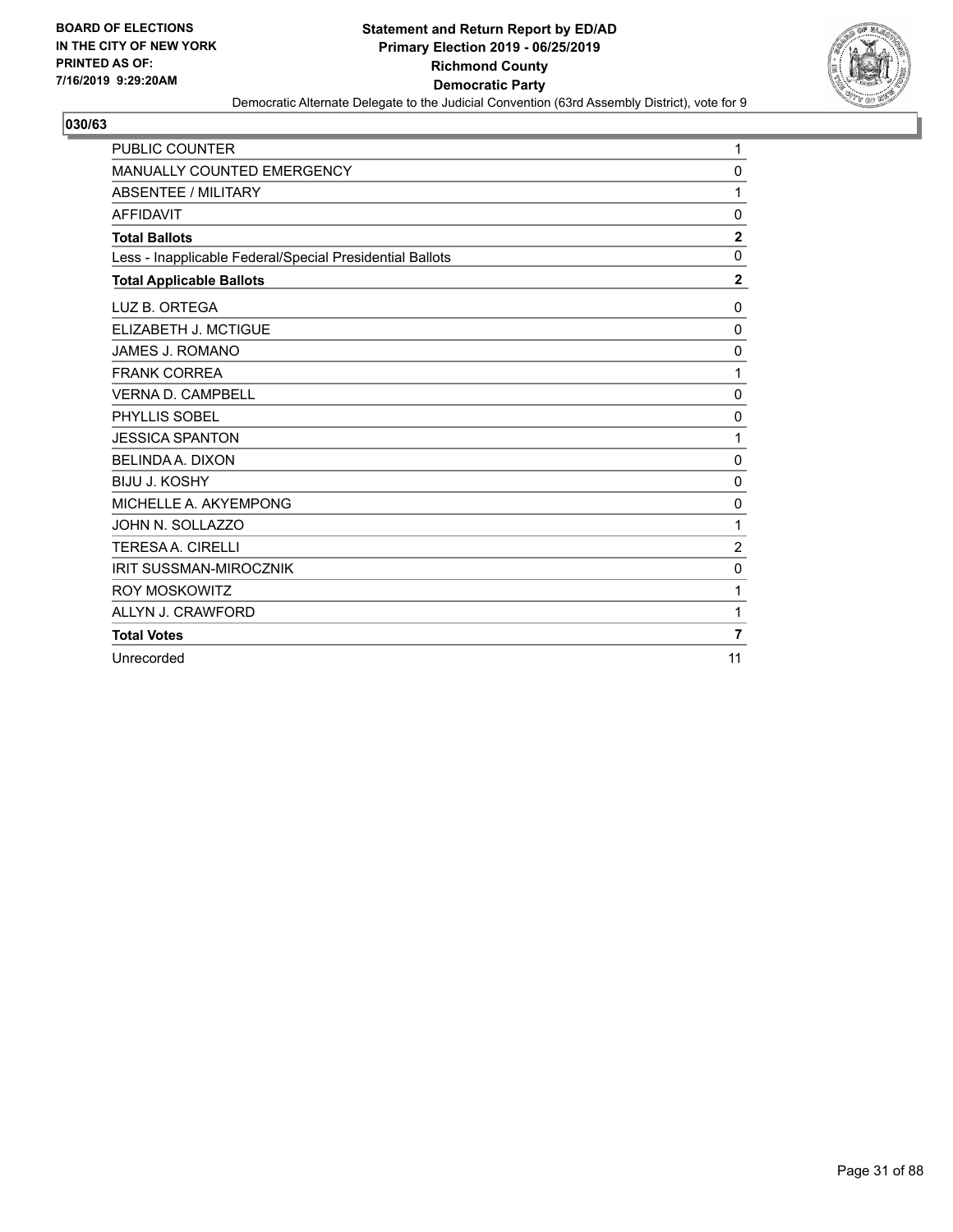

| <b>PUBLIC COUNTER</b>                                    | $\overline{7}$ |
|----------------------------------------------------------|----------------|
| <b>MANUALLY COUNTED EMERGENCY</b>                        | 0              |
| <b>ABSENTEE / MILITARY</b>                               | 5              |
| <b>AFFIDAVIT</b>                                         | 0              |
| <b>Total Ballots</b>                                     | 12             |
| Less - Inapplicable Federal/Special Presidential Ballots | 0              |
| <b>Total Applicable Ballots</b>                          | 12             |
| LUZ B. ORTEGA                                            | 6              |
| ELIZABETH J. MCTIGUE                                     | 5              |
| <b>JAMES J. ROMANO</b>                                   | $\overline{4}$ |
| <b>FRANK CORREA</b>                                      | 5              |
| <b>VERNA D. CAMPBELL</b>                                 | 4              |
| PHYLLIS SOBEL                                            | 5              |
| <b>JESSICA SPANTON</b>                                   | 5              |
| BELINDA A. DIXON                                         | 5              |
| <b>BIJU J. KOSHY</b>                                     | $\mathsf 3$    |
| MICHELLE A. AKYEMPONG                                    | $\mathbf 5$    |
| JOHN N. SOLLAZZO                                         | 5              |
| <b>TERESAA, CIRELLI</b>                                  | $\overline{7}$ |
| <b>IRIT SUSSMAN-MIROCZNIK</b>                            | 4              |
| <b>ROY MOSKOWITZ</b>                                     | 5              |
| ALLYN J. CRAWFORD                                        | 4              |
| <b>Total Votes</b>                                       | 72             |
| Unrecorded                                               | 36             |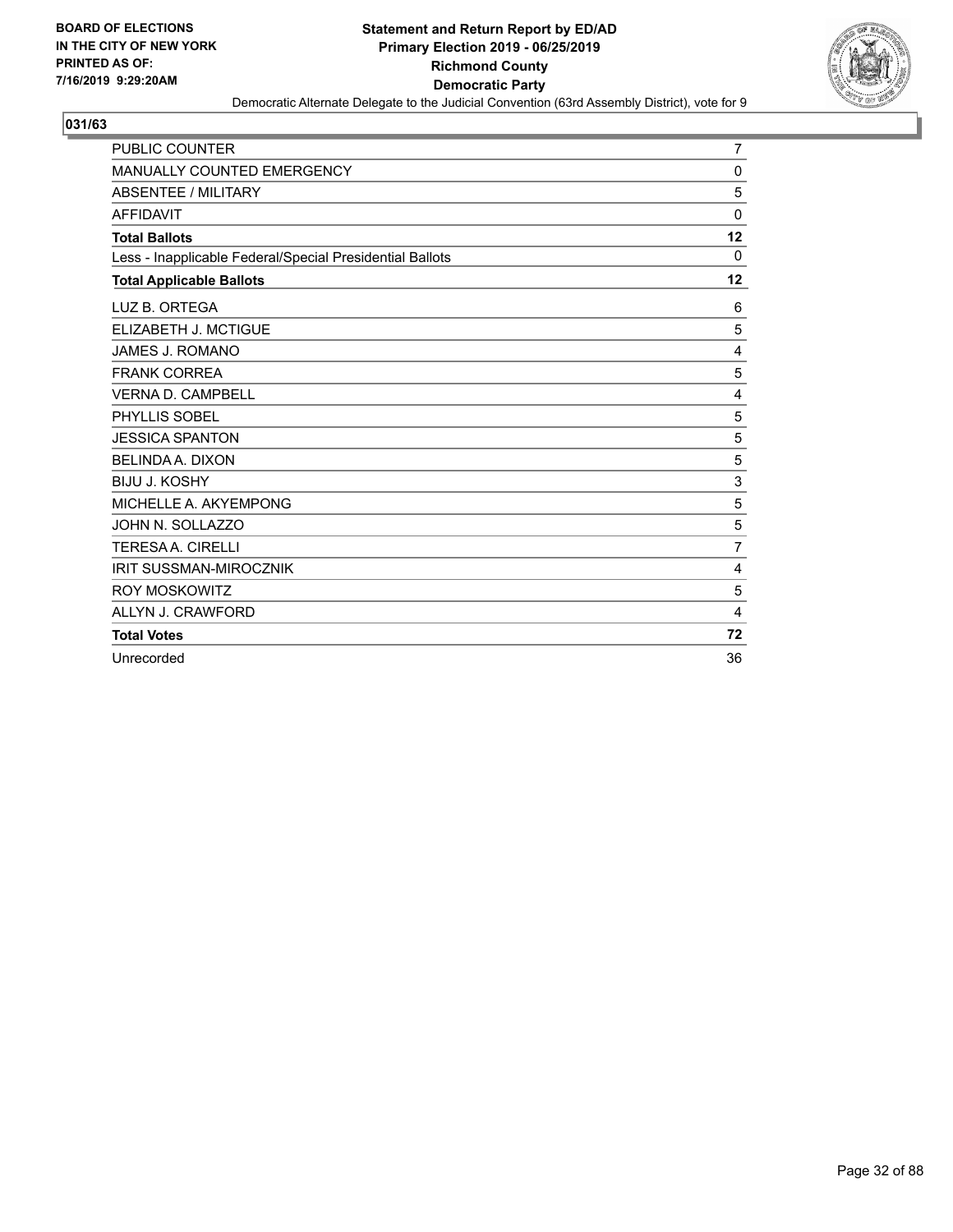

| <b>PUBLIC COUNTER</b>                                    | 0              |
|----------------------------------------------------------|----------------|
| MANUALLY COUNTED EMERGENCY                               | $\Omega$       |
| ABSENTEE / MILITARY                                      | 3              |
| <b>AFFIDAVIT</b>                                         | $\Omega$       |
| <b>Total Ballots</b>                                     | 3              |
| Less - Inapplicable Federal/Special Presidential Ballots | $\Omega$       |
| <b>Total Applicable Ballots</b>                          | 3              |
| LUZ B. ORTEGA                                            | 1              |
| ELIZABETH J. MCTIGUE                                     | 1              |
| JAMES J. ROMANO                                          | $\mathbf 0$    |
| <b>FRANK CORREA</b>                                      | 0              |
| <b>VERNA D. CAMPBELL</b>                                 | 0              |
| PHYLLIS SOBEL                                            | 0              |
| <b>JESSICA SPANTON</b>                                   | $\overline{2}$ |
| <b>BELINDA A. DIXON</b>                                  | 1              |
| <b>BIJU J. KOSHY</b>                                     | 1              |
| MICHELLE A. AKYEMPONG                                    | 2              |
| JOHN N. SOLLAZZO                                         | $\overline{2}$ |
| <b>TERESAA, CIRELLI</b>                                  | $\overline{2}$ |
| <b>IRIT SUSSMAN-MIROCZNIK</b>                            | $\overline{2}$ |
| <b>ROY MOSKOWITZ</b>                                     | 1              |
| ALLYN J. CRAWFORD                                        | 2              |
| <b>Total Votes</b>                                       | 17             |
| Unrecorded                                               | 10             |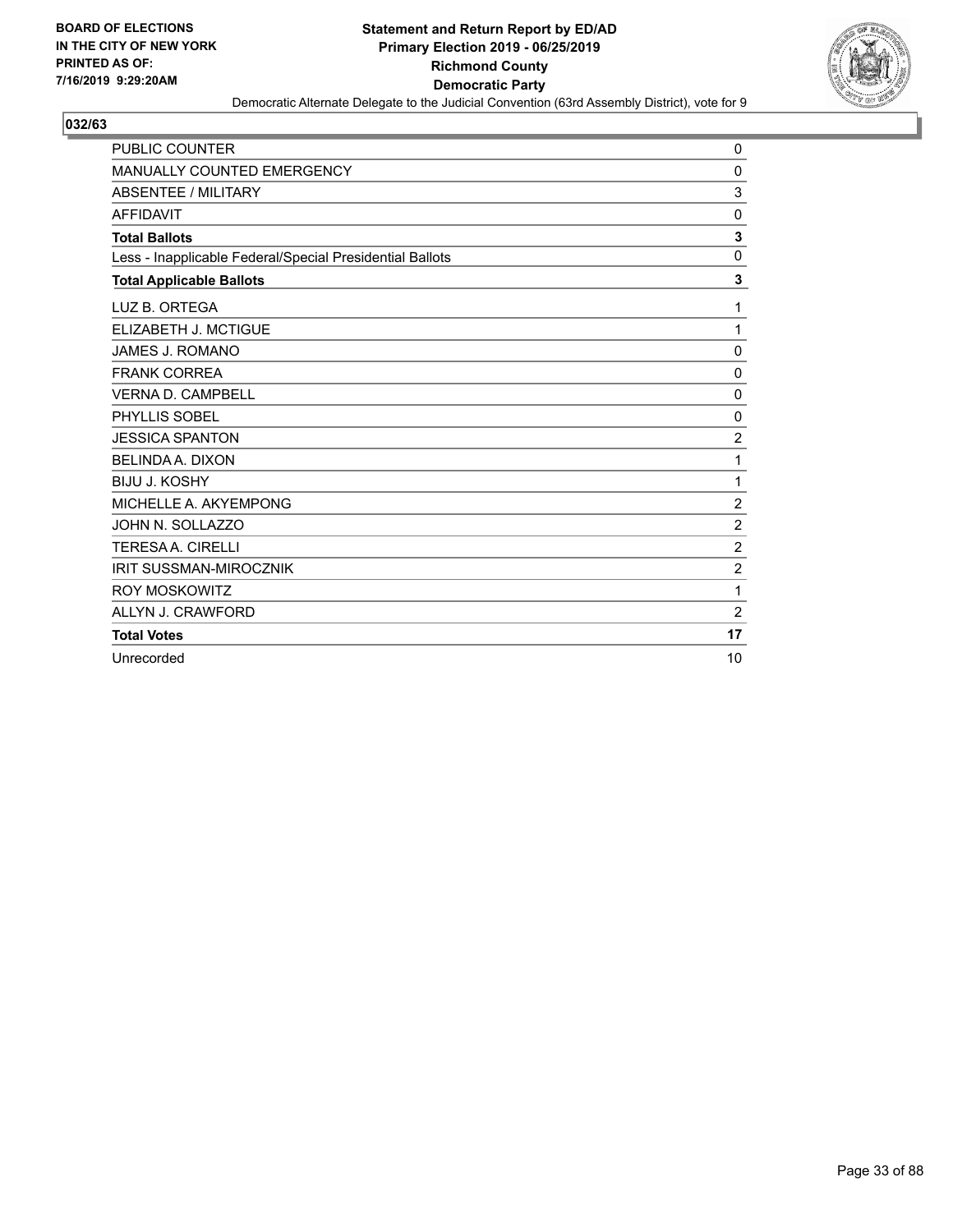

| <b>PUBLIC COUNTER</b>                                    | 8                         |
|----------------------------------------------------------|---------------------------|
| <b>MANUALLY COUNTED EMERGENCY</b>                        | 0                         |
| ABSENTEE / MILITARY                                      | $\overline{c}$            |
| <b>AFFIDAVIT</b>                                         | $\Omega$                  |
| <b>Total Ballots</b>                                     | 10                        |
| Less - Inapplicable Federal/Special Presidential Ballots | 0                         |
| <b>Total Applicable Ballots</b>                          | 10                        |
| LUZ B. ORTEGA                                            | 4                         |
| ELIZABETH J. MCTIGUE                                     | 5                         |
| JAMES J. ROMANO                                          | $\overline{c}$            |
| <b>FRANK CORREA</b>                                      | 0                         |
| <b>VERNA D. CAMPBELL</b>                                 | 3                         |
| PHYLLIS SOBEL                                            | $\mathbf{3}$              |
| <b>JESSICA SPANTON</b>                                   | 4                         |
| <b>BELINDA A. DIXON</b>                                  | 3                         |
| <b>BIJU J. KOSHY</b>                                     | $\overline{2}$            |
| MICHELLE A. AKYEMPONG                                    | 5                         |
| JOHN N. SOLLAZZO                                         | $\overline{c}$            |
| <b>TERESAA. CIRELLI</b>                                  | $\mathbf{3}$              |
| <b>IRIT SUSSMAN-MIROCZNIK</b>                            | $\ensuremath{\mathsf{3}}$ |
| <b>ROY MOSKOWITZ</b>                                     | $\mathbf{3}$              |
| ALLYN J. CRAWFORD                                        | 3                         |
| <b>Total Votes</b>                                       | 45                        |
| Unrecorded                                               | 45                        |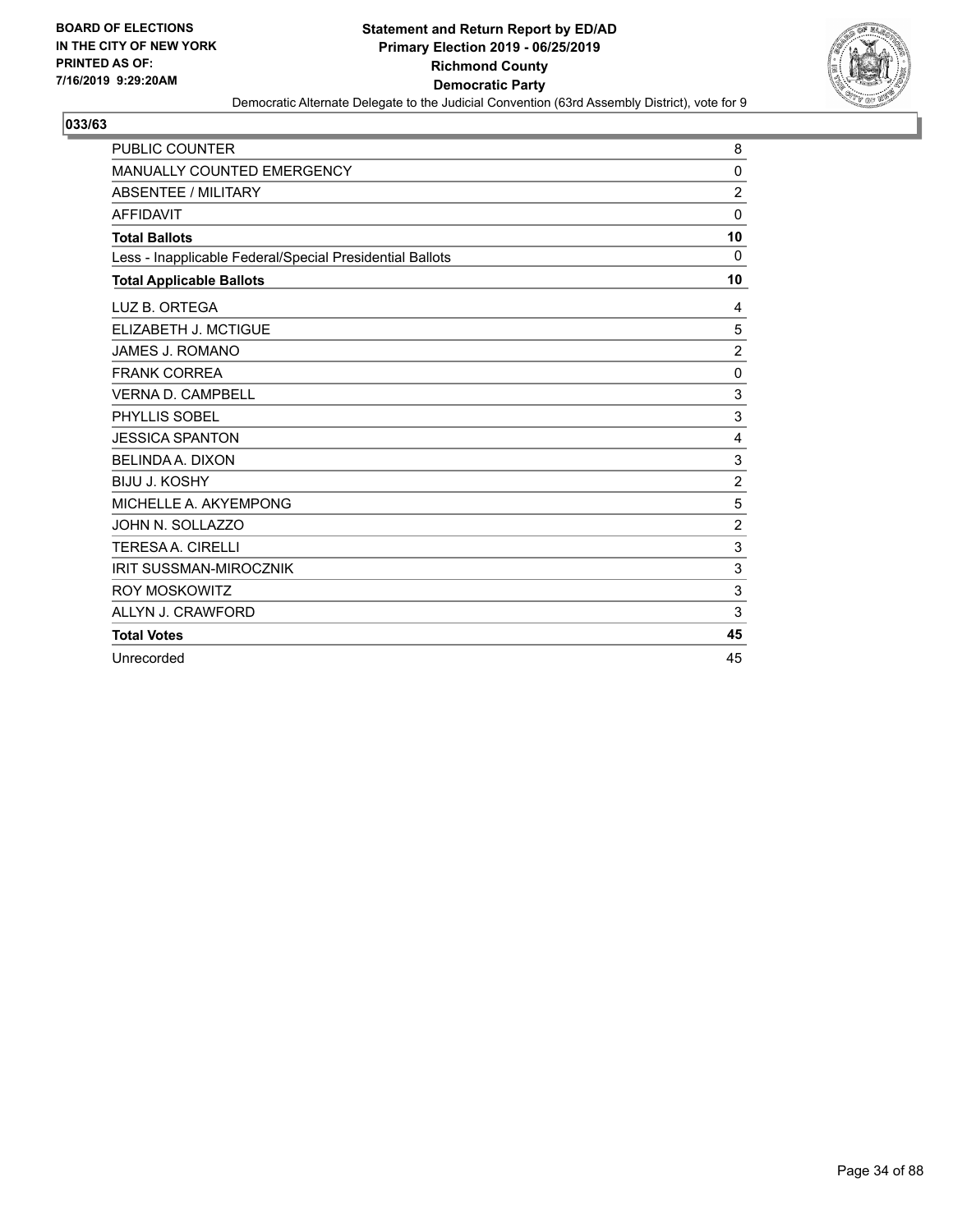

| PUBLIC COUNTER                                           | 5              |
|----------------------------------------------------------|----------------|
| <b>MANUALLY COUNTED EMERGENCY</b>                        | 0              |
| ABSENTEE / MILITARY                                      | $\overline{c}$ |
| <b>AFFIDAVIT</b>                                         | 0              |
| <b>Total Ballots</b>                                     | $\overline{7}$ |
| Less - Inapplicable Federal/Special Presidential Ballots | $\mathbf 0$    |
| <b>Total Applicable Ballots</b>                          | 7              |
| LUZ B. ORTEGA                                            | 4              |
| ELIZABETH J. MCTIGUE                                     | $\overline{2}$ |
| JAMES J. ROMANO                                          | 4              |
| <b>FRANK CORREA</b>                                      | 3              |
| <b>VERNA D. CAMPBELL</b>                                 | $\overline{2}$ |
| PHYLLIS SOBEL                                            | $\overline{2}$ |
| <b>JESSICA SPANTON</b>                                   | 4              |
| <b>BELINDA A. DIXON</b>                                  | 5              |
| <b>BIJU J. KOSHY</b>                                     | 1              |
| MICHELLE A. AKYEMPONG                                    | $\sqrt{2}$     |
| JOHN N. SOLLAZZO                                         | 5              |
| <b>TERESAA. CIRELLI</b>                                  | 6              |
| <b>IRIT SUSSMAN-MIROCZNIK</b>                            | 1              |
| <b>ROY MOSKOWITZ</b>                                     | $\overline{2}$ |
| ALLYN J. CRAWFORD                                        | 5              |
| <b>Total Votes</b>                                       | 48             |
| Unrecorded                                               | 15             |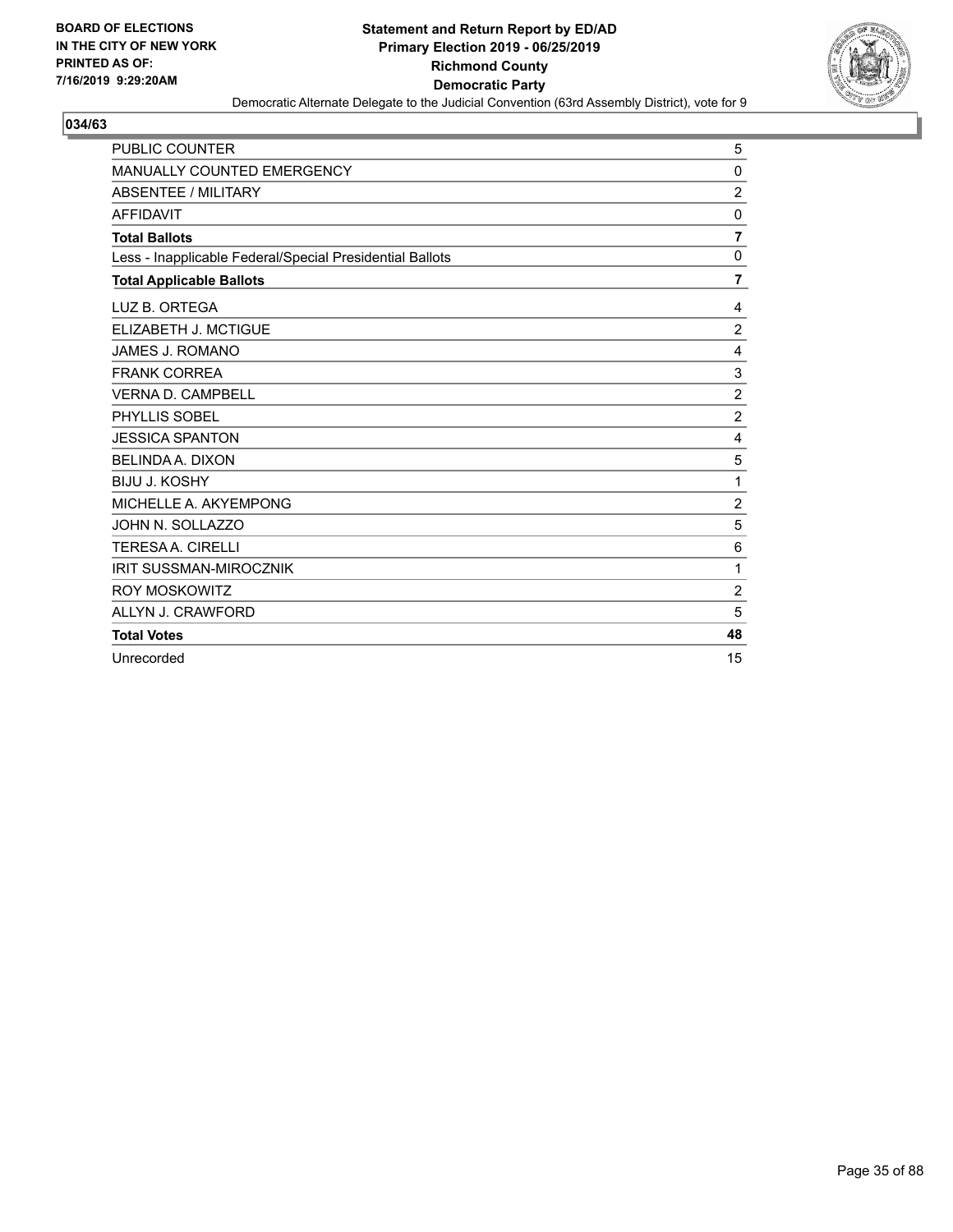

| <b>PUBLIC COUNTER</b>                                    | 7                |
|----------------------------------------------------------|------------------|
| MANUALLY COUNTED EMERGENCY                               | 0                |
| ABSENTEE / MILITARY                                      | 4                |
| <b>AFFIDAVIT</b>                                         | 0                |
| <b>Total Ballots</b>                                     | 11               |
| Less - Inapplicable Federal/Special Presidential Ballots | $\Omega$         |
| <b>Total Applicable Ballots</b>                          | 11               |
| LUZ B. ORTEGA                                            | 3                |
| ELIZABETH J. MCTIGUE                                     | 5                |
| <b>JAMES J. ROMANO</b>                                   | $\boldsymbol{2}$ |
| <b>FRANK CORREA</b>                                      | $\overline{2}$   |
| <b>VERNA D. CAMPBELL</b>                                 | 1                |
| PHYLLIS SOBEL                                            | 3                |
| <b>JESSICA SPANTON</b>                                   | 4                |
| <b>BELINDA A. DIXON</b>                                  | $\overline{c}$   |
| <b>BIJU J. KOSHY</b>                                     | 1                |
| MICHELLE A. AKYEMPONG                                    | 3                |
| JOHN N. SOLLAZZO                                         | 4                |
| <b>TERESAA, CIRELLI</b>                                  | 4                |
| <b>IRIT SUSSMAN-MIROCZNIK</b>                            | $\mathbf 0$      |
| <b>ROY MOSKOWITZ</b>                                     | $\overline{2}$   |
| ALLYN J. CRAWFORD                                        | 3                |
| <b>Total Votes</b>                                       | 39               |
| Unrecorded                                               | 60               |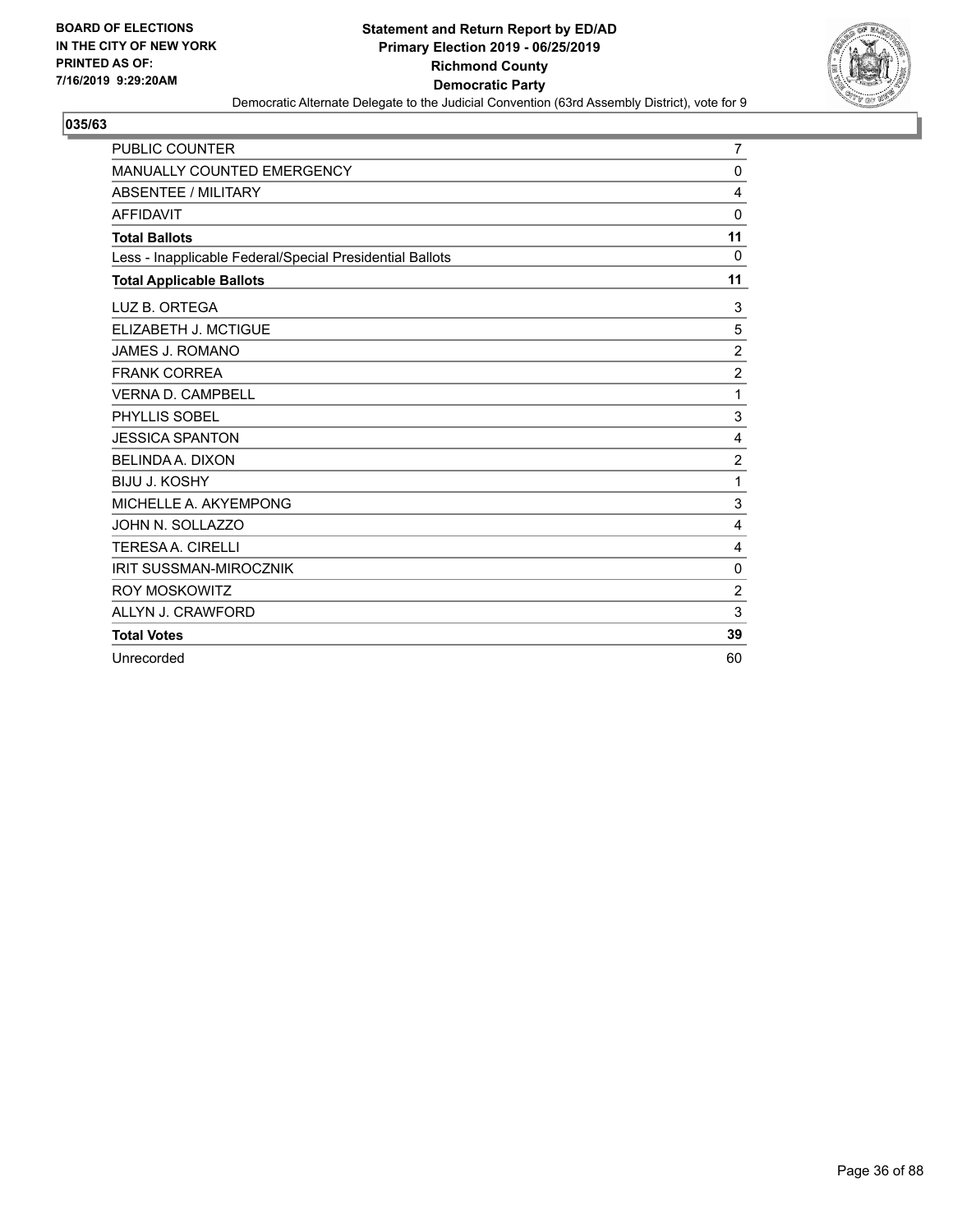

| <b>PUBLIC COUNTER</b>                                    | 39             |
|----------------------------------------------------------|----------------|
| MANUALLY COUNTED EMERGENCY                               | 0              |
| <b>ABSENTEE / MILITARY</b>                               | 1              |
| <b>AFFIDAVIT</b>                                         | $\mathbf{0}$   |
| <b>Total Ballots</b>                                     | 40             |
| Less - Inapplicable Federal/Special Presidential Ballots | $\Omega$       |
| <b>Total Applicable Ballots</b>                          | 40             |
| LUZ B. ORTEGA                                            | 8              |
| ELIZABETH J. MCTIGUE                                     | $\overline{7}$ |
| JAMES J. ROMANO                                          | 15             |
| <b>FRANK CORREA</b>                                      | 9              |
| VERNA D. CAMPBELL                                        | 5              |
| <b>PHYLLIS SOBEL</b>                                     | 9              |
| <b>JESSICA SPANTON</b>                                   | 18             |
| BELINDA A. DIXON                                         | 19             |
| <b>BIJU J. KOSHY</b>                                     | 16             |
| MICHELLE A. AKYEMPONG                                    | 17             |
| JOHN N. SOLLAZZO                                         | 30             |
| <b>TERESA A. CIRELLI</b>                                 | 19             |
| <b>IRIT SUSSMAN-MIROCZNIK</b>                            | 18             |
| ROY MOSKOWITZ                                            | 26             |
| ALLYN J. CRAWFORD                                        | 21             |
| <b>Total Votes</b>                                       | 237            |
| Unrecorded                                               | 123            |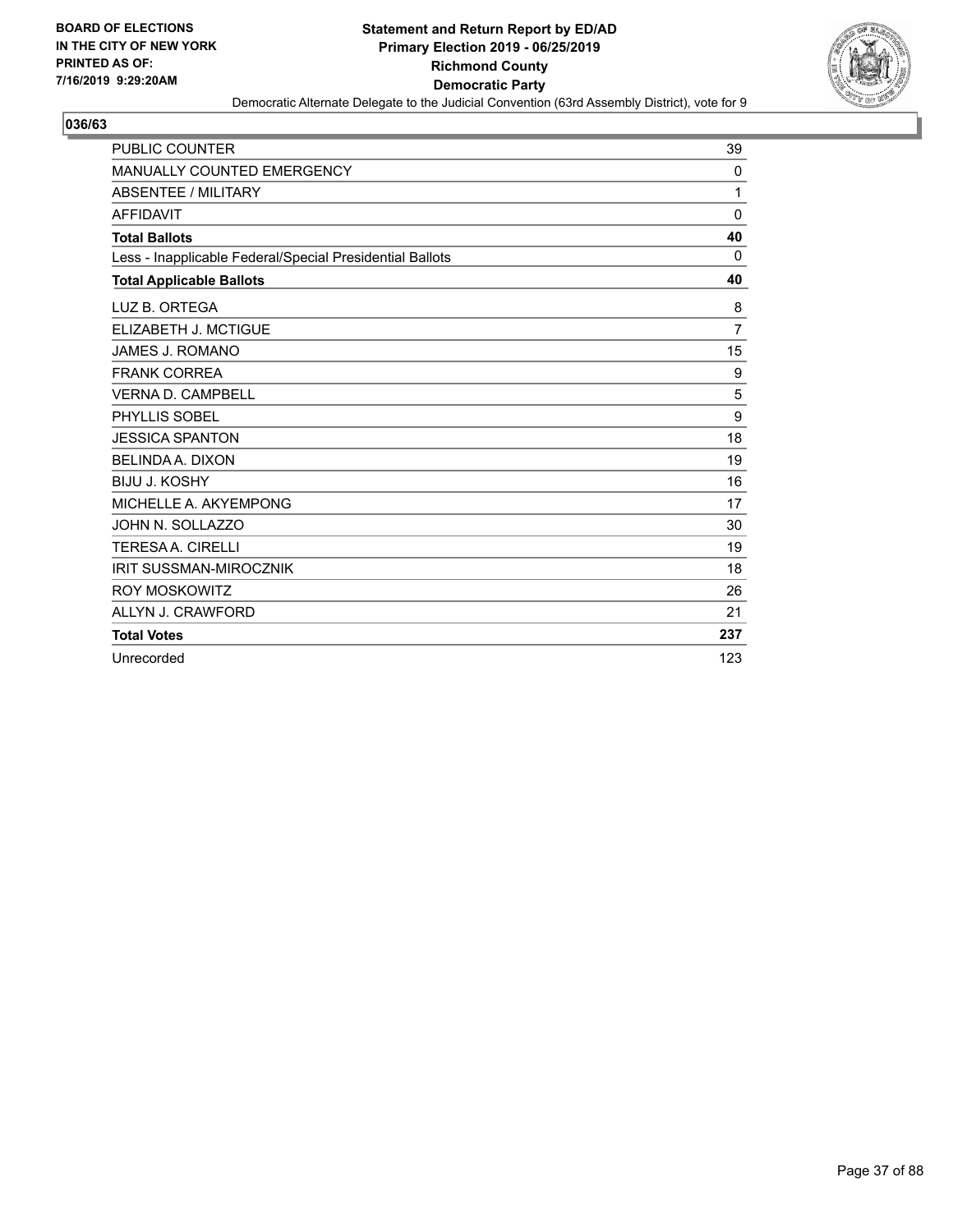

| <b>PUBLIC COUNTER</b>                                    | 9               |
|----------------------------------------------------------|-----------------|
| <b>MANUALLY COUNTED EMERGENCY</b>                        | 0               |
| <b>ABSENTEE / MILITARY</b>                               | 1               |
| <b>AFFIDAVIT</b>                                         | 0               |
| <b>Total Ballots</b>                                     | 10              |
| Less - Inapplicable Federal/Special Presidential Ballots | $\Omega$        |
| <b>Total Applicable Ballots</b>                          | 10              |
| LUZ B. ORTEGA                                            | 4               |
| ELIZABETH J. MCTIGUE                                     | 4               |
| JAMES J. ROMANO                                          | 5               |
| <b>FRANK CORREA</b>                                      | $\overline{4}$  |
| <b>VERNA D. CAMPBELL</b>                                 | 5               |
| PHYLLIS SOBEL                                            | 3               |
| <b>JESSICA SPANTON</b>                                   | $\overline{7}$  |
| <b>BELINDA A. DIXON</b>                                  | 8               |
| <b>BIJU J. KOSHY</b>                                     | 4               |
| MICHELLE A. AKYEMPONG                                    | 6               |
| JOHN N. SOLLAZZO                                         | $\overline{7}$  |
| <b>TERESAA. CIRELLI</b>                                  | 8               |
| <b>IRIT SUSSMAN-MIROCZNIK</b>                            | 3               |
| <b>ROY MOSKOWITZ</b>                                     | $6\phantom{1}6$ |
| ALLYN J. CRAWFORD                                        | 6               |
| <b>Total Votes</b>                                       | 80              |
| Unrecorded                                               | 10              |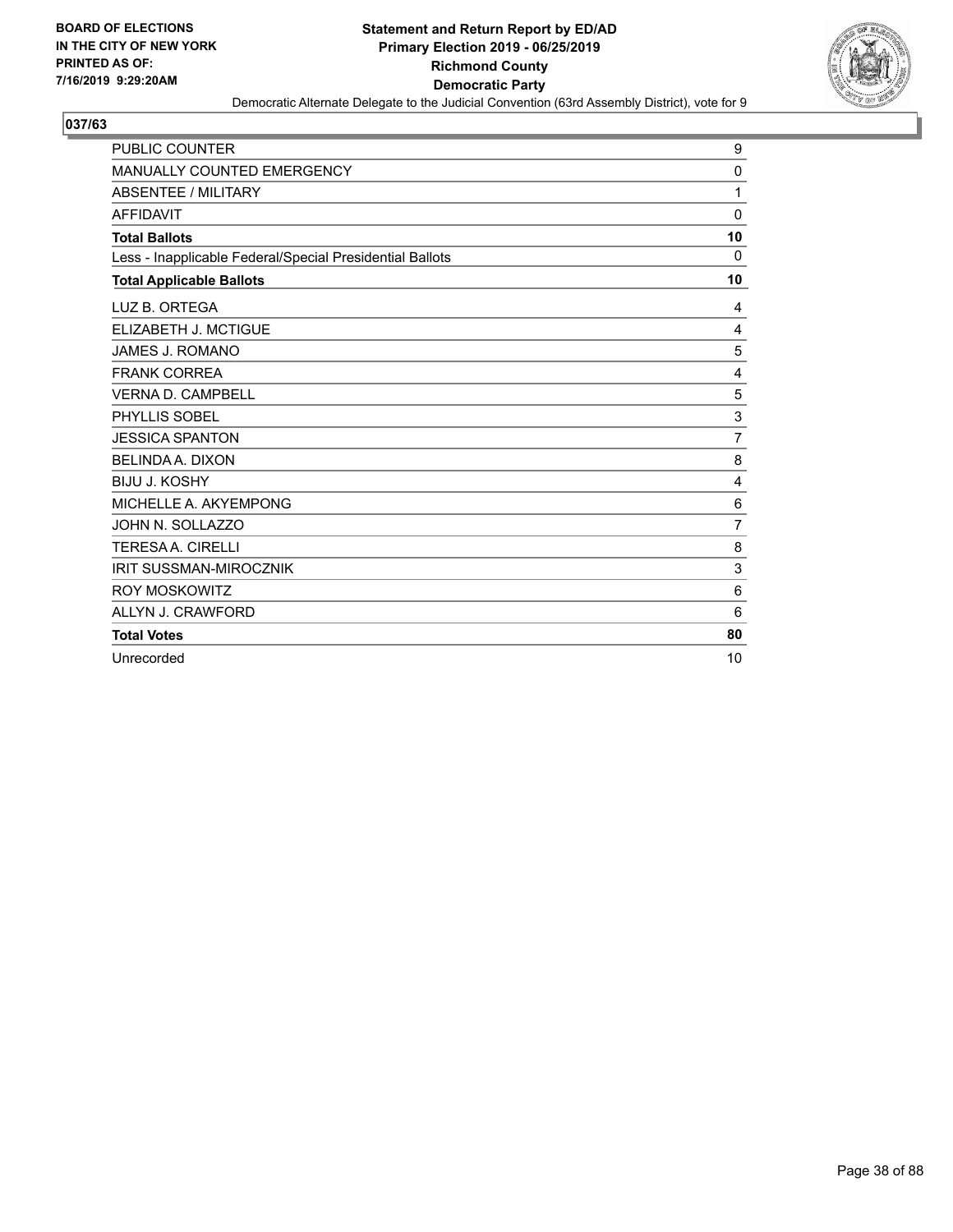

| <b>PUBLIC COUNTER</b>                                    | 10             |
|----------------------------------------------------------|----------------|
| MANUALLY COUNTED EMERGENCY                               | 0              |
| <b>ABSENTEE / MILITARY</b>                               | 4              |
| <b>AFFIDAVIT</b>                                         | $\Omega$       |
| <b>Total Ballots</b>                                     | 14             |
| Less - Inapplicable Federal/Special Presidential Ballots | 0              |
| <b>Total Applicable Ballots</b>                          | 14             |
| LUZ B. ORTEGA                                            | 3              |
| ELIZABETH J. MCTIGUE                                     | $\overline{2}$ |
| <b>JAMES J. ROMANO</b>                                   | $\overline{c}$ |
| <b>FRANK CORREA</b>                                      | 4              |
| <b>VERNA D. CAMPBELL</b>                                 | 6              |
| PHYLLIS SOBEL                                            | 3              |
| <b>JESSICA SPANTON</b>                                   | $\overline{7}$ |
| <b>BELINDA A. DIXON</b>                                  | 5              |
| <b>BIJU J. KOSHY</b>                                     | 0              |
| MICHELLE A. AKYEMPONG                                    | 1              |
| JOHN N. SOLLAZZO                                         | 3              |
| <b>TERESAA. CIRELLI</b>                                  | $\overline{4}$ |
| <b>IRIT SUSSMAN-MIROCZNIK</b>                            | 3              |
| <b>ROY MOSKOWITZ</b>                                     | 5              |
| ALLYN J. CRAWFORD                                        | 6              |
| ERNEST EANS JR. (WRITE-IN)                               | 1              |
| <b>Total Votes</b>                                       | 55             |
| Unrecorded                                               | 71             |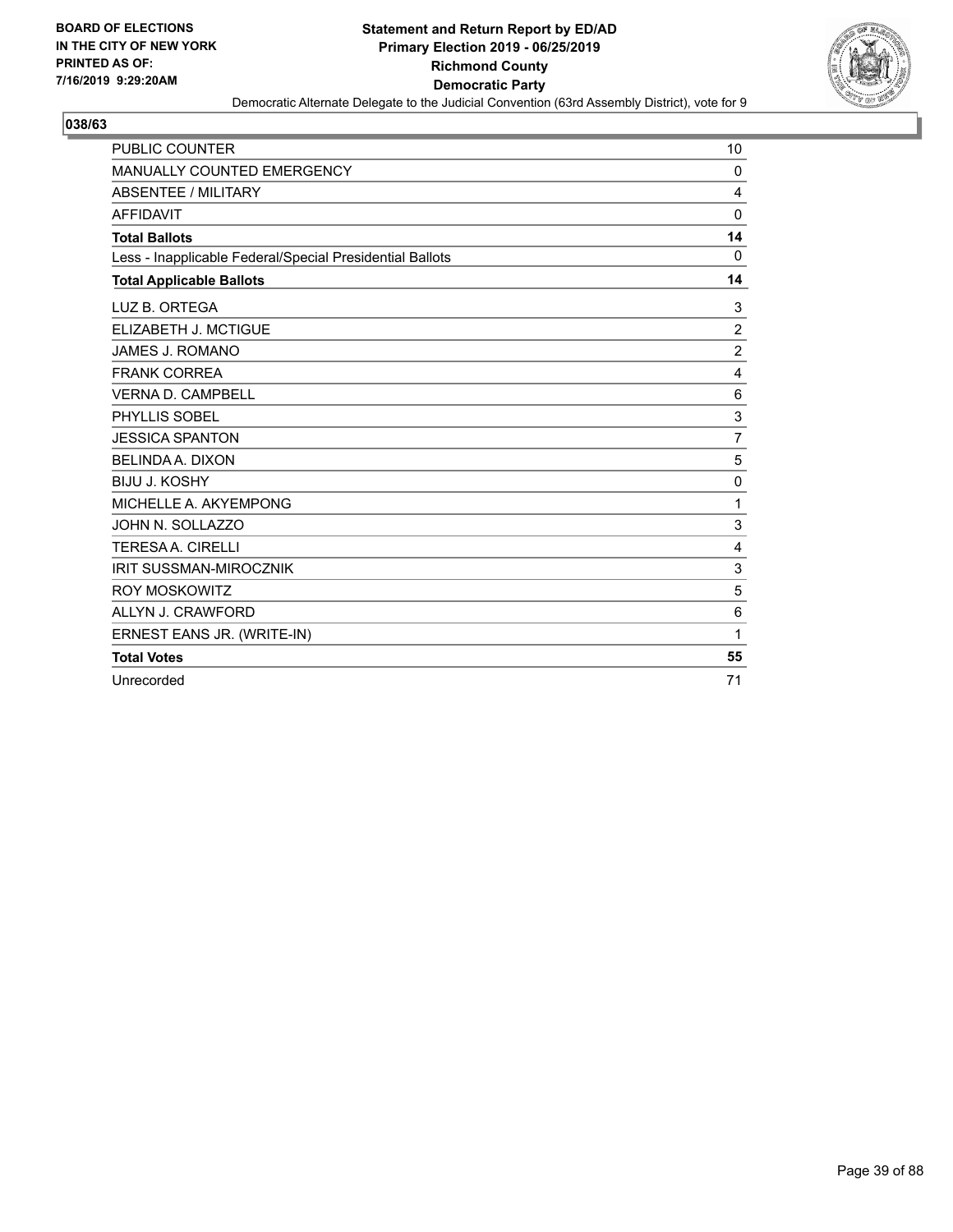

| <b>PUBLIC COUNTER</b>                                    | 12             |
|----------------------------------------------------------|----------------|
| MANUALLY COUNTED EMERGENCY                               | 0              |
| <b>ABSENTEE / MILITARY</b>                               | 1              |
| <b>AFFIDAVIT</b>                                         | 0              |
| <b>Total Ballots</b>                                     | 13             |
| Less - Inapplicable Federal/Special Presidential Ballots | $\Omega$       |
| <b>Total Applicable Ballots</b>                          | 13             |
| LUZ B. ORTEGA                                            | 5              |
| ELIZABETH J. MCTIGUE                                     | 5              |
| JAMES J. ROMANO                                          | 4              |
| <b>FRANK CORREA</b>                                      | 1              |
| <b>VERNA D. CAMPBELL</b>                                 | 5              |
| PHYLLIS SOBEL                                            | $\overline{7}$ |
| <b>JESSICA SPANTON</b>                                   | 6              |
| BELINDA A. DIXON                                         | 5              |
| <b>BIJU J. KOSHY</b>                                     | 4              |
| MICHELLE A. AKYEMPONG                                    | 4              |
| JOHN N. SOLLAZZO                                         | $\overline{2}$ |
| <b>TERESAA. CIRELLI</b>                                  | 6              |
| <b>IRIT SUSSMAN-MIROCZNIK</b>                            | 1              |
| <b>ROY MOSKOWITZ</b>                                     | 3              |
| ALLYN J. CRAWFORD                                        | 4              |
| <b>Total Votes</b>                                       | 62             |
| Unrecorded                                               | 55             |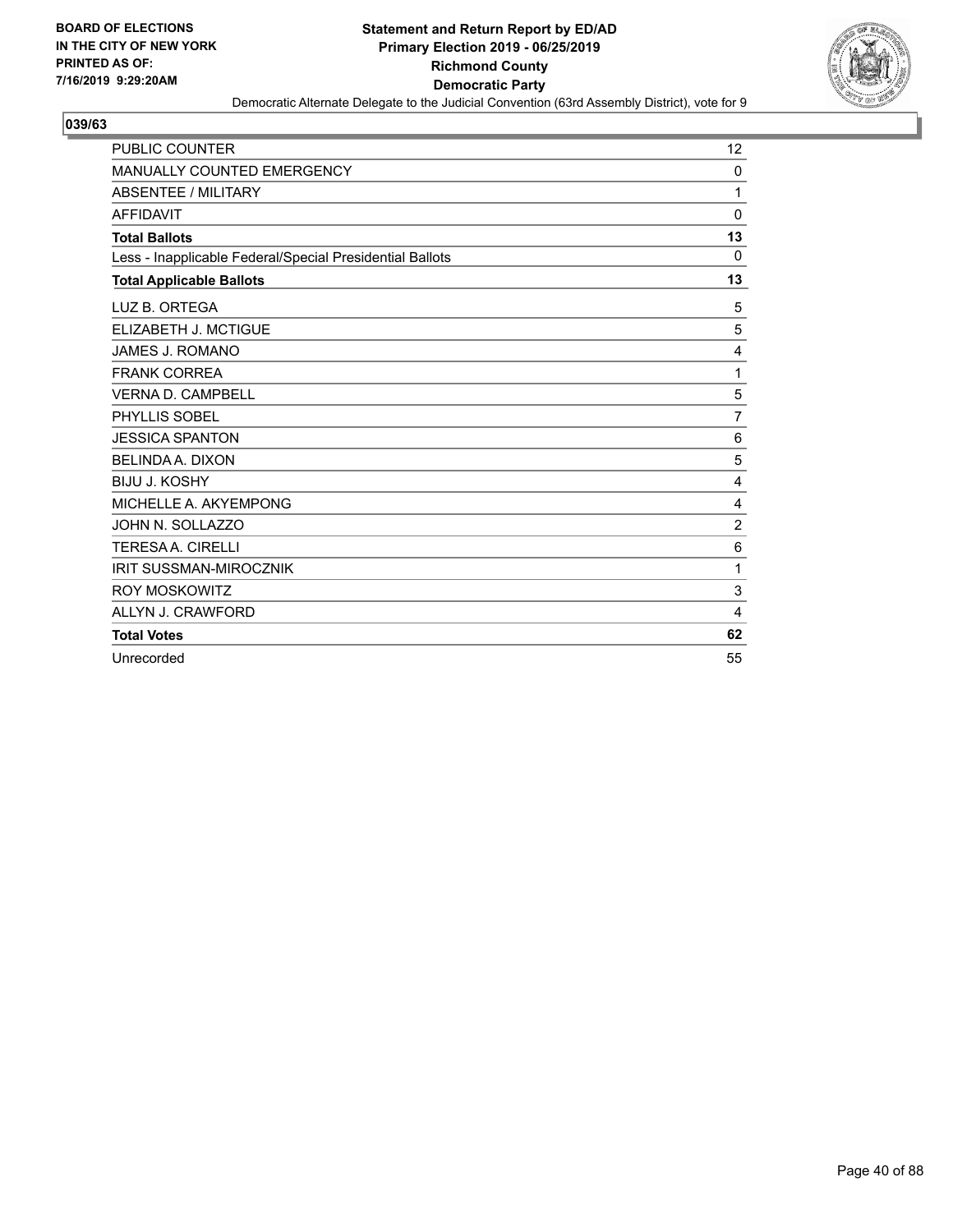

| <b>PUBLIC COUNTER</b>                                    | $\overline{7}$ |
|----------------------------------------------------------|----------------|
| <b>MANUALLY COUNTED EMERGENCY</b>                        | $\mathbf 0$    |
| <b>ABSENTEE / MILITARY</b>                               | $\overline{4}$ |
| <b>AFFIDAVIT</b>                                         | 0              |
| <b>Total Ballots</b>                                     | 11             |
| Less - Inapplicable Federal/Special Presidential Ballots | 0              |
| <b>Total Applicable Ballots</b>                          | 11             |
| LUZ B. ORTEGA                                            | 5              |
| ELIZABETH J. MCTIGUE                                     | 5              |
| <b>JAMES J. ROMANO</b>                                   | 3              |
| <b>FRANK CORREA</b>                                      | $\overline{4}$ |
| <b>VERNA D. CAMPBELL</b>                                 | 5              |
| PHYLLIS SOBEL                                            | 5              |
| <b>JESSICA SPANTON</b>                                   | 5              |
| <b>BELINDA A. DIXON</b>                                  | 10             |
| <b>BIJU J. KOSHY</b>                                     | 2              |
| MICHELLE A. AKYEMPONG                                    | $\overline{7}$ |
| JOHN N. SOLLAZZO                                         | 3              |
| <b>TERESAA, CIRELLI</b>                                  | $\mathsf 3$    |
| <b>IRIT SUSSMAN-MIROCZNIK</b>                            | 1              |
| <b>ROY MOSKOWITZ</b>                                     | 1              |
| ALLYN J. CRAWFORD                                        | $\overline{2}$ |
| <b>Total Votes</b>                                       | 61             |
| Unrecorded                                               | 38             |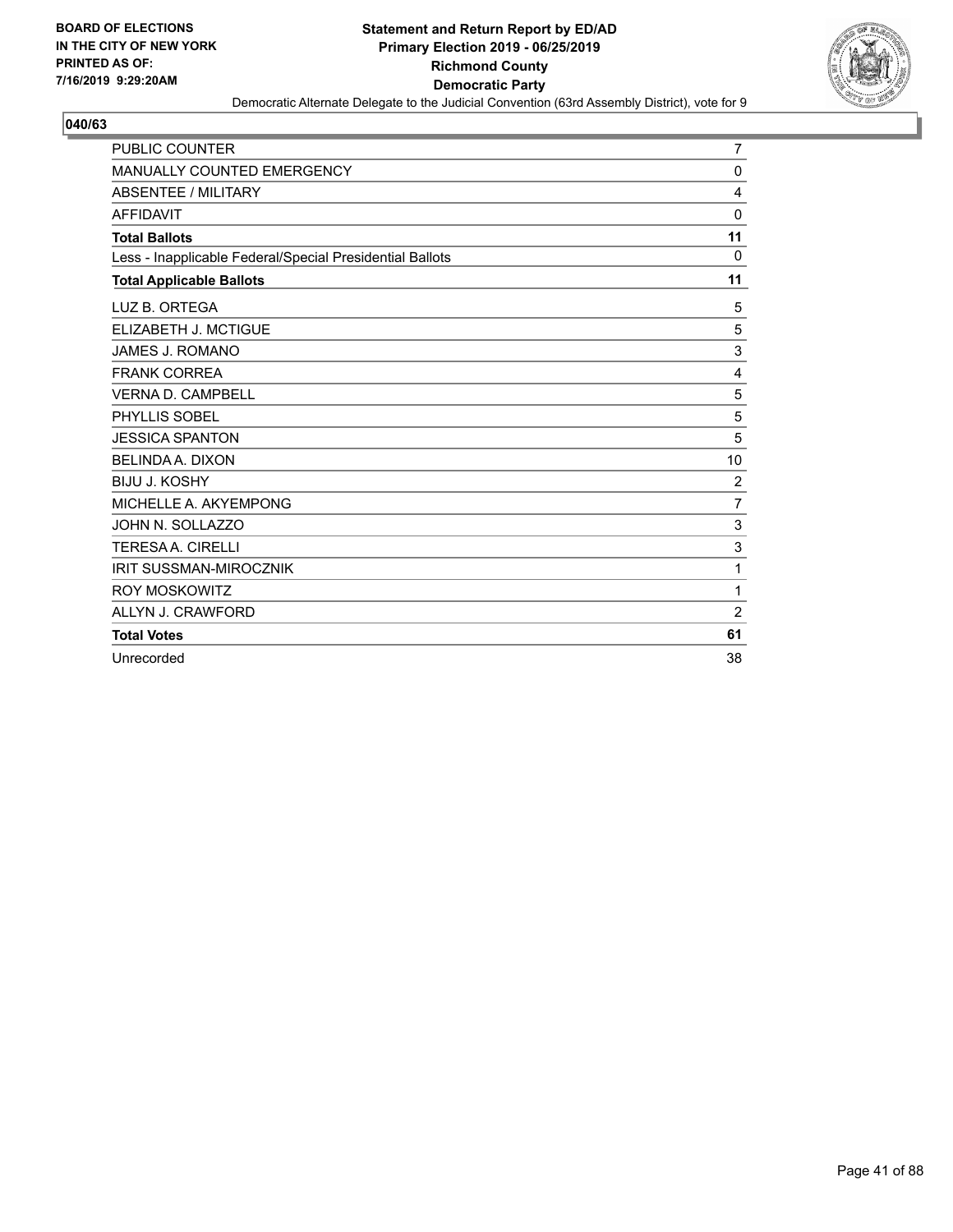

| <b>PUBLIC COUNTER</b>                                    | 15             |
|----------------------------------------------------------|----------------|
| MANUALLY COUNTED EMERGENCY                               | 0              |
| <b>ABSENTEE / MILITARY</b>                               | 2              |
| <b>AFFIDAVIT</b>                                         | $\Omega$       |
| <b>Total Ballots</b>                                     | 17             |
| Less - Inapplicable Federal/Special Presidential Ballots | 0              |
| <b>Total Applicable Ballots</b>                          | 17             |
| LUZ B. ORTEGA                                            | 5              |
| ELIZABETH J. MCTIGUE                                     | $\overline{2}$ |
| <b>JAMES J. ROMANO</b>                                   | $\overline{c}$ |
| <b>FRANK CORREA</b>                                      | 3              |
| <b>VERNA D. CAMPBELL</b>                                 | 6              |
| PHYLLIS SOBEL                                            | $\overline{c}$ |
| <b>JESSICA SPANTON</b>                                   | 4              |
| <b>BELINDA A. DIXON</b>                                  | $\overline{7}$ |
| <b>BIJU J. KOSHY</b>                                     | 0              |
| MICHELLE A. AKYEMPONG                                    | $\overline{4}$ |
| JOHN N. SOLLAZZO                                         | $\overline{c}$ |
| <b>TERESAA. CIRELLI</b>                                  | $\overline{2}$ |
| <b>IRIT SUSSMAN-MIROCZNIK</b>                            | $\overline{2}$ |
| <b>ROY MOSKOWITZ</b>                                     | $\mathbf 0$    |
| ALLYN J. CRAWFORD                                        | 1              |
| CHARLES D. FALL (WRITE-IN)                               | 1              |
| <b>Total Votes</b>                                       | 43             |
| Unrecorded                                               | 110            |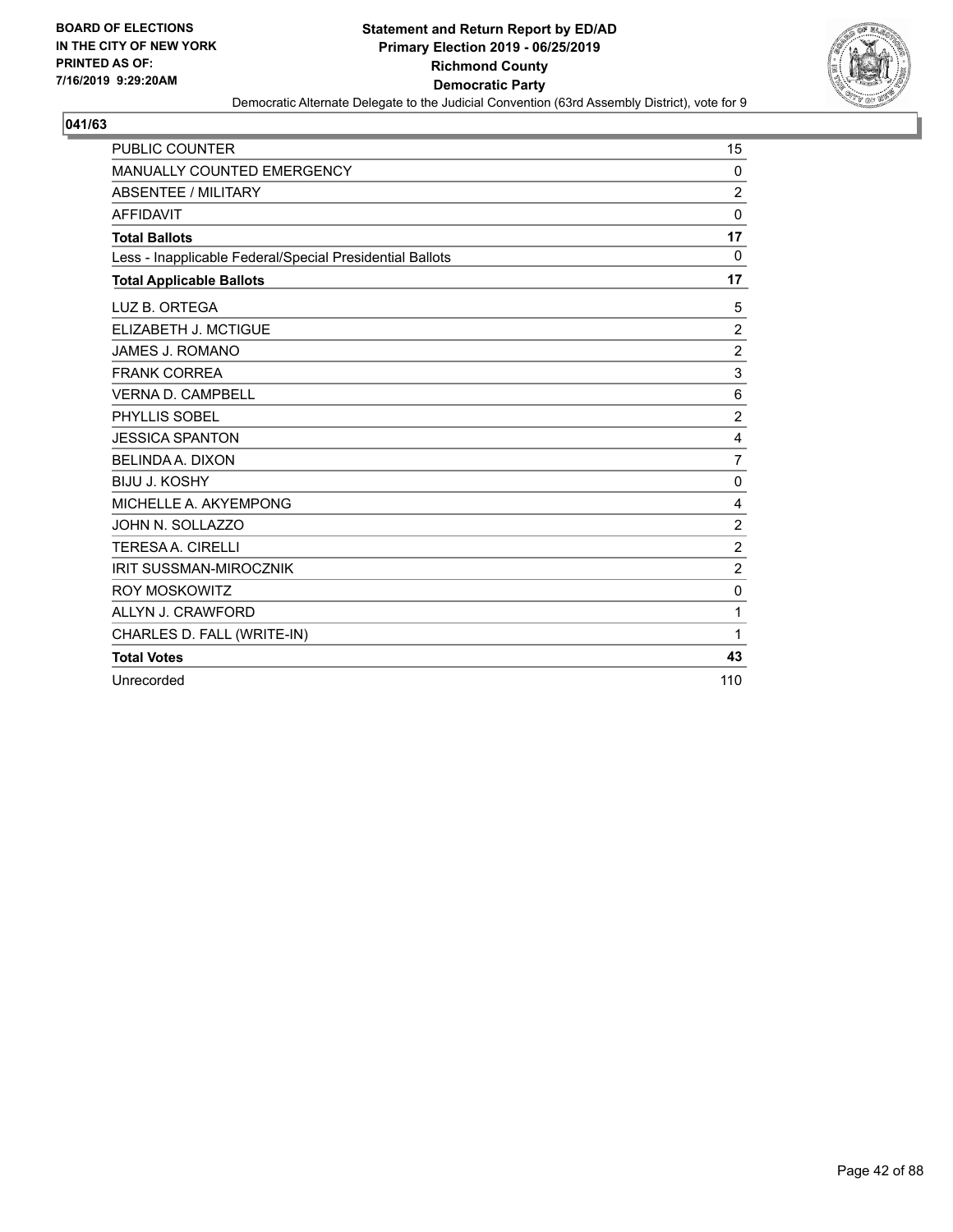

| <b>PUBLIC COUNTER</b>                                    | 9              |
|----------------------------------------------------------|----------------|
| <b>MANUALLY COUNTED EMERGENCY</b>                        | 0              |
| <b>ABSENTEE / MILITARY</b>                               | 3              |
| <b>AFFIDAVIT</b>                                         | 0              |
| <b>Total Ballots</b>                                     | 12             |
| Less - Inapplicable Federal/Special Presidential Ballots | $\Omega$       |
| <b>Total Applicable Ballots</b>                          | 12             |
| LUZ B. ORTEGA                                            | 5              |
| ELIZABETH J. MCTIGUE                                     | 1              |
| <b>JAMES J. ROMANO</b>                                   | $\overline{7}$ |
| <b>FRANK CORREA</b>                                      | 3              |
| <b>VERNA D. CAMPBELL</b>                                 | 4              |
| PHYLLIS SOBEL                                            | 4              |
| <b>JESSICA SPANTON</b>                                   | 6              |
| <b>BELINDA A. DIXON</b>                                  | $\overline{7}$ |
| <b>BIJU J. KOSHY</b>                                     | 3              |
| MICHELLE A. AKYEMPONG                                    | 3              |
| JOHN N. SOLLAZZO                                         | 3              |
| <b>TERESAA, CIRELLI</b>                                  | 5              |
| <b>IRIT SUSSMAN-MIROCZNIK</b>                            | $\overline{2}$ |
| <b>ROY MOSKOWITZ</b>                                     | 3              |
| ALLYN J. CRAWFORD                                        | $\overline{7}$ |
| <b>Total Votes</b>                                       | 63             |
| Unrecorded                                               | 45             |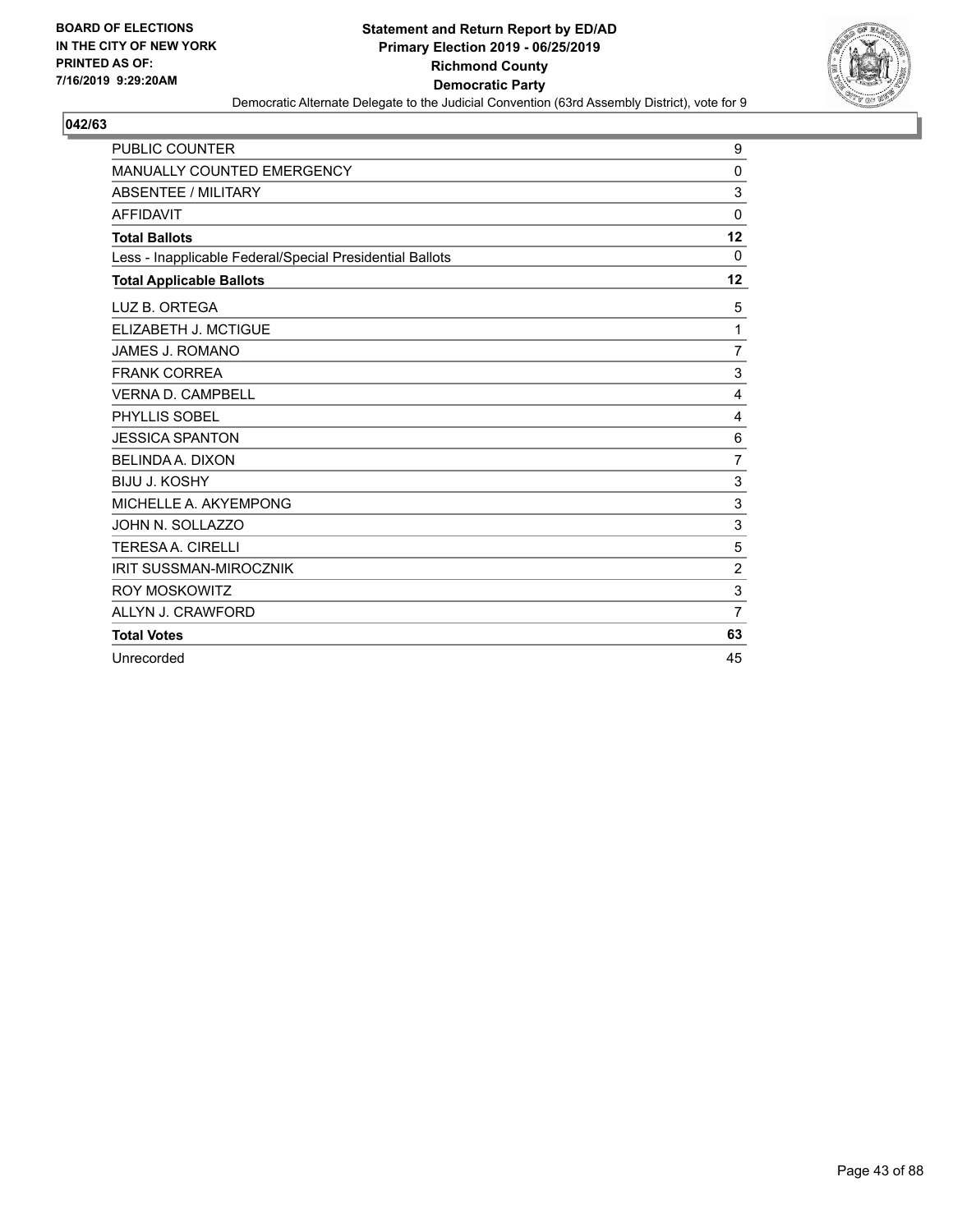

| <b>PUBLIC COUNTER</b>                                    | 15             |
|----------------------------------------------------------|----------------|
| MANUALLY COUNTED EMERGENCY                               | 0              |
| <b>ABSENTEE / MILITARY</b>                               | 3              |
| <b>AFFIDAVIT</b>                                         | $\Omega$       |
| <b>Total Ballots</b>                                     | 18             |
| Less - Inapplicable Federal/Special Presidential Ballots | 0              |
| <b>Total Applicable Ballots</b>                          | 18             |
| LUZ B. ORTEGA                                            | 6              |
| ELIZABETH J. MCTIGUE                                     | 4              |
| <b>JAMES J. ROMANO</b>                                   | 3              |
| <b>FRANK CORREA</b>                                      | 6              |
| <b>VERNA D. CAMPBELL</b>                                 | 3              |
| PHYLLIS SOBEL                                            | 3              |
| <b>JESSICA SPANTON</b>                                   | 6              |
| <b>BELINDA A. DIXON</b>                                  | $\overline{7}$ |
| <b>BIJU J. KOSHY</b>                                     | 1              |
| MICHELLE A. AKYEMPONG                                    | 4              |
| JOHN N. SOLLAZZO                                         | $\overline{2}$ |
| <b>TERESA A. CIRELLI</b>                                 | $\overline{4}$ |
| <b>IRIT SUSSMAN-MIROCZNIK</b>                            | 4              |
| <b>ROY MOSKOWITZ</b>                                     | $\overline{2}$ |
| ALLYN J. CRAWFORD                                        | 4              |
| JOHN MCBETH (WRITE-IN)                                   | 1              |
| <b>Total Votes</b>                                       | 60             |
| Unrecorded                                               | 102            |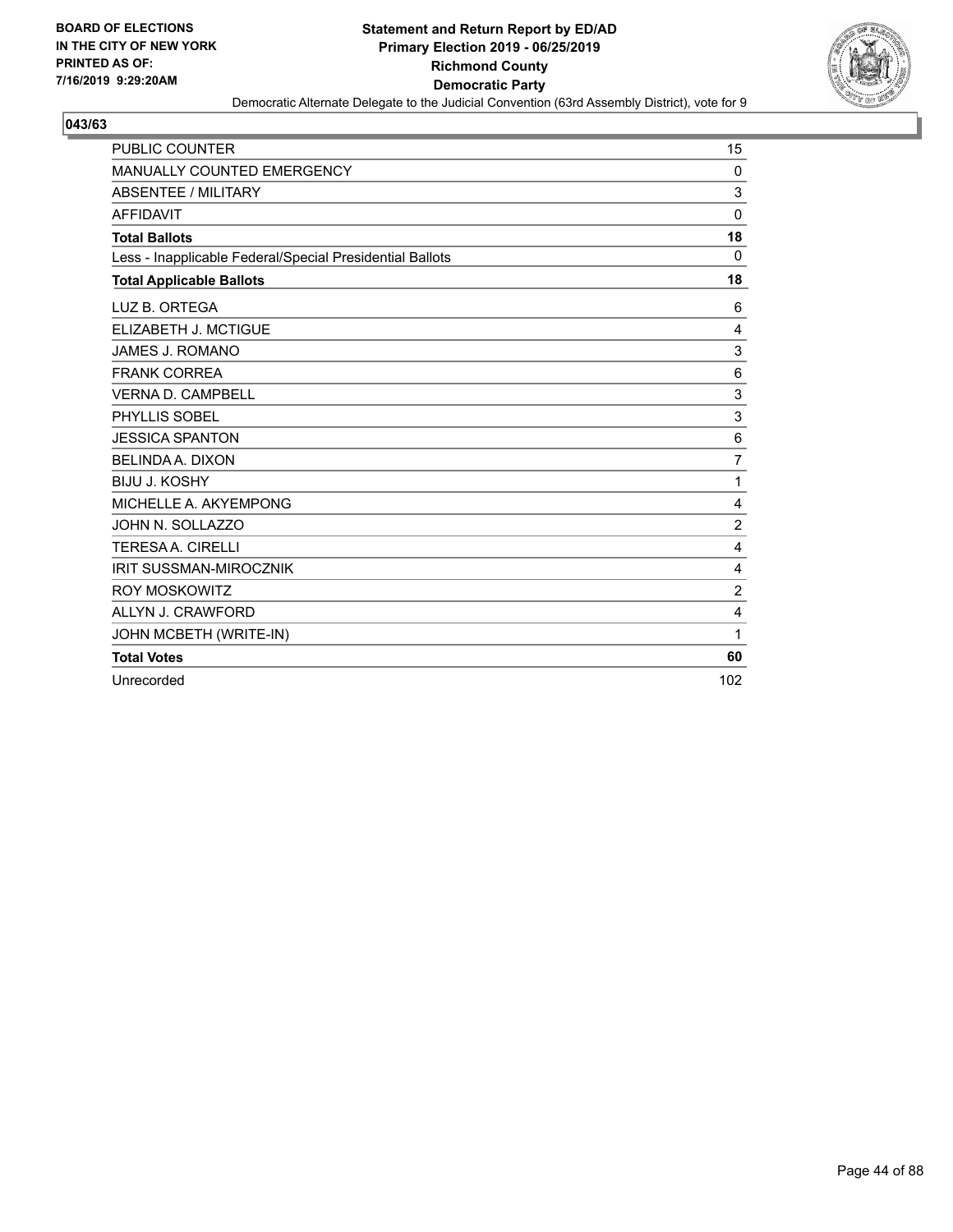

| <b>PUBLIC COUNTER</b>                                    | 20             |
|----------------------------------------------------------|----------------|
| <b>MANUALLY COUNTED EMERGENCY</b>                        | 0              |
| <b>ABSENTEE / MILITARY</b>                               | 4              |
| <b>AFFIDAVIT</b>                                         | $\mathbf 0$    |
| <b>Total Ballots</b>                                     | 24             |
| Less - Inapplicable Federal/Special Presidential Ballots | $\Omega$       |
| <b>Total Applicable Ballots</b>                          | 24             |
| LUZ B. ORTEGA                                            | 7              |
| ELIZABETH J. MCTIGUE                                     | 3              |
| <b>JAMES J. ROMANO</b>                                   | $\overline{c}$ |
| <b>FRANK CORREA</b>                                      | $\overline{2}$ |
| <b>VERNA D. CAMPBELL</b>                                 | $\overline{4}$ |
| PHYLLIS SOBEL                                            | 1              |
| <b>JESSICA SPANTON</b>                                   | 5              |
| <b>BELINDA A. DIXON</b>                                  | $\overline{7}$ |
| <b>BIJU J. KOSHY</b>                                     | $\overline{2}$ |
| MICHELLE A. AKYEMPONG                                    | 10             |
| JOHN N. SOLLAZZO                                         | 5              |
| <b>TERESA A. CIRELLI</b>                                 | 5              |
| <b>IRIT SUSSMAN-MIROCZNIK</b>                            | $\overline{c}$ |
| <b>ROY MOSKOWITZ</b>                                     | $\overline{c}$ |
| ALLYN J. CRAWFORD                                        | 5              |
| <b>Total Votes</b>                                       | 62             |
| Unrecorded                                               | 154            |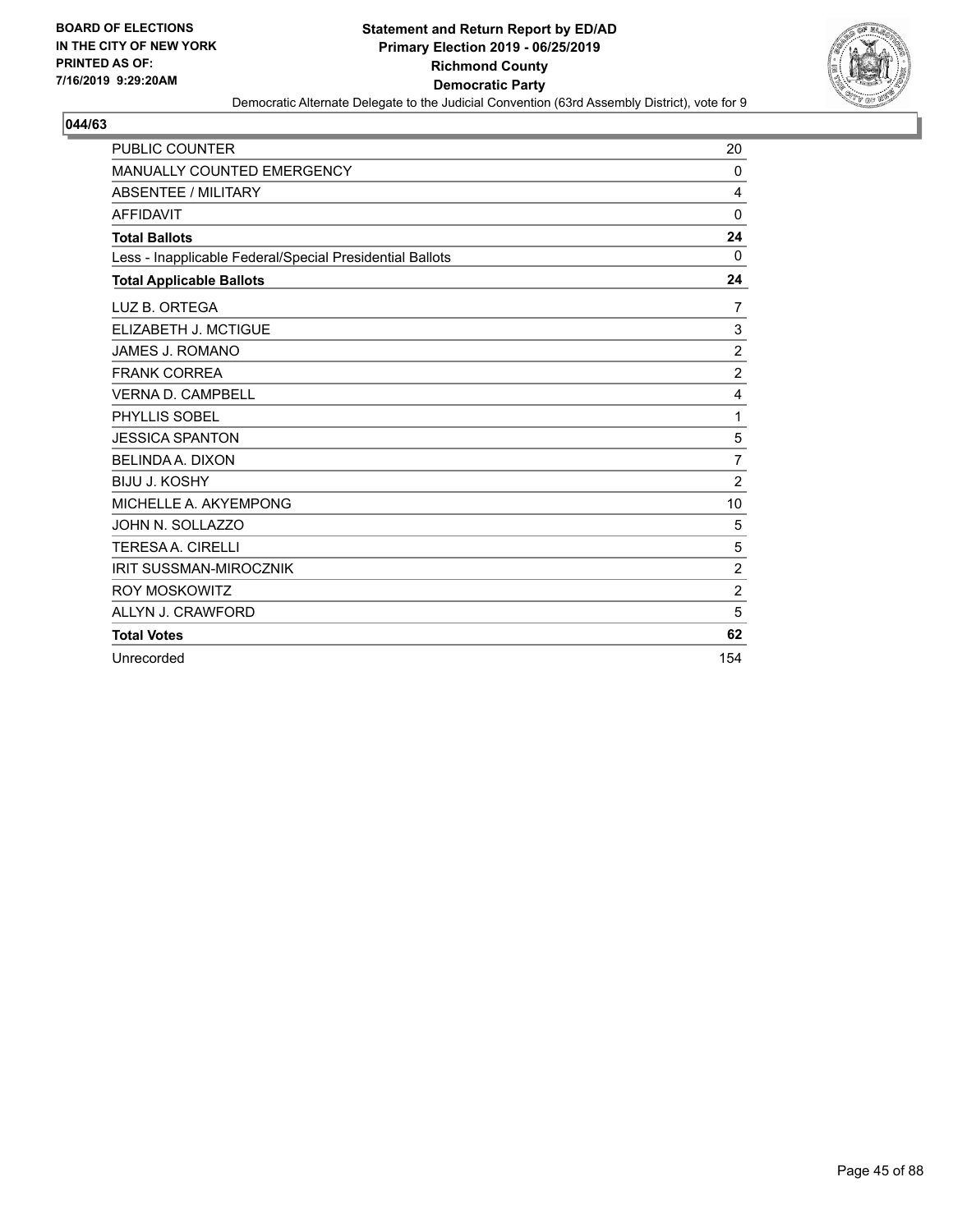

| <b>PUBLIC COUNTER</b>                                    | 14             |
|----------------------------------------------------------|----------------|
| MANUALLY COUNTED EMERGENCY                               | 0              |
| <b>ABSENTEE / MILITARY</b>                               | 9              |
| <b>AFFIDAVIT</b>                                         | $\mathbf 0$    |
| <b>Total Ballots</b>                                     | 23             |
| Less - Inapplicable Federal/Special Presidential Ballots | $\Omega$       |
| <b>Total Applicable Ballots</b>                          | 23             |
| LUZ B. ORTEGA                                            | 7              |
| ELIZABETH J. MCTIGUE                                     | 3              |
| <b>JAMES J. ROMANO</b>                                   | 5              |
| <b>FRANK CORREA</b>                                      | 5              |
| <b>VERNA D. CAMPBELL</b>                                 | 3              |
| PHYLLIS SOBEL                                            | $\overline{4}$ |
| <b>JESSICA SPANTON</b>                                   | $\overline{7}$ |
| <b>BELINDA A. DIXON</b>                                  | 8              |
| <b>BIJU J. KOSHY</b>                                     | 5              |
| MICHELLE A. AKYEMPONG                                    | 8              |
| JOHN N. SOLLAZZO                                         | 6              |
| <b>TERESAA, CIRELLI</b>                                  | 10             |
| <b>IRIT SUSSMAN-MIROCZNIK</b>                            | 4              |
| <b>ROY MOSKOWITZ</b>                                     | 6              |
| ALLYN J. CRAWFORD                                        | 7              |
| <b>Total Votes</b>                                       | 88             |
| Unrecorded                                               | 119            |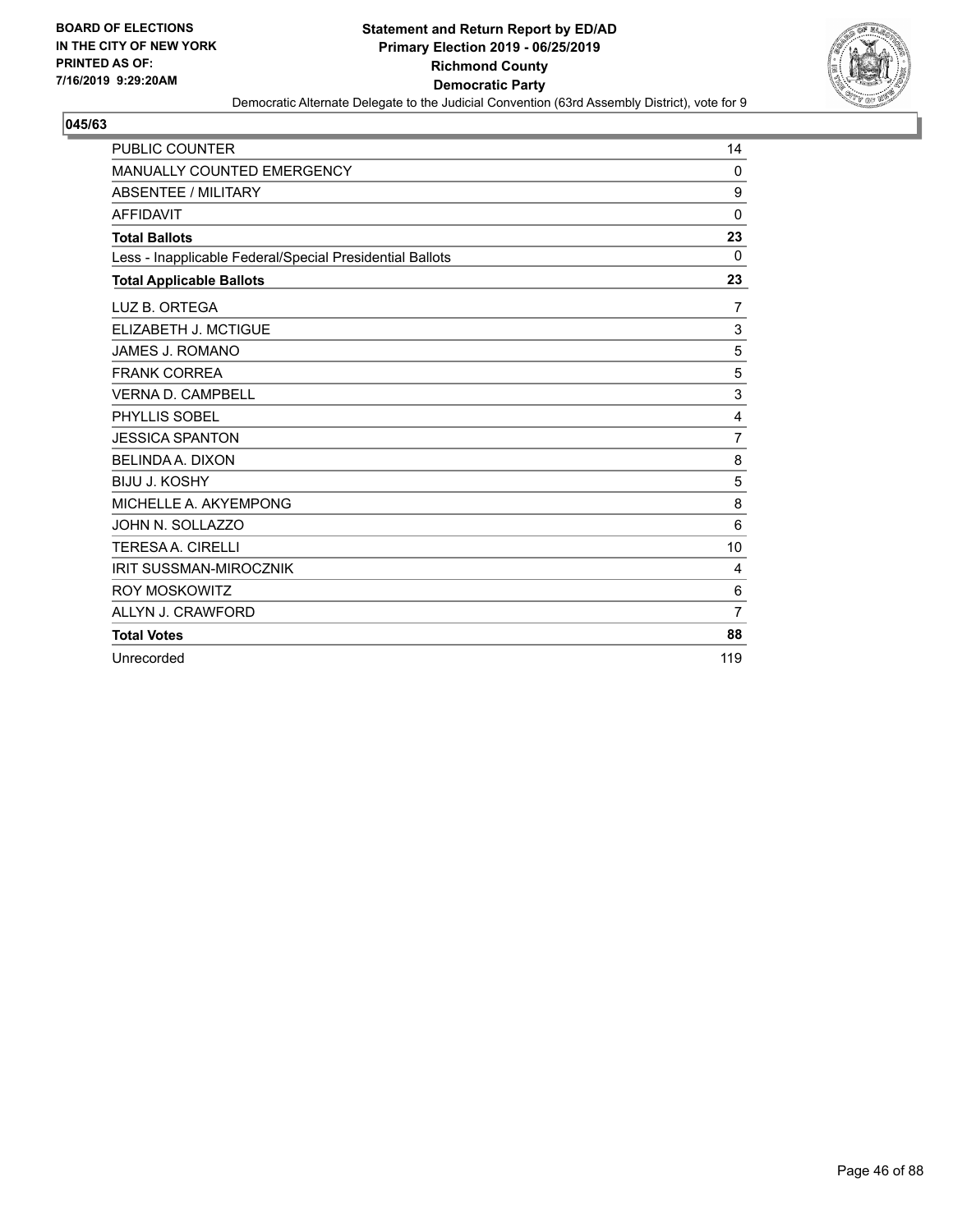

| <b>PUBLIC COUNTER</b>                                    | $\overline{7}$ |
|----------------------------------------------------------|----------------|
| MANUALLY COUNTED EMERGENCY                               | 0              |
| <b>ABSENTEE / MILITARY</b>                               | $\overline{2}$ |
| <b>AFFIDAVIT</b>                                         | $\mathbf 0$    |
| <b>Total Ballots</b>                                     | 9              |
| Less - Inapplicable Federal/Special Presidential Ballots | $\Omega$       |
| <b>Total Applicable Ballots</b>                          | 9              |
| LUZ B. ORTEGA                                            | $\overline{2}$ |
| ELIZABETH J. MCTIGUE                                     | 5              |
| <b>JAMES J. ROMANO</b>                                   | 4              |
| <b>FRANK CORREA</b>                                      | 5              |
| <b>VERNA D. CAMPBELL</b>                                 | 5              |
| PHYLLIS SOBEL                                            | 6              |
| <b>JESSICA SPANTON</b>                                   | 4              |
| <b>BELINDA A. DIXON</b>                                  | 4              |
| <b>BIJU J. KOSHY</b>                                     | $\overline{2}$ |
| MICHELLE A. AKYEMPONG                                    | 3              |
| JOHN N. SOLLAZZO                                         | 6              |
| <b>TERESA A. CIRELLI</b>                                 | 6              |
| <b>IRIT SUSSMAN-MIROCZNIK</b>                            | $\overline{c}$ |
| <b>ROY MOSKOWITZ</b>                                     | $\overline{2}$ |
| ALLYN J. CRAWFORD                                        | $\overline{4}$ |
| ANTHONY CATALANO (WRITE-IN)                              | $\overline{c}$ |
| MARIA GUASTELLA (WRITE-IN)                               | 1              |
| <b>Total Votes</b>                                       | 63             |
| Unrecorded                                               | 18             |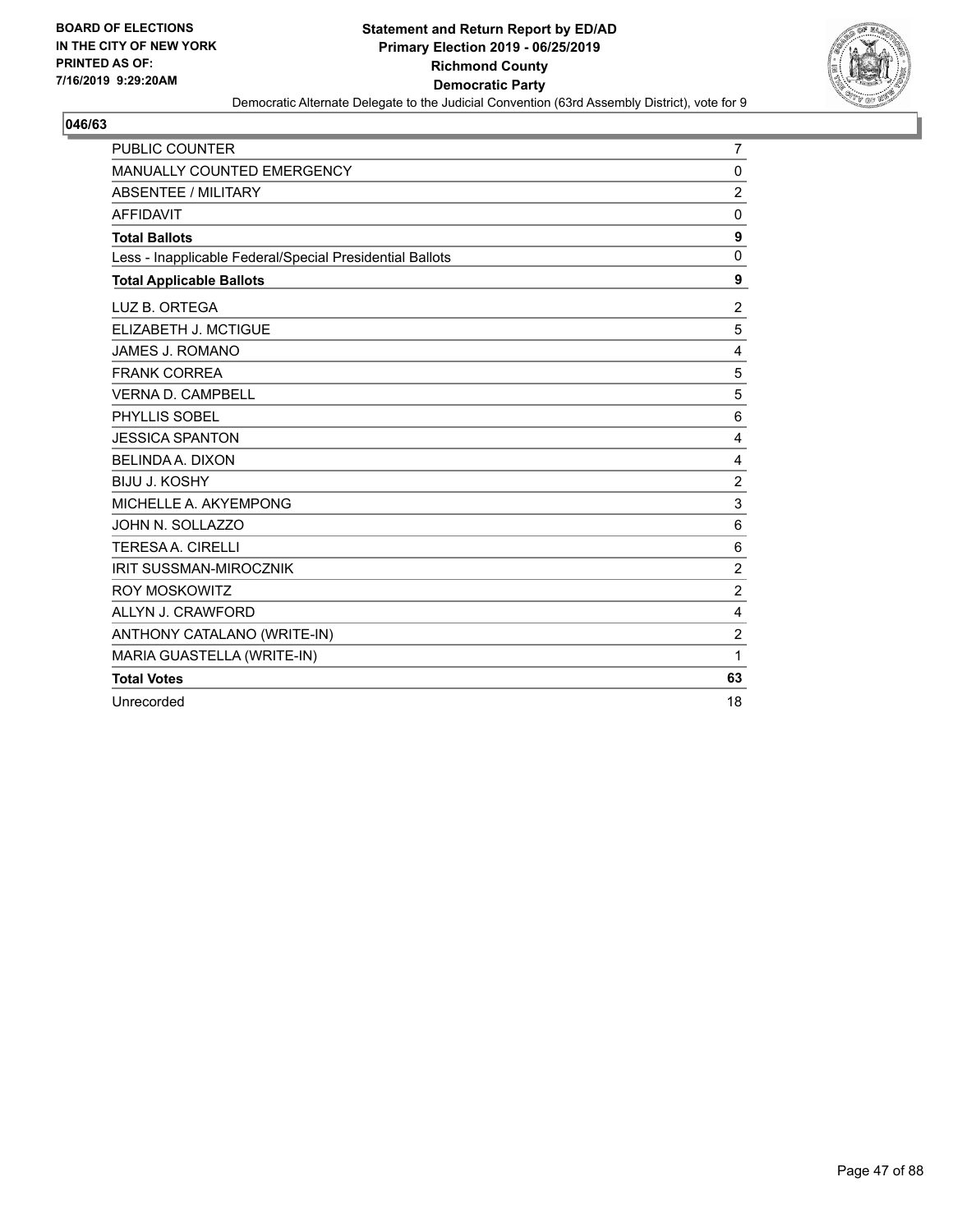

| <b>PUBLIC COUNTER</b>                                    | 6              |
|----------------------------------------------------------|----------------|
| MANUALLY COUNTED EMERGENCY                               | 0              |
| <b>ABSENTEE / MILITARY</b>                               | 1              |
| <b>AFFIDAVIT</b>                                         | 0              |
| <b>Total Ballots</b>                                     | $\overline{7}$ |
| Less - Inapplicable Federal/Special Presidential Ballots | $\mathbf 0$    |
| <b>Total Applicable Ballots</b>                          | 7              |
| LUZ B. ORTEGA                                            | 2              |
| ELIZABETH J. MCTIGUE                                     | 3              |
| <b>JAMES J. ROMANO</b>                                   | 3              |
| <b>FRANK CORREA</b>                                      | 3              |
| <b>VERNA D. CAMPBELL</b>                                 | 1              |
| PHYLLIS SOBEL                                            | $\overline{2}$ |
| <b>JESSICA SPANTON</b>                                   | 4              |
| <b>BELINDA A. DIXON</b>                                  | 4              |
| <b>BIJU J. KOSHY</b>                                     | $\overline{2}$ |
| MICHELLE A. AKYEMPONG                                    | 3              |
| JOHN N. SOLLAZZO                                         | 4              |
| <b>TERESAA. CIRELLI</b>                                  | 4              |
| <b>IRIT SUSSMAN-MIROCZNIK</b>                            | $\overline{c}$ |
| <b>ROY MOSKOWITZ</b>                                     | 3              |
| ALLYN J. CRAWFORD                                        | 3              |
| FRANK M. GIALLOMBARDO (WRITE-IN)                         | 1              |
| <b>Total Votes</b>                                       | 44             |
| Unrecorded                                               | 19             |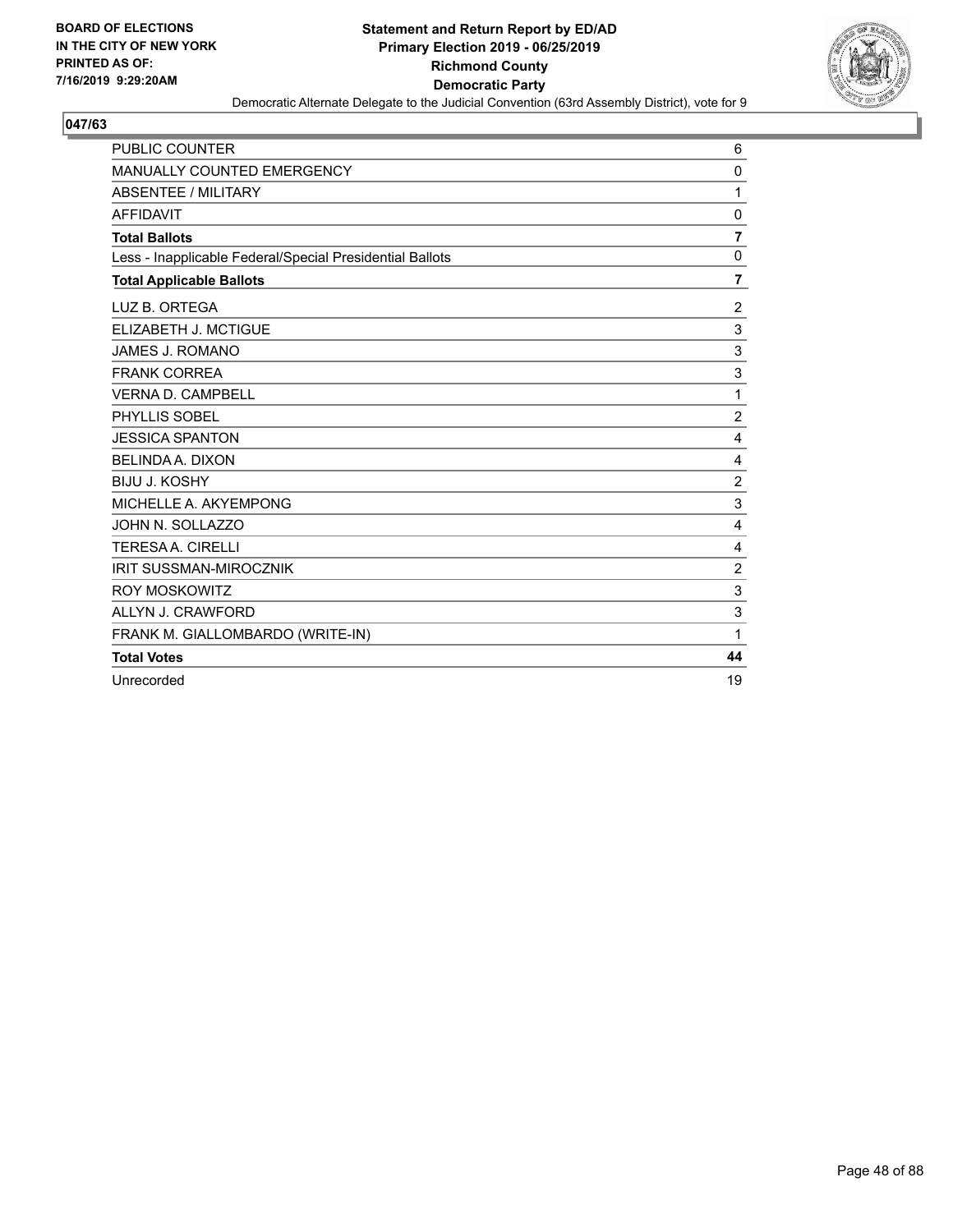

| <b>PUBLIC COUNTER</b>                                    | 11             |
|----------------------------------------------------------|----------------|
| MANUALLY COUNTED EMERGENCY                               | $\Omega$       |
| <b>ABSENTEE / MILITARY</b>                               | 6              |
| <b>AFFIDAVIT</b>                                         | $\Omega$       |
| <b>Total Ballots</b>                                     | 17             |
| Less - Inapplicable Federal/Special Presidential Ballots | $\Omega$       |
| <b>Total Applicable Ballots</b>                          | 17             |
| LUZ B. ORTEGA                                            | 6              |
| ELIZABETH J. MCTIGUE                                     | 9              |
| JAMES J. ROMANO                                          | $\overline{7}$ |
| <b>FRANK CORREA</b>                                      | 6              |
| <b>VERNA D. CAMPBELL</b>                                 | 5              |
| PHYLLIS SOBEL                                            | 6              |
| <b>JESSICA SPANTON</b>                                   | $\sqrt{3}$     |
| <b>BELINDA A. DIXON</b>                                  | 9              |
| <b>BIJU J. KOSHY</b>                                     | 6              |
| MICHELLE A. AKYEMPONG                                    | $\overline{2}$ |
| JOHN N. SOLLAZZO                                         | 6              |
| <b>TERESA A. CIRELLI</b>                                 | $\mathbf{3}$   |
| <b>IRIT SUSSMAN-MIROCZNIK</b>                            | $\overline{2}$ |
| <b>ROY MOSKOWITZ</b>                                     | 3              |
| ALLYN J. CRAWFORD                                        | 3              |
| <b>Total Votes</b>                                       | 76             |
| Unrecorded                                               | 77             |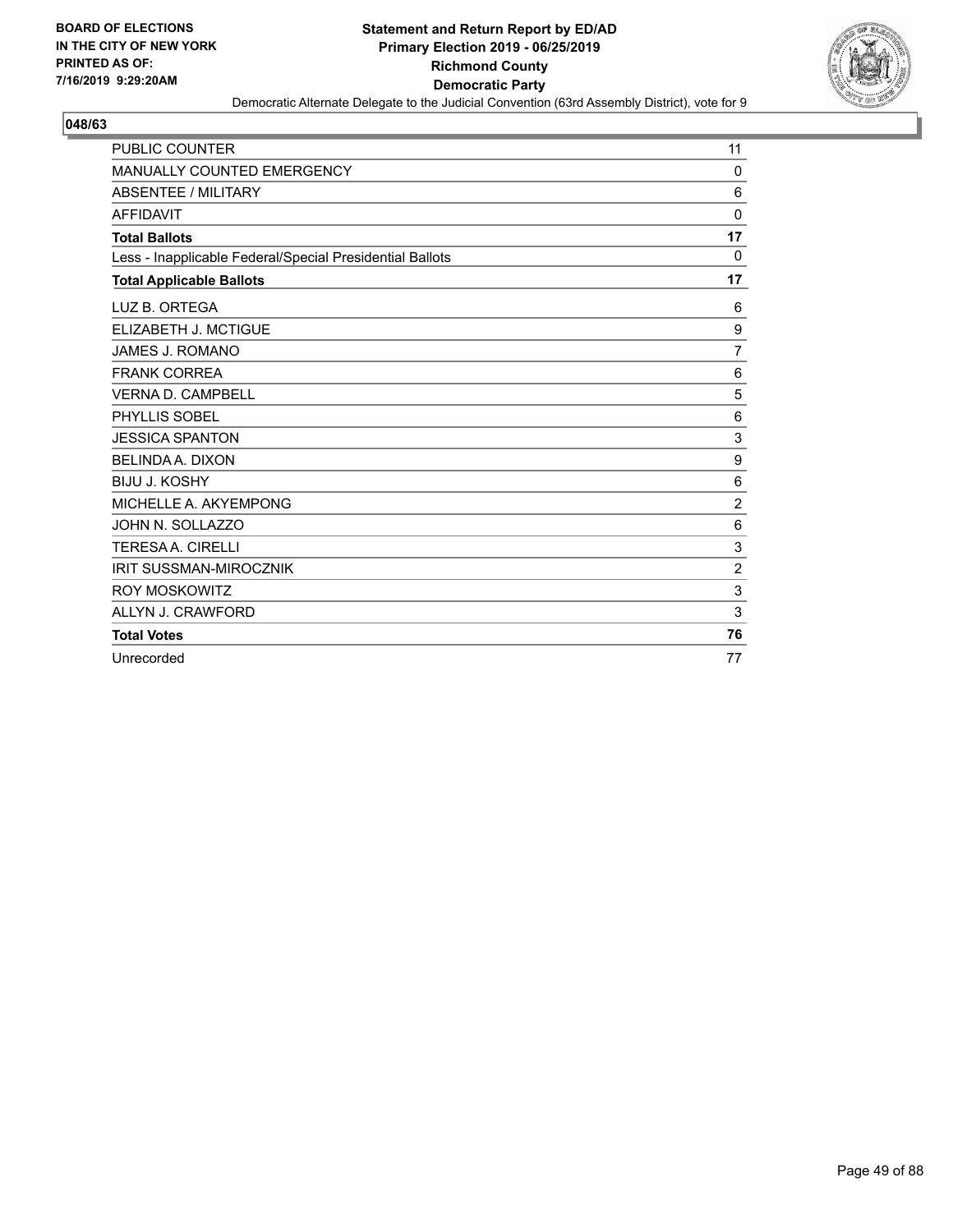

| <b>PUBLIC COUNTER</b>                                    | 3                         |
|----------------------------------------------------------|---------------------------|
| <b>MANUALLY COUNTED EMERGENCY</b>                        | $\Omega$                  |
| <b>ABSENTEE / MILITARY</b>                               | 4                         |
| <b>AFFIDAVIT</b>                                         | 0                         |
| <b>Total Ballots</b>                                     | $\overline{7}$            |
| Less - Inapplicable Federal/Special Presidential Ballots | $\mathbf 0$               |
| <b>Total Applicable Ballots</b>                          | 7                         |
| LUZ B. ORTEGA                                            | $\overline{c}$            |
| ELIZABETH J. MCTIGUE                                     | 1                         |
| <b>JAMES J. ROMANO</b>                                   | $\overline{2}$            |
| <b>FRANK CORREA</b>                                      | 3                         |
| <b>VERNA D. CAMPBELL</b>                                 | $\overline{2}$            |
| PHYLLIS SOBEL                                            | $\overline{4}$            |
| <b>JESSICA SPANTON</b>                                   | 1                         |
| <b>BELINDA A. DIXON</b>                                  | 1                         |
| <b>BIJU J. KOSHY</b>                                     | 3                         |
| MICHELLE A. AKYEMPONG                                    | $\ensuremath{\mathsf{3}}$ |
| JOHN N. SOLLAZZO                                         | $\overline{2}$            |
| <b>TERESAA. CIRELLI</b>                                  | $\overline{c}$            |
| <b>IRIT SUSSMAN-MIROCZNIK</b>                            | $\sqrt{3}$                |
| <b>ROY MOSKOWITZ</b>                                     | 3                         |
| ALLYN J. CRAWFORD                                        | 4                         |
| <b>Total Votes</b>                                       | 36                        |
| Unrecorded                                               | 27                        |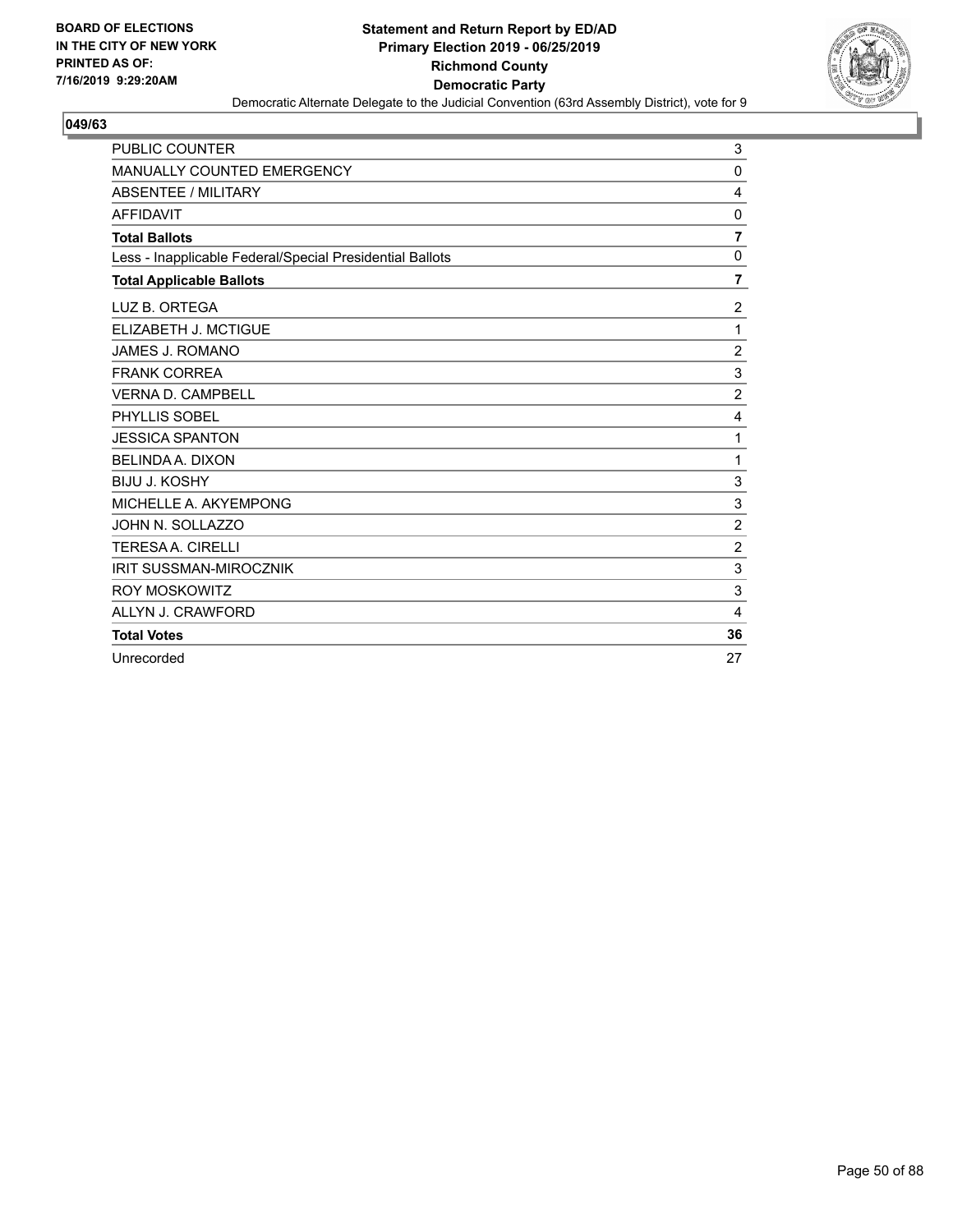

| <b>PUBLIC COUNTER</b>                                    | 5               |
|----------------------------------------------------------|-----------------|
| <b>MANUALLY COUNTED EMERGENCY</b>                        | 0               |
| <b>ABSENTEE / MILITARY</b>                               | 3               |
| <b>AFFIDAVIT</b>                                         | 0               |
| <b>Total Ballots</b>                                     | 8               |
| Less - Inapplicable Federal/Special Presidential Ballots | $\Omega$        |
| <b>Total Applicable Ballots</b>                          | 8               |
| LUZ B. ORTEGA                                            | 5               |
| ELIZABETH J. MCTIGUE                                     | 6               |
| JAMES J. ROMANO                                          | 1               |
| <b>FRANK CORREA</b>                                      | $\overline{2}$  |
| <b>VERNA D. CAMPBELL</b>                                 | $6\phantom{1}6$ |
| PHYLLIS SOBEL                                            | 6               |
| <b>JESSICA SPANTON</b>                                   | 5               |
| BELINDA A. DIXON                                         | 6               |
| <b>BIJU J. KOSHY</b>                                     | 1               |
| MICHELLE A. AKYEMPONG                                    | 6               |
| JOHN N. SOLLAZZO                                         | 1               |
| <b>TERESAA. CIRELLI</b>                                  | 6               |
| <b>IRIT SUSSMAN-MIROCZNIK</b>                            | 4               |
| <b>ROY MOSKOWITZ</b>                                     | $\overline{2}$  |
| ALLYN J. CRAWFORD                                        | 1               |
| <b>Total Votes</b>                                       | 58              |
| Unrecorded                                               | 14              |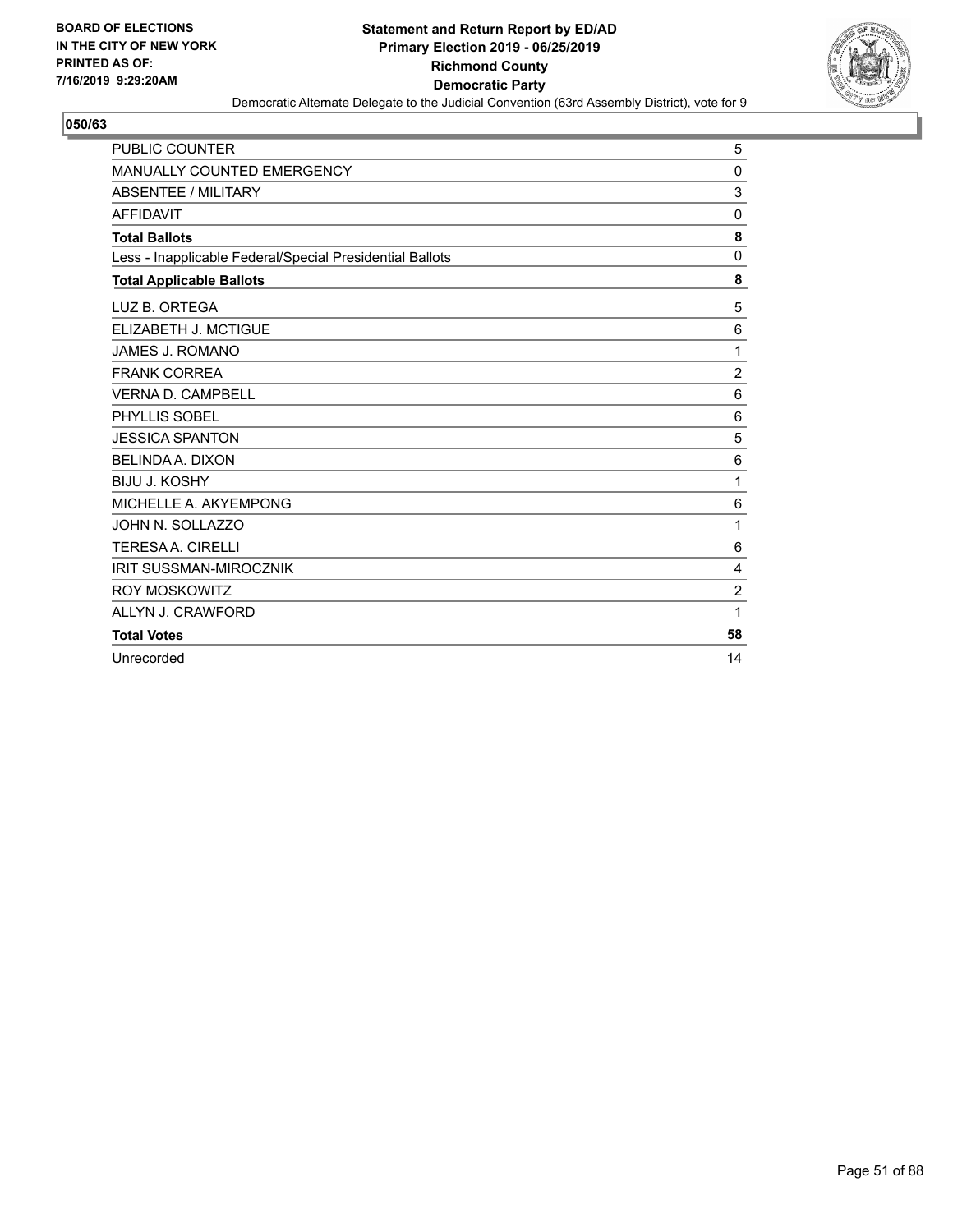

| <b>PUBLIC COUNTER</b>                                    | 8              |
|----------------------------------------------------------|----------------|
| MANUALLY COUNTED EMERGENCY                               | 0              |
| <b>ABSENTEE / MILITARY</b>                               | $\overline{2}$ |
| <b>AFFIDAVIT</b>                                         | $\mathbf 0$    |
| <b>Total Ballots</b>                                     | 10             |
| Less - Inapplicable Federal/Special Presidential Ballots | $\Omega$       |
| <b>Total Applicable Ballots</b>                          | 10             |
| LUZ B. ORTEGA                                            | 3              |
| ELIZABETH J. MCTIGUE                                     | 3              |
| <b>JAMES J. ROMANO</b>                                   | $\overline{c}$ |
| <b>FRANK CORREA</b>                                      | $\overline{2}$ |
| <b>VERNA D. CAMPBELL</b>                                 | $\overline{4}$ |
| PHYLLIS SOBEL                                            | 4              |
| <b>JESSICA SPANTON</b>                                   | 5              |
| <b>BELINDA A. DIXON</b>                                  | 5              |
| <b>BIJU J. KOSHY</b>                                     | $\overline{4}$ |
| MICHELLE A. AKYEMPONG                                    | $\overline{4}$ |
| JOHN N. SOLLAZZO                                         | 6              |
| <b>TERESA A. CIRELLI</b>                                 | $\overline{c}$ |
| <b>IRIT SUSSMAN-MIROCZNIK</b>                            | 3              |
| <b>ROY MOSKOWITZ</b>                                     | 4              |
| ALLYN J. CRAWFORD                                        | 5              |
| KANIKA KHANNA (WRITE-IN)                                 | 1              |
| <b>Total Votes</b>                                       | 57             |
| Unrecorded                                               | 33             |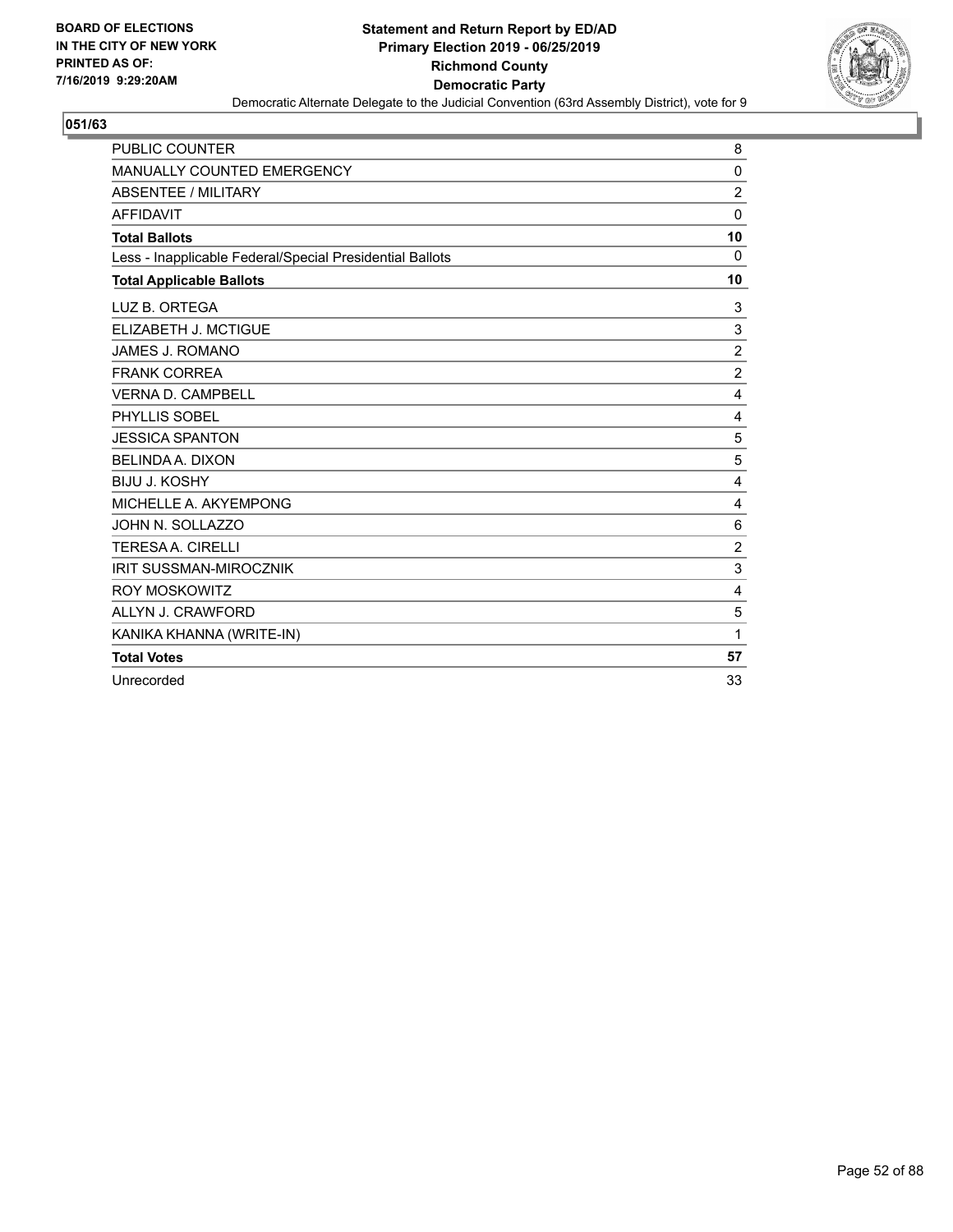

| <b>PUBLIC COUNTER</b>                                    | 5              |
|----------------------------------------------------------|----------------|
| MANUALLY COUNTED EMERGENCY                               | 0              |
| <b>ABSENTEE / MILITARY</b>                               | 1              |
| <b>AFFIDAVIT</b>                                         | 0              |
| <b>Total Ballots</b>                                     | 6              |
| Less - Inapplicable Federal/Special Presidential Ballots | 0              |
| <b>Total Applicable Ballots</b>                          | 6              |
| LUZ B. ORTEGA                                            | 4              |
| ELIZABETH J. MCTIGUE                                     | 3              |
| JAMES J. ROMANO                                          | 1              |
| <b>FRANK CORREA</b>                                      | $\overline{c}$ |
| <b>VERNA D. CAMPBELL</b>                                 | 3              |
| PHYLLIS SOBEL                                            | $\overline{2}$ |
| <b>JESSICA SPANTON</b>                                   | $\overline{c}$ |
| <b>BELINDA A. DIXON</b>                                  | $\mathbf{3}$   |
| <b>BIJU J. KOSHY</b>                                     | $\overline{c}$ |
| MICHELLE A. AKYEMPONG                                    | 3              |
| JOHN N. SOLLAZZO                                         | $\overline{c}$ |
| <b>TERESAA. CIRELLI</b>                                  | 3              |
| <b>IRIT SUSSMAN-MIROCZNIK</b>                            | $\overline{2}$ |
| <b>ROY MOSKOWITZ</b>                                     | $\mathbf{3}$   |
| ALLYN J. CRAWFORD                                        | 4              |
| <b>Total Votes</b>                                       | 39             |
| Unrecorded                                               | 15             |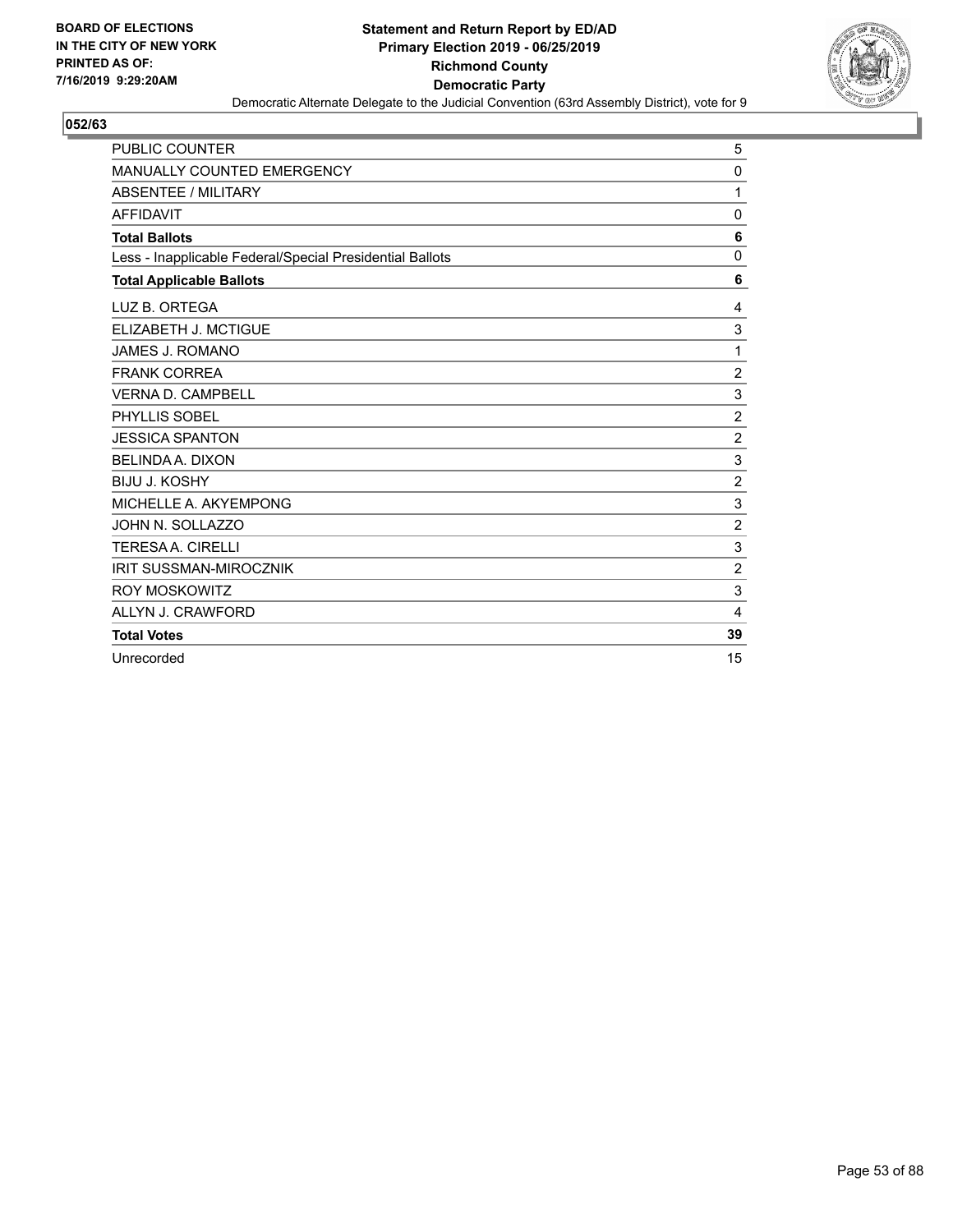

| PUBLIC COUNTER                                           | 5                         |
|----------------------------------------------------------|---------------------------|
| <b>MANUALLY COUNTED EMERGENCY</b>                        | 0                         |
| <b>ABSENTEE / MILITARY</b>                               | 3                         |
| <b>AFFIDAVIT</b>                                         | 0                         |
| <b>Total Ballots</b>                                     | 8                         |
| Less - Inapplicable Federal/Special Presidential Ballots | $\mathbf 0$               |
| <b>Total Applicable Ballots</b>                          | 8                         |
| LUZ B. ORTEGA                                            | 0                         |
| ELIZABETH J. MCTIGUE                                     | $\overline{2}$            |
| JAMES J. ROMANO                                          | 3                         |
| <b>FRANK CORREA</b>                                      | 1                         |
| <b>VERNA D. CAMPBELL</b>                                 | 1                         |
| PHYLLIS SOBEL                                            | $\overline{2}$            |
| <b>JESSICA SPANTON</b>                                   | 4                         |
| <b>BELINDA A. DIXON</b>                                  | $\mathbf{3}$              |
| <b>BIJU J. KOSHY</b>                                     | 5                         |
| MICHELLE A. AKYEMPONG                                    | $\ensuremath{\mathsf{3}}$ |
| JOHN N. SOLLAZZO                                         | 5                         |
| <b>TERESAA. CIRELLI</b>                                  | 5                         |
| <b>IRIT SUSSMAN-MIROCZNIK</b>                            | $\overline{4}$            |
| <b>ROY MOSKOWITZ</b>                                     | $\overline{2}$            |
| ALLYN J. CRAWFORD                                        | 5                         |
| <b>Total Votes</b>                                       | 45                        |
| Unrecorded                                               | 27                        |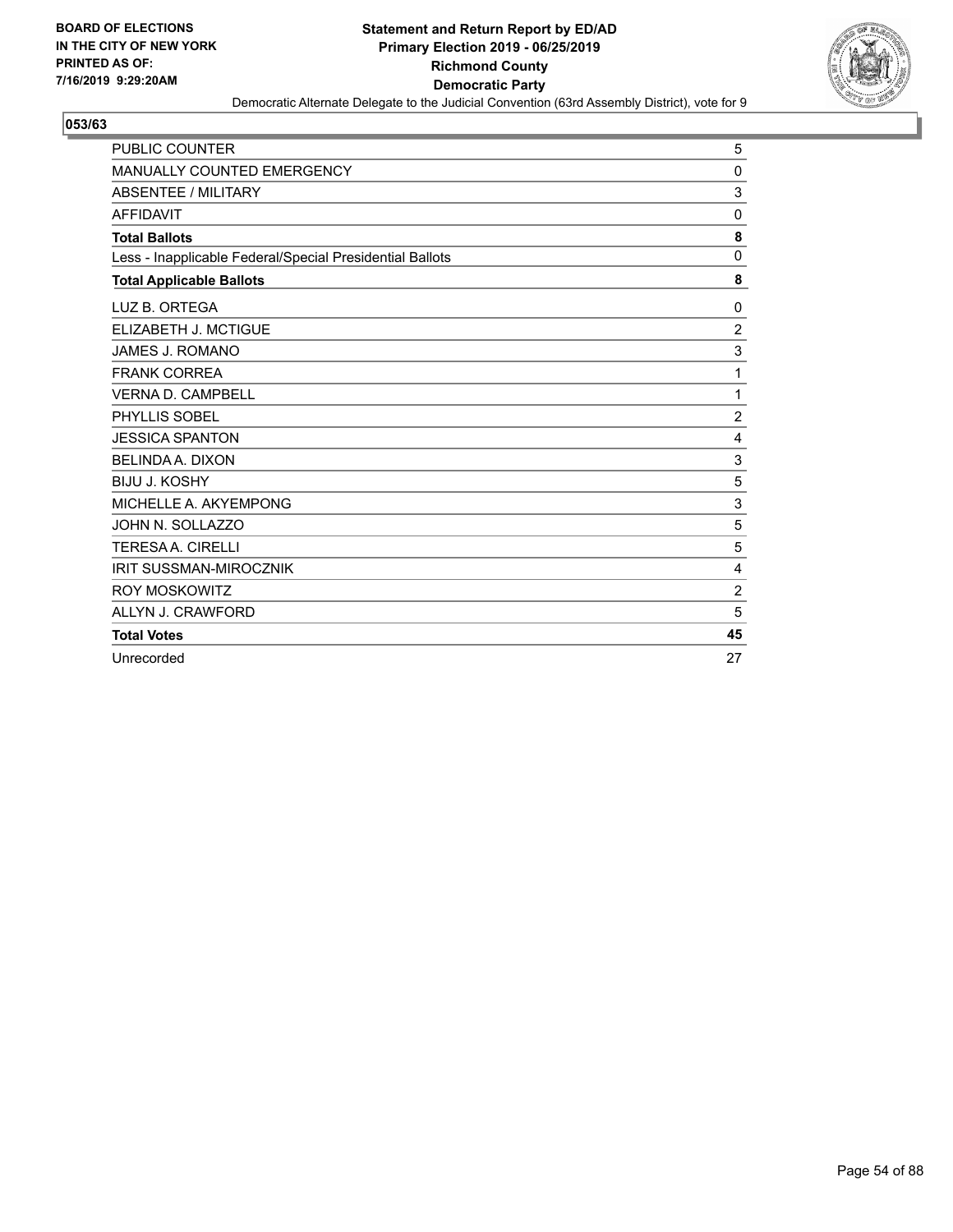

| <b>PUBLIC COUNTER</b>                                    | 18             |
|----------------------------------------------------------|----------------|
| MANUALLY COUNTED EMERGENCY                               | $\Omega$       |
| <b>ABSENTEE / MILITARY</b>                               | 12             |
| <b>AFFIDAVIT</b>                                         | $\mathbf 0$    |
| <b>Total Ballots</b>                                     | 30             |
| Less - Inapplicable Federal/Special Presidential Ballots | $\Omega$       |
| <b>Total Applicable Ballots</b>                          | 30             |
| LUZ B. ORTEGA                                            | 7              |
| ELIZABETH J. MCTIGUE                                     | $\overline{7}$ |
| <b>JAMES J. ROMANO</b>                                   | $\overline{7}$ |
| <b>FRANK CORREA</b>                                      | 14             |
| <b>VERNA D. CAMPBELL</b>                                 | 6              |
| PHYLLIS SOBEL                                            | $\overline{7}$ |
| <b>JESSICA SPANTON</b>                                   | 4              |
| BELINDA A. DIXON                                         | 10             |
| <b>BIJU J. KOSHY</b>                                     | 5              |
| MICHELLE A. AKYEMPONG                                    | 5              |
| JOHN N. SOLLAZZO                                         | 9              |
| <b>TERESA A. CIRELLI</b>                                 | 9              |
| <b>IRIT SUSSMAN-MIROCZNIK</b>                            | $\overline{2}$ |
| ROY MOSKOWITZ                                            | 5              |
| ALLYN J. CRAWFORD                                        | 5              |
| <b>Total Votes</b>                                       | 102            |
| Unrecorded                                               | 168            |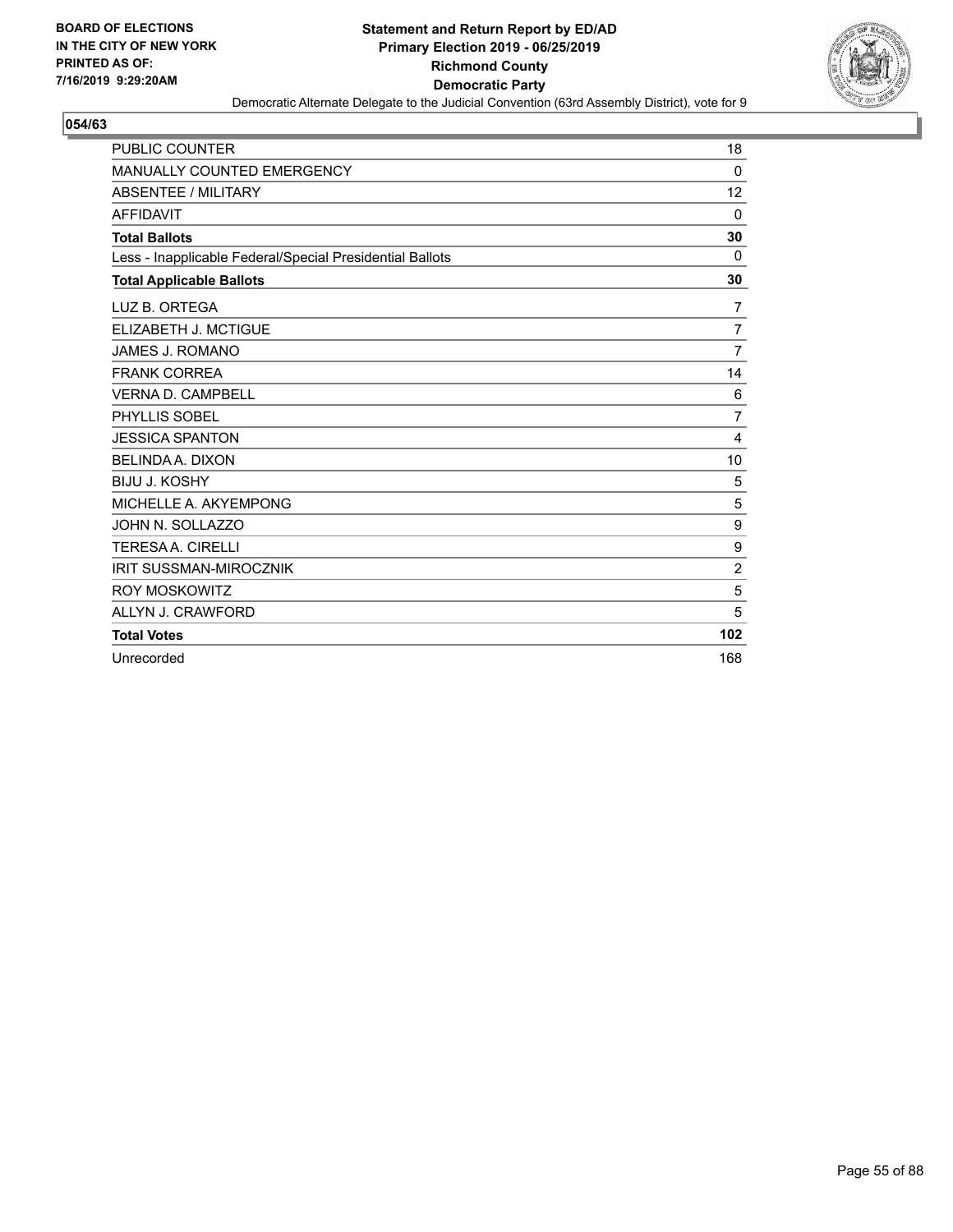

| <b>PUBLIC COUNTER</b>                                    | 3              |
|----------------------------------------------------------|----------------|
| MANUALLY COUNTED EMERGENCY                               | 0              |
| <b>ABSENTEE / MILITARY</b>                               | $\overline{c}$ |
| <b>AFFIDAVIT</b>                                         | 0              |
| <b>Total Ballots</b>                                     | 5              |
| Less - Inapplicable Federal/Special Presidential Ballots | 0              |
| <b>Total Applicable Ballots</b>                          | 5              |
| LUZ B. ORTEGA                                            | 1              |
| ELIZABETH J. MCTIGUE                                     | $\overline{c}$ |
| JAMES J. ROMANO                                          | $\overline{c}$ |
| <b>FRANK CORREA</b>                                      | 1              |
| <b>VERNA D. CAMPBELL</b>                                 | $\overline{2}$ |
| PHYLLIS SOBEL                                            | 1              |
| <b>JESSICA SPANTON</b>                                   | 1              |
| <b>BELINDA A. DIXON</b>                                  | $\overline{c}$ |
| <b>BIJU J. KOSHY</b>                                     | 1              |
| MICHELLE A. AKYEMPONG                                    | 1              |
| JOHN N. SOLLAZZO                                         | 5              |
| <b>TERESAA. CIRELLI</b>                                  | 4              |
| <b>IRIT SUSSMAN-MIROCZNIK</b>                            | 3              |
| <b>ROY MOSKOWITZ</b>                                     | $\overline{4}$ |
| ALLYN J. CRAWFORD                                        | 3              |
| <b>Total Votes</b>                                       | 33             |
| Unrecorded                                               | 12             |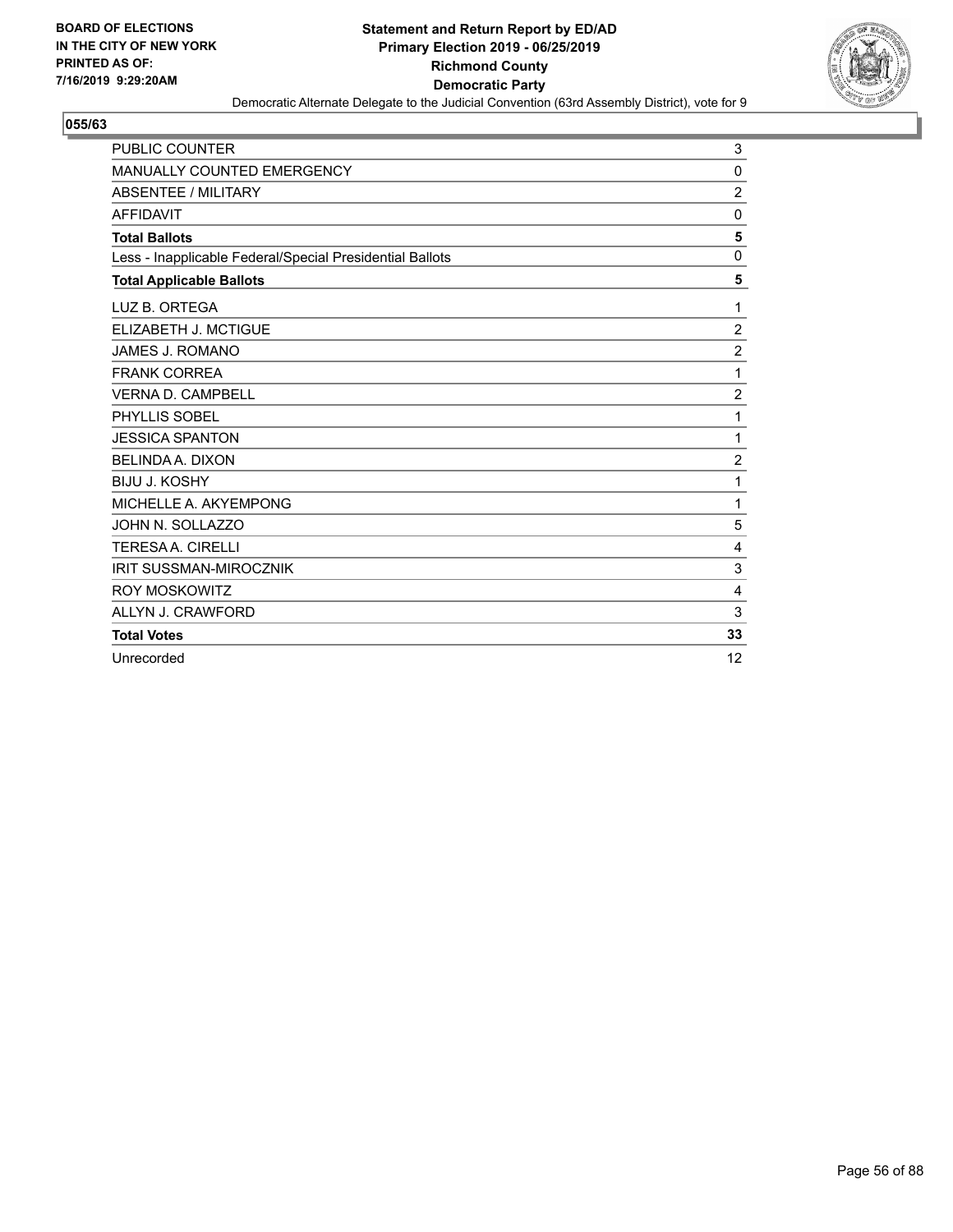

| <b>PUBLIC COUNTER</b>                                    | 7              |
|----------------------------------------------------------|----------------|
| <b>MANUALLY COUNTED EMERGENCY</b>                        | 0              |
| <b>ABSENTEE / MILITARY</b>                               | $\mathbf 0$    |
| <b>AFFIDAVIT</b>                                         | $\mathbf 0$    |
| <b>Total Ballots</b>                                     | $\overline{7}$ |
| Less - Inapplicable Federal/Special Presidential Ballots | $\mathbf{0}$   |
| <b>Total Applicable Ballots</b>                          | 7              |
| LUZ B. ORTEGA                                            | 1              |
| ELIZABETH J. MCTIGUE                                     | 3              |
| <b>JAMES J. ROMANO</b>                                   | $\overline{c}$ |
| <b>FRANK CORREA</b>                                      | 1              |
| <b>VERNA D. CAMPBELL</b>                                 | $\overline{2}$ |
| PHYLLIS SOBEL                                            | 3              |
| <b>JESSICA SPANTON</b>                                   | $\sqrt{3}$     |
| <b>BELINDA A. DIXON</b>                                  | 5              |
| <b>BIJU J. KOSHY</b>                                     | 4              |
| MICHELLE A. AKYEMPONG                                    | $\sqrt{3}$     |
| JOHN N. SOLLAZZO                                         | 3              |
| <b>TERESA A. CIRELLI</b>                                 | $\overline{4}$ |
| <b>IRIT SUSSMAN-MIROCZNIK</b>                            | 5              |
| <b>ROY MOSKOWITZ</b>                                     | 3              |
| ALLYN J. CRAWFORD                                        | 3              |
| <b>Total Votes</b>                                       | 45             |
| Unrecorded                                               | 18             |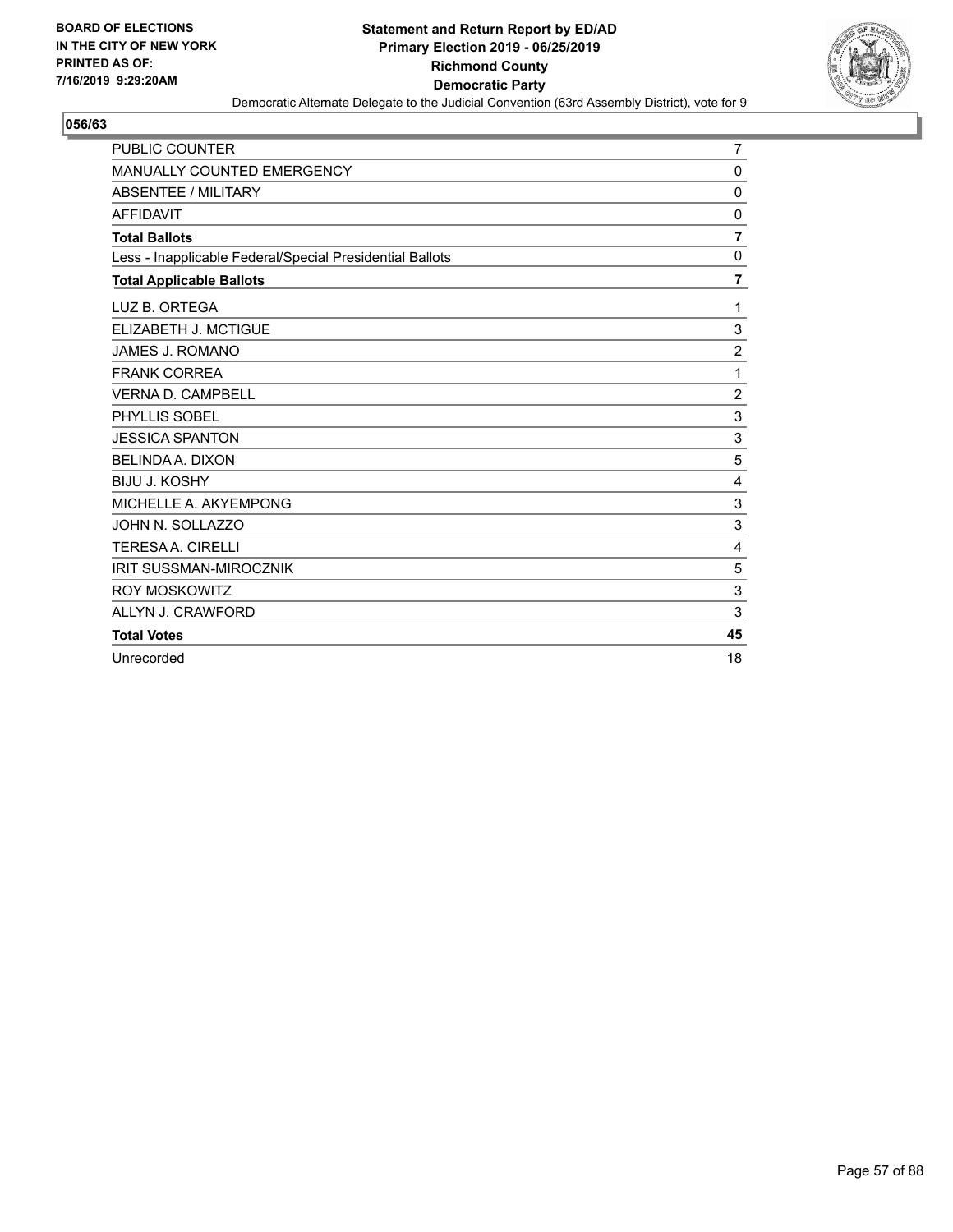

| <b>PUBLIC COUNTER</b>                                    | 12             |
|----------------------------------------------------------|----------------|
| MANUALLY COUNTED EMERGENCY                               | 0              |
| <b>ABSENTEE / MILITARY</b>                               | 1              |
| <b>AFFIDAVIT</b>                                         | 0              |
| <b>Total Ballots</b>                                     | 13             |
| Less - Inapplicable Federal/Special Presidential Ballots | $\Omega$       |
| <b>Total Applicable Ballots</b>                          | 13             |
| LUZ B. ORTEGA                                            | 3              |
| ELIZABETH J. MCTIGUE                                     | 4              |
| JAMES J. ROMANO                                          | 6              |
| <b>FRANK CORREA</b>                                      | 5              |
| <b>VERNA D. CAMPBELL</b>                                 | $\overline{2}$ |
| PHYLLIS SOBEL                                            | 5              |
| <b>JESSICA SPANTON</b>                                   | 6              |
| <b>BELINDA A. DIXON</b>                                  | 6              |
| <b>BIJU J. KOSHY</b>                                     | 4              |
| MICHELLE A. AKYEMPONG                                    | 5              |
| JOHN N. SOLLAZZO                                         | 6              |
| <b>TERESAA. CIRELLI</b>                                  | 5              |
| <b>IRIT SUSSMAN-MIROCZNIK</b>                            | 8              |
| <b>ROY MOSKOWITZ</b>                                     | 5              |
| ALLYN J. CRAWFORD                                        | 6              |
| <b>Total Votes</b>                                       | 76             |
| Unrecorded                                               | 41             |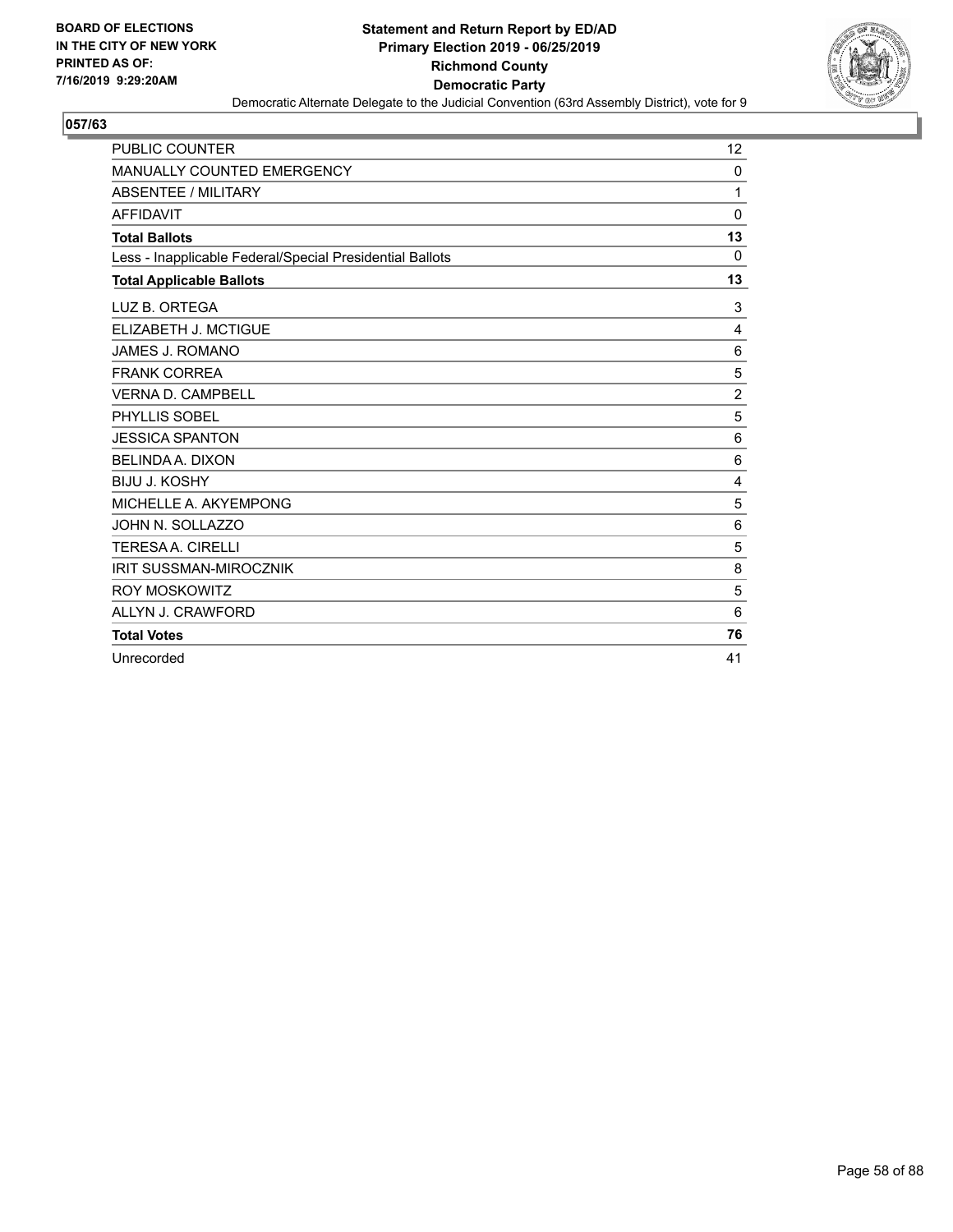

| <b>PUBLIC COUNTER</b>                                    | 12                        |
|----------------------------------------------------------|---------------------------|
| <b>MANUALLY COUNTED EMERGENCY</b>                        | 0                         |
| <b>ABSENTEE / MILITARY</b>                               | 1                         |
| AFFIDAVIT                                                | $\mathbf 0$               |
| <b>Total Ballots</b>                                     | 13                        |
| Less - Inapplicable Federal/Special Presidential Ballots | 0                         |
| <b>Total Applicable Ballots</b>                          | 13                        |
| LUZ B. ORTEGA                                            | 2                         |
| ELIZABETH J. MCTIGUE                                     | 3                         |
| JAMES J. ROMANO                                          | 3                         |
| <b>FRANK CORREA</b>                                      | $\ensuremath{\mathsf{3}}$ |
| <b>VERNA D. CAMPBELL</b>                                 | $\overline{c}$            |
| <b>PHYLLIS SOBEL</b>                                     | $\boldsymbol{2}$          |
| <b>JESSICA SPANTON</b>                                   | 6                         |
| <b>BELINDA A. DIXON</b>                                  | 5                         |
| <b>BIJU J. KOSHY</b>                                     | 4                         |
| MICHELLE A. AKYEMPONG                                    | 4                         |
| JOHN N. SOLLAZZO                                         | 5                         |
| <b>TERESAA, CIRELLI</b>                                  | $\overline{4}$            |
| IRIT SUSSMAN-MIROCZNIK                                   | 9                         |
| <b>ROY MOSKOWITZ</b>                                     | 8                         |
| ALLYN J. CRAWFORD                                        | 5                         |
| DANIEL LEIBOWITZ (WRITE-IN)                              | 1                         |
| EDWARD LEIBOWITZ (WRITE-IN)                              | 1                         |
| ELLEN LEIBOWITZ (WRITE-IN)                               | 1                         |
| EMILY S. LEIBOWITZ (WRITE-IN)                            | 1                         |
| ERIC LEIBOWITZ (WRITE-IN)                                | 1                         |
| JONATHAN LEIBOWITZ (WRITE-IN)                            | 1                         |
| MAXINE B. LAUSTEIN (WRITE-IN)                            | 1                         |
| ROBERT LEIBOWITZ (WRITE-IN)                              | 1                         |
| <b>Total Votes</b>                                       | 73                        |
| Unrecorded                                               | 44                        |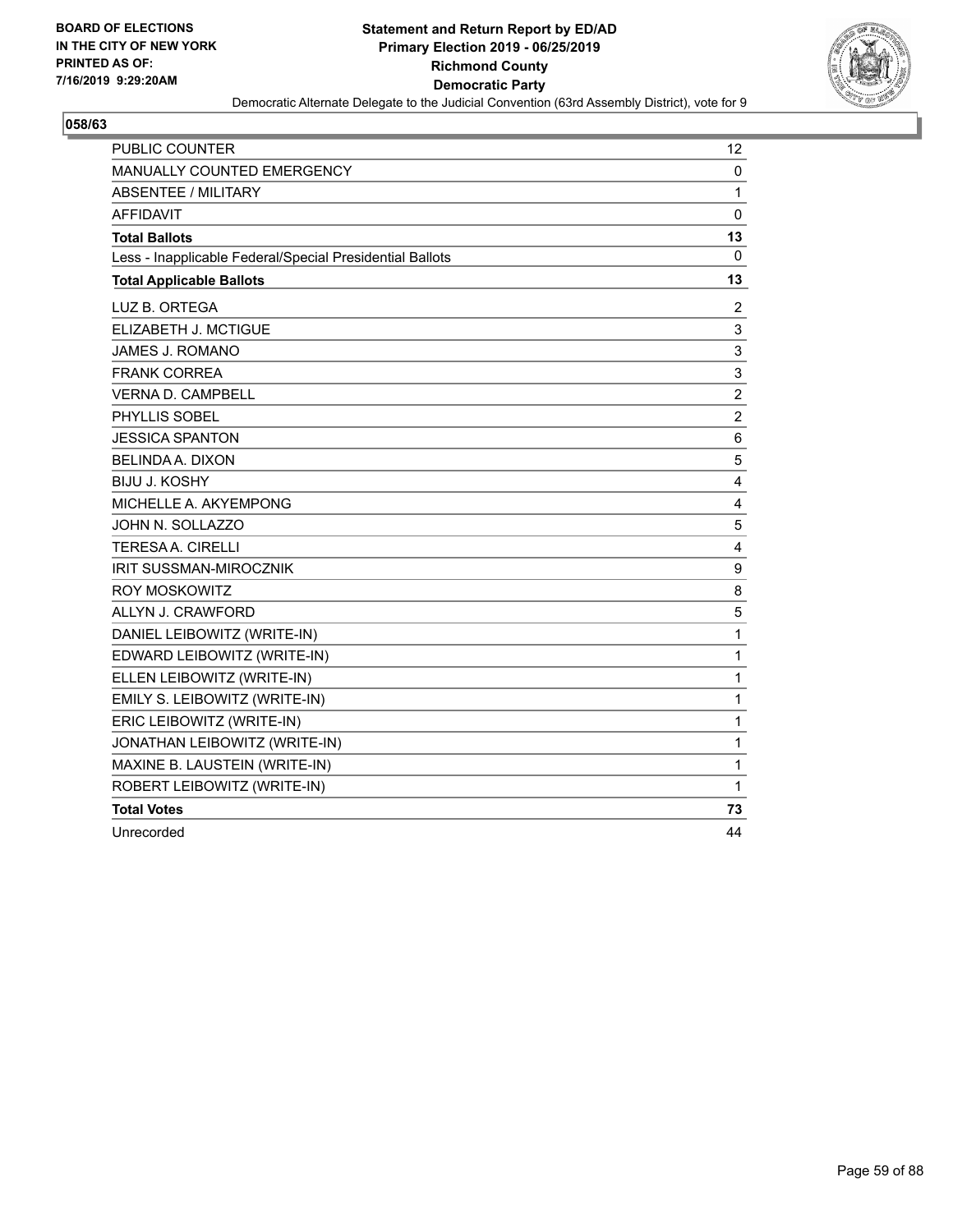

| <b>PUBLIC COUNTER</b>                                    | 3              |
|----------------------------------------------------------|----------------|
| MANUALLY COUNTED EMERGENCY                               | 0              |
| <b>ABSENTEE / MILITARY</b>                               | $\overline{c}$ |
| <b>AFFIDAVIT</b>                                         | 0              |
| <b>Total Ballots</b>                                     | 5              |
| Less - Inapplicable Federal/Special Presidential Ballots | 0              |
| <b>Total Applicable Ballots</b>                          | 5              |
| LUZ B. ORTEGA                                            | 4              |
| ELIZABETH J. MCTIGUE                                     | 1              |
| JAMES J. ROMANO                                          | 1              |
| <b>FRANK CORREA</b>                                      | $\overline{c}$ |
| <b>VERNA D. CAMPBELL</b>                                 | $\overline{2}$ |
| PHYLLIS SOBEL                                            | 1              |
| <b>JESSICA SPANTON</b>                                   | $\sqrt{3}$     |
| <b>BELINDA A. DIXON</b>                                  | 3              |
| <b>BIJU J. KOSHY</b>                                     | 4              |
| MICHELLE A. AKYEMPONG                                    | 3              |
| JOHN N. SOLLAZZO                                         | 1              |
| <b>TERESAA. CIRELLI</b>                                  | 3              |
| <b>IRIT SUSSMAN-MIROCZNIK</b>                            | $\overline{2}$ |
| <b>ROY MOSKOWITZ</b>                                     | $\overline{2}$ |
| ALLYN J. CRAWFORD                                        | 1              |
| <b>Total Votes</b>                                       | 33             |
| Unrecorded                                               | 12             |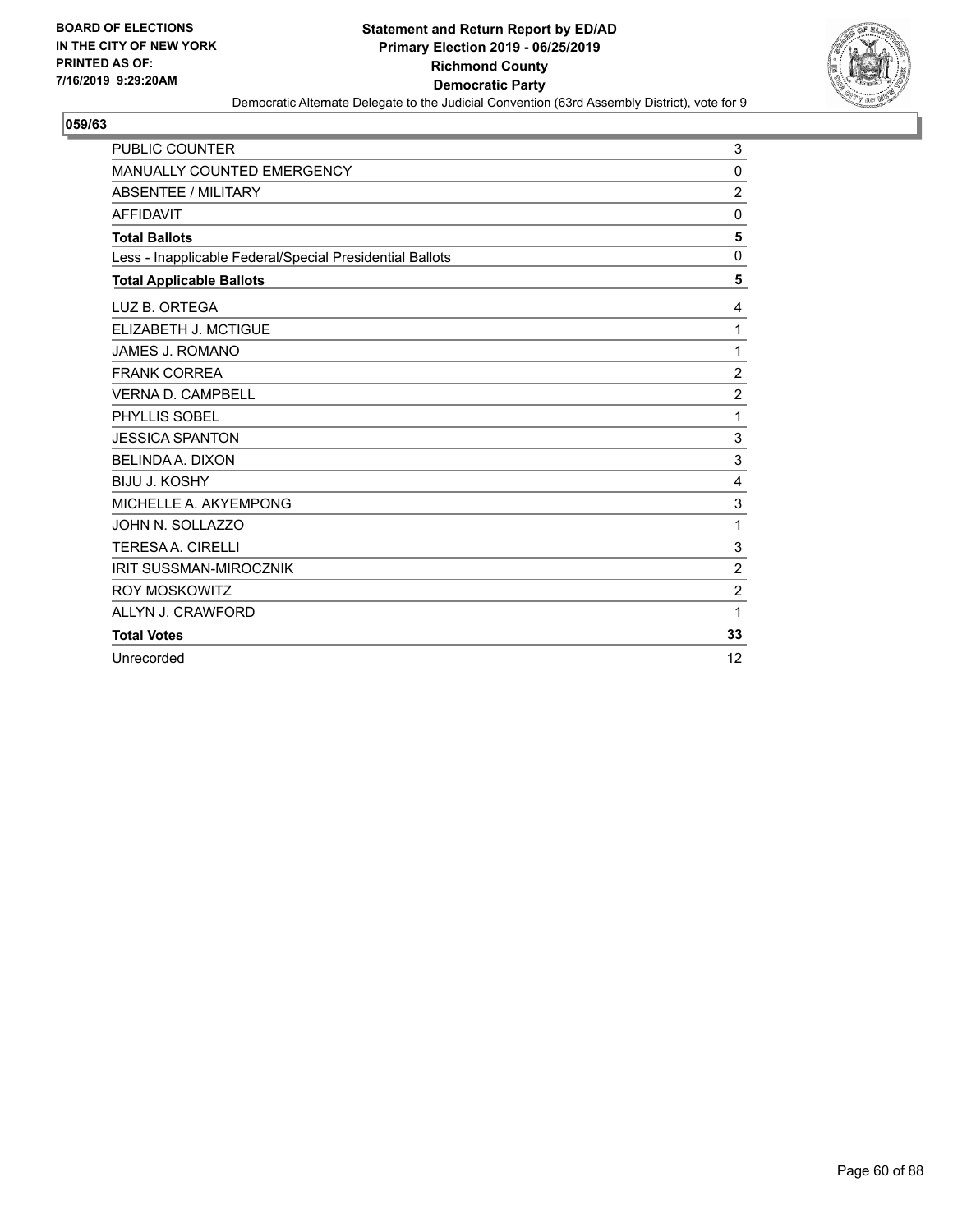

| <b>PUBLIC COUNTER</b>                                    | 6               |
|----------------------------------------------------------|-----------------|
| <b>MANUALLY COUNTED EMERGENCY</b>                        | 0               |
| <b>ABSENTEE / MILITARY</b>                               | 1               |
| <b>AFFIDAVIT</b>                                         | 0               |
| <b>Total Ballots</b>                                     | $\overline{7}$  |
| Less - Inapplicable Federal/Special Presidential Ballots | $\Omega$        |
| <b>Total Applicable Ballots</b>                          | 7               |
| LUZ B. ORTEGA                                            | 3               |
| ELIZABETH J. MCTIGUE                                     | $\overline{c}$  |
| JAMES J. ROMANO                                          | 1               |
| <b>FRANK CORREA</b>                                      | 1               |
| <b>VERNA D. CAMPBELL</b>                                 | 3               |
| PHYLLIS SOBEL                                            | $\mathbf{3}$    |
| <b>JESSICA SPANTON</b>                                   | 6               |
| <b>BELINDA A. DIXON</b>                                  | 6               |
| <b>BIJU J. KOSHY</b>                                     | 6               |
| MICHELLE A. AKYEMPONG                                    | $6\phantom{1}6$ |
| JOHN N. SOLLAZZO                                         | 4               |
| <b>TERESAA. CIRELLI</b>                                  | 6               |
| <b>IRIT SUSSMAN-MIROCZNIK</b>                            | 5               |
| <b>ROY MOSKOWITZ</b>                                     | $\overline{4}$  |
| ALLYN J. CRAWFORD                                        | 4               |
| <b>Total Votes</b>                                       | 60              |
| Unrecorded                                               | 3               |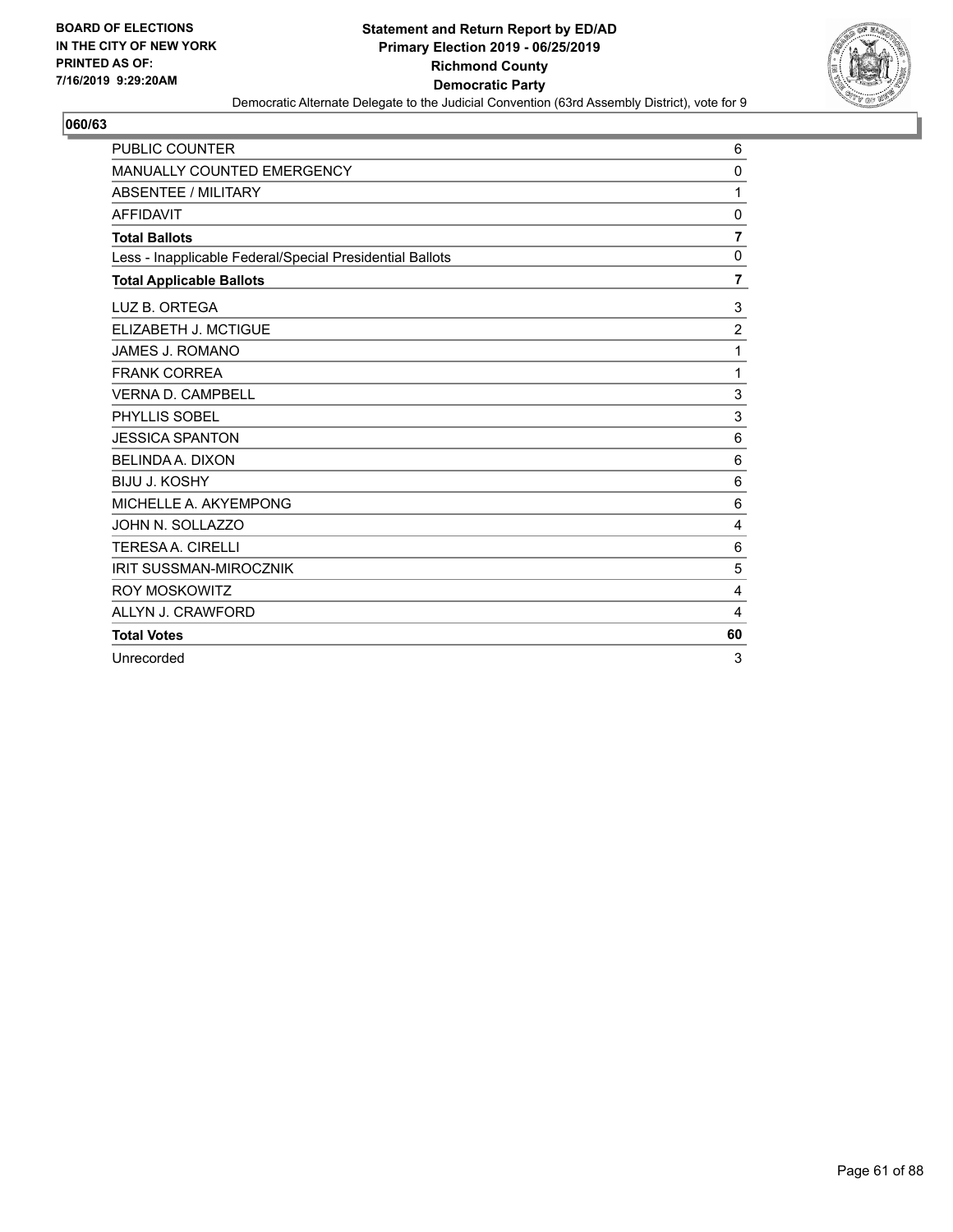

| PUBLIC COUNTER                                           | 7              |
|----------------------------------------------------------|----------------|
| <b>MANUALLY COUNTED EMERGENCY</b>                        | 0              |
| <b>ABSENTEE / MILITARY</b>                               | 1              |
| <b>AFFIDAVIT</b>                                         | 0              |
| <b>Total Ballots</b>                                     | 8              |
| Less - Inapplicable Federal/Special Presidential Ballots | $\mathbf 0$    |
| <b>Total Applicable Ballots</b>                          | 8              |
| LUZ B. ORTEGA                                            | $\overline{c}$ |
| ELIZABETH J. MCTIGUE                                     | $\mathbf 0$    |
| <b>JAMES J. ROMANO</b>                                   | $\mathbf 0$    |
| <b>FRANK CORREA</b>                                      | 1              |
| <b>VERNA D. CAMPBELL</b>                                 | 0              |
| PHYLLIS SOBEL                                            | 0              |
| <b>JESSICA SPANTON</b>                                   | 4              |
| <b>BELINDA A. DIXON</b>                                  | 6              |
| <b>BIJU J. KOSHY</b>                                     | $\overline{2}$ |
| MICHELLE A. AKYEMPONG                                    | $\sqrt{2}$     |
| JOHN N. SOLLAZZO                                         | $\sqrt{3}$     |
| <b>TERESAA. CIRELLI</b>                                  | $\overline{c}$ |
| <b>IRIT SUSSMAN-MIROCZNIK</b>                            | $\overline{2}$ |
| <b>ROY MOSKOWITZ</b>                                     | $\mathbf{3}$   |
| ALLYN J. CRAWFORD                                        | $\overline{2}$ |
| <b>Total Votes</b>                                       | 29             |
| Unrecorded                                               | 43             |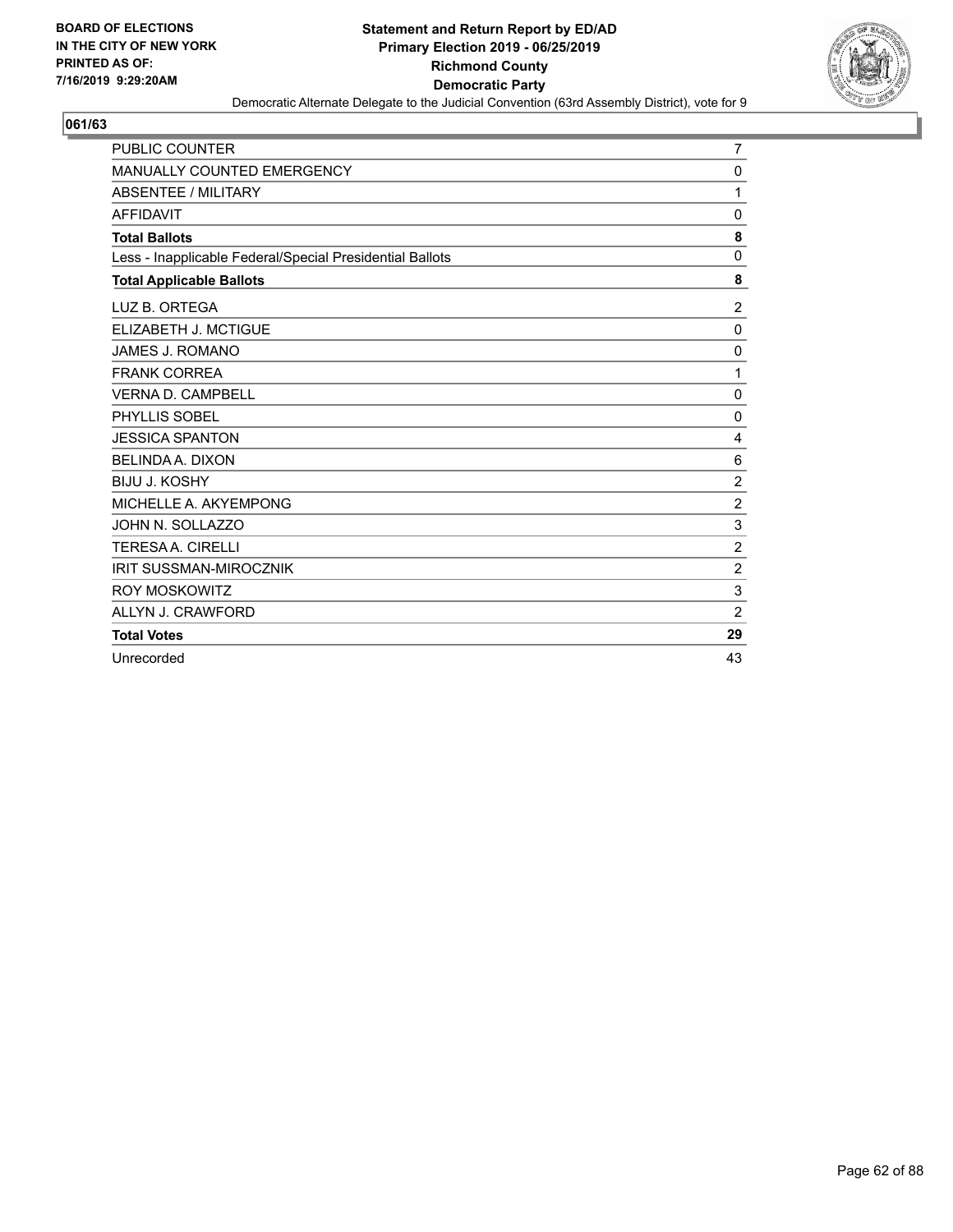

| <b>PUBLIC COUNTER</b>                                    | 5              |
|----------------------------------------------------------|----------------|
| MANUALLY COUNTED EMERGENCY                               | 0              |
| <b>ABSENTEE / MILITARY</b>                               | 0              |
| <b>AFFIDAVIT</b>                                         | $\mathbf{0}$   |
| <b>Total Ballots</b>                                     | 5              |
| Less - Inapplicable Federal/Special Presidential Ballots | $\Omega$       |
| <b>Total Applicable Ballots</b>                          | 5              |
| LUZ B. ORTEGA                                            | $\overline{c}$ |
| ELIZABETH J. MCTIGUE                                     | 3              |
| <b>JAMES J. ROMANO</b>                                   | 1              |
| <b>FRANK CORREA</b>                                      | $\overline{c}$ |
| <b>VERNA D. CAMPBELL</b>                                 | $\sqrt{3}$     |
| PHYLLIS SOBEL                                            | $\overline{c}$ |
| <b>JESSICA SPANTON</b>                                   | 5              |
| <b>BELINDA A. DIXON</b>                                  | 1              |
| <b>BIJU J. KOSHY</b>                                     | 3              |
| MICHELLE A. AKYEMPONG                                    | 4              |
| JOHN N. SOLLAZZO                                         | 3              |
| <b>TERESA A. CIRELLI</b>                                 | $\overline{4}$ |
| <b>IRIT SUSSMAN-MIROCZNIK</b>                            | 3              |
| <b>ROY MOSKOWITZ</b>                                     | $\overline{2}$ |
| ALLYN J. CRAWFORD                                        | 3              |
| <b>Total Votes</b>                                       | 41             |
| Unrecorded                                               | 4              |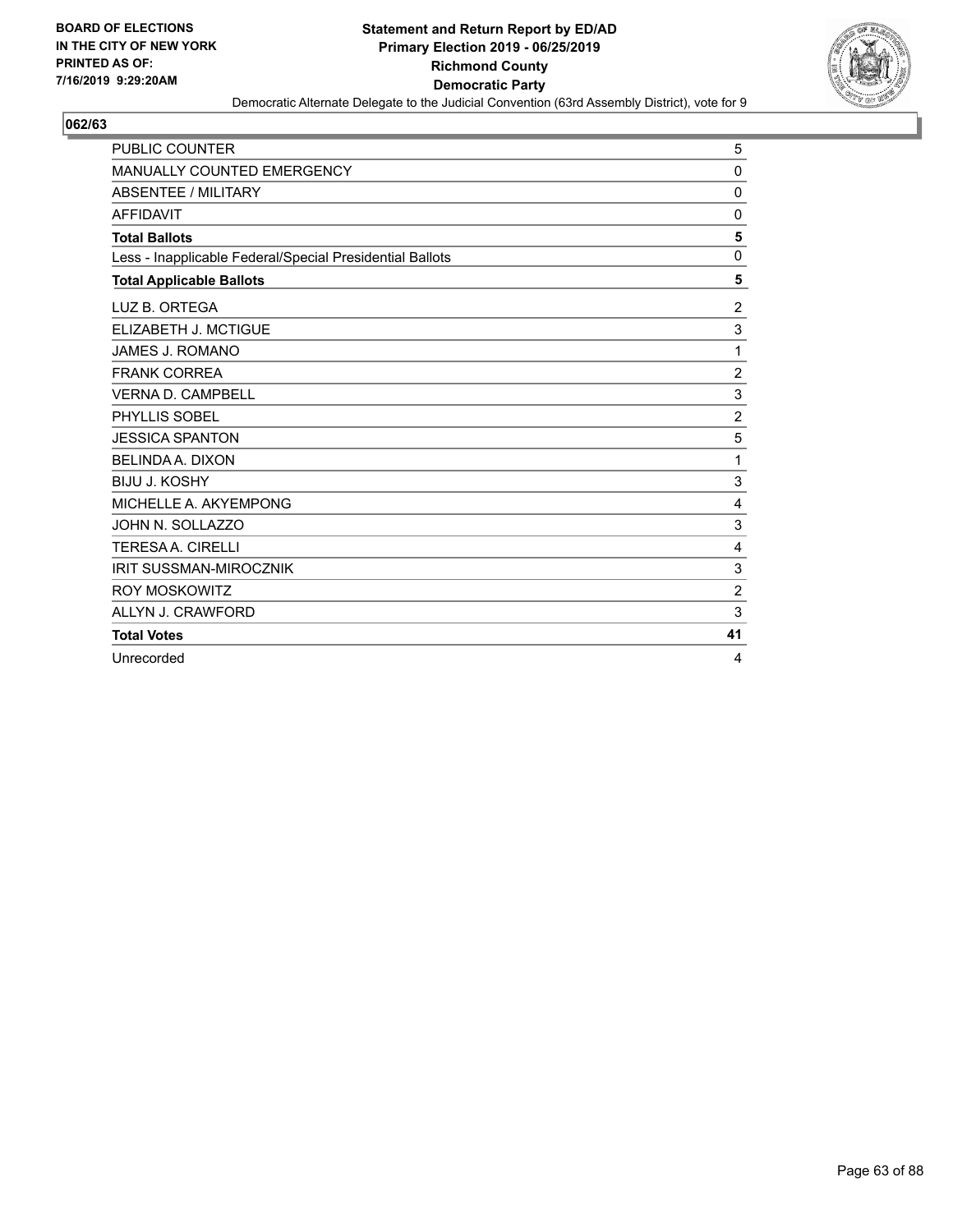

| <b>PUBLIC COUNTER</b>                                    | 8              |
|----------------------------------------------------------|----------------|
| MANUALLY COUNTED EMERGENCY                               | 0              |
| <b>ABSENTEE / MILITARY</b>                               | 4              |
| <b>AFFIDAVIT</b>                                         | 0              |
| <b>Total Ballots</b>                                     | 12             |
| Less - Inapplicable Federal/Special Presidential Ballots | 0              |
| <b>Total Applicable Ballots</b>                          | 12             |
| LUZ B. ORTEGA                                            | $\overline{2}$ |
| ELIZABETH J. MCTIGUE                                     | 4              |
| JAMES J. ROMANO                                          | $\overline{2}$ |
| <b>FRANK CORREA</b>                                      | 4              |
| <b>VERNA D. CAMPBELL</b>                                 | 1              |
| PHYLLIS SOBEL                                            | 3              |
| <b>JESSICA SPANTON</b>                                   | $\overline{7}$ |
| <b>BELINDA A. DIXON</b>                                  | 6              |
| <b>BIJU J. KOSHY</b>                                     | 5              |
| MICHELLE A. AKYEMPONG                                    | 4              |
| JOHN N. SOLLAZZO                                         | 8              |
| <b>TERESAA. CIRELLI</b>                                  | 5              |
| <b>IRIT SUSSMAN-MIROCZNIK</b>                            | 5              |
| <b>ROY MOSKOWITZ</b>                                     | 6              |
| ALLYN J. CRAWFORD                                        | 4              |
| <b>Total Votes</b>                                       | 66             |
| Unrecorded                                               | 42             |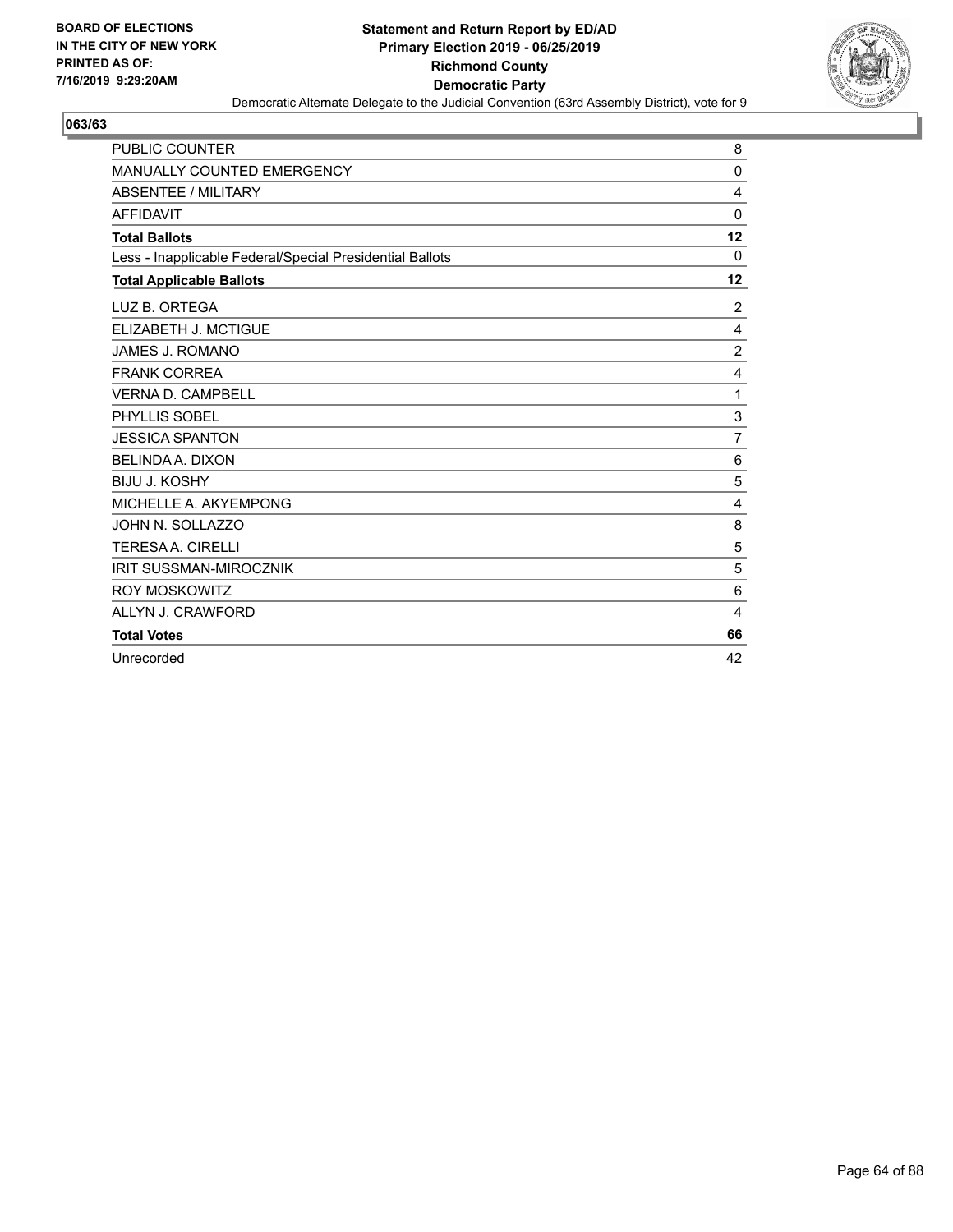

| <b>PUBLIC COUNTER</b>                                    | 16               |
|----------------------------------------------------------|------------------|
| <b>MANUALLY COUNTED EMERGENCY</b>                        | 0                |
| <b>ABSENTEE / MILITARY</b>                               | $\mathbf 0$      |
| <b>AFFIDAVIT</b>                                         | 0                |
| <b>Total Ballots</b>                                     | 16               |
| Less - Inapplicable Federal/Special Presidential Ballots | $\Omega$         |
| <b>Total Applicable Ballots</b>                          | 16               |
| LUZ B. ORTEGA                                            | 2                |
| ELIZABETH J. MCTIGUE                                     | 4                |
| JAMES J. ROMANO                                          | 3                |
| <b>FRANK CORREA</b>                                      | $\overline{2}$   |
| <b>VERNA D. CAMPBELL</b>                                 | $\mathbf 0$      |
| PHYLLIS SOBEL                                            | $\overline{c}$   |
| <b>JESSICA SPANTON</b>                                   | 6                |
| BELINDA A. DIXON                                         | $\overline{7}$   |
| <b>BIJU J. KOSHY</b>                                     | $\overline{7}$   |
| MICHELLE A. AKYEMPONG                                    | 6                |
| JOHN N. SOLLAZZO                                         | 11               |
| <b>TERESAA. CIRELLI</b>                                  | 8                |
| <b>IRIT SUSSMAN-MIROCZNIK</b>                            | $\boldsymbol{9}$ |
| <b>ROY MOSKOWITZ</b>                                     | 9                |
| ALLYN J. CRAWFORD                                        | 11               |
| <b>Total Votes</b>                                       | 87               |
| Unrecorded                                               | 57               |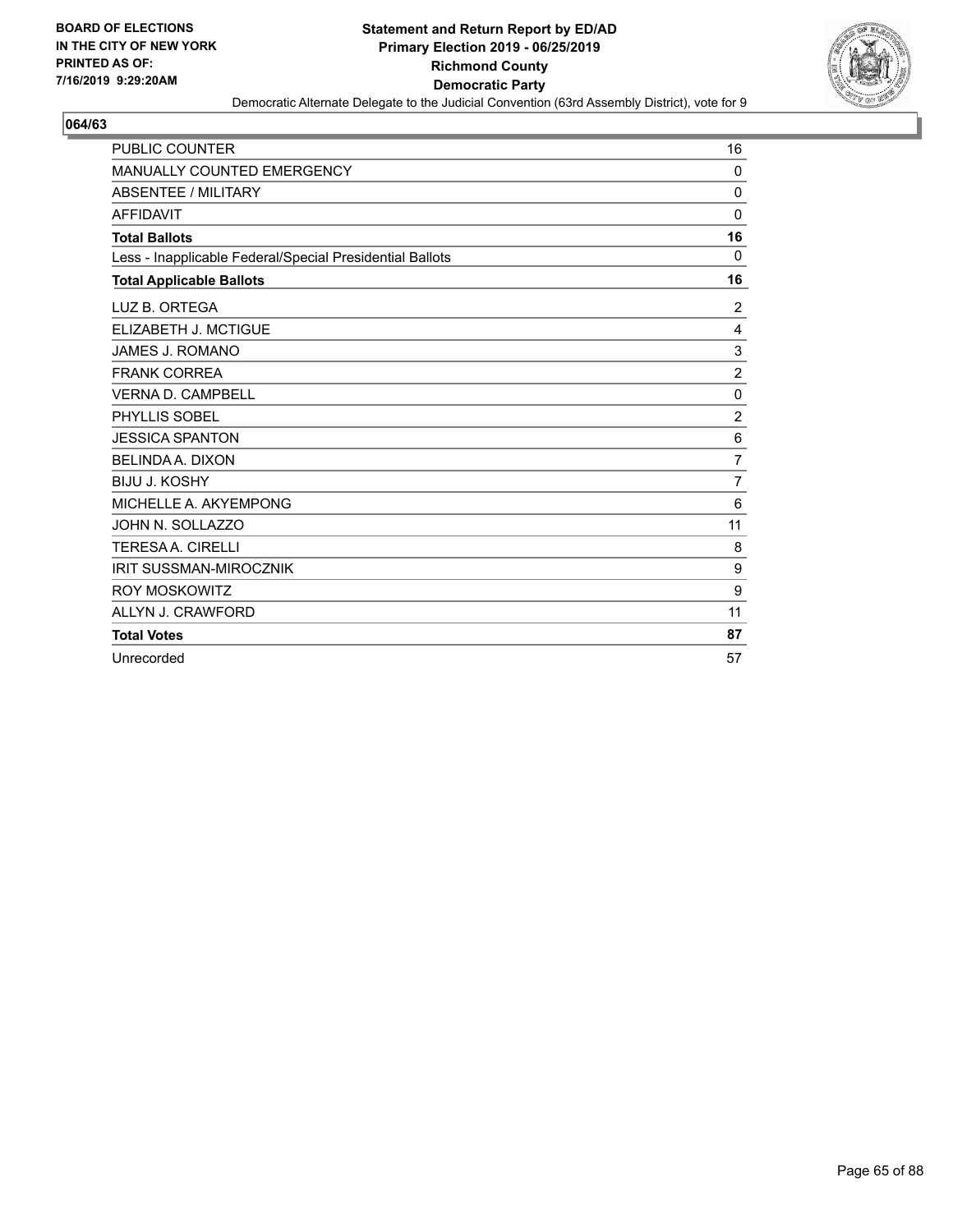

| <b>PUBLIC COUNTER</b>                                    | 16             |
|----------------------------------------------------------|----------------|
| <b>MANUALLY COUNTED EMERGENCY</b>                        | 0              |
| <b>ABSENTEE / MILITARY</b>                               | 3              |
| <b>AFFIDAVIT</b>                                         | $\mathbf 0$    |
| <b>Total Ballots</b>                                     | 19             |
| Less - Inapplicable Federal/Special Presidential Ballots | $\Omega$       |
| <b>Total Applicable Ballots</b>                          | 19             |
| LUZ B. ORTEGA                                            | 3              |
| ELIZABETH J. MCTIGUE                                     | 3              |
| JAMES J. ROMANO                                          | 3              |
| <b>FRANK CORREA</b>                                      | $\overline{2}$ |
| <b>VERNA D. CAMPBELL</b>                                 | 3              |
| PHYLLIS SOBEL                                            | $\overline{4}$ |
| <b>JESSICA SPANTON</b>                                   | 13             |
| <b>BELINDA A. DIXON</b>                                  | 15             |
| <b>BIJU J. KOSHY</b>                                     | 13             |
| MICHELLE A. AKYEMPONG                                    | 12             |
| JOHN N. SOLLAZZO                                         | 13             |
| <b>TERESA A. CIRELLI</b>                                 | 15             |
| <b>IRIT SUSSMAN-MIROCZNIK</b>                            | 11             |
| <b>ROY MOSKOWITZ</b>                                     | 11             |
| ALLYN J. CRAWFORD                                        | 10             |
| <b>Total Votes</b>                                       | 131            |
| Unrecorded                                               | 40             |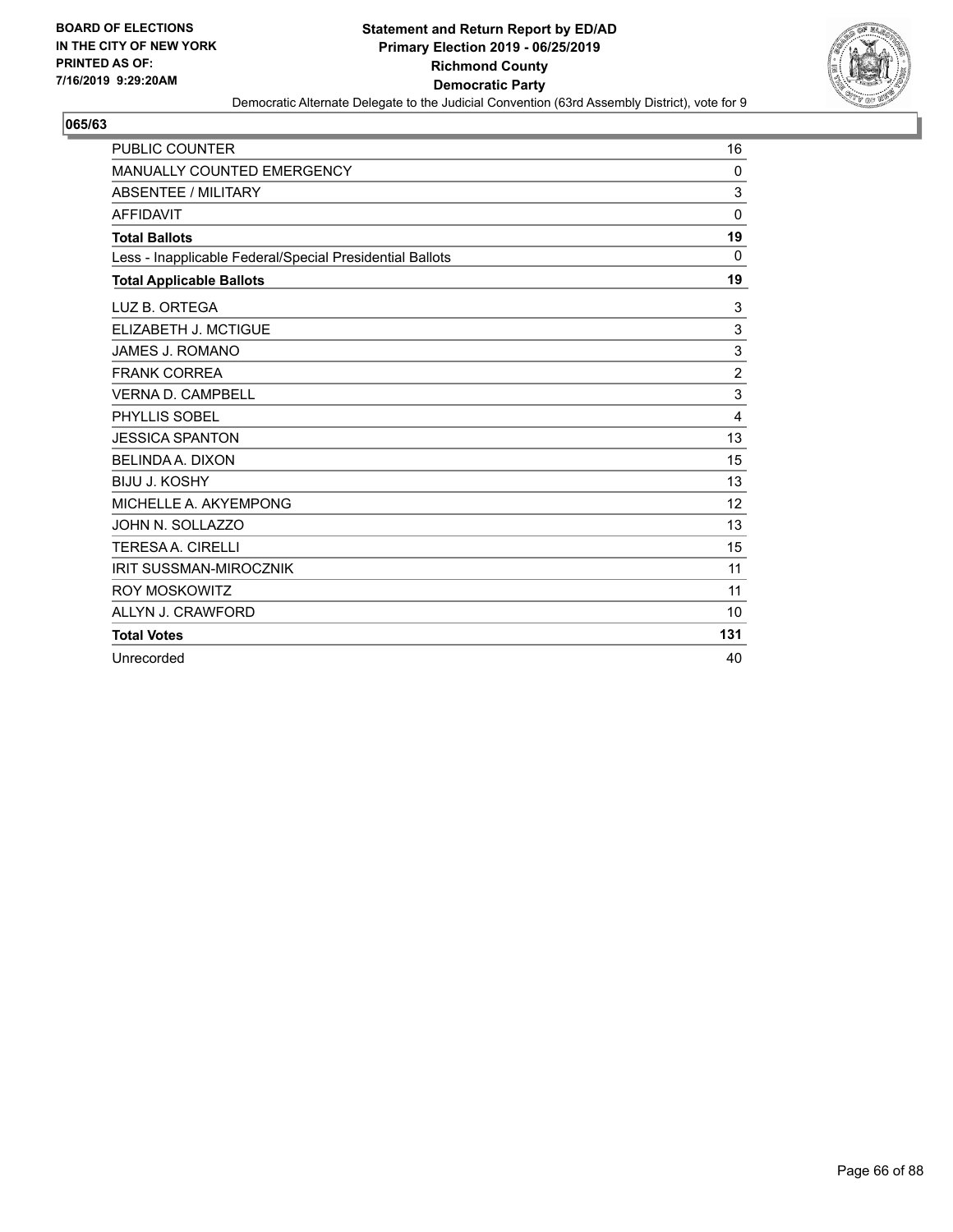

| <b>PUBLIC COUNTER</b>                                    | 10          |
|----------------------------------------------------------|-------------|
| MANUALLY COUNTED EMERGENCY                               | 0           |
| <b>ABSENTEE / MILITARY</b>                               | 1           |
| <b>AFFIDAVIT</b>                                         | $\Omega$    |
| <b>Total Ballots</b>                                     | 11          |
| Less - Inapplicable Federal/Special Presidential Ballots | $\mathbf 0$ |
| <b>Total Applicable Ballots</b>                          | 11          |
| LUZ B. ORTEGA                                            | 5           |
| ELIZABETH J. MCTIGUE                                     | 4           |
| <b>JAMES J. ROMANO</b>                                   | 1           |
| <b>FRANK CORREA</b>                                      | 1           |
| <b>VERNA D. CAMPBELL</b>                                 | 4           |
| PHYLLIS SOBEL                                            | 3           |
| <b>JESSICA SPANTON</b>                                   | 5           |
| <b>BELINDA A. DIXON</b>                                  | 6           |
| <b>BIJU J. KOSHY</b>                                     | 4           |
| MICHELLE A. AKYEMPONG                                    | 6           |
| JOHN N. SOLLAZZO                                         | 4           |
| <b>TERESAA. CIRELLI</b>                                  | 8           |
| <b>IRIT SUSSMAN-MIROCZNIK</b>                            | 4           |
| <b>ROY MOSKOWITZ</b>                                     | 3           |
| ALLYN J. CRAWFORD                                        | 3           |
| NICOLE NEGRON (WRITE-IN)                                 | 1           |
| <b>Total Votes</b>                                       | 62          |
| Unrecorded                                               | 37          |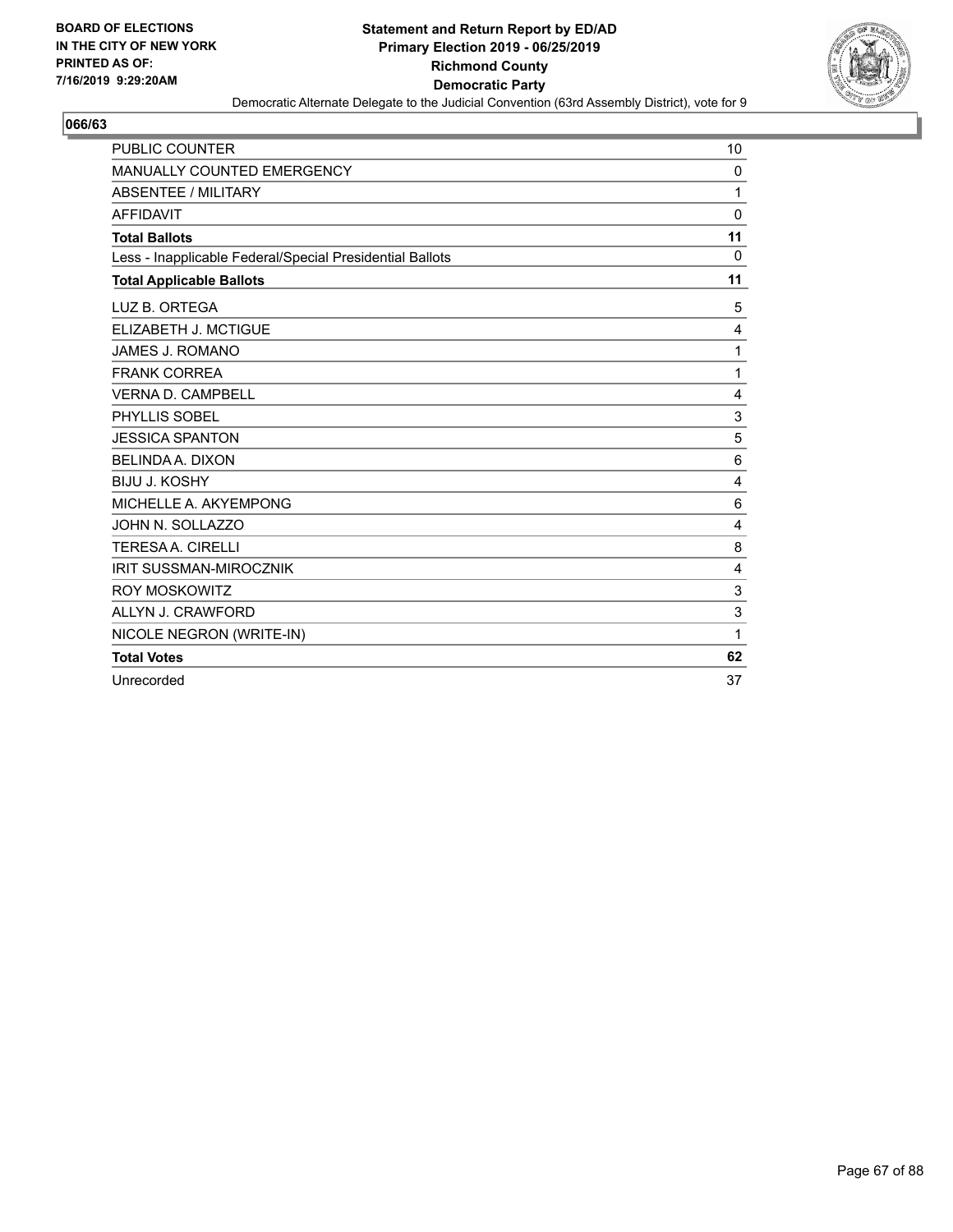

| <b>PUBLIC COUNTER</b>                                    | 4              |
|----------------------------------------------------------|----------------|
| <b>MANUALLY COUNTED EMERGENCY</b>                        | $\Omega$       |
| ABSENTEE / MILITARY                                      | 0              |
| <b>AFFIDAVIT</b>                                         | 0              |
| <b>Total Ballots</b>                                     | 4              |
| Less - Inapplicable Federal/Special Presidential Ballots | $\Omega$       |
| <b>Total Applicable Ballots</b>                          | 4              |
| LUZ B. ORTEGA                                            | 0              |
| ELIZABETH J. MCTIGUE                                     | 1              |
| <b>JAMES J. ROMANO</b>                                   | 1              |
| <b>FRANK CORREA</b>                                      | 0              |
| <b>VERNA D. CAMPBELL</b>                                 | 1              |
| PHYLLIS SOBEL                                            | 1              |
| <b>JESSICA SPANTON</b>                                   | 1              |
| <b>BELINDA A. DIXON</b>                                  | $\overline{2}$ |
| <b>BIJU J. KOSHY</b>                                     | 1              |
| MICHELLE A. AKYEMPONG                                    | $\overline{c}$ |
| JOHN N. SOLLAZZO                                         | 1              |
| <b>TERESAA. CIRELLI</b>                                  | $\overline{2}$ |
| <b>IRIT SUSSMAN-MIROCZNIK</b>                            | 1              |
| <b>ROY MOSKOWITZ</b>                                     | $\overline{2}$ |
| ALLYN J. CRAWFORD                                        | $\overline{2}$ |
| <b>Total Votes</b>                                       | 18             |
| Unrecorded                                               | 18             |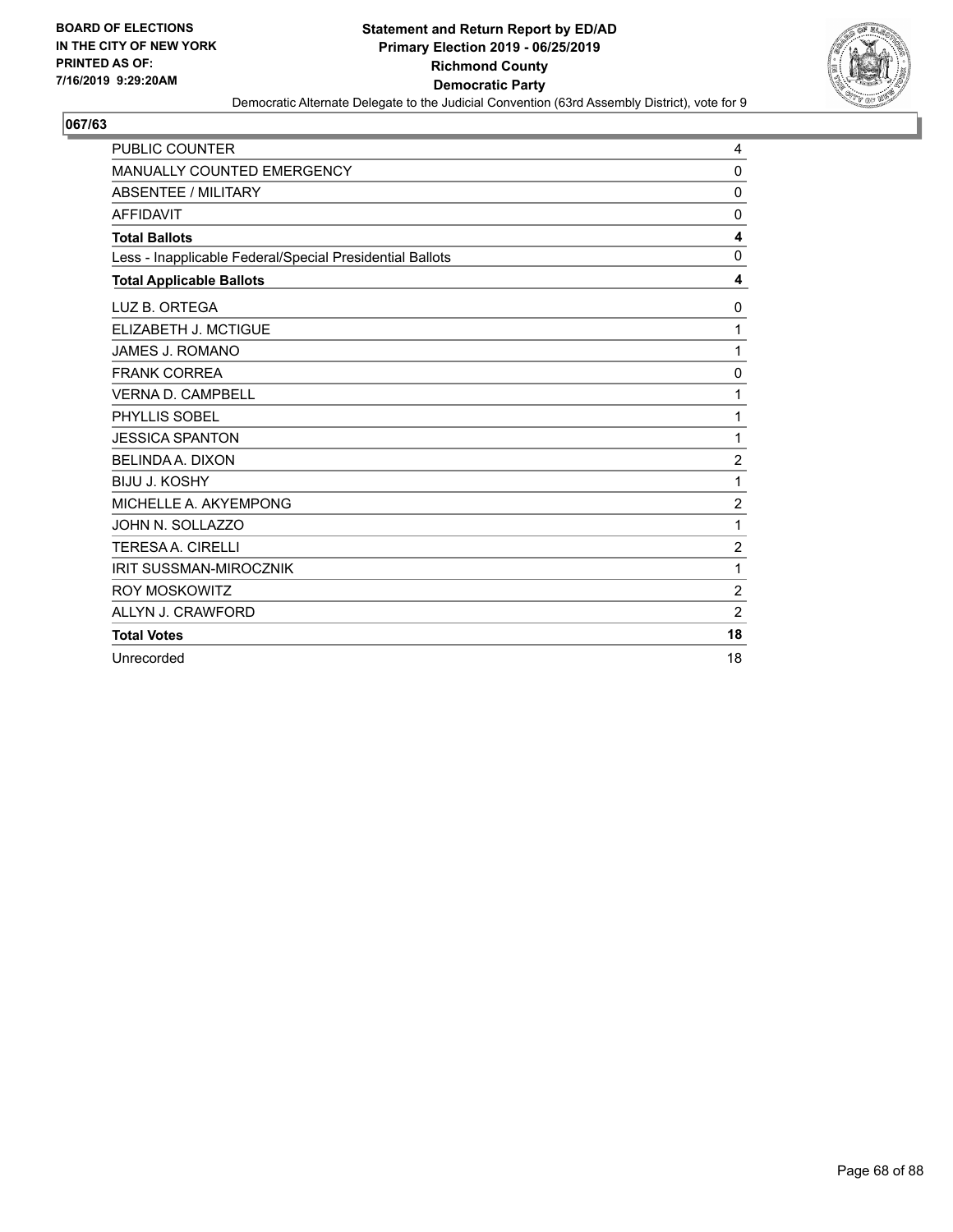

| <b>PUBLIC COUNTER</b>                                    | 0                |
|----------------------------------------------------------|------------------|
| <b>MANUALLY COUNTED EMERGENCY</b>                        | 0                |
| ABSENTEE / MILITARY                                      | 3                |
| <b>AFFIDAVIT</b>                                         | 0                |
| <b>Total Ballots</b>                                     | 3                |
| Less - Inapplicable Federal/Special Presidential Ballots | $\mathbf 0$      |
| <b>Total Applicable Ballots</b>                          | 3                |
| LUZ B. ORTEGA                                            | $\overline{2}$   |
| ELIZABETH J. MCTIGUE                                     | $\overline{2}$   |
| <b>JAMES J. ROMANO</b>                                   | 1                |
| <b>FRANK CORREA</b>                                      | 1                |
| <b>VERNA D. CAMPBELL</b>                                 | 0                |
| PHYLLIS SOBEL                                            | 1                |
| <b>JESSICA SPANTON</b>                                   | 1                |
| <b>BELINDA A. DIXON</b>                                  | 1                |
| <b>BIJU J. KOSHY</b>                                     | 1                |
| MICHELLE A. AKYEMPONG                                    | $\boldsymbol{2}$ |
| JOHN N. SOLLAZZO                                         | $\overline{2}$   |
| <b>TERESAA, CIRELLI</b>                                  | $\mathbf 0$      |
| <b>IRIT SUSSMAN-MIROCZNIK</b>                            | 0                |
| <b>ROY MOSKOWITZ</b>                                     | 1                |
| ALLYN J. CRAWFORD                                        | 1                |
| <b>Total Votes</b>                                       | 16               |
| Unrecorded                                               | 11               |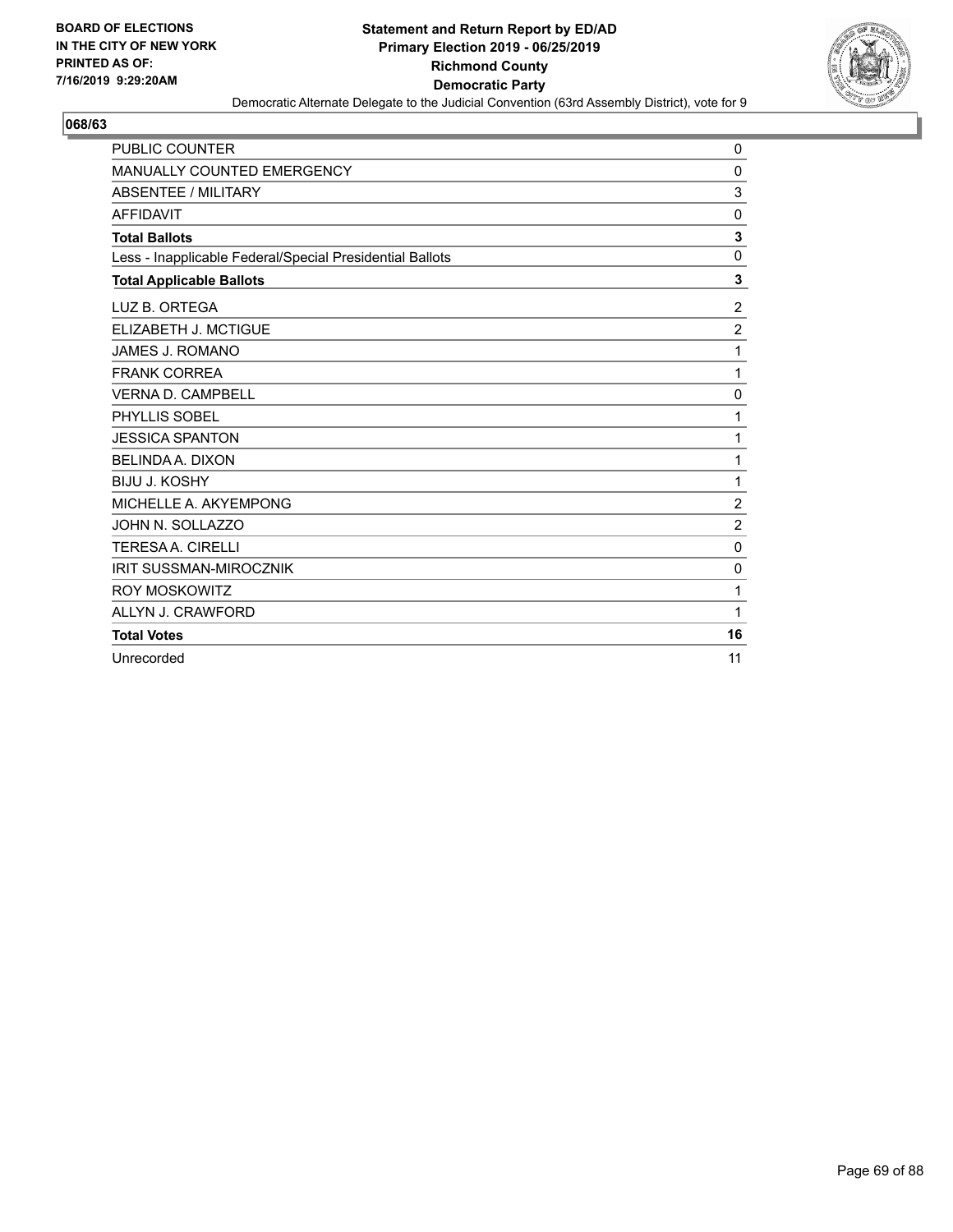

| <b>PUBLIC COUNTER</b>                                    | 9              |
|----------------------------------------------------------|----------------|
| <b>MANUALLY COUNTED EMERGENCY</b>                        | $\Omega$       |
| ABSENTEE / MILITARY                                      | 16             |
| <b>AFFIDAVIT</b>                                         | 0              |
| <b>Total Ballots</b>                                     | 25             |
| Less - Inapplicable Federal/Special Presidential Ballots | $\Omega$       |
| <b>Total Applicable Ballots</b>                          | 25             |
| LUZ B. ORTEGA                                            | 4              |
| ELIZABETH J. MCTIGUE                                     | 8              |
| JAMES J. ROMANO                                          | 7              |
| <b>FRANK CORREA</b>                                      | 5              |
| <b>VERNA D. CAMPBELL</b>                                 | 4              |
| PHYLLIS SOBEL                                            | $\overline{7}$ |
| <b>JESSICA SPANTON</b>                                   | $\overline{7}$ |
| <b>BELINDA A. DIXON</b>                                  | 9              |
| <b>BIJU J. KOSHY</b>                                     | 3              |
| MICHELLE A. AKYEMPONG                                    | 6              |
| JOHN N. SOLLAZZO                                         | 9              |
| <b>TERESAA, CIRELLI</b>                                  | 8              |
| <b>IRIT SUSSMAN-MIROCZNIK</b>                            | 3              |
| <b>ROY MOSKOWITZ</b>                                     | 9              |
| ALLYN J. CRAWFORD                                        | 8              |
| <b>Total Votes</b>                                       | 97             |
| Unrecorded                                               | 128            |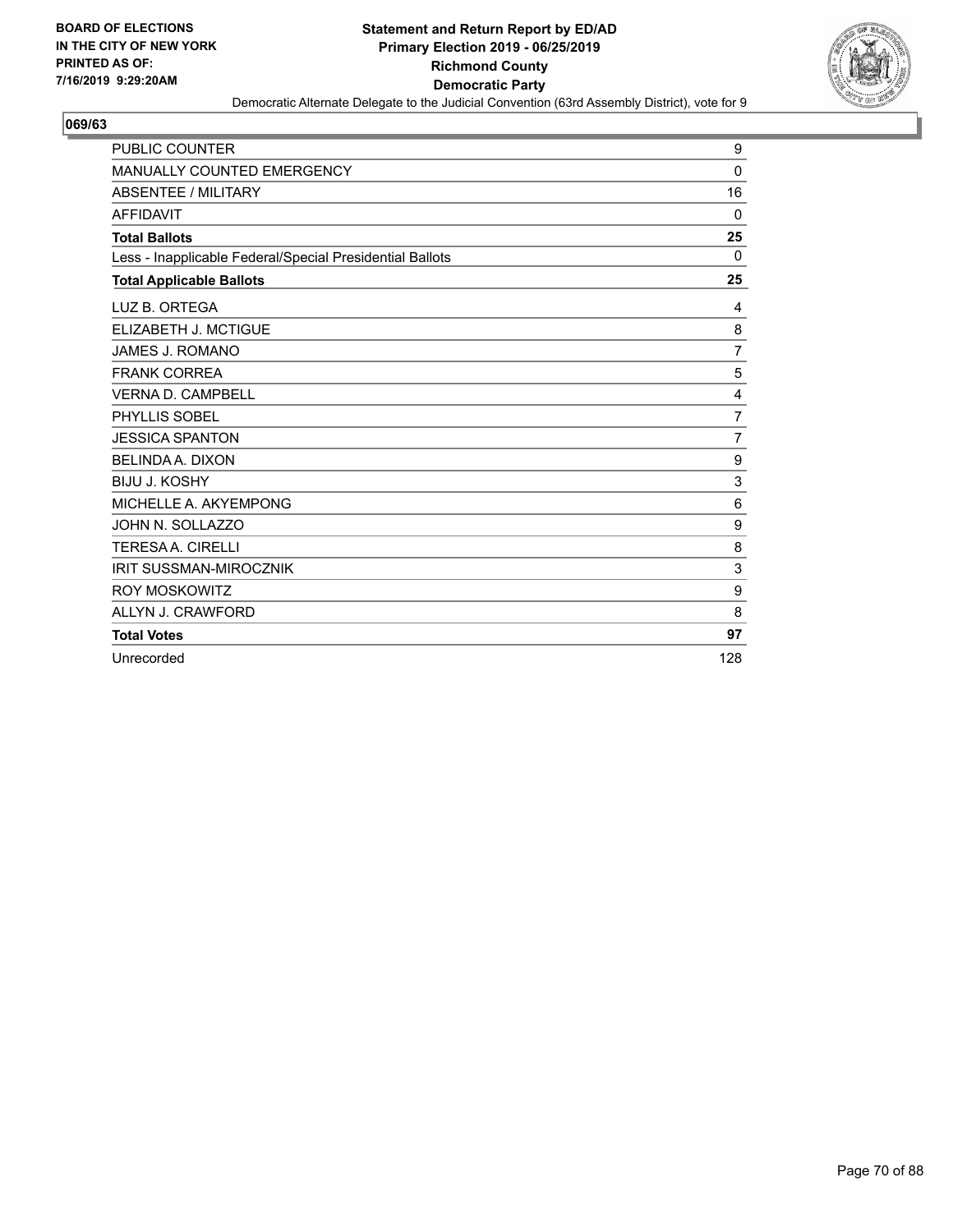

| <b>PUBLIC COUNTER</b>                                    | 8              |
|----------------------------------------------------------|----------------|
| MANUALLY COUNTED EMERGENCY                               | 0              |
| ABSENTEE / MILITARY                                      | 0              |
| <b>AFFIDAVIT</b>                                         | 0              |
| <b>Total Ballots</b>                                     | 8              |
| Less - Inapplicable Federal/Special Presidential Ballots | $\mathbf 0$    |
| <b>Total Applicable Ballots</b>                          | 8              |
| LUZ B. ORTEGA                                            | 0              |
| ELIZABETH J. MCTIGUE                                     | $\mathbf 0$    |
| JAMES J. ROMANO                                          | 1              |
| <b>FRANK CORREA</b>                                      | 0              |
| <b>VERNA D. CAMPBELL</b>                                 | 0              |
| PHYLLIS SOBEL                                            | 0              |
| <b>JESSICA SPANTON</b>                                   | 4              |
| <b>BELINDA A. DIXON</b>                                  | 5              |
| <b>BIJU J. KOSHY</b>                                     | 4              |
| MICHELLE A. AKYEMPONG                                    | 4              |
| JOHN N. SOLLAZZO                                         | 6              |
| <b>TERESAA. CIRELLI</b>                                  | 5              |
| <b>IRIT SUSSMAN-MIROCZNIK</b>                            | 4              |
| <b>ROY MOSKOWITZ</b>                                     | $\overline{4}$ |
| ALLYN J. CRAWFORD                                        | 5              |
| <b>Total Votes</b>                                       | 42             |
| Unrecorded                                               | 30             |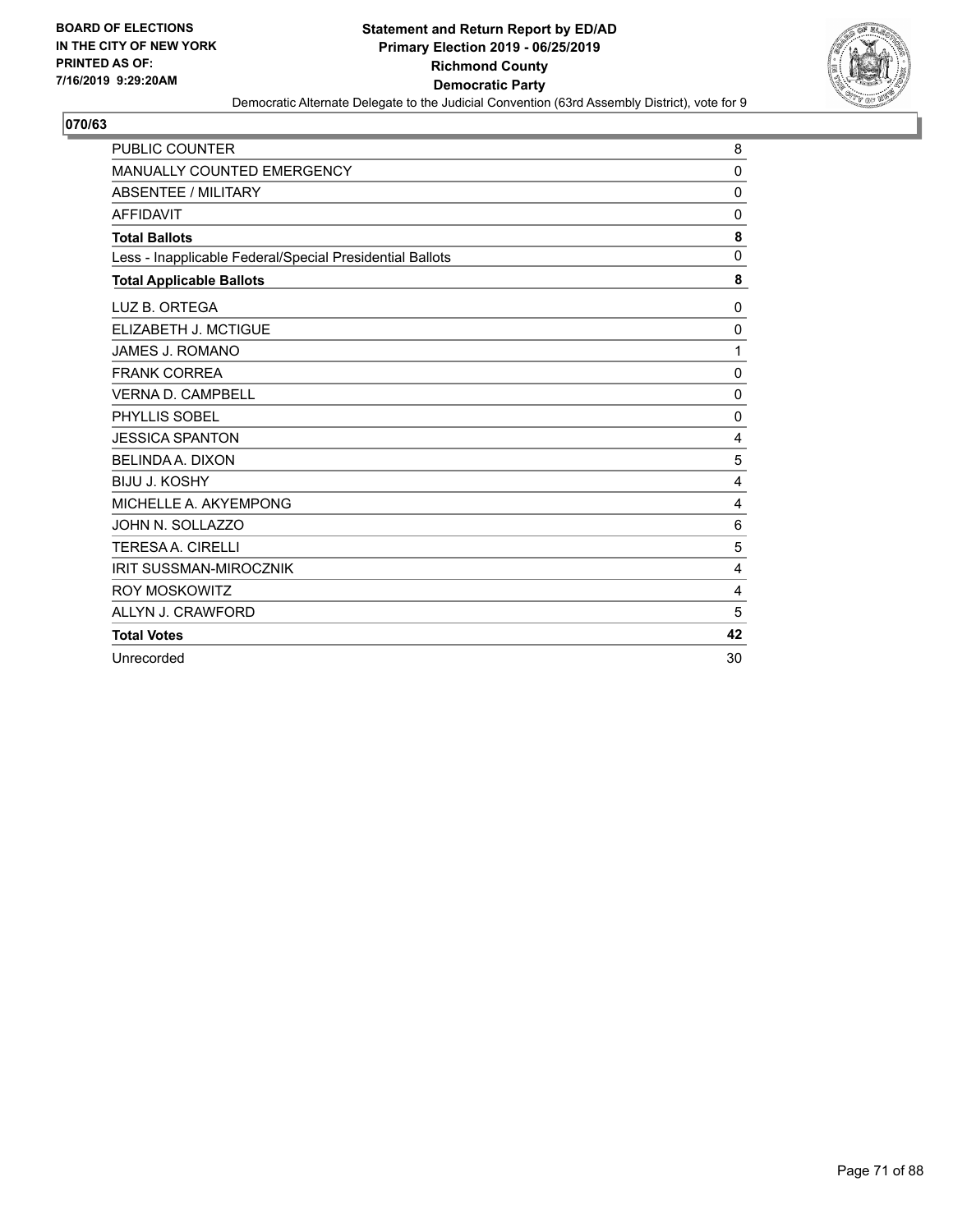

| <b>PUBLIC COUNTER</b>                                    | 27             |
|----------------------------------------------------------|----------------|
| MANUALLY COUNTED EMERGENCY                               | $\Omega$       |
| <b>ABSENTEE / MILITARY</b>                               | $\Omega$       |
| <b>AFFIDAVIT</b>                                         | $\Omega$       |
| <b>Total Ballots</b>                                     | 27             |
| Less - Inapplicable Federal/Special Presidential Ballots | 0              |
| <b>Total Applicable Ballots</b>                          | 27             |
| LUZ B. ORTEGA                                            | 9              |
| ELIZABETH J. MCTIGUE                                     | 6              |
| JAMES J. ROMANO                                          | 10             |
| <b>FRANK CORREA</b>                                      | 9              |
| <b>VERNA D. CAMPBELL</b>                                 | $\overline{7}$ |
| PHYLLIS SOBEL                                            | 5              |
| <b>JESSICA SPANTON</b>                                   | 11             |
| <b>BELINDA A. DIXON</b>                                  | 14             |
| <b>BIJU J. KOSHY</b>                                     | 6              |
| MICHELLE A. AKYEMPONG                                    | 4              |
| JOHN N. SOLLAZZO                                         | 6              |
| <b>TERESA A. CIRELLI</b>                                 | 10             |
| <b>IRIT SUSSMAN-MIROCZNIK</b>                            | $\overline{2}$ |
| <b>ROY MOSKOWITZ</b>                                     | 6              |
| ALLYN J. CRAWFORD                                        | 10             |
| UNATTRIBUTABLE WRITE-IN (WRITE-IN)                       | 8              |
| <b>Total Votes</b>                                       | 123            |
| Unrecorded                                               | 120            |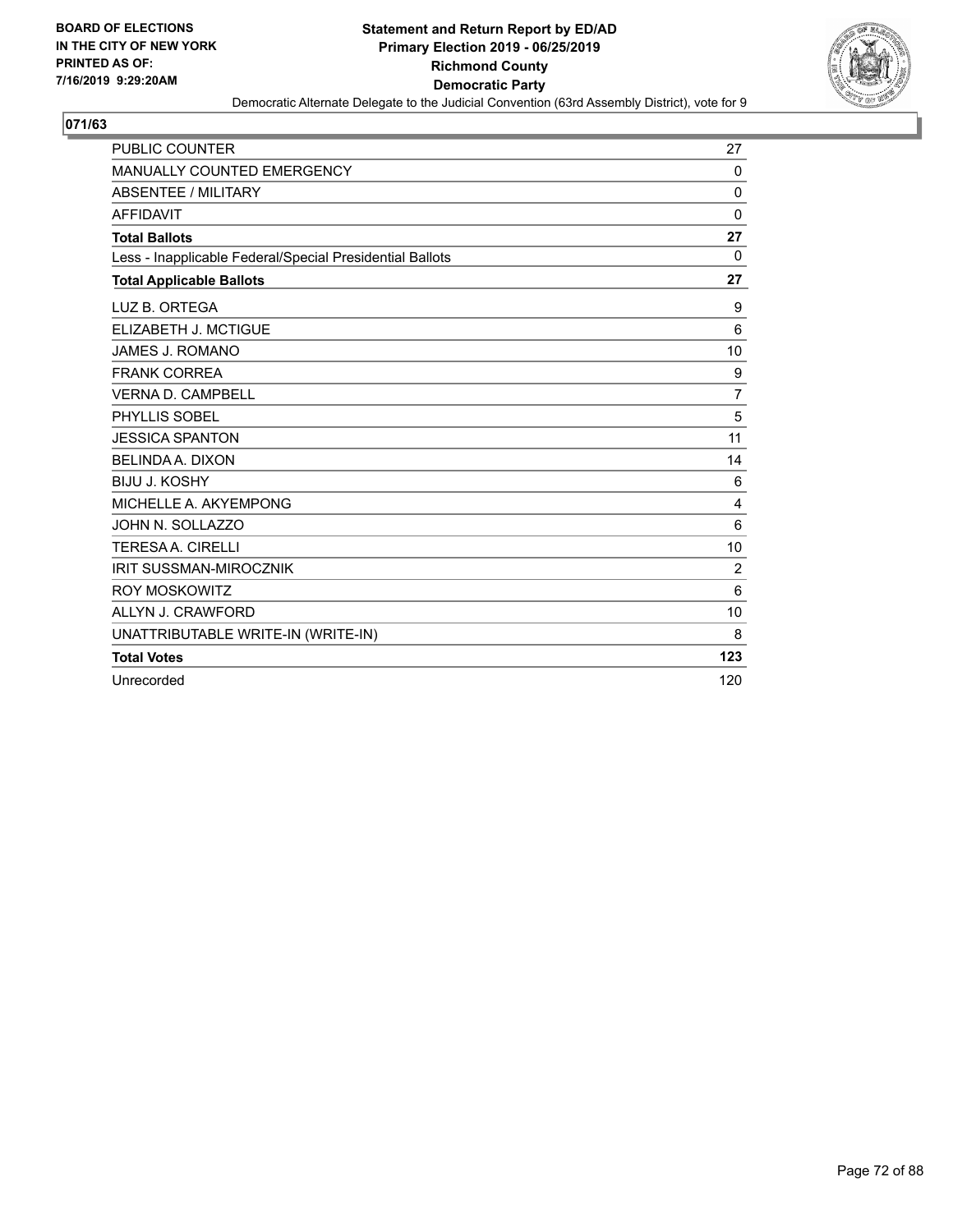

| <b>PUBLIC COUNTER</b>                                    | 4              |
|----------------------------------------------------------|----------------|
| MANUALLY COUNTED EMERGENCY                               | 0              |
| <b>ABSENTEE / MILITARY</b>                               | 1              |
| <b>AFFIDAVIT</b>                                         | $\mathbf{0}$   |
| <b>Total Ballots</b>                                     | 5              |
| Less - Inapplicable Federal/Special Presidential Ballots | 0              |
| <b>Total Applicable Ballots</b>                          | 5              |
| LUZ B. ORTEGA                                            | 1              |
| ELIZABETH J. MCTIGUE                                     | 3              |
| <b>JAMES J. ROMANO</b>                                   | 4              |
| <b>FRANK CORREA</b>                                      | 3              |
| <b>VERNA D. CAMPBELL</b>                                 | 1              |
| PHYLLIS SOBEL                                            | 1              |
| <b>JESSICA SPANTON</b>                                   | 1              |
| <b>BELINDA A. DIXON</b>                                  | $\overline{c}$ |
| <b>BIJU J. KOSHY</b>                                     | 1              |
| MICHELLE A. AKYEMPONG                                    | 1              |
| JOHN N. SOLLAZZO                                         | 4              |
| <b>TERESA A. CIRELLI</b>                                 | $\mathbf{3}$   |
| <b>IRIT SUSSMAN-MIROCZNIK</b>                            | $\Omega$       |
| <b>ROY MOSKOWITZ</b>                                     | $\overline{4}$ |
| ALLYN J. CRAWFORD                                        | $\overline{c}$ |
| CHRISTINA COPPA (WRITE-IN)                               | 1              |
| <b>Total Votes</b>                                       | 32             |
| Unrecorded                                               | 13             |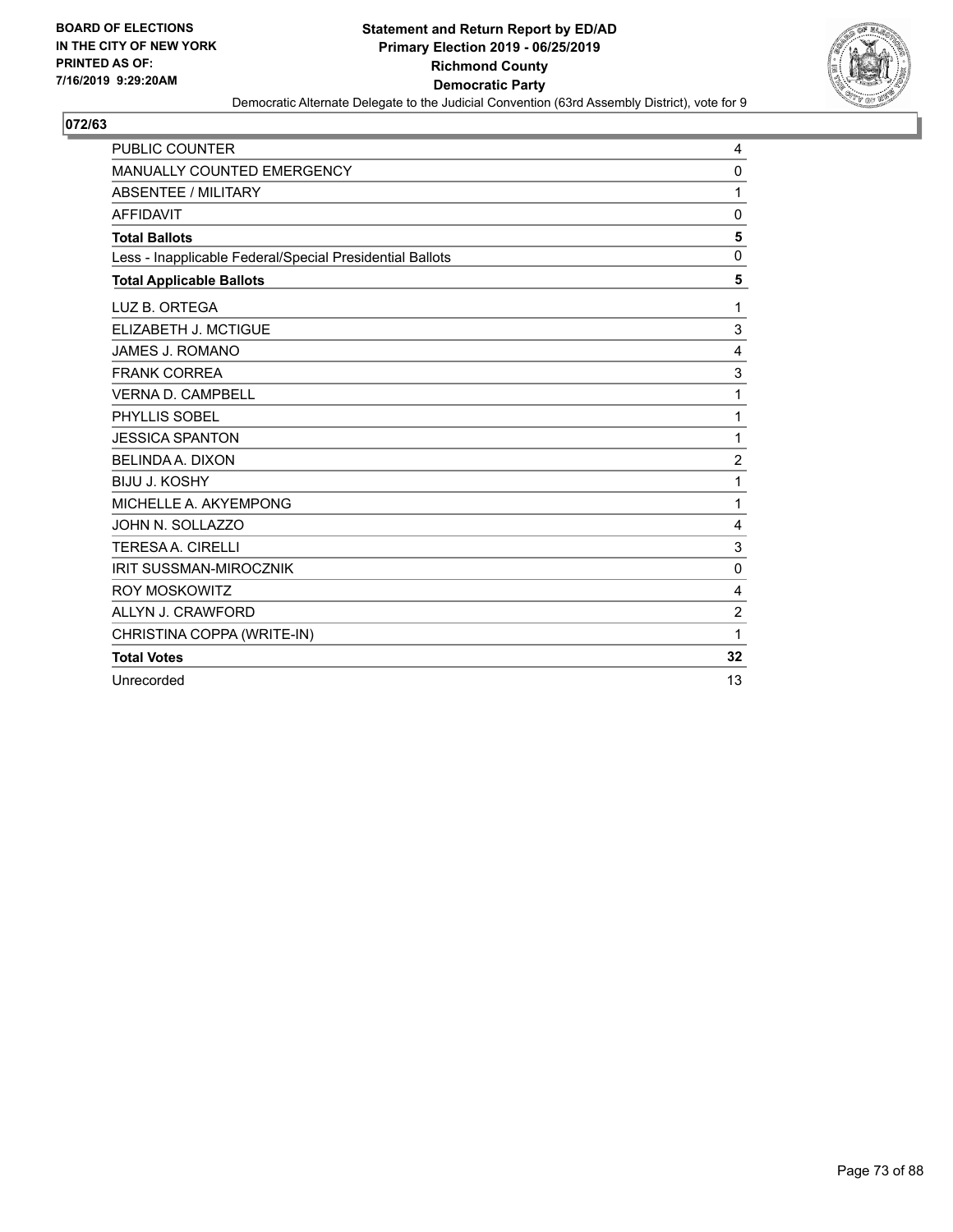

| <b>PUBLIC COUNTER</b>                                    | $\overline{7}$ |
|----------------------------------------------------------|----------------|
| <b>MANUALLY COUNTED EMERGENCY</b>                        | 0              |
| ABSENTEE / MILITARY                                      | $\overline{2}$ |
| <b>AFFIDAVIT</b>                                         | $\mathbf 0$    |
| <b>Total Ballots</b>                                     | 9              |
| Less - Inapplicable Federal/Special Presidential Ballots | $\mathbf{0}$   |
| <b>Total Applicable Ballots</b>                          | 9              |
| LUZ B. ORTEGA                                            | 5              |
| ELIZABETH J. MCTIGUE                                     | $\overline{2}$ |
| JAMES J. ROMANO                                          | 5              |
| <b>FRANK CORREA</b>                                      | 3              |
| <b>VERNA D. CAMPBELL</b>                                 | 4              |
| PHYLLIS SOBEL                                            | 3              |
| <b>JESSICA SPANTON</b>                                   | 6              |
| <b>BELINDA A. DIXON</b>                                  | 5              |
| <b>BIJU J. KOSHY</b>                                     | 4              |
| MICHELLE A. AKYEMPONG                                    | 4              |
| JOHN N. SOLLAZZO                                         | 5              |
| <b>TERESAA. CIRELLI</b>                                  | $\overline{7}$ |
| <b>IRIT SUSSMAN-MIROCZNIK</b>                            | 3              |
| <b>ROY MOSKOWITZ</b>                                     | $\overline{4}$ |
| ALLYN J. CRAWFORD                                        | 4              |
| <b>Total Votes</b>                                       | 64             |
| Unrecorded                                               | 17             |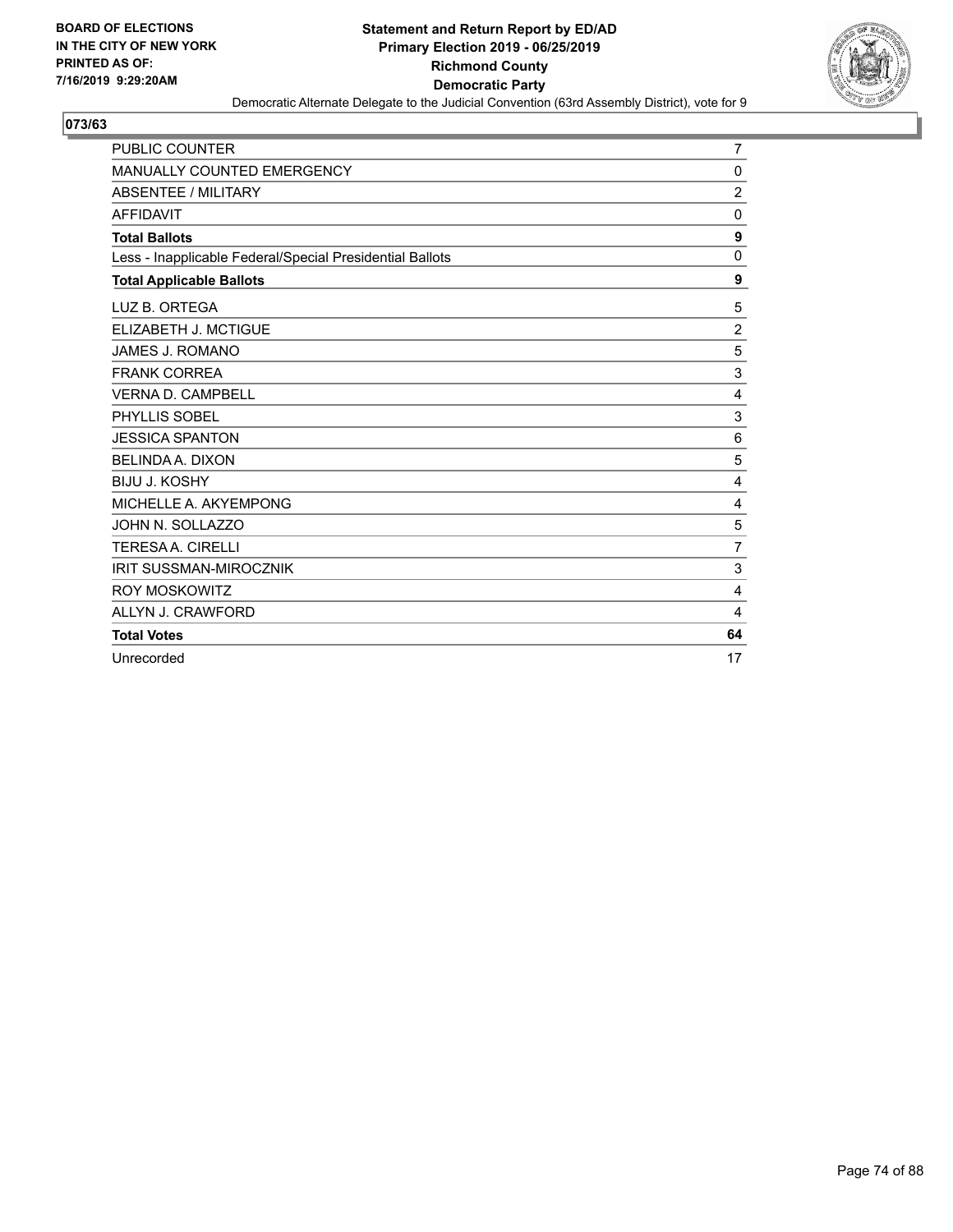

| <b>PUBLIC COUNTER</b>                                    | 16             |
|----------------------------------------------------------|----------------|
| <b>MANUALLY COUNTED EMERGENCY</b>                        | 0              |
| ABSENTEE / MILITARY                                      | 5              |
| <b>AFFIDAVIT</b>                                         | $\mathbf 0$    |
| <b>Total Ballots</b>                                     | 21             |
| Less - Inapplicable Federal/Special Presidential Ballots | 0              |
| <b>Total Applicable Ballots</b>                          | 21             |
| LUZ B. ORTEGA                                            | 5              |
| ELIZABETH J. MCTIGUE                                     | 3              |
| JAMES J. ROMANO                                          | 4              |
| <b>FRANK CORREA</b>                                      | 5              |
| <b>VERNA D. CAMPBELL</b>                                 | 1              |
| PHYLLIS SOBEL                                            | 3              |
| <b>JESSICA SPANTON</b>                                   | 6              |
| <b>BELINDA A. DIXON</b>                                  | 8              |
| <b>BIJU J. KOSHY</b>                                     | $\overline{7}$ |
| MICHELLE A. AKYEMPONG                                    | 8              |
| JOHN N. SOLLAZZO                                         | 11             |
| <b>TERESAA, CIRELLI</b>                                  | 10             |
| <b>IRIT SUSSMAN-MIROCZNIK</b>                            | 6              |
| <b>ROY MOSKOWITZ</b>                                     | 5              |
| ALLYN J. CRAWFORD                                        | 10             |
| <b>Total Votes</b>                                       | 92             |
| Unrecorded                                               | 97             |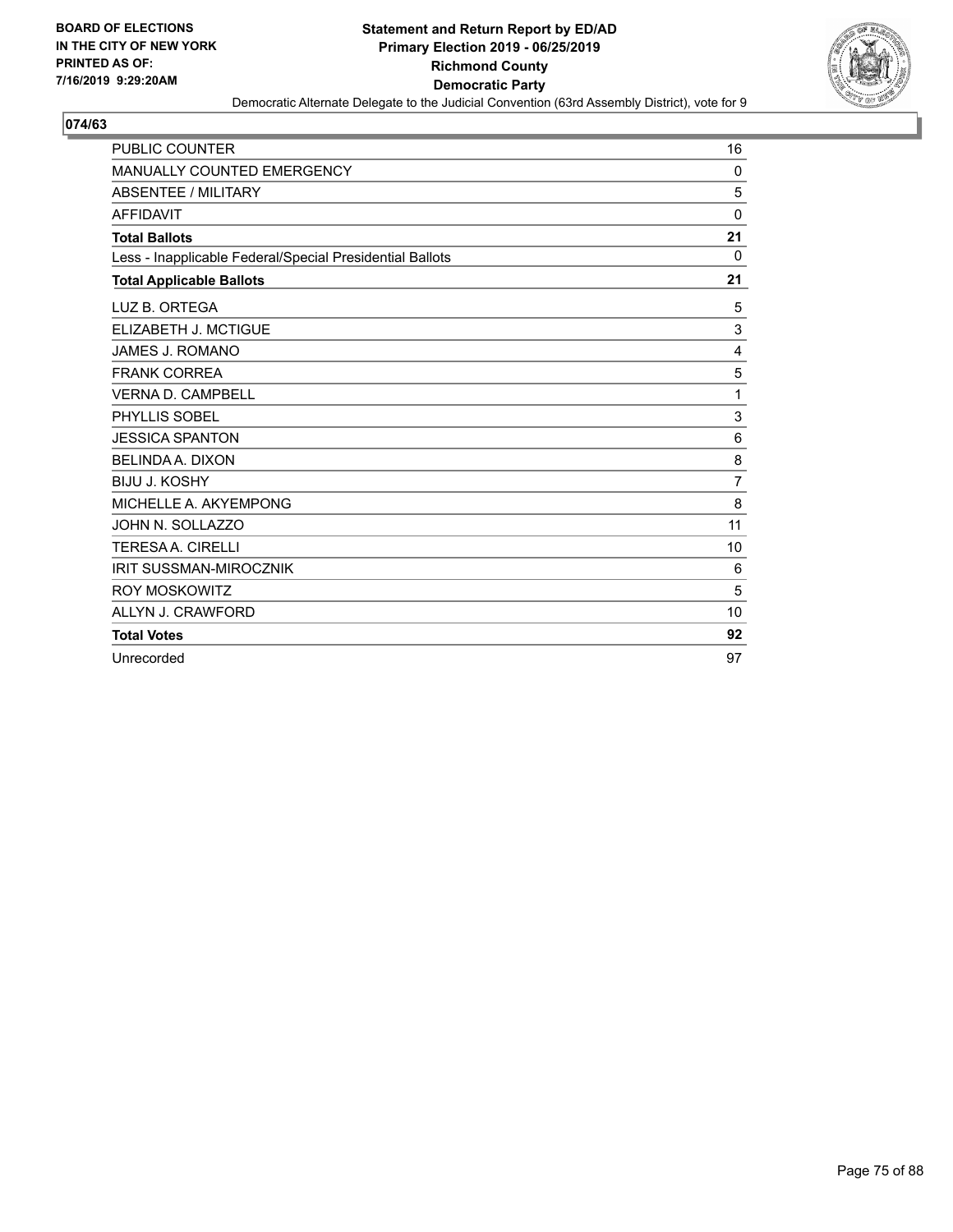

| <b>PUBLIC COUNTER</b>                                    | 22             |
|----------------------------------------------------------|----------------|
| <b>MANUALLY COUNTED EMERGENCY</b>                        | 0              |
| ABSENTEE / MILITARY                                      | 4              |
| <b>AFFIDAVIT</b>                                         | $\mathbf 0$    |
| <b>Total Ballots</b>                                     | 26             |
| Less - Inapplicable Federal/Special Presidential Ballots | 0              |
| <b>Total Applicable Ballots</b>                          | 26             |
| LUZ B. ORTEGA                                            | 7              |
| ELIZABETH J. MCTIGUE                                     | 3              |
| JAMES J. ROMANO                                          | $\overline{c}$ |
| <b>FRANK CORREA</b>                                      | 5              |
| <b>VERNA D. CAMPBELL</b>                                 | 1              |
| <b>PHYLLIS SOBEL</b>                                     | 3              |
| <b>JESSICA SPANTON</b>                                   | $\overline{c}$ |
| <b>BELINDA A. DIXON</b>                                  | 5              |
| <b>BIJU J. KOSHY</b>                                     | 1              |
| MICHELLE A. AKYEMPONG                                    | 1              |
| JOHN N. SOLLAZZO                                         | 5              |
| <b>TERESAA, CIRELLI</b>                                  | 3              |
| <b>IRIT SUSSMAN-MIROCZNIK</b>                            | $\mathbf{0}$   |
| ROY MOSKOWITZ                                            | 4              |
| ALLYN J. CRAWFORD                                        | 1              |
| <b>Total Votes</b>                                       | 43             |
| Unrecorded                                               | 191            |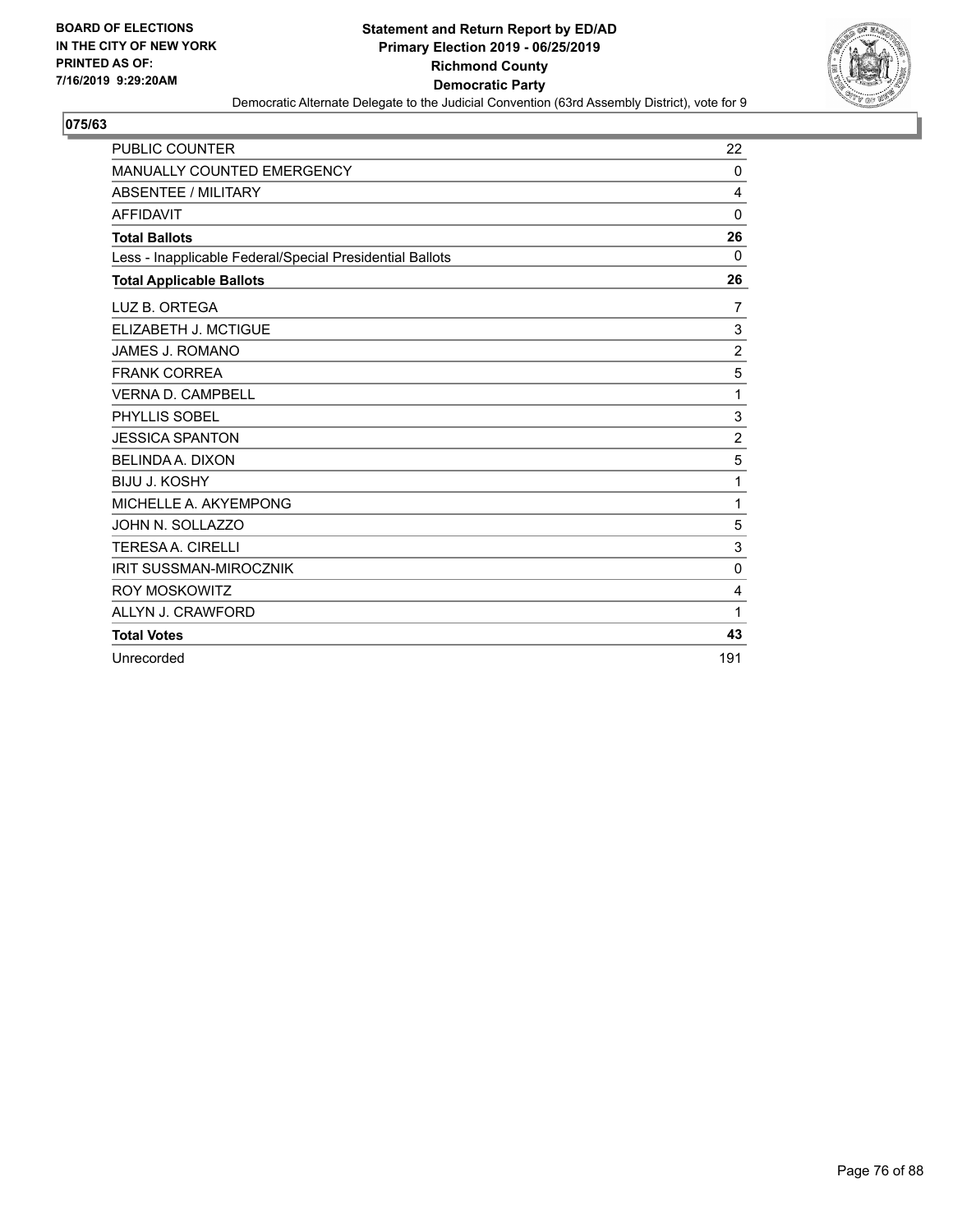

| <b>PUBLIC COUNTER</b>                                    | 3              |
|----------------------------------------------------------|----------------|
| MANUALLY COUNTED EMERGENCY                               | 0              |
| <b>ABSENTEE / MILITARY</b>                               | 1              |
| <b>AFFIDAVIT</b>                                         | 0              |
| <b>Total Ballots</b>                                     | 4              |
| Less - Inapplicable Federal/Special Presidential Ballots | 0              |
| <b>Total Applicable Ballots</b>                          | 4              |
| LUZ B. ORTEGA                                            | $\overline{c}$ |
| ELIZABETH J. MCTIGUE                                     | 1              |
| <b>JAMES J. ROMANO</b>                                   | 1              |
| <b>FRANK CORREA</b>                                      | 1              |
| <b>VERNA D. CAMPBELL</b>                                 | 1              |
| PHYLLIS SOBEL                                            | $\overline{2}$ |
| <b>JESSICA SPANTON</b>                                   | 3              |
| <b>BELINDA A. DIXON</b>                                  | $\sqrt{3}$     |
| <b>BIJU J. KOSHY</b>                                     | 3              |
| MICHELLE A. AKYEMPONG                                    | $\overline{4}$ |
| JOHN N. SOLLAZZO                                         | $\sqrt{3}$     |
| <b>TERESAA, CIRELLI</b>                                  | $\overline{4}$ |
| <b>IRIT SUSSMAN-MIROCZNIK</b>                            | $\overline{2}$ |
| <b>ROY MOSKOWITZ</b>                                     | 3              |
| ALLYN J. CRAWFORD                                        | 3              |
| <b>Total Votes</b>                                       | 36             |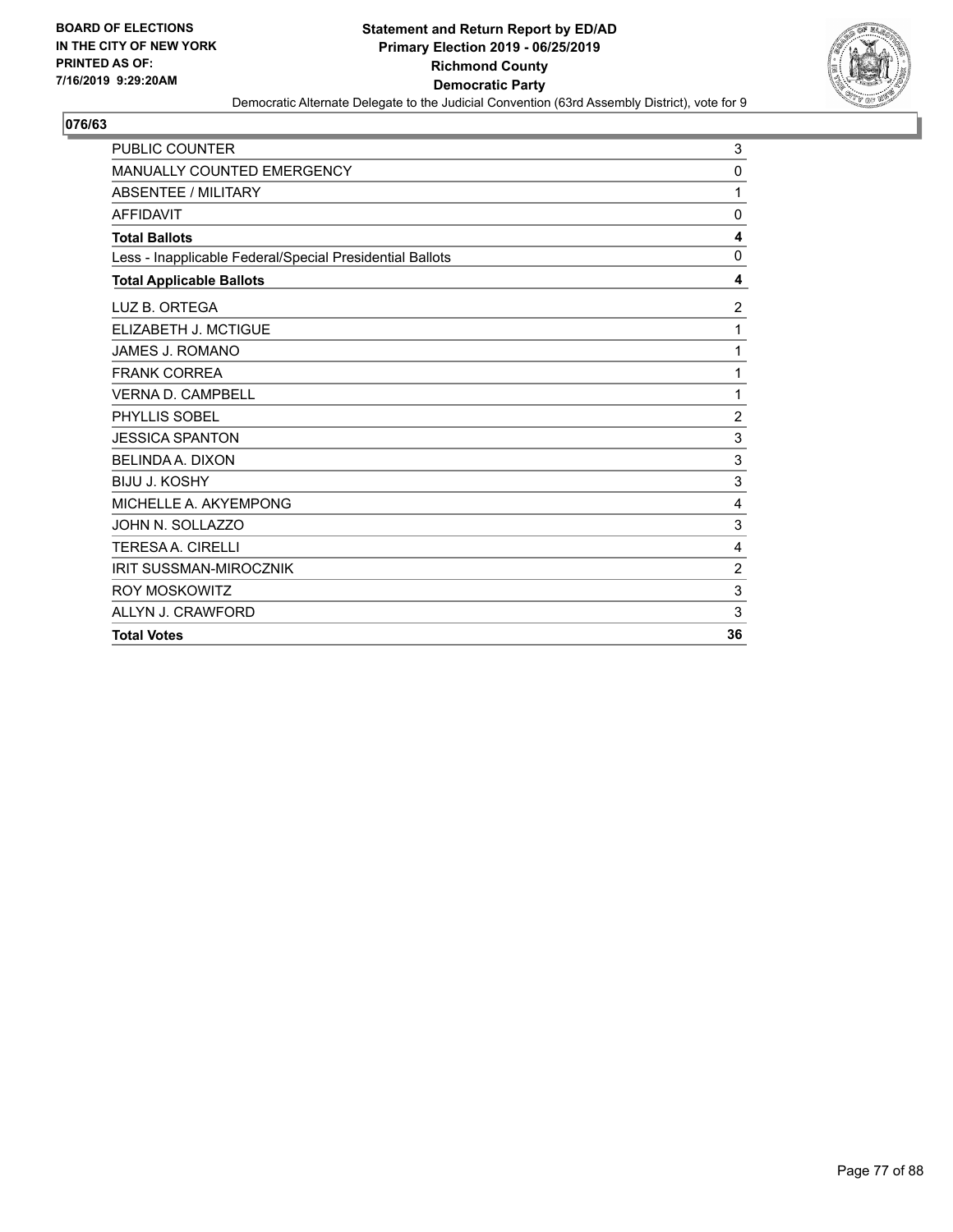

| <b>PUBLIC COUNTER</b>                                    | 22             |
|----------------------------------------------------------|----------------|
| MANUALLY COUNTED EMERGENCY                               | 0              |
| <b>ABSENTEE / MILITARY</b>                               | $\sqrt{3}$     |
| <b>AFFIDAVIT</b>                                         | $\Omega$       |
| <b>Total Ballots</b>                                     | 25             |
| Less - Inapplicable Federal/Special Presidential Ballots | $\Omega$       |
| <b>Total Applicable Ballots</b>                          | 25             |
| LUZ B. ORTEGA                                            | 9              |
| ELIZABETH J. MCTIGUE                                     | 8              |
| JAMES J. ROMANO                                          | 9              |
| <b>FRANK CORREA</b>                                      | $\overline{7}$ |
| <b>VERNA D. CAMPBELL</b>                                 | 9              |
| PHYLLIS SOBEL                                            | $\overline{7}$ |
| <b>JESSICA SPANTON</b>                                   | $\overline{7}$ |
| <b>BELINDA A. DIXON</b>                                  | 12             |
| <b>BIJU J. KOSHY</b>                                     | 7              |
| MICHELLE A. AKYEMPONG                                    | 6              |
| JOHN N. SOLLAZZO                                         | 9              |
| <b>TERESA A. CIRELLI</b>                                 | 12             |
| <b>IRIT SUSSMAN-MIROCZNIK</b>                            | 9              |
| <b>ROY MOSKOWITZ</b>                                     | 10             |
| ALLYN J. CRAWFORD                                        | 7              |
| <b>Total Votes</b>                                       | 128            |
| Unrecorded                                               | 97             |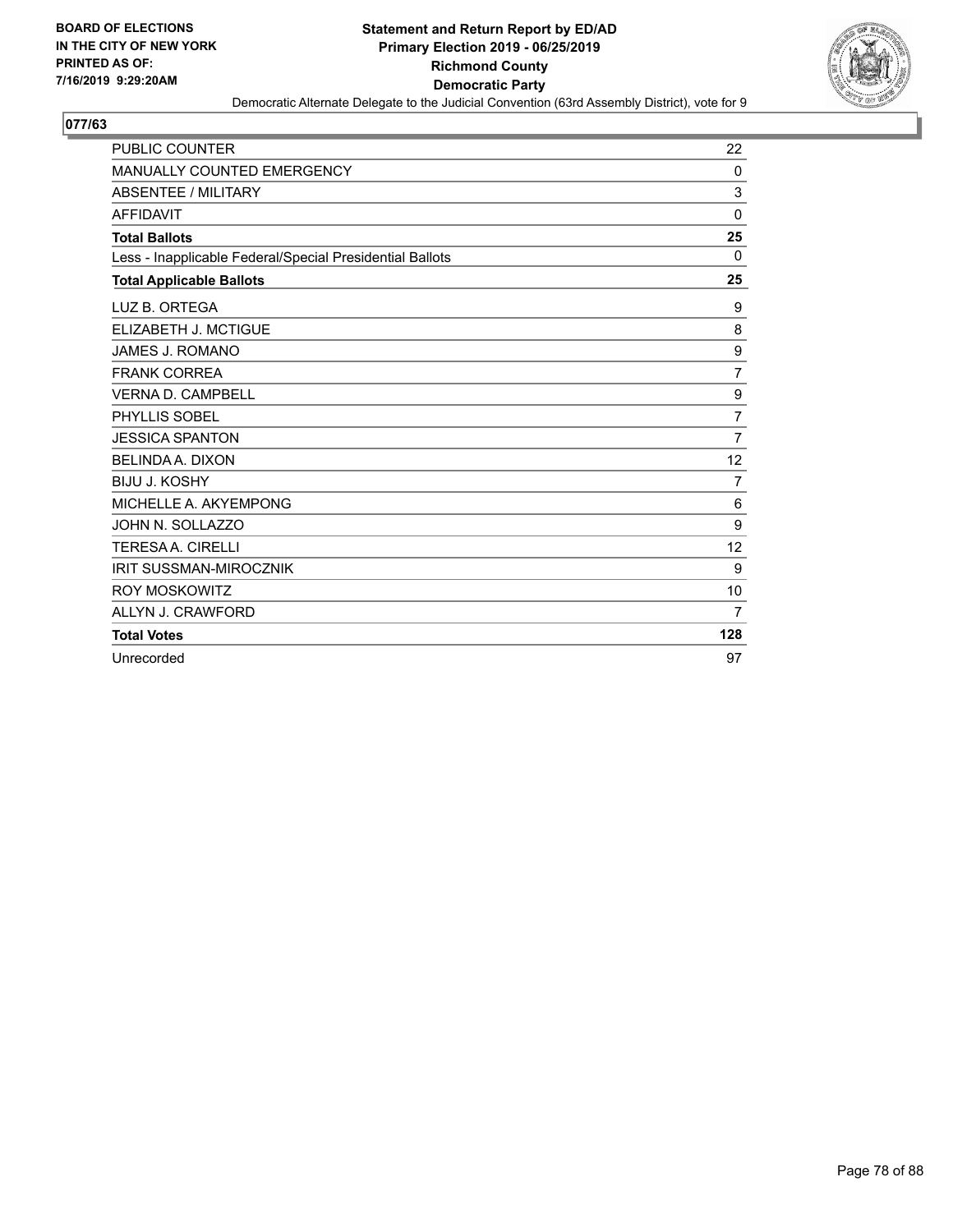

| PUBLIC COUNTER                                           | 1              |
|----------------------------------------------------------|----------------|
| <b>MANUALLY COUNTED EMERGENCY</b>                        | 0              |
| ABSENTEE / MILITARY                                      | $\overline{c}$ |
| <b>AFFIDAVIT</b>                                         | 0              |
| <b>Total Ballots</b>                                     | 3              |
| Less - Inapplicable Federal/Special Presidential Ballots | $\mathbf 0$    |
| <b>Total Applicable Ballots</b>                          | 3              |
| LUZ B. ORTEGA                                            | 0              |
| ELIZABETH J. MCTIGUE                                     | 1              |
| JAMES J. ROMANO                                          | $\overline{2}$ |
| <b>FRANK CORREA</b>                                      | 1              |
| <b>VERNA D. CAMPBELL</b>                                 | 1              |
| PHYLLIS SOBEL                                            | 1              |
| <b>JESSICA SPANTON</b>                                   | 1              |
| <b>BELINDA A. DIXON</b>                                  | 0              |
| <b>BIJU J. KOSHY</b>                                     | 0              |
| MICHELLE A. AKYEMPONG                                    | 0              |
| JOHN N. SOLLAZZO                                         | 3              |
| <b>TERESAA. CIRELLI</b>                                  | $\overline{c}$ |
| <b>IRIT SUSSMAN-MIROCZNIK</b>                            | 1              |
| <b>ROY MOSKOWITZ</b>                                     | $\overline{2}$ |
| ALLYN J. CRAWFORD                                        | $\mathbf 0$    |
| <b>Total Votes</b>                                       | 15             |
| Unrecorded                                               | 12             |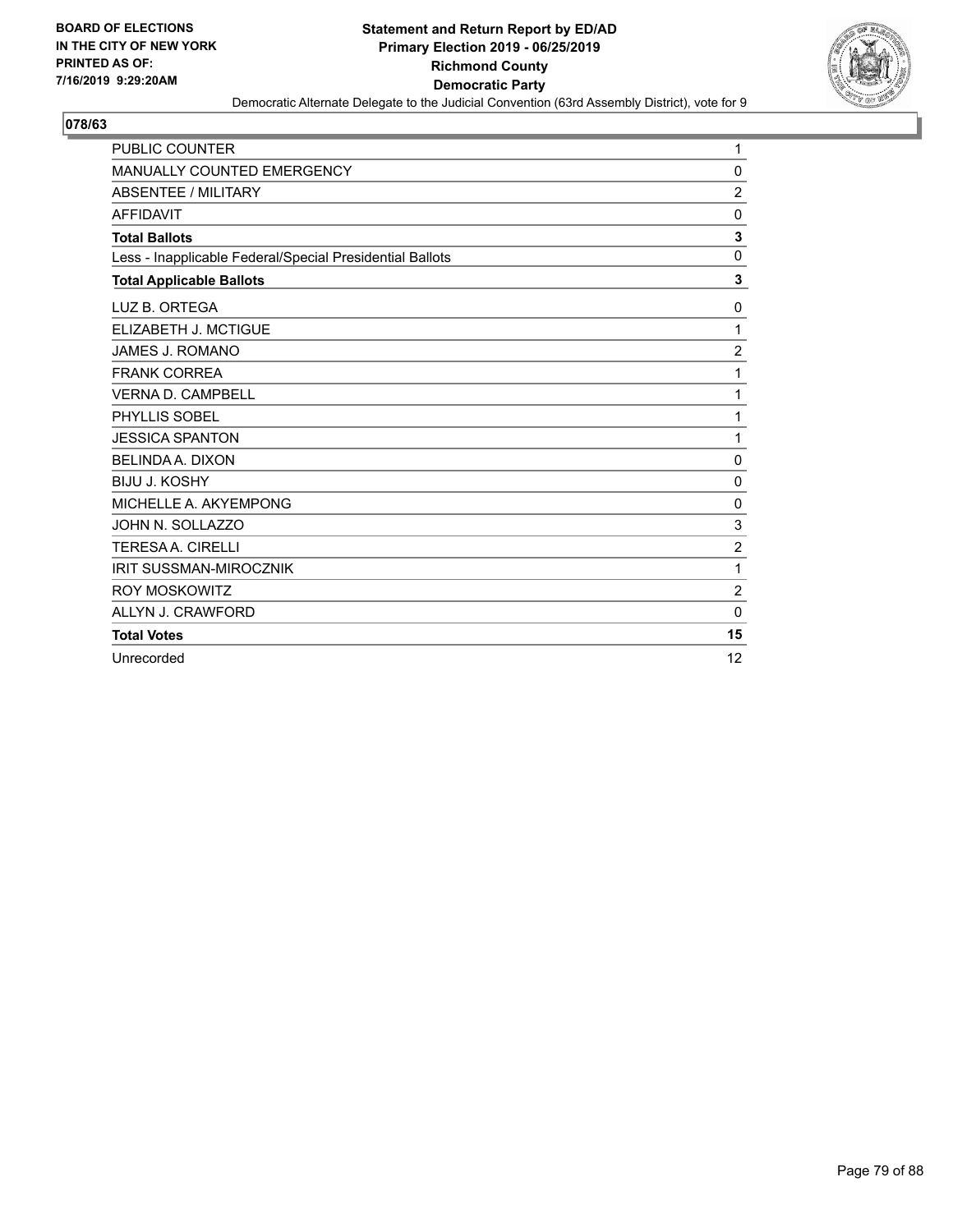

| <b>PUBLIC COUNTER</b>                                    | 7              |
|----------------------------------------------------------|----------------|
| <b>MANUALLY COUNTED EMERGENCY</b>                        | 0              |
| ABSENTEE / MILITARY                                      | 1              |
| <b>AFFIDAVIT</b>                                         | 0              |
| <b>Total Ballots</b>                                     | 8              |
| Less - Inapplicable Federal/Special Presidential Ballots | $\Omega$       |
| <b>Total Applicable Ballots</b>                          | 8              |
| LUZ B. ORTEGA                                            | 0              |
| ELIZABETH J. MCTIGUE                                     | $\overline{2}$ |
| JAMES J. ROMANO                                          | 3              |
| <b>FRANK CORREA</b>                                      | 1              |
| <b>VERNA D. CAMPBELL</b>                                 | 0              |
| PHYLLIS SOBEL                                            | $\sqrt{3}$     |
| <b>JESSICA SPANTON</b>                                   | 5              |
| <b>BELINDA A. DIXON</b>                                  | 4              |
| <b>BIJU J. KOSHY</b>                                     | 4              |
| MICHELLE A. AKYEMPONG                                    | 3              |
| JOHN N. SOLLAZZO                                         | $\overline{7}$ |
| <b>TERESAA. CIRELLI</b>                                  | 4              |
| <b>IRIT SUSSMAN-MIROCZNIK</b>                            | 6              |
| <b>ROY MOSKOWITZ</b>                                     | 5              |
| ALLYN J. CRAWFORD                                        | 5              |
| <b>Total Votes</b>                                       | 52             |
| Unrecorded                                               | 20             |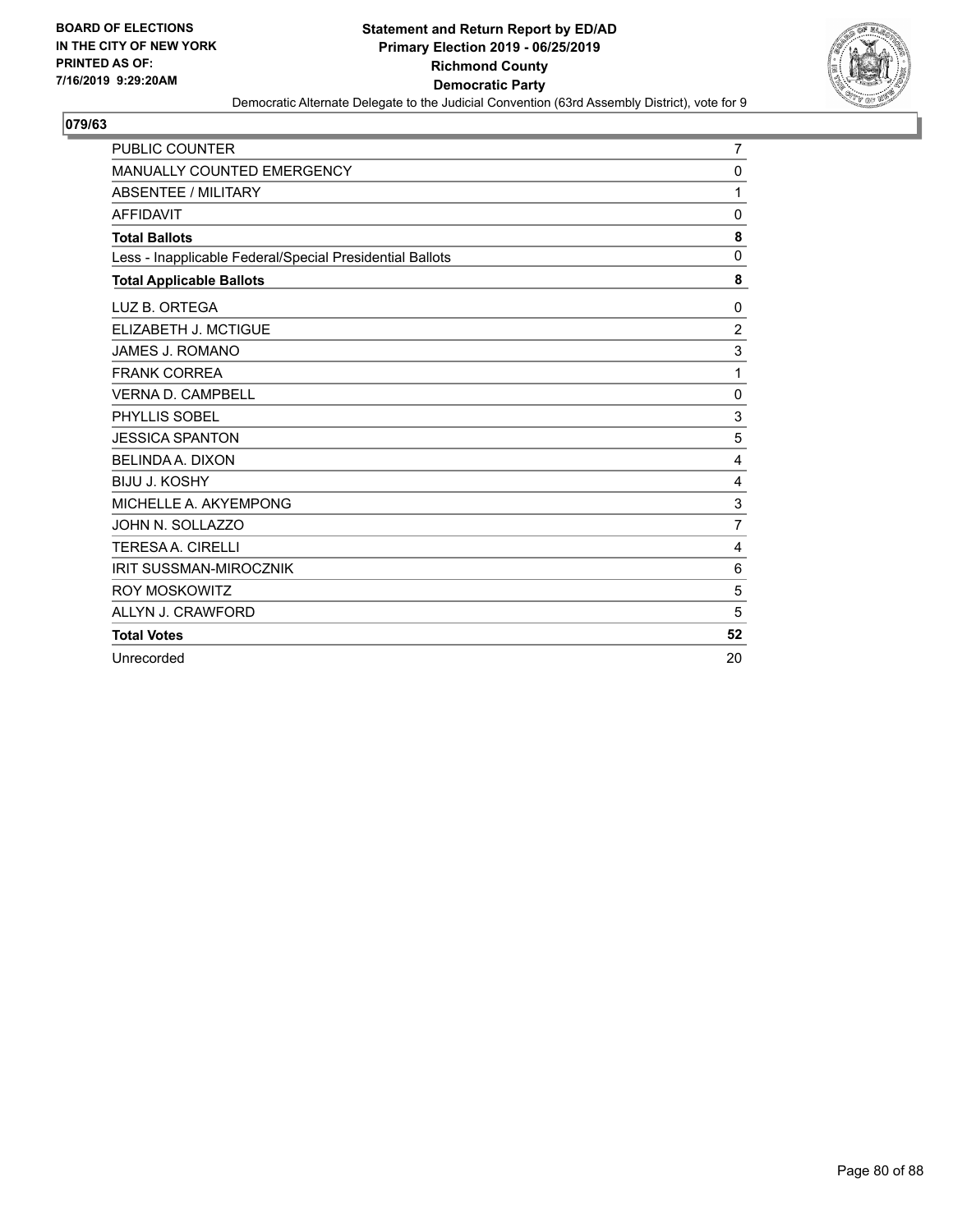

| <b>PUBLIC COUNTER</b>                                    | $\overline{2}$ |
|----------------------------------------------------------|----------------|
| MANUALLY COUNTED EMERGENCY                               | 0              |
| ABSENTEE / MILITARY                                      | $\overline{c}$ |
| <b>AFFIDAVIT</b>                                         | 0              |
| <b>Total Ballots</b>                                     | 4              |
| Less - Inapplicable Federal/Special Presidential Ballots | $\mathbf 0$    |
| <b>Total Applicable Ballots</b>                          | 4              |
| LUZ B. ORTEGA                                            | 0              |
| ELIZABETH J. MCTIGUE                                     | 1              |
| JAMES J. ROMANO                                          | 1              |
| <b>FRANK CORREA</b>                                      | 1              |
| <b>VERNA D. CAMPBELL</b>                                 | 1              |
| PHYLLIS SOBEL                                            | 1              |
| <b>JESSICA SPANTON</b>                                   | 0              |
| <b>BELINDA A. DIXON</b>                                  | $\overline{2}$ |
| <b>BIJU J. KOSHY</b>                                     | 0              |
| MICHELLE A. AKYEMPONG                                    | $\overline{2}$ |
| JOHN N. SOLLAZZO                                         | 1              |
| <b>TERESAA. CIRELLI</b>                                  | $\overline{c}$ |
| <b>IRIT SUSSMAN-MIROCZNIK</b>                            | 1              |
| <b>ROY MOSKOWITZ</b>                                     | $\mathbf 0$    |
| ALLYN J. CRAWFORD                                        | 1              |
| <b>Total Votes</b>                                       | 14             |
| Unrecorded                                               | 22             |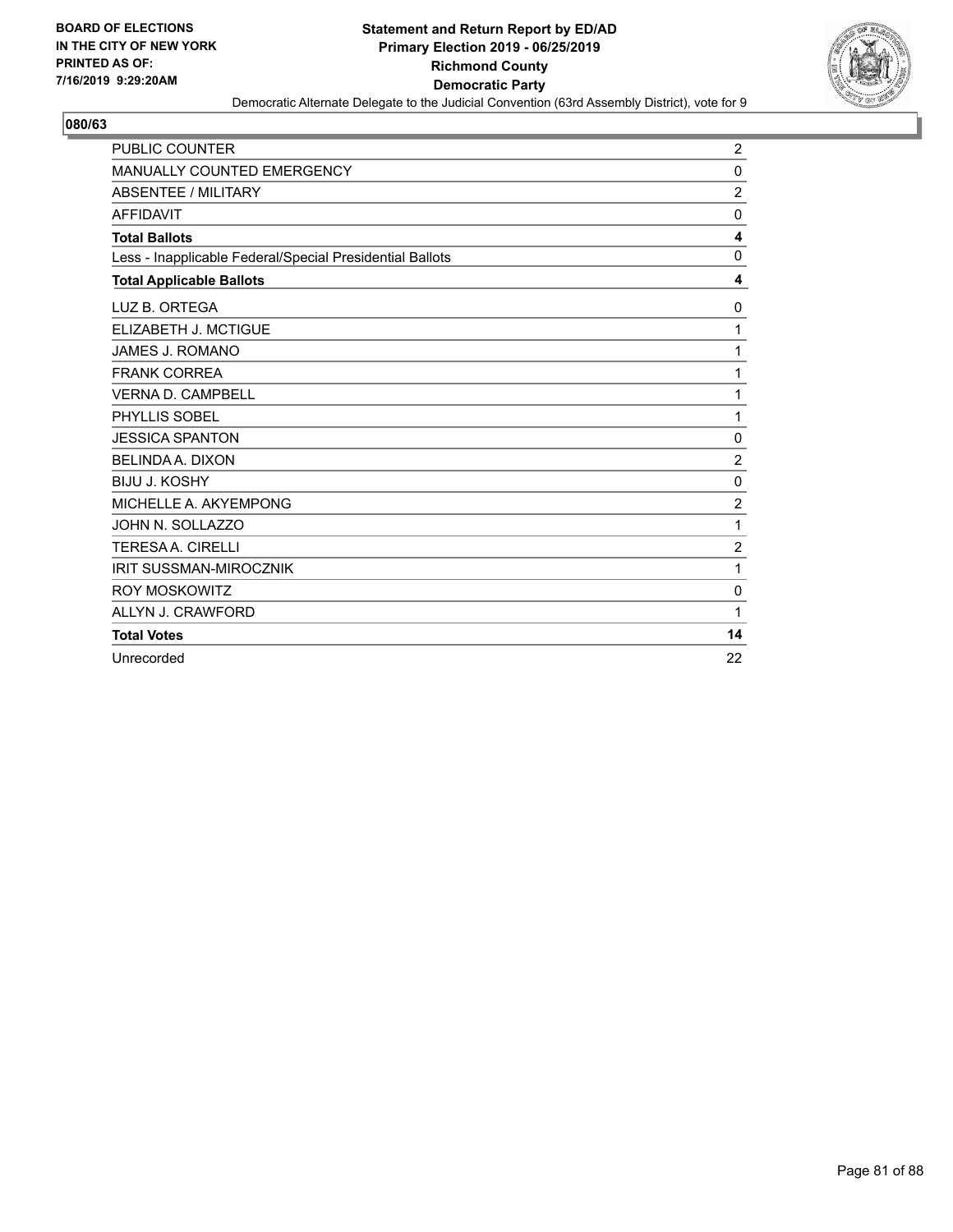

| <b>PUBLIC COUNTER</b>                                    | 2                       |
|----------------------------------------------------------|-------------------------|
| <b>MANUALLY COUNTED EMERGENCY</b>                        | 0                       |
| ABSENTEE / MILITARY                                      | $\mathbf 0$             |
| <b>AFFIDAVIT</b>                                         | 0                       |
| <b>Total Ballots</b>                                     | $\overline{\mathbf{2}}$ |
| Less - Inapplicable Federal/Special Presidential Ballots | $\Omega$                |
| <b>Total Applicable Ballots</b>                          | $\overline{2}$          |
| LUZ B. ORTEGA                                            | 1                       |
| ELIZABETH J. MCTIGUE                                     | 1                       |
| <b>JAMES J. ROMANO</b>                                   | 0                       |
| <b>FRANK CORREA</b>                                      | $\Omega$                |
| <b>VERNA D. CAMPBELL</b>                                 | 1                       |
| PHYLLIS SOBEL                                            | 1                       |
| <b>JESSICA SPANTON</b>                                   | 1                       |
| <b>BELINDA A. DIXON</b>                                  | 1                       |
| <b>BIJU J. KOSHY</b>                                     | 1                       |
| MICHELLE A. AKYEMPONG                                    | 1                       |
| JOHN N. SOLLAZZO                                         | 0                       |
| <b>TERESAA. CIRELLI</b>                                  | 1                       |
| <b>IRIT SUSSMAN-MIROCZNIK</b>                            | $\mathbf 0$             |
| <b>ROY MOSKOWITZ</b>                                     | $\mathbf 0$             |
| ALLYN J. CRAWFORD                                        | 0                       |
| <b>Total Votes</b>                                       | 9                       |
| Unrecorded                                               | 9                       |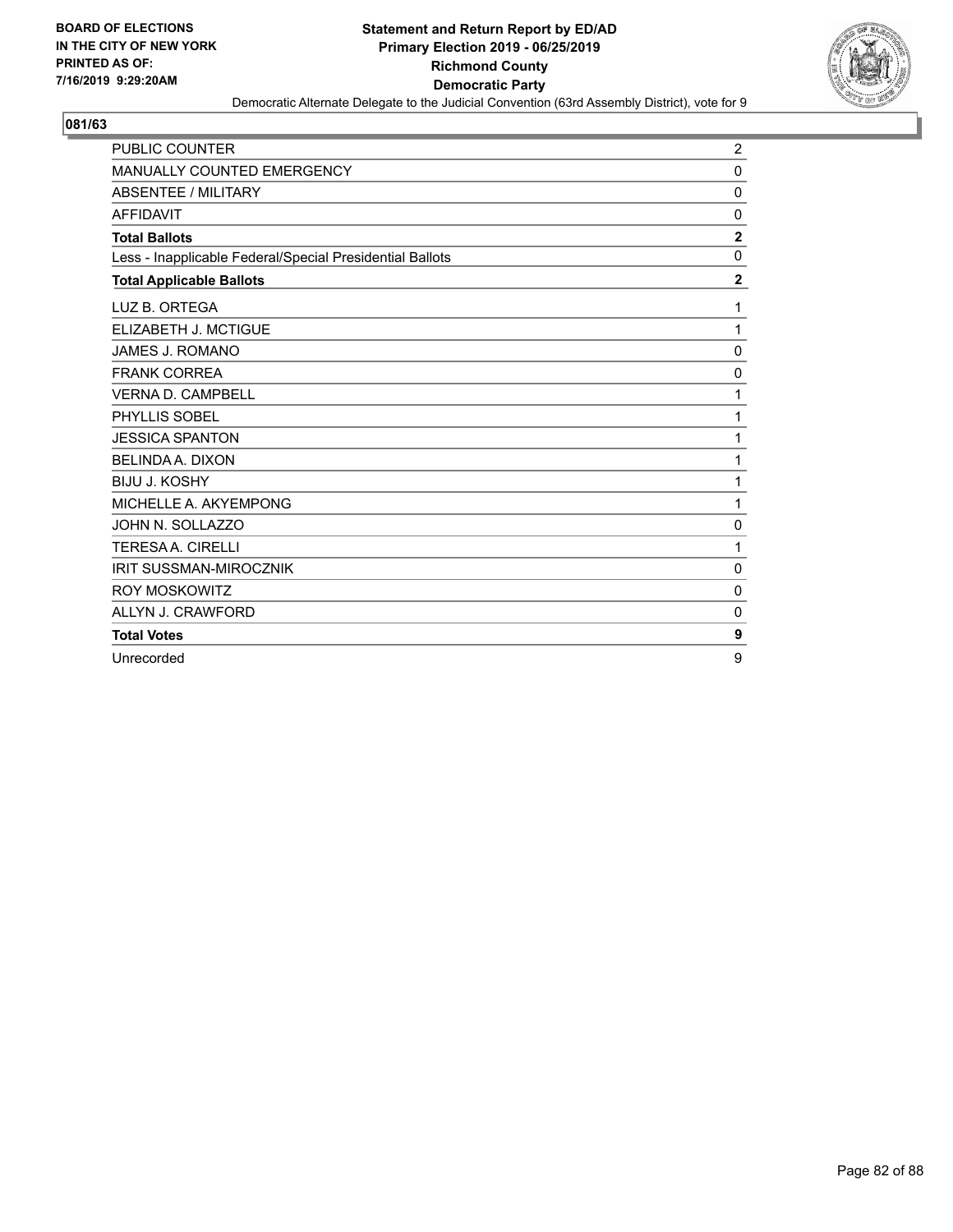

| <b>PUBLIC COUNTER</b>                                    | 10             |
|----------------------------------------------------------|----------------|
| <b>MANUALLY COUNTED EMERGENCY</b>                        | $\Omega$       |
| <b>ABSENTEE / MILITARY</b>                               | 0              |
| <b>AFFIDAVIT</b>                                         | 0              |
| <b>Total Ballots</b>                                     | 10             |
| Less - Inapplicable Federal/Special Presidential Ballots | $\Omega$       |
| <b>Total Applicable Ballots</b>                          | 10             |
| LUZ B. ORTEGA                                            | 1              |
| ELIZABETH J. MCTIGUE                                     | 3              |
| <b>JAMES J. ROMANO</b>                                   | $\overline{c}$ |
| <b>FRANK CORREA</b>                                      | 3              |
| <b>VERNA D. CAMPBELL</b>                                 | 1              |
| PHYLLIS SOBEL                                            | 4              |
| <b>JESSICA SPANTON</b>                                   | 3              |
| <b>BELINDA A. DIXON</b>                                  | 4              |
| <b>BIJU J. KOSHY</b>                                     | 4              |
| MICHELLE A. AKYEMPONG                                    | 4              |
| JOHN N. SOLLAZZO                                         | 5              |
| <b>TERESAA, CIRELLI</b>                                  | 3              |
| <b>IRIT SUSSMAN-MIROCZNIK</b>                            | $\overline{2}$ |
| <b>ROY MOSKOWITZ</b>                                     | 3              |
| ALLYN J. CRAWFORD                                        | 3              |
| <b>Total Votes</b>                                       | 45             |
| Unrecorded                                               | 45             |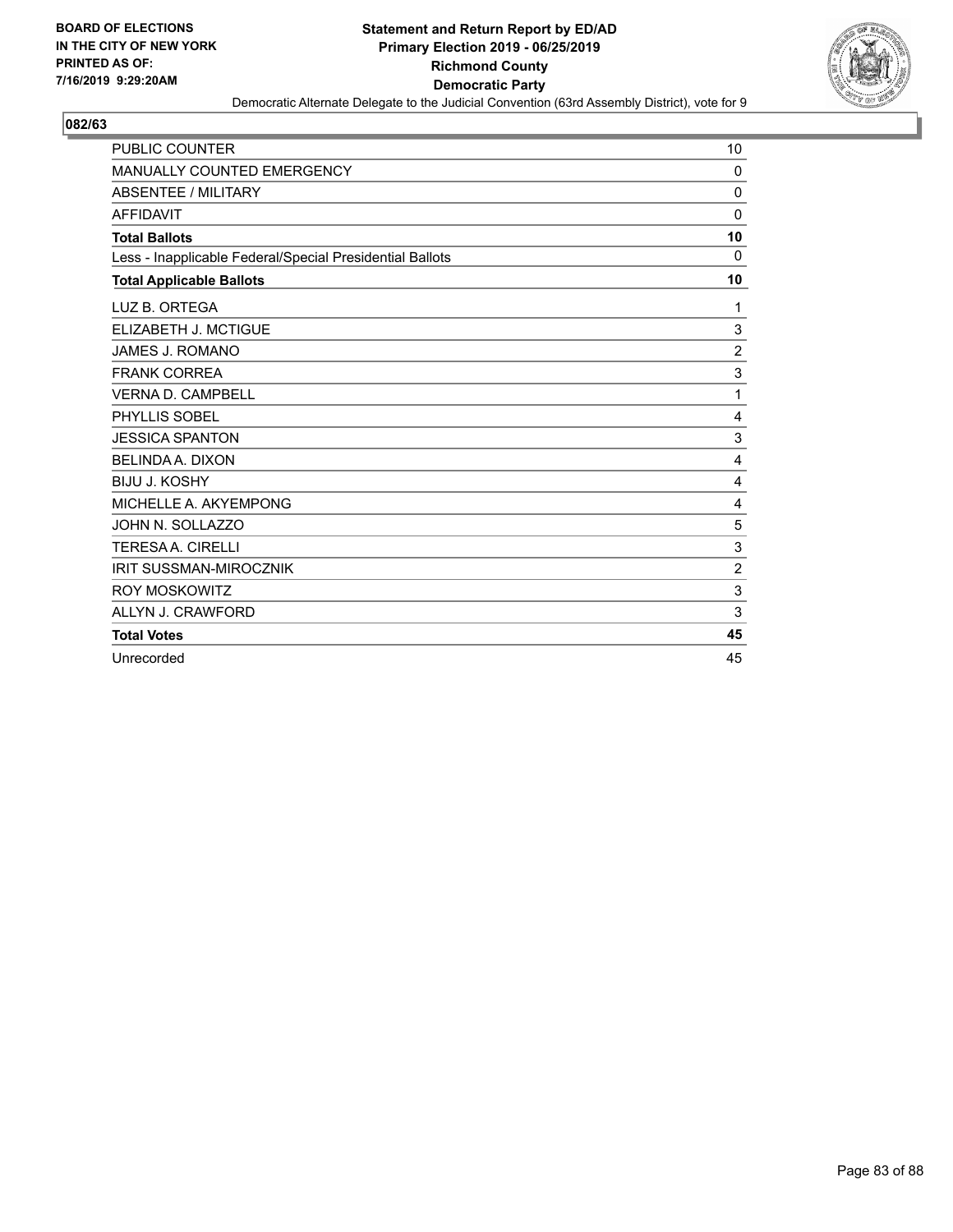

| <b>PUBLIC COUNTER</b>                                    | $\overline{7}$ |
|----------------------------------------------------------|----------------|
| <b>MANUALLY COUNTED EMERGENCY</b>                        | 0              |
| ABSENTEE / MILITARY                                      | 3              |
| <b>AFFIDAVIT</b>                                         | $\mathbf 0$    |
| <b>Total Ballots</b>                                     | 10             |
| Less - Inapplicable Federal/Special Presidential Ballots | $\Omega$       |
| <b>Total Applicable Ballots</b>                          | 10             |
| LUZ B. ORTEGA                                            | 4              |
| ELIZABETH J. MCTIGUE                                     | 1              |
| <b>JAMES J. ROMANO</b>                                   | 3              |
| <b>FRANK CORREA</b>                                      | $\overline{2}$ |
| <b>VERNA D. CAMPBELL</b>                                 | $\overline{2}$ |
| PHYLLIS SOBEL                                            | $\mathbf 0$    |
| <b>JESSICA SPANTON</b>                                   | 5              |
| <b>BELINDA A. DIXON</b>                                  | 5              |
| <b>BIJU J. KOSHY</b>                                     | 5              |
| MICHELLE A. AKYEMPONG                                    | 3              |
| JOHN N. SOLLAZZO                                         | 4              |
| <b>TERESA A. CIRELLI</b>                                 | 4              |
| <b>IRIT SUSSMAN-MIROCZNIK</b>                            | 4              |
| <b>ROY MOSKOWITZ</b>                                     | 3              |
| ALLYN J. CRAWFORD                                        | 4              |
| <b>Total Votes</b>                                       | 49             |
| Unrecorded                                               | 41             |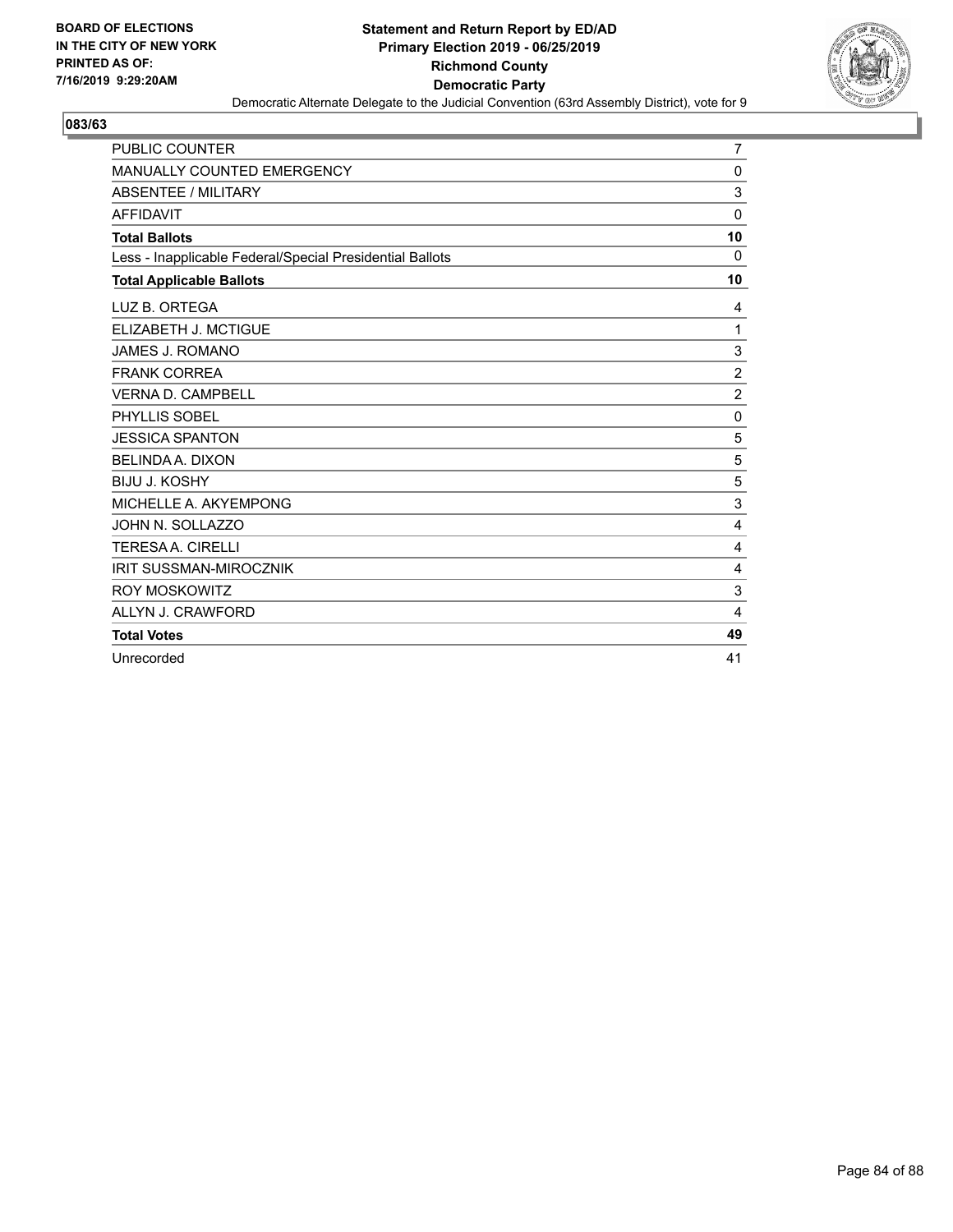

| <b>PUBLIC COUNTER</b>                                    | 12             |
|----------------------------------------------------------|----------------|
| <b>MANUALLY COUNTED EMERGENCY</b>                        | 0              |
| ABSENTEE / MILITARY                                      | $\overline{2}$ |
| <b>AFFIDAVIT</b>                                         | 0              |
| <b>Total Ballots</b>                                     | 14             |
| Less - Inapplicable Federal/Special Presidential Ballots | 0              |
| <b>Total Applicable Ballots</b>                          | 14             |
| LUZ B. ORTEGA                                            | 3              |
| ELIZABETH J. MCTIGUE                                     | 3              |
| <b>JAMES J. ROMANO</b>                                   | $\overline{4}$ |
| <b>FRANK CORREA</b>                                      | 4              |
| <b>VERNA D. CAMPBELL</b>                                 | 3              |
| PHYLLIS SOBEL                                            | 5              |
| <b>JESSICA SPANTON</b>                                   | $\overline{2}$ |
| <b>BELINDA A. DIXON</b>                                  | 4              |
| <b>BIJU J. KOSHY</b>                                     | 3              |
| MICHELLE A. AKYEMPONG                                    | $\overline{c}$ |
| JOHN N. SOLLAZZO                                         | 5              |
| <b>TERESAA, CIRELLI</b>                                  | $\overline{2}$ |
| <b>IRIT SUSSMAN-MIROCZNIK</b>                            | 5              |
| <b>ROY MOSKOWITZ</b>                                     | $\sqrt{3}$     |
| ALLYN J. CRAWFORD                                        | 1              |
| <b>Total Votes</b>                                       | 49             |
| Unrecorded                                               | 77             |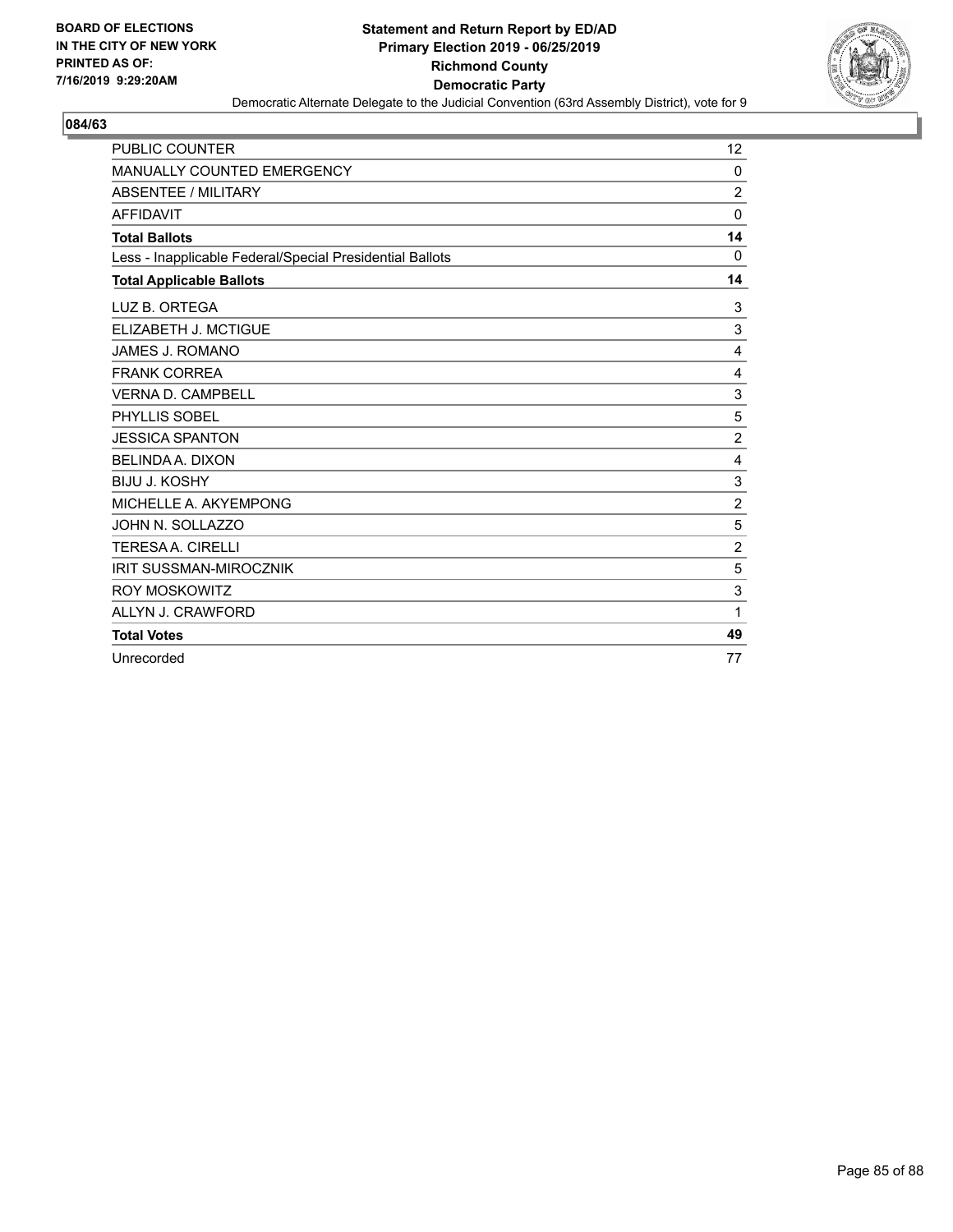

| <b>PUBLIC COUNTER</b>                                    | 5              |
|----------------------------------------------------------|----------------|
| <b>MANUALLY COUNTED EMERGENCY</b>                        | 0              |
| <b>ABSENTEE / MILITARY</b>                               | 0              |
| <b>AFFIDAVIT</b>                                         | 0              |
| <b>Total Ballots</b>                                     | 5              |
| Less - Inapplicable Federal/Special Presidential Ballots | 0              |
| <b>Total Applicable Ballots</b>                          | 5              |
| LUZ B. ORTEGA                                            | 3              |
| ELIZABETH J. MCTIGUE                                     | 1              |
| <b>JAMES J. ROMANO</b>                                   | $\overline{c}$ |
| <b>FRANK CORREA</b>                                      | 3              |
| <b>VERNA D. CAMPBELL</b>                                 | 1              |
| PHYLLIS SOBEL                                            | $\overline{2}$ |
| <b>JESSICA SPANTON</b>                                   | 3              |
| <b>BELINDA A. DIXON</b>                                  | 3              |
| <b>BIJU J. KOSHY</b>                                     | 4              |
| MICHELLE A. AKYEMPONG                                    | 4              |
| JOHN N. SOLLAZZO                                         | 4              |
| <b>TERESAA, CIRELLI</b>                                  | 4              |
| <b>IRIT SUSSMAN-MIROCZNIK</b>                            | $\overline{2}$ |
| <b>ROY MOSKOWITZ</b>                                     | 5              |
| ALLYN J. CRAWFORD                                        | 4              |
| <b>Total Votes</b>                                       | 45             |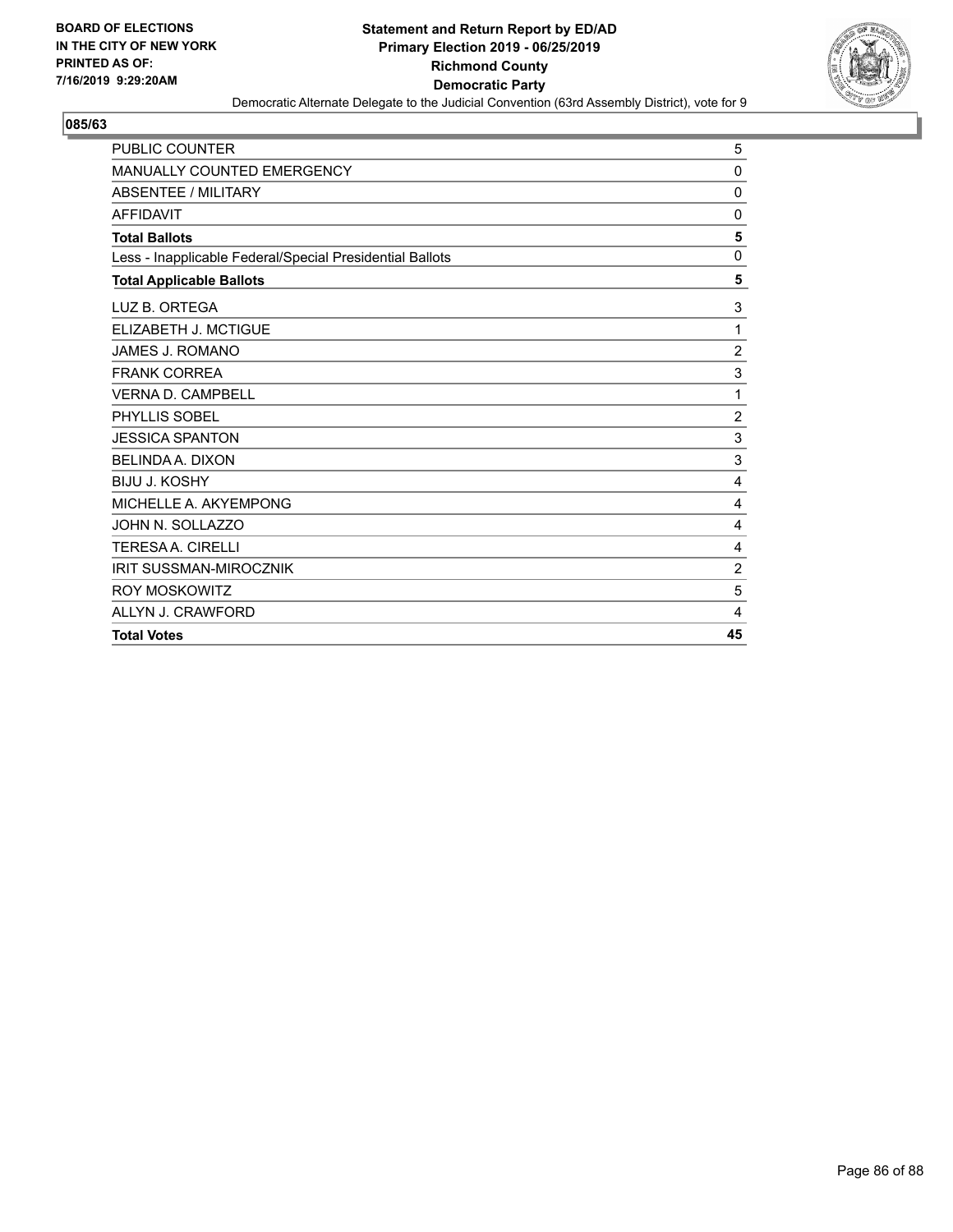

| <b>PUBLIC COUNTER</b>                                    | $\Omega$     |
|----------------------------------------------------------|--------------|
| MANUALLY COUNTED EMERGENCY                               | 0            |
| <b>ABSENTEE / MILITARY</b>                               | $\mathbf 0$  |
| <b>AFFIDAVIT</b>                                         | $\mathbf{0}$ |
| <b>Total Ballots</b>                                     | 0            |
| Less - Inapplicable Federal/Special Presidential Ballots | $\mathbf{0}$ |
| <b>Total Applicable Ballots</b>                          | 0            |
| LUZ B. ORTEGA                                            | 0            |
| ELIZABETH J. MCTIGUE                                     | $\mathbf{0}$ |
| JAMES J. ROMANO                                          | $\mathbf 0$  |
| <b>FRANK CORREA</b>                                      | $\mathbf 0$  |
| <b>VERNA D. CAMPBELL</b>                                 | $\mathbf 0$  |
| PHYLLIS SOBEL                                            | $\pmb{0}$    |
| <b>JESSICA SPANTON</b>                                   | $\Omega$     |
| <b>BELINDA A. DIXON</b>                                  | $\mathbf 0$  |
| <b>BIJU J. KOSHY</b>                                     | $\pmb{0}$    |
| MICHELLE A. AKYEMPONG                                    | $\mathbf 0$  |
| JOHN N. SOLLAZZO                                         | $\mathbf 0$  |
| <b>TERESAA. CIRELLI</b>                                  | $\mathbf 0$  |
| <b>IRIT SUSSMAN-MIROCZNIK</b>                            | $\mathbf{0}$ |
| <b>ROY MOSKOWITZ</b>                                     | 0            |
| ALLYN J. CRAWFORD                                        | $\Omega$     |
| <b>Total Votes</b>                                       | 0            |
| 087/63 COMBINED into: 086/63                             |              |
| 088/63 COMBINED into: 086/63                             |              |
| 089/63 COMBINED into: 017/63                             |              |
| 090/63 COMBINED into: 086/63                             |              |